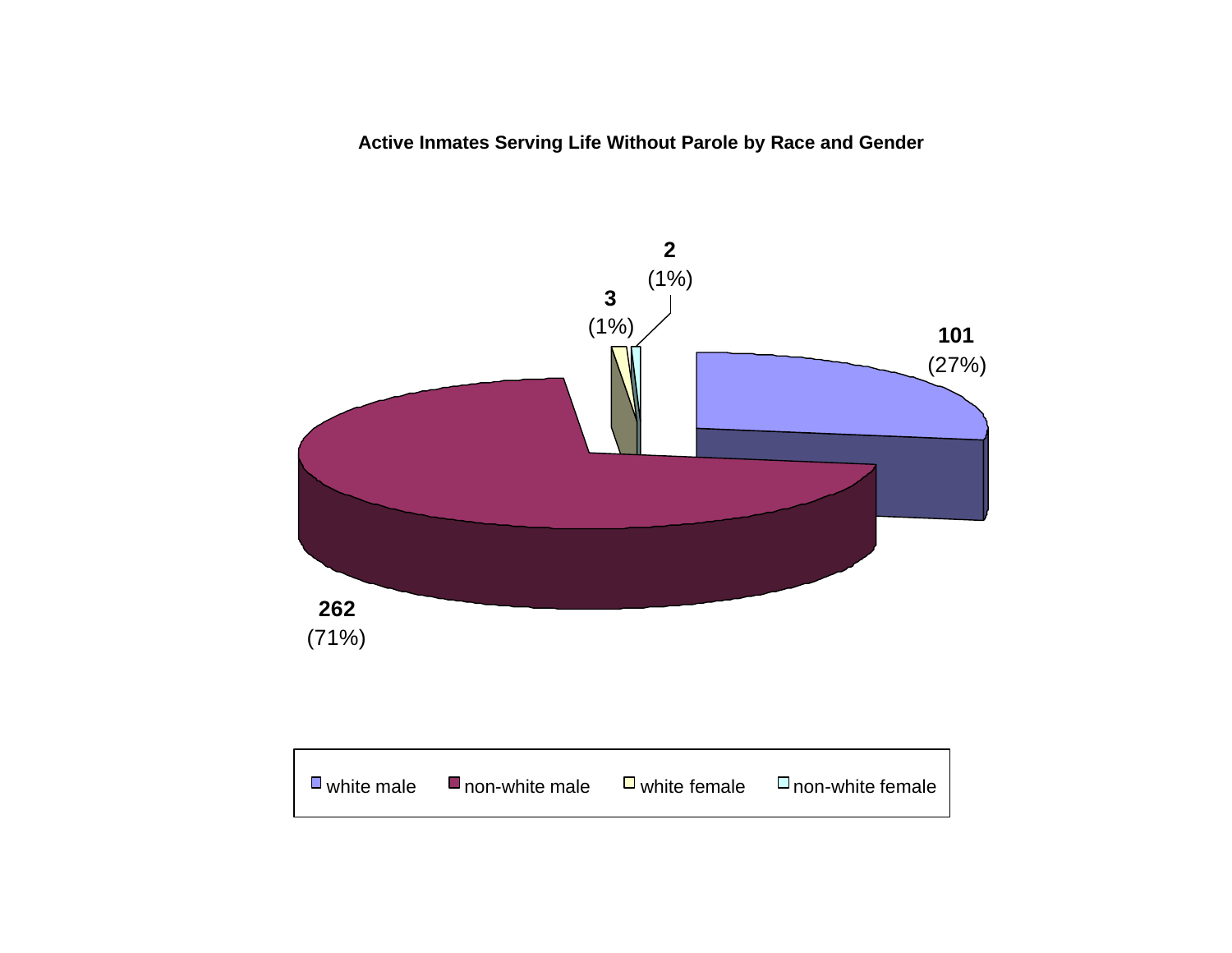

### **Active Inmates Serving Life Without Parole by Prior Incarcerations**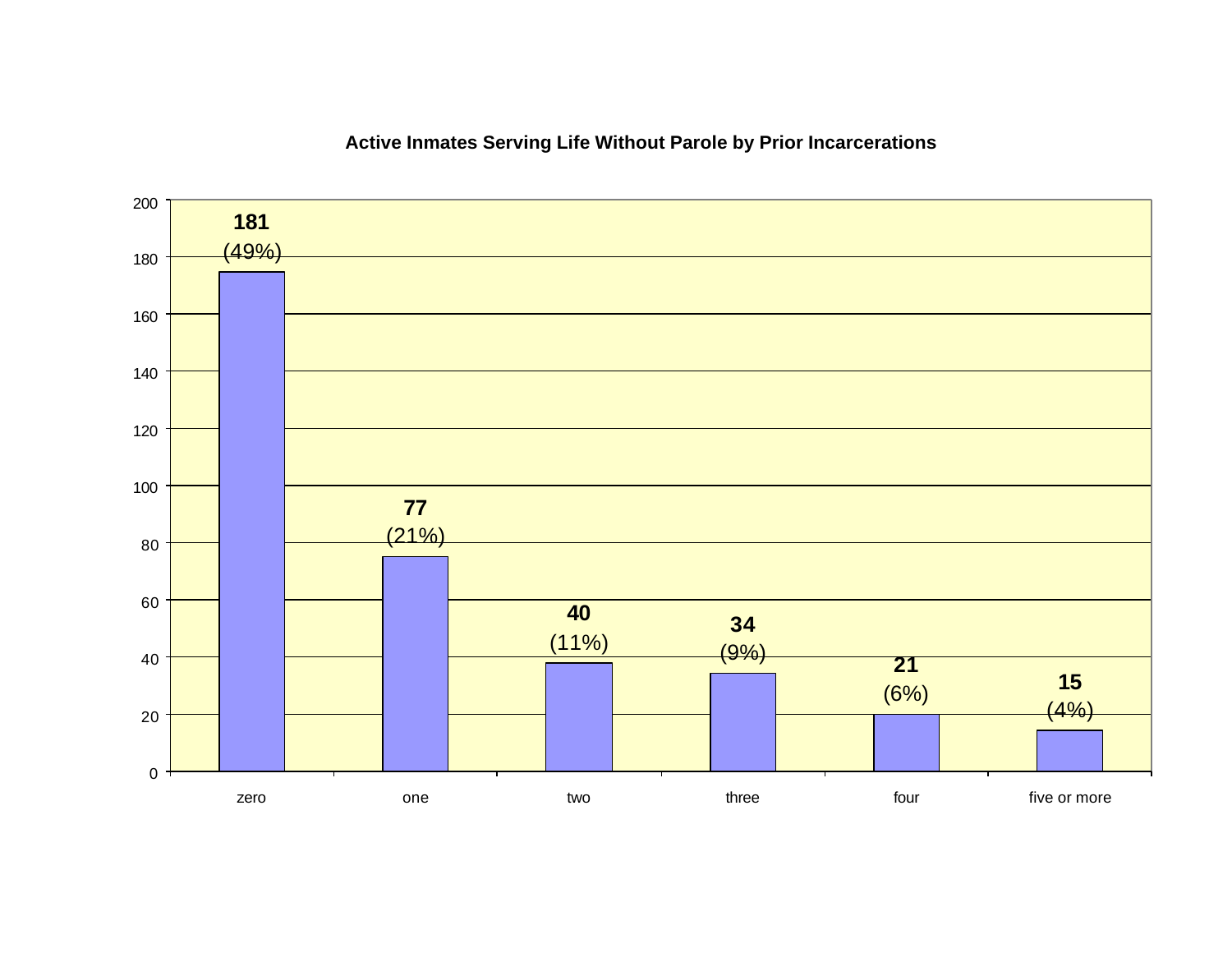## **Active Inmates Serving LWOP by Crime Type**

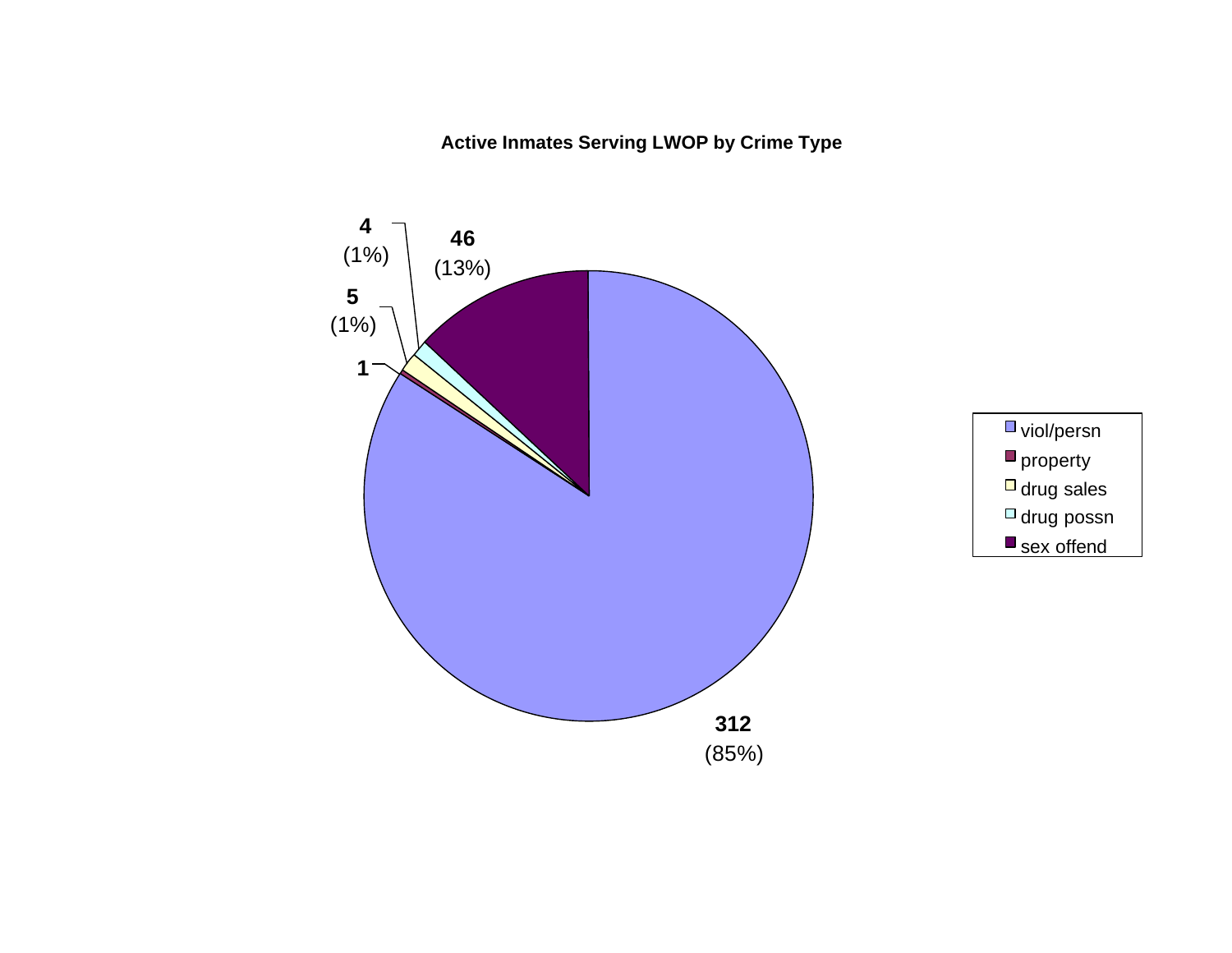Georgia Department of Corrections Page 1 Run 05/27/04 10:07 am Office of Planning and Analysis

Inmate statistical profile

TABLE OF CONTENTS FOR ACTIVE PRISONERS EXCLUDING JAIL

Title PAGE ----- ---- RACE AND SEX............................ 2 Culture Fair IQ Scores.................. 3 Self-Rpt Socioeconomic Class............ 4 Self-Rpt Environment To Age 16.......... 5 Self-Rpt Education Level................ 6 Functional Reading Level (WRAT Scores).. 7 Functional Math Level (WRAT Scores)..... 8 Functional Spelling Level (WRAT Scores). 9 Self-Rpt Guardian Status To Age 16......10 Self-Rpt Employment Status Before Prison11 Self-Rpt Marital Status At Admission....12 Self-Rpt Number Of Children At Admission13 Self-Rpt Religious Affiliation..........14 Self-Rpt Family Behavior Patterns \*.....15 Inmate Diagnostic Behavior Problem \*....16 Physical Profile (General Condition)....17 Security Status...........................18 Number Of Sentences.....................19 Number Of Disciplinaries................20 Number Of Escapes.........................21 Number Of Prior Georgia Incarcerations \*22 Number Of Transfers.......................23 County Of Conviction....................24 Circ Of Conviction........................27 Home County.............................29 Prison Sentence In Years................32 Probation To Follow Prison...............33 Admission Type.............................34 Release Type...............................35 Inst By  $Group \ldots \ldots \ldots \ldots \ldots \ldots \ldots \ldots 36$  Institution.............................37 Misdemeanors And Felonies...............38 Crimes By Group..............................39 Most Serious Offense....................40 Most Serious Crime Type.................41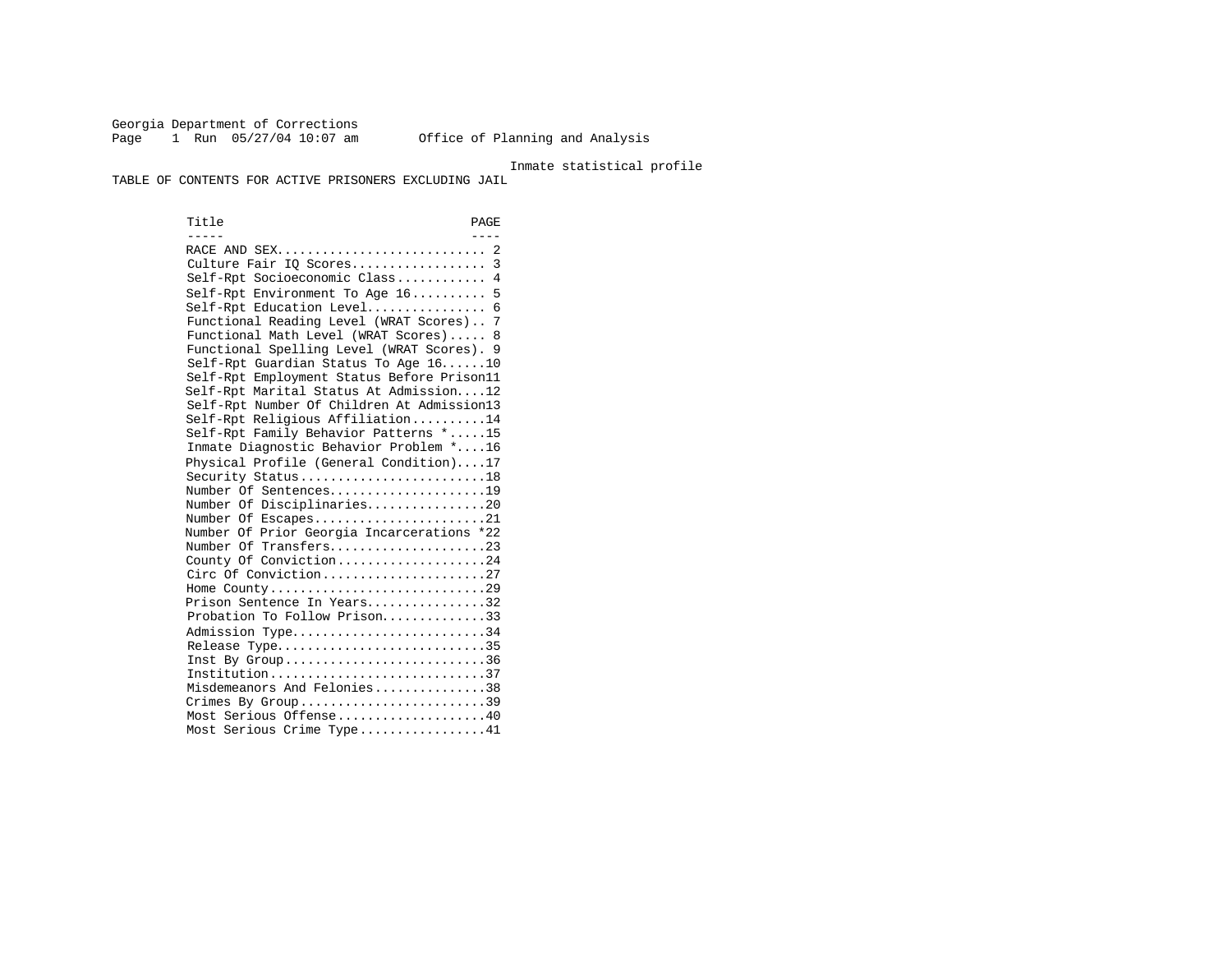Page 2 Run  $05/27/04$  10:07 am

#### Inmate statistical profile

Sample: ACTIVE PRISONERS EXCLUDING JAIL Requestor: Statistics Active inmates 05/27/2004

RACE AND SEX by current age & sex

|                                                                  | Age                               | Age                                                  | M E N<br>Age                                    | Age                                                                | Men                                        | Age                                                                                                             | Age                                                          | <b>WOMEN</b><br>Age                           |                                                                       | Women                                                                 | Grand                            |
|------------------------------------------------------------------|-----------------------------------|------------------------------------------------------|-------------------------------------------------|--------------------------------------------------------------------|--------------------------------------------|-----------------------------------------------------------------------------------------------------------------|--------------------------------------------------------------|-----------------------------------------------|-----------------------------------------------------------------------|-----------------------------------------------------------------------|----------------------------------|
| RACE AND SEX                                                     | $ 00 - 21 $                       | $ 22-39 $                                            | $ 40-54 $                                       | $ 55-99 $                                                          | $\frac{8}{6}$<br>% Total                   | 00-21                                                                                                           | $ 22-39 $                                                    | $ 40-54 $                                     | Age<br>$8 55-99$                                                      | % Total<br>°≈                                                         | Total<br>°≈                      |
| WHITE MALE<br>NON WHITE MALE<br>WHITE FEMALE<br>NON WHITE FEMALE | 25<br>75<br>3<br>0<br>0<br>0<br>0 | 51<br>25<br>75<br>151<br>0<br>0<br>0<br>$\mathbf{0}$ | 34<br>27<br>94<br>73<br>$\Omega$<br>0<br>0<br>0 | 15<br>52<br>14<br>48<br>0<br>$\overline{0}$<br>0<br>0 <sup>1</sup> | 101<br>28<br>262<br>72<br>0<br>0<br>0<br>0 | 0<br>0<br>$\mathbf 0$<br>$\mathbf 0$<br>$\mathsf{O}$<br>$\overline{0}$<br>$\mathsf{O}\xspace$<br>0 <sup>1</sup> | 0<br>$\Omega$<br>$\mathbf 0$<br>$\mathbf 0$<br>2<br>67<br>33 | 0<br>$\Omega$<br>0<br>$\mathbf 0$<br>50<br>50 | 0<br>$\mathbf 0$<br>$\overline{0}$<br>0<br>$\Omega$<br>$\overline{0}$ | $\Omega$<br>$\Omega$<br>$\mathbf 0$<br>$\Omega$<br>3<br>60<br>2<br>40 | 101<br>27<br>262<br>71<br>3<br>2 |
| Total reported                                                   | 4 100                             | 202 100                                              | 128 100                                         | 29 100                                                             | 363 100                                    | $\mathbf 0$<br>0                                                                                                | 3 100                                                        | 2 100                                         | $\Omega$<br>0 <sup>1</sup>                                            | 5 100                                                                 | 368 100                          |
| Percent reported                                                 | 100.0                             | 100.0                                                | 100.0                                           | 100.0                                                              | 100.0                                      | .0'                                                                                                             | 100.0                                                        | 100.0                                         | $\cdot$ 0                                                             | 100.0                                                                 | 100.0                            |
| NOT REPORTED                                                     | 0                                 | $\mathbf 0$                                          | $\mathbf 0$                                     | $\Omega$                                                           | $\mathbf 0$                                | 0                                                                                                               | $\mathbf 0$                                                  | $\mathbf 0$                                   | $\mathbf 0$                                                           | $\mathbf 0$                                                           | $\Omega$                         |
| Total                                                            | 4                                 | 202                                                  | 128                                             | 29                                                                 | 363                                        | $\mathbf 0$                                                                                                     | 3                                                            | 2                                             | 0                                                                     | 5                                                                     | 368                              |
| AVERAGE AGE                                                      | 20.25                             | 31.14                                                | 45.76                                           | 60.28                                                              | 38.50                                      | .00                                                                                                             | 31.00                                                        | 47.00                                         | .00                                                                   | 37.40                                                                 | 38.49                            |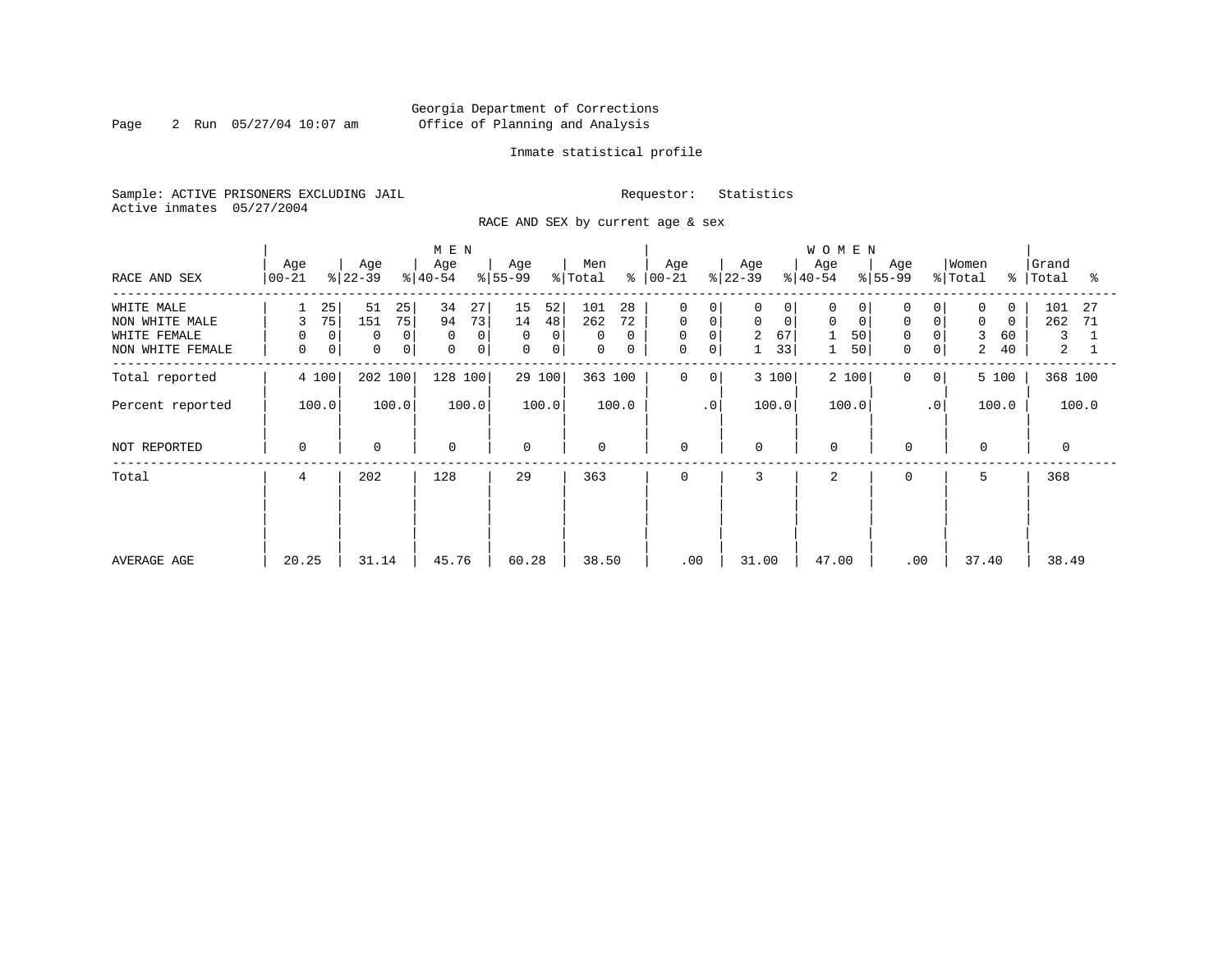Page 3 Run 05/27/04 10:07 am

#### Inmate statistical profile

Sample: ACTIVE PRISONERS EXCLUDING JAIL Requestor: Statistics Active inmates 05/27/2004

Culture Fair IQ Scores by current age & sex

|                           |                  |                                  | M E N                 |                                            |                            |                                                                 |                           | <b>WOMEN</b>           |                                            |                       |                      |
|---------------------------|------------------|----------------------------------|-----------------------|--------------------------------------------|----------------------------|-----------------------------------------------------------------|---------------------------|------------------------|--------------------------------------------|-----------------------|----------------------|
| IQ Score                  | Age<br>$00 - 21$ | Age<br>$ 22-39 $                 | Age<br>$ 40-54 $      | Age<br>$ 55-99 $                           | Men<br>$\frac{1}{2}$ Total | Age<br>$8   00 - 21$                                            | Age<br>$ 22-39 $          | Age<br>$ 40-54 $       | Age<br>$ 55-99$                            | Women<br>% Total<br>ႜ | Grand<br>Total<br>ႜ  |
| LESS THAN 70<br>70 AND UP | 0<br>0<br>4 100  | 3<br>$\overline{a}$<br>98<br>177 | 12<br>11<br>101<br>89 | $\overline{0}$<br>0 <sup>1</sup><br>24 100 | 15<br>5<br>95<br>306       | $\mathbf 0$<br>0 <sup>1</sup><br>$\mathsf{O}$<br>0 <sup>1</sup> | 0<br>$\mathbf 0$<br>3 100 | $\Omega$<br>0<br>1 100 | 0<br>0 <sup>1</sup><br>0<br>0 <sup>1</sup> | 0<br>0<br>4 100       | 15<br>5<br>95<br>310 |
| Total reported            | 4 100            | 180 100                          | 113 100               | 24 100                                     | 321 100                    | $\mathsf{O}$<br>0                                               | 3 100                     | 1 100                  | 0<br>0                                     | 4 100                 | 325 100              |
| Percent reported          | 100.0            | 89.1                             | 88.3                  | 82.8                                       | 88.4                       | .0 <sup>1</sup>                                                 | 100.0                     | 50.0                   | $\cdot$ 0                                  | 80.0                  | 88.3                 |
| NOT REPORTED              | 0                | 22                               | 15                    | 5                                          | 42                         | 0                                                               | 0                         | $\mathbf 1$            | $\mathbf 0$                                | $\mathbf{1}$          | 43                   |
| Total                     | 4                | 202                              | 128                   | 29                                         | 363                        | 0                                                               | 3                         | 2                      | 0                                          | 5                     | 368                  |
|                           |                  |                                  |                       |                                            |                            |                                                                 |                           |                        |                                            |                       |                      |
|                           |                  |                                  |                       |                                            |                            |                                                                 |                           |                        |                                            |                       |                      |
| AVERAGE IQ                | 93.00            | 101.74                           | 94.71                 | 99.50                                      | 98.99                      | .00                                                             | 113.67                    | 86.00                  | .00                                        | 106.75                | 99.08                |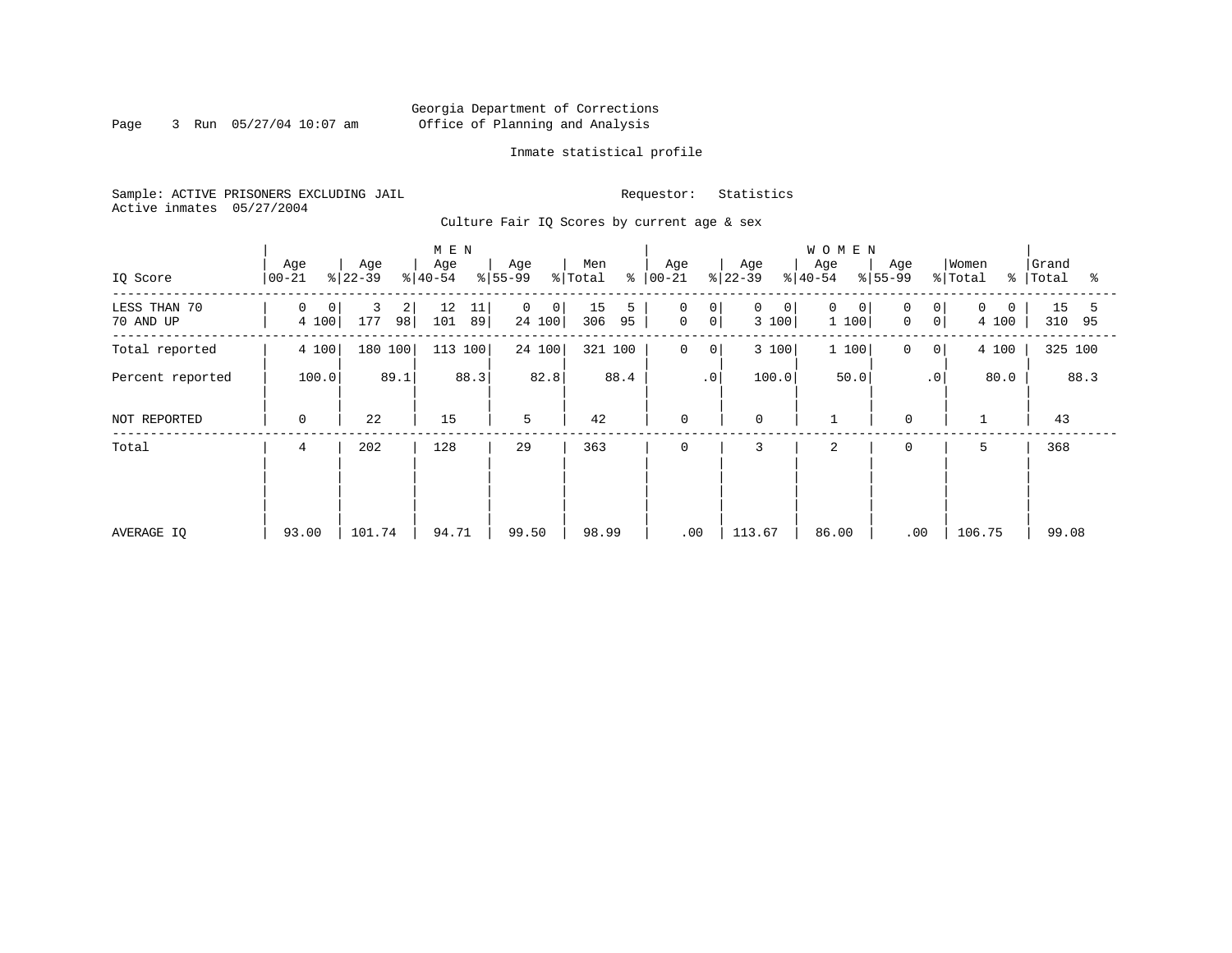#### Georgia Department of Corrections Page 4 Run 05/27/04 10:07 am Office of Planning and Analysis

#### Inmate statistical profile

Sample: ACTIVE PRISONERS EXCLUDING JAIL Requestor: Statistics Active inmates 05/27/2004

Self-Rpt Socioeconomic Class by current age & sex

| M E N               |                 |       |                  |                |                  |      |                  |                |                |      |                   |              |                  |       | <b>WOMEN</b>     |              |                    |                |                  |          |                |      |
|---------------------|-----------------|-------|------------------|----------------|------------------|------|------------------|----------------|----------------|------|-------------------|--------------|------------------|-------|------------------|--------------|--------------------|----------------|------------------|----------|----------------|------|
| Socioeconomic Class | Age<br>$ 00-21$ |       | Age<br>$ 22-39 $ |                | Age<br>$8 40-54$ |      | Age<br>$8 55-99$ |                | Men<br>% Total | နွ   | Age<br>$ 00 - 21$ |              | Age<br>$ 22-39 $ |       | Age<br>$8 40-54$ |              | Age<br>$8155 - 99$ |                | Women<br>% Total | % ၂      | Grand<br>Total | °≈   |
| WELFARE             |                 | 25    | 10               | 5              | 6                | 5    |                  | 4              | 18             |      | 0                 | 0            | 0                | 0     |                  |              |                    | 0              | 0                | 0        | 18             |      |
| OCC EMPLOY          |                 | 0     | 9                | 5 <sup>1</sup> | 6                | 5    | $\mathsf{O}$     | 0 <sup>1</sup> | 15             | 4    | $\mathbf 0$       | $\mathbf 0$  | 0                | 0     | $\mathbf 0$      |              | $\Omega$           | $\mathbf 0$    | $\mathbf 0$      | $\Omega$ | 15             |      |
| MINIMUM STD         | $\mathbf{2}$    | 50    | 107              | 55             | 65               | 52   | 13               | 46             | 187            | 53   | $\Omega$          | $\Omega$     | 0                |       | $\Omega$         |              | $\Omega$           | $\mathbf 0$    | $\mathbf 0$      | $\Omega$ | 187            | 52   |
| MIDDLE              |                 | 25    | 67               | 34             | 45               | 36   | 13               | 46             | 126            | 36   | 0                 | $\mathbf 0$  | $\overline{2}$   | 67    | 1 100            |              | 0                  |                | 3                | 75       | 129            | 36   |
| OTHER               |                 | 0     | 2                |                | 4                | 3    |                  | 4              |                | 2    | 0                 | 0            |                  | 33    | 0                | $\mathbf{0}$ | 0                  | 0              |                  | 25       | 8              |      |
| Total reported      |                 | 4 100 | 195 100          |                | 126 100          |      |                  | 28 100         | 353 100        |      | 0                 | $\mathbf{0}$ |                  | 3 100 | 1 100            |              | 0                  | 0 <sup>1</sup> |                  | 4 100    | 357 100        |      |
| Percent reported    |                 | 100.0 |                  | 96.5           |                  | 98.4 |                  | 96.6           |                | 97.2 |                   | $\cdot$ 0    |                  | 100.0 | 50.0             |              |                    | $\cdot$ 0      |                  | 80.0     |                | 97.0 |
| NOT RPTD            | 0               |       | 7                |                | 2                |      |                  |                | 10             |      | 0                 |              | $\mathbf 0$      |       |                  |              | $\mathbf 0$        |                |                  |          | 11             |      |
| Total               | 4               |       | 202              |                | 128              |      | 29               |                | 363            |      | 0                 |              | 3                |       | 2                |              | 0                  |                | 5                |          | 368            |      |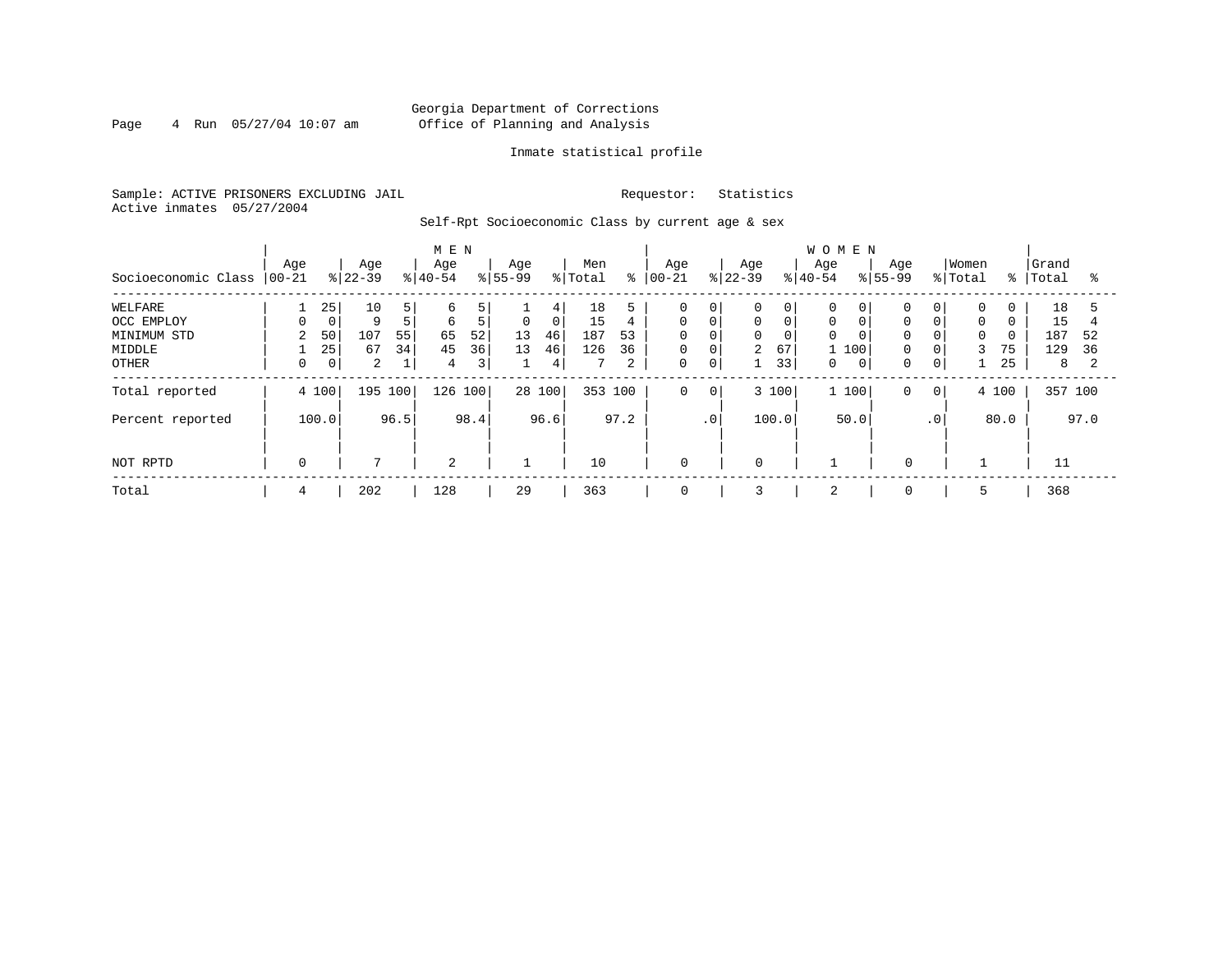Page 5 Run  $05/27/04$  10:07 am

#### Inmate statistical profile

Sample: ACTIVE PRISONERS EXCLUDING JAIL Requestor: Statistics Active inmates 05/27/2004

Self-Rpt Environment To Age 16 by current age & sex

|                  |                   |                     | M E N            |                         |                      |                  |                    | <b>WOMEN</b>      |                                        |                                    |
|------------------|-------------------|---------------------|------------------|-------------------------|----------------------|------------------|--------------------|-------------------|----------------------------------------|------------------------------------|
| Environment      | Age<br>$ 00 - 21$ | Age<br>$ 22-39 $    | Age<br>$ 40-54 $ | Age<br>$8 55-99$        | Men<br>နွ<br>% Total | Age<br>$00 - 21$ | Age<br>$ 22-39 $   | Age<br>$8 40-54$  | Women<br>Age<br>$8155 - 99$<br>% Total | Grand<br>$\approx$ 1<br>Total<br>ႜ |
| RURAL/FARM       | 0                 | 0                   | 3<br>4           | 4<br>14                 | 9                    | 0                | 0<br>$\Omega$      | $\Omega$<br>0     | $\mathbf 0$<br>$\overline{0}$          | $\mathbf 0$<br>9<br>0              |
| RURAL/NFARM      | 0<br>0            | 4                   | 7<br>9           | 3<br>10                 | 5<br>19              | $\Omega$         | 0                  | 33<br>100         | 0<br>0                                 | 50<br>21<br>2<br>b                 |
| S.M.S.A          | 50<br>2           | 88<br>45            | 43<br>34         | 28<br>8                 | 141<br>40            | 0                | $\mathbf 0$<br>0   | 0                 | $\mathbf 0$<br>0                       | 141<br>$\mathbf 0$<br>39<br>0      |
| URBAN            | 0<br>0            | 37<br>19            | 24<br>19         | $\overline{7}$<br>2     | 18<br>63             | 0                | $\mathbf 0$        | 33<br>$\mathbf 0$ | 0<br>0                                 | 25<br>64<br>18                     |
| SMALL TOWN       | 2<br>50           | 61<br>31            | 45<br>36         | 12<br>41                | 34<br>120            | 0                | 0                  | 33<br>$\mathbf 0$ | 0<br>0                                 | 25<br>121<br>34                    |
| OTHER            | 0                 | $\overline{0}$<br>⊥ |                  | $\mathbf 0$<br>$\Omega$ | 2                    | $\Omega$         | $\mathbf 0$<br>0   | $\mathbf 0$       | $\mathbf 0$<br>0                       | $\mathbf 0$<br>2<br>0              |
| Total reported   | 4 100             | 195 100             | 126<br>100       | 29 100                  | 354 100              | 0                | 3 100<br>0         | 1 100             | $\mathbf 0$<br>$\circ$                 | 358 100<br>4 100                   |
| Percent reported | 100.0             | 96.5                | 98.4             | 100.0                   | 97.5                 |                  | $\cdot$ 0<br>100.0 | 50.0              | .0 <sup>1</sup>                        | 97.3<br>80.0                       |
|                  |                   |                     |                  |                         |                      |                  |                    |                   |                                        |                                    |
| NOT RPTD         | $\mathbf 0$       | 7                   | 2                | $\Omega$                | 9                    | $\mathbf 0$      | $\mathbf 0$        |                   | 0                                      | 10                                 |
| Total            | 4                 | 202                 | 128              | 29                      | 363                  | 0                | 3                  | 2                 | 0                                      | 368                                |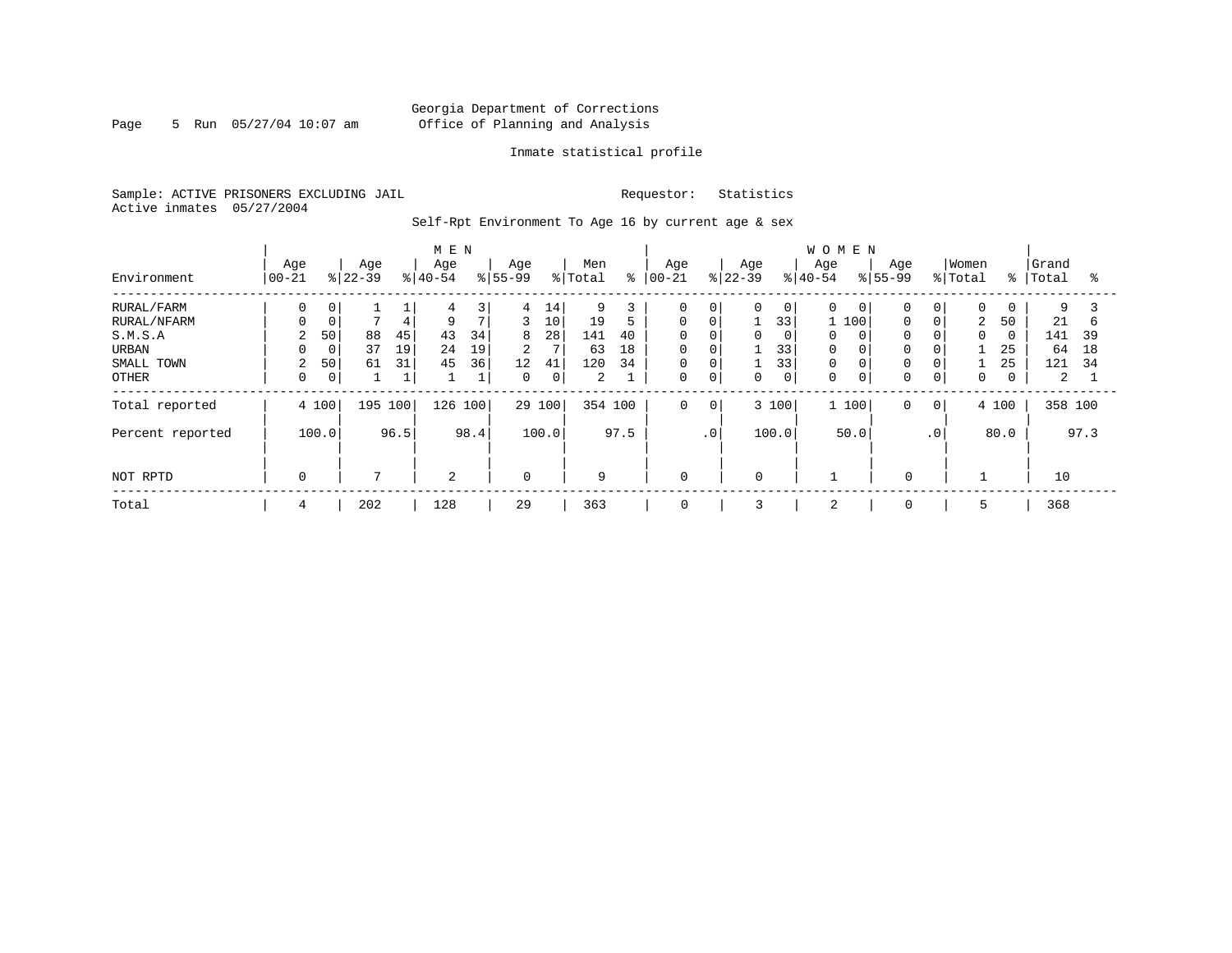Page 6 Run  $05/27/04$  10:07 am

#### Inmate statistical profile

Sample: ACTIVE PRISONERS EXCLUDING JAIL Requestor: Statistics Active inmates 05/27/2004

Self-Rpt Education Level by current age & sex

|                     |                    |             |                  |      | M E N            |      |                  |        |                |         |                |           |                  |             | <b>WOMEN</b>     |           |             |                |                  |          |                    |      |
|---------------------|--------------------|-------------|------------------|------|------------------|------|------------------|--------|----------------|---------|----------------|-----------|------------------|-------------|------------------|-----------|-------------|----------------|------------------|----------|--------------------|------|
| Education Level     | Age<br>$ 00 - 21 $ |             | Age<br>$ 22-39 $ |      | Age<br>$ 40-54 $ |      | Age<br>$ 55-99 $ |        | Men<br>% Total | ៖       | Age<br>  00-21 |           | Age<br>$ 22-39 $ |             | Age<br>$ 40-54 $ | $ 55-99 $ | Age         |                | Women<br>% Total |          | Grand<br>%   Total | ႜ    |
| LESS THAN GRADE 7   | 0                  | 0           | 6                | 3    | 5                | 4    | 3                | 10     | 14             |         | $\Omega$       | $\Omega$  | O                | 0           | <sup>0</sup>     |           | 0           |                | $\Omega$         | O        | 14                 | 4    |
| GRADE 7             | $\Omega$           | $\mathbf 0$ | 6                | 3    | 8                | 6    | 2                | 7      | 16             | 4       | 0              | 0         | 0                | 0           | 0                |           | 0           | 0              | 0                | 0        | 16                 | 4    |
| GRADE 8             | 2                  | 50          | 22               | 11   | 8                | 6    | 4                | 14     | 36             | 10      |                |           | $\Omega$         | 0           |                  |           |             |                | $\Omega$         | O        | 36                 | 10   |
| GRADE 9             | 0                  | $\mathbf 0$ | 27               | 14   | 15               | 12   | 4                | 14     | 46             | 13      |                |           |                  | 33          | $\Omega$         |           | 0           |                |                  | 25       | 47                 | 13   |
| GRADE 10            | 2                  | 50          | 40               | 20   | 30               | 24   |                  | 3      | 73             | 20      | 0              | $\Omega$  | 0                | $\mathbf 0$ | $\mathbf 0$      |           | $\mathbf 0$ | 0              | 0                | $\Omega$ | 73                 | 20   |
| GRADE 11            | 0                  | $\Omega$    | 35               | 18   | 11               | 9    | 4                | 14     | 50             | 14      | 0              |           | 2                | 67          |                  |           | $\mathbf 0$ |                | $\overline{2}$   | 50       | 52                 | 14   |
| GRADE 12            | 0                  | 0           | 38               | 19   | 17               | 13   | 5                | 17     | 60             | 17      | 0              | $\Omega$  | 0                | 0           | 100              |           | 0           |                |                  | 25       | 61                 | 17   |
| MORE THAN GRADE 12  | 0                  | 0           | 24               | 12   | 32               | 25   | 6                | 21     | 62             | 17      | 0              | 0         | 0                | 0           | 0                | 0         | $\mathbf 0$ | 0              | 0                | $\Omega$ | 62                 | 17   |
| Total reported      |                    | 4 100       | 198 100          |      | 126 100          |      |                  | 29 100 |                | 357 100 | $\Omega$       | 0         | 3 100            |             | 1 100            |           | $\Omega$    | 0 <sup>1</sup> |                  | 4 100    | 361 100            |      |
| Percent reported    |                    | 100.0       |                  | 98.0 |                  | 98.4 |                  | 100.0  |                | 98.3    |                | $\cdot$ 0 | 100.0            |             | 50.0             |           |             | $\cdot$ 0      |                  | 80.0     |                    | 98.1 |
| NOT REPORTED        | 0                  |             | 4                |      | 2                |      | $\Omega$         |        | 6              |         | $\mathbf 0$    |           | $\Omega$         |             |                  |           | 0           |                |                  |          |                    |      |
| Total               | 4                  |             | 202              |      | 128              |      | 29               |        | 363            |         | $\Omega$       |           | 3                |             | 2                |           | $\Omega$    |                | 5                |          | 368                |      |
|                     |                    |             |                  |      |                  |      |                  |        |                |         |                |           |                  |             |                  |           |             |                |                  |          |                    |      |
| AVG EDUCATION LEVEL | 9.00               |             | 11.19            |      | 11.98            |      | 11.10            |        | 11.43          |         | .00            |           | 10.33            |             | 12.00            |           | .00         |                | 10.75            |          | 11.43              |      |

\* NOTE: THE FIELD LABLED "LESS THAN GRADE 7" WAS CORRECTED IN MARCH 1989: MISSING DATA FOR INMATES STILL IN DIAGNOSTICS NOW HAS BEEN REMOVED FROM THIS FIELD AND IDENTIFIED AS "NOT REPORTED" INFORMATION.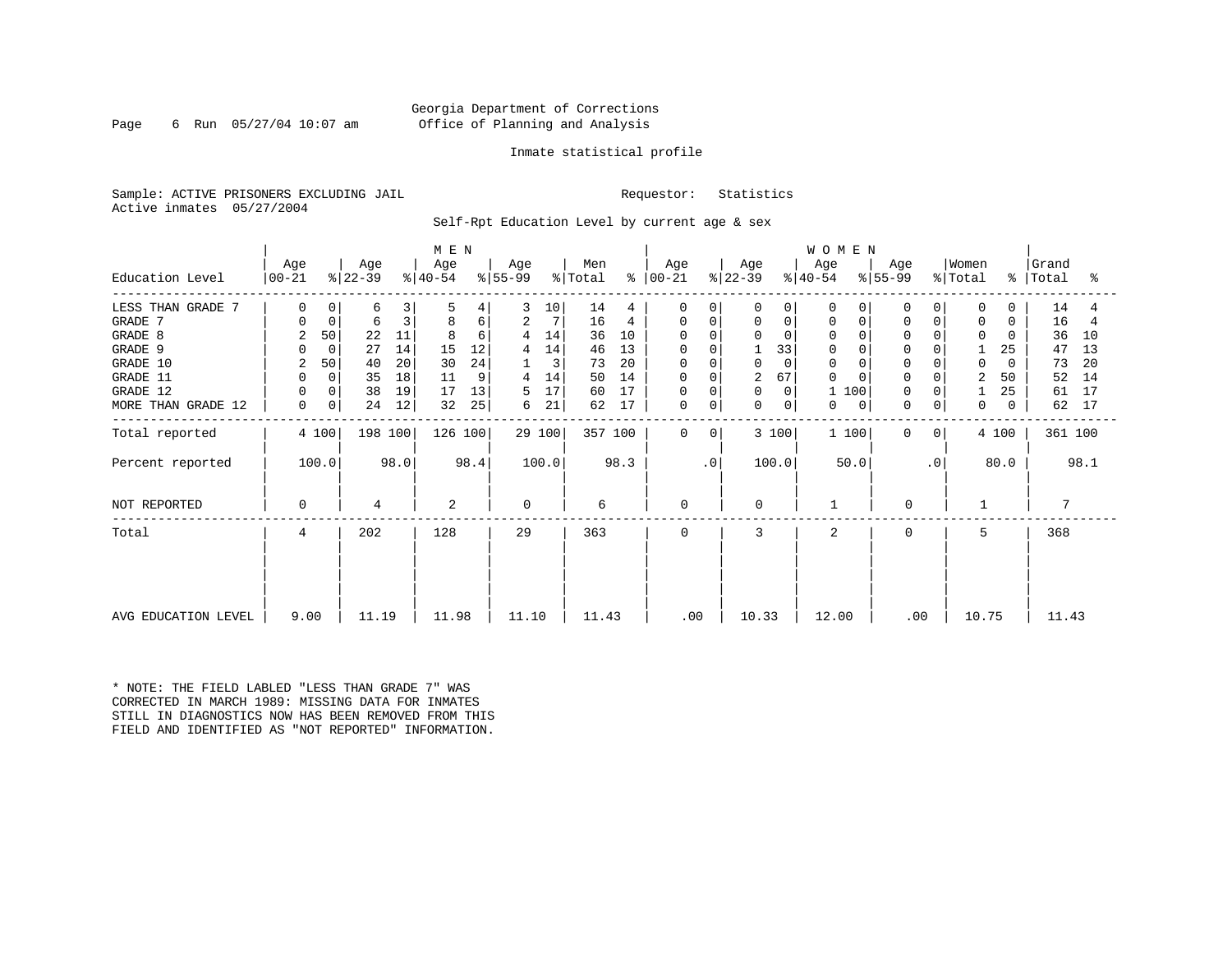Page 7 Run 05/27/04 10:07 am

#### Inmate statistical profile

Sample: ACTIVE PRISONERS EXCLUDING JAIL Requestor: Statistics Active inmates 05/27/2004

Functional Reading Level (WRAT Scores) by current age & sex

|                    |                  |                  | M E N            |                  |                |                      |                  | <b>WOMEN</b>     |                  |                                             |                      |
|--------------------|------------------|------------------|------------------|------------------|----------------|----------------------|------------------|------------------|------------------|---------------------------------------------|----------------------|
| WRAT Reading Score | Age<br>$ 00-21 $ | Age<br>$ 22-39 $ | Age<br>$ 40-54 $ | Age<br>$ 55-99 $ | Men<br>% Total | Age<br>$8   00 - 21$ | Age<br>$ 22-39 $ | Age<br>$ 40-54 $ | Age<br>$ 55-99 $ | Women<br>$\frac{1}{2}$ Total<br>$\approx$ 1 | Grand<br>Total<br>°≈ |
| LESS THAN GRADE 6  | 2<br>50          | 50               | 28<br>47<br>41   | 33<br>8          | 107<br>33      | 0<br>$\Omega$        | 33               | $\Omega$         |                  | 25                                          | 108<br>33            |
| 6TH THRU 8TH GRADE | 50<br>2          | 41               | 23<br>17<br>19   | 25<br>6          | 21<br>68       | 0<br>0               | 0<br>0           | 0                |                  | 0<br>$\Omega$                               | 68<br>-21            |
| GRADE 9            |                  | 0<br>16          | 9<br>13<br>15    | 2<br>8           | 33<br>10       | 0                    | 33               | 0                |                  | 25                                          | 34<br>10             |
| GRADE 10           | 0                | 0                | 3<br>3           | 2<br>8           | 11<br>3        | 0<br>$\Omega$        | $\Omega$         | $\mathbf 0$      |                  | 0<br>$\Omega$                               | 11                   |
| GRADE 11           | $\Omega$         | 10               | 6<br>6           | 4                | 18<br>6        | 0                    |                  | 0                |                  | 0                                           | 18                   |
| GRADE 12           |                  | 35<br>0          | 19<br>12<br>14   | 17<br>4          | 53<br>16       | 0<br>0               | 0<br>$\Omega$    | $\Omega$         |                  | 0                                           | 53<br>16             |
| MORE THAN GRADE 12 | 0                | 24<br>0          | 13<br>8<br>9     | 4                | 34<br>10       | 0<br>0               | 33               | 100<br>1         | 0<br>$\mathbf 0$ | 2<br>50                                     | 36<br>11             |
| Total reported     | 4 100            | 181 100          | 115 100          | 24 100           | 324 100        | 0<br>$\circ$         | 3 100            | 1 100            | $\Omega$<br>0    | 4 100                                       | 328 100              |
| Percent reported   | 100.0            | 89.6             | 89.8             | 82.8             | 89.3           | $\cdot$ 0            | 100.0            | 50.0             | $\cdot$ 0        | 80.0                                        | 89.1                 |
| NOT REPORTED       | 0                | 21               | 13               | 5                | 39             | 0                    | $\Omega$         |                  | $\mathbf 0$      |                                             | 40                   |
| Total              | 4                | 202              | 128              | 29               | 363            | 0                    | 3                | $\overline{2}$   | $\Omega$         | 5                                           | 368                  |
|                    |                  |                  |                  |                  |                |                      |                  |                  |                  |                                             |                      |
|                    |                  |                  |                  |                  |                |                      |                  |                  |                  |                                             |                      |
| AVG READING SCORE  | 6.83             | 8.70             | 7.45             | 7.86             | 8.17           | .00                  | 9.13             | 13.00            | .00              | 10.10                                       | 8.19                 |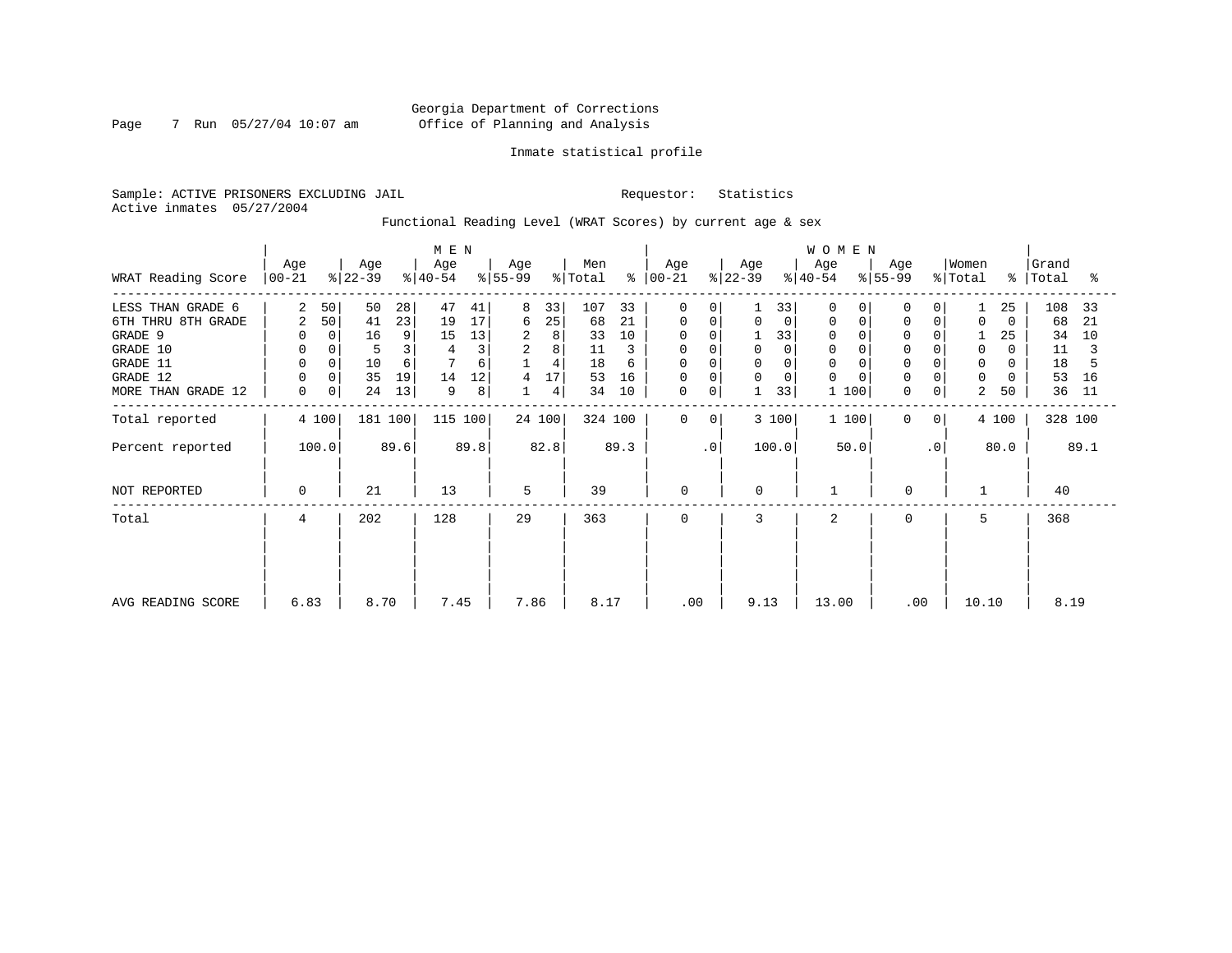Page 8 Run  $05/27/04$  10:07 am

#### Inmate statistical profile

Sample: ACTIVE PRISONERS EXCLUDING JAIL Requestor: Statistics Active inmates 05/27/2004

Functional Math Level (WRAT Scores) by current age & sex

|                    | Age       | Age       |         | M E N<br>Age |      | Age       |        | Men     |               | Age         |              | Age       |             | <b>WOMEN</b><br>Age |   | Age          |             | Women               |          | Grand     |      |
|--------------------|-----------|-----------|---------|--------------|------|-----------|--------|---------|---------------|-------------|--------------|-----------|-------------|---------------------|---|--------------|-------------|---------------------|----------|-----------|------|
| WRAT Math Score    | $00 - 21$ | $ 22-39 $ |         | $ 40-54 $    |      | $ 55-99 $ |        | % Total | $\frac{8}{6}$ | 00-21       |              | $ 22-39 $ |             | $ 40-54 $           |   | % 55-99      |             | $\frac{1}{2}$ Total |          | %   Total | ႜ    |
| LESS THAN GRADE 6  |           | 25<br>51  | 28      | 50           | 43   | 12        | 50     | 114     | 35            | $\Omega$    | $\Omega$     | 0         | $\Omega$    | 0                   |   |              | $\Omega$    | $\Omega$            | $\Omega$ | 114       | 35   |
| 6TH THRU 8TH GRADE | 3         | 75<br>82  | 45      | 42           | 37   | 6         | 25     | 133     | 41            | 0           | $\mathbf 0$  |           | 33          | 0                   | 0 |              | $\mathbf 0$ |                     | 25       | 134       | 41   |
| GRADE 9            |           | 0<br>22   | 12      | 11           | 10   |           | 4      | 34      | 10            | 0           |              |           | 33          | 100                 |   |              |             | 2                   | 50       | 36        | 11   |
| GRADE 10           | 0         | 13<br>0   |         | 5            |      | 2         | 8      | 20      | 6             | 0           |              |           | $\mathbf 0$ | 0                   |   |              |             | 0                   | 0        | 20        | 6    |
| GRADE 11           |           | 9         | 5       |              | 0    |           | 4      | 10      |               | $\mathbf 0$ |              |           | $\Omega$    | 0                   |   |              |             | $\Omega$            |          | 10        |      |
| GRADE 12           |           | 3         | 2       | 4            | 3    |           | 4      | 8       |               | $\mathbf 0$ | $\Omega$     | 0         | $\Omega$    | $\mathbf 0$         |   |              |             | 0                   |          | 8         |      |
| MORE THAN GRADE 12 | 0         | 0         |         | 3            | 3    |           | 4      | 5       | 2             | 0           | 0            |           | 33          | $\mathbf 0$         | 0 | $\mathbf 0$  | 0           |                     | 25       | 6         | 2    |
| Total reported     | 4 100     |           | 181 100 | 115 100      |      |           | 24 100 | 324 100 |               | $\mathbf 0$ | $\mathbf{0}$ | 3 100     |             | 1 100               |   | $\mathbf{0}$ | 0           |                     | 4 100    | 328 100   |      |
| Percent reported   | 100.0     |           | 89.6    |              | 89.8 |           | 82.8   |         | 89.3          |             | $\cdot$ 0    | 100.0     |             | 50.0                |   |              | $\cdot$ 0   |                     | 80.0     |           | 89.1 |
| NOT REPORTED       | $\Omega$  | 21        |         | 13           |      | 5         |        | 39      |               | 0           |              | $\Omega$  |             |                     |   | 0            |             |                     |          | 40        |      |
| Total              | 4         | 202       |         | 128          |      | 29        |        | 363     |               | 0           |              | 3         |             | 2                   |   | $\Omega$     |             | 5                   |          | 368       |      |
|                    |           |           |         |              |      |           |        |         |               |             |              |           |             |                     |   |              |             |                     |          |           |      |
|                    |           |           |         |              |      |           |        |         |               |             |              |           |             |                     |   |              |             |                     |          |           |      |
|                    |           |           |         |              |      |           |        |         |               |             |              |           |             |                     |   |              |             |                     |          |           |      |
| AVG MATH SCORE     | 6.08      | 7.33      |         | 6.56         |      | 6.60      |        | 6.99    |               | .00         |              | 10.20     |             | 9.20                |   | .00          |             | 9.95                |          | 7.02      |      |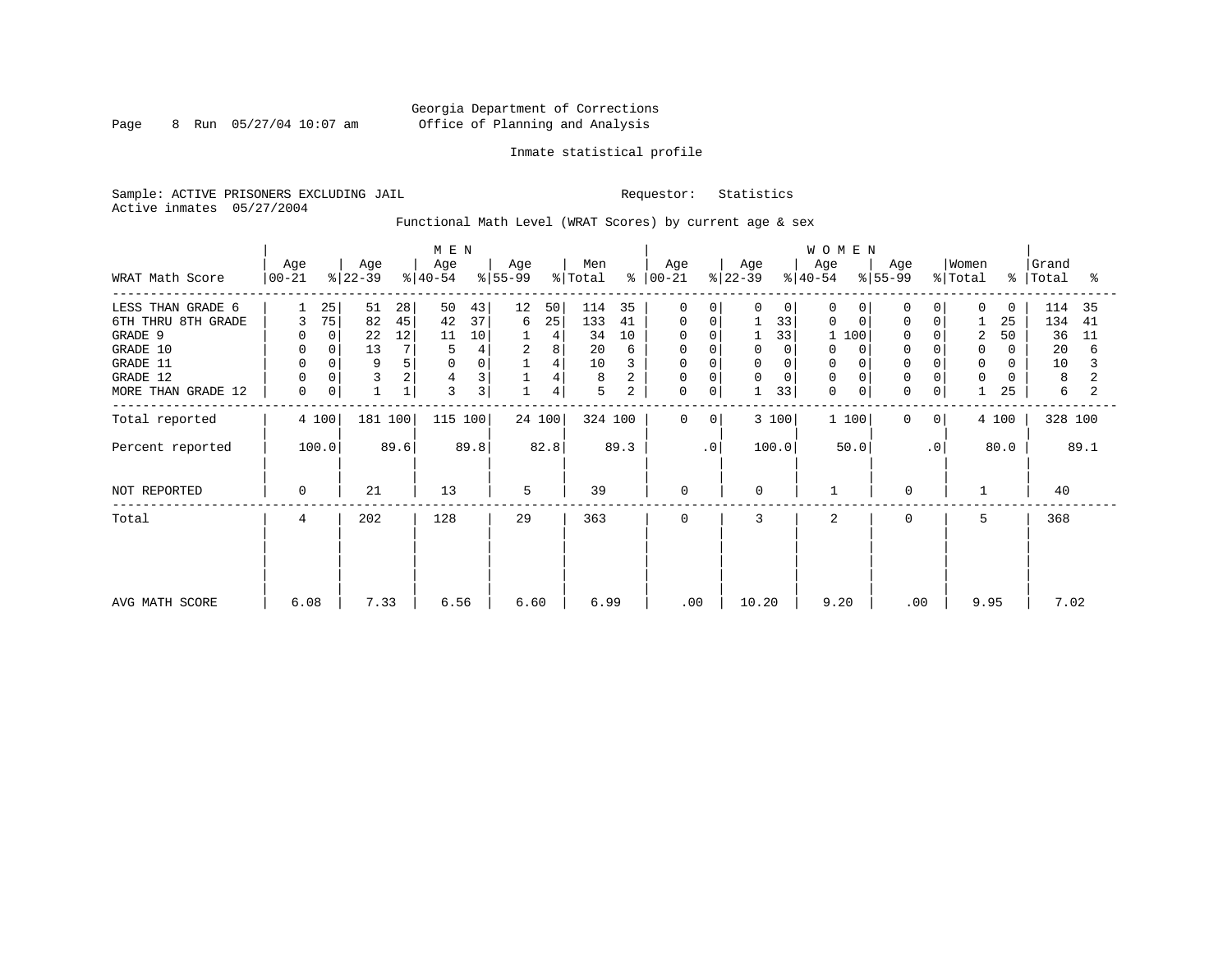Page 9 Run 05/27/04 10:07 am

#### Inmate statistical profile

Sample: ACTIVE PRISONERS EXCLUDING JAIL Requestor: Statistics Active inmates 05/27/2004

Functional Spelling Level (WRAT Scores) by current age & sex

|                     |                 |       |                  |      | M E N            |      |                  |             |                |      |                      |           |                  |             | WOMEN            |           |          |                |                              |       |                    |      |
|---------------------|-----------------|-------|------------------|------|------------------|------|------------------|-------------|----------------|------|----------------------|-----------|------------------|-------------|------------------|-----------|----------|----------------|------------------------------|-------|--------------------|------|
| WRAT Spelling Score | Age<br>$ 00-21$ |       | Age<br>$ 22-39 $ |      | Age<br>$8 40-54$ |      | Age<br>$8 55-99$ |             | Men<br>% Total |      | Age<br>$8   00 - 21$ |           | Age<br>$ 22-39 $ |             | Age<br>$ 40-54 $ | $ 55-99 $ | Age      |                | Women<br>$\frac{1}{2}$ Total |       | Grand<br>%   Total | ႜ    |
|                     |                 |       |                  |      |                  |      |                  |             |                |      |                      |           |                  |             |                  |           |          |                |                              |       |                    |      |
| LESS THAN GRADE 6   |                 | 25    | 52               | 29   | 55               | 48   | 12               | 50          | 120            | 37   | $\mathbf 0$          | 0         | $\Omega$         | $\mathbf 0$ | $\Omega$         | $\Omega$  | 0        | 0              | $\Omega$                     | 0     | 120                | 37   |
| 6TH THRU 8TH GRADE  | 3               | 75    | 54               | 30   | 32               | 28   |                  | 29          | 96             | 30   | 0                    | 0         |                  | 33          | 0                | 0         | 0        | 0              |                              | 25    | 97                 | 30   |
| GRADE 9             | $\Omega$        | 0     | 22               | 12   | 6                | 5    |                  | 4           | 29             |      | 0                    |           | 0                | 0           | 0                |           | $\Omega$ |                | 0                            |       | 29                 | 9    |
| GRADE 10            | 0               | 0     | 15               | 8    | 5                |      | $\mathbf 0$      | $\mathbf 0$ | 20             | 6    | 0                    |           | 0                |             | $\mathbf 0$      |           | 0        | 0              | 0                            | 0     | 20                 |      |
| GRADE 11            | $\mathbf 0$     |       | 9                | 5    |                  |      |                  | 4           | 15             |      |                      |           | $\Omega$         |             | $\Omega$         |           |          |                | 0                            | 0     | 15                 |      |
| GRADE 12            | $\mathbf 0$     | 0     | 17               | 9    |                  | б    | 2                | 8           | 26             |      | 0                    | 0         |                  | 33          | 100              |           | 0        |                | 2                            | 50    | 28                 |      |
| MORE THAN GRADE 12  | 0               | 0     | 12               | 7    | 5                | 4    |                  | 4           | 18             | 6    | 0                    | 0         | 1                | 33          | 0                | 0         | 0        | 0              |                              | 25    | 19                 | 6    |
| Total reported      |                 | 4 100 | 181 100          |      | 115 100          |      |                  | 24 100      | 324 100        |      | $\mathbf 0$          | 0         |                  | 3 100       | 1 100            |           | 0        | 0 <sup>1</sup> |                              | 4 100 | 328 100            |      |
| Percent reported    |                 | 100.0 |                  | 89.6 |                  | 89.8 |                  | 82.8        |                | 89.3 |                      | $\cdot$ 0 |                  | 100.0       | 50.0             |           |          | $\cdot$ 0      |                              | 80.0  |                    | 89.1 |
| NOT REPORTED        | 0               |       | 21               |      | 13               |      | 5                |             | 39             |      | $\mathbf 0$          |           | $\mathbf 0$      |             |                  |           | 0        |                |                              |       | 40                 |      |
| Total               | $4\overline{ }$ |       | 202              |      | 128              |      | 29               |             | 363            |      | $\mathbf 0$          |           | 3                |             | $\overline{a}$   |           | 0        |                | 5                            |       | 368                |      |
|                     |                 |       |                  |      |                  |      |                  |             |                |      |                      |           |                  |             |                  |           |          |                |                              |       |                    |      |
|                     |                 |       |                  |      |                  |      |                  |             |                |      |                      |           |                  |             |                  |           |          |                |                              |       |                    |      |
|                     |                 |       |                  |      |                  |      |                  |             |                |      |                      |           |                  |             |                  |           |          |                |                              |       |                    |      |
| AVG SPELLING SCORE  | 6.55            |       | 7.99             |      | 6.43             |      | 6.59             |             | 7.31           |      | .00                  |           | 10.57            |             | 12.30            |           | .00      |                | 11.00                        |       | 7.36               |      |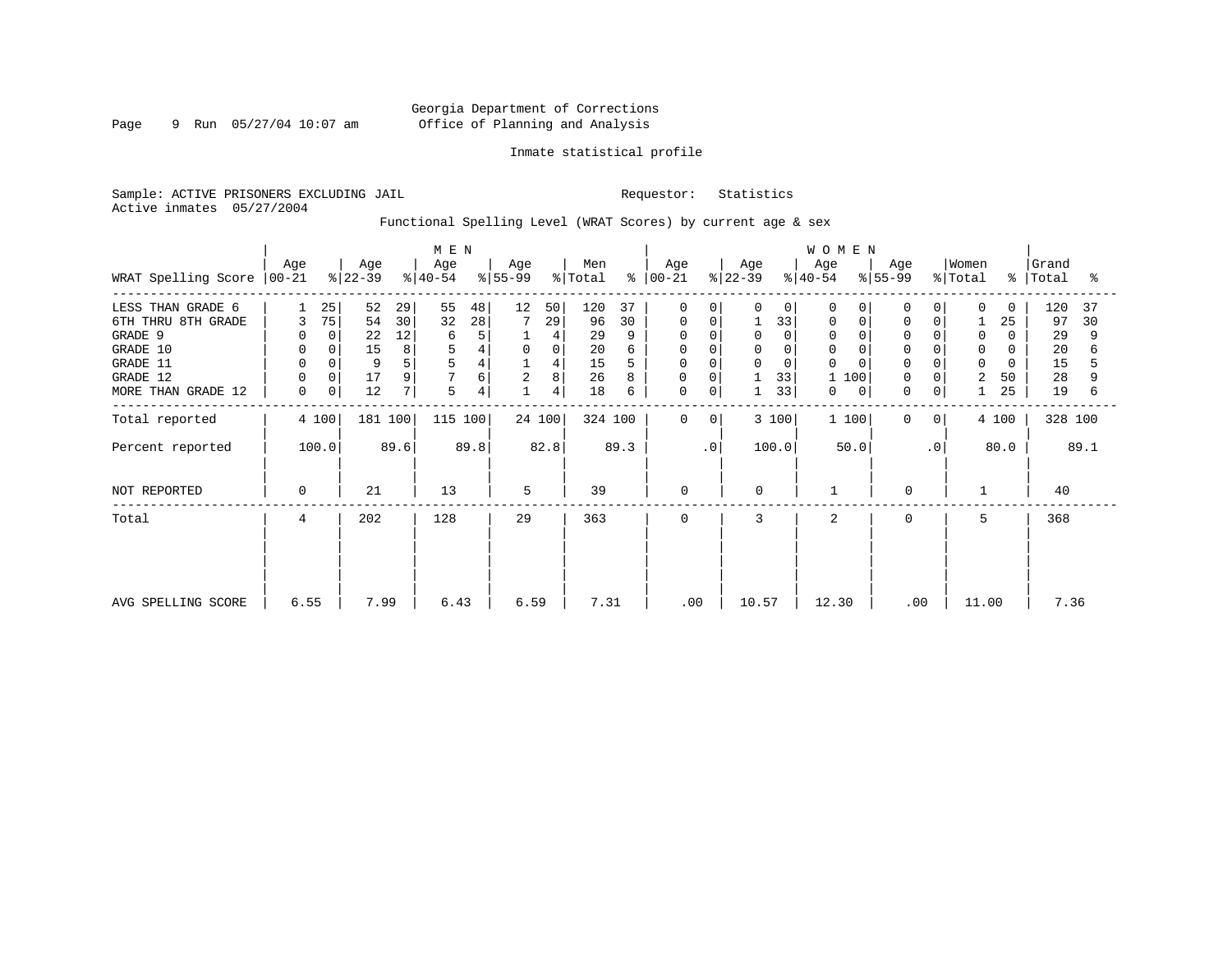Page 10 Run 05/27/04 10:07 am

#### Inmate statistical profile

Sample: ACTIVE PRISONERS EXCLUDING JAIL Requestor: Statistics Active inmates 05/27/2004

#### Self-Rpt Guardian Status To Age 16 by current age & sex

|                    |                  |             |                  |         | M E N            |      |                 |        |                |                |                      |           |                  |             | <b>WOMEN</b>     |          |                  |           |                  |          |                |         |
|--------------------|------------------|-------------|------------------|---------|------------------|------|-----------------|--------|----------------|----------------|----------------------|-----------|------------------|-------------|------------------|----------|------------------|-----------|------------------|----------|----------------|---------|
| Guardian Status    | Age<br>$00 - 21$ |             | Age<br>$ 22-39 $ |         | Age<br>$ 40-54 $ |      | Age<br>$ 55-99$ |        | Men<br>% Total |                | Age<br>$8   00 - 21$ |           | Age<br>$ 22-39 $ |             | Age<br>$ 40-54 $ |          | Age<br>$8 55-99$ |           | Women<br>% Total | °        | Grand<br>Total | °≈      |
| ORPHANAGE          |                  | 4 100       |                  | 202 102 | 128 101          |      |                 | 29 100 | 363 101        |                | $\Omega$             | $\Omega$  |                  | 3 100       | 2                | 200      | 0                | 0         | 5.               | 125      |                | 368 102 |
| FATHER ONLY        |                  | $\Omega$    | 8                |         | 2                | 2    | $\Omega$        | 0      | 10             | 3              | 0                    | $\Omega$  | 0                | 0           | O                | 0        |                  |           | $\Omega$         |          | 10             |         |
| FTR MTR HD         |                  |             | 17               | 9       |                  | 6    | 2               | 7      | 26             |                | $\Omega$             |           | 0                | 0           | <sup>0</sup>     | $\Omega$ |                  |           | 0                |          | 26             |         |
| MOTHER ONLY        |                  | 25          | 74               | 37      | 52               | 41   | 5               | 17     | 132            | 37             | $\Omega$             |           |                  | $\Omega$    |                  | C        |                  |           | O                | $\Omega$ | 132            | 36      |
| MTR FTR HD         |                  | 25          | 59               | 30      | 48               | 38   | 14              | 48     | 122            | 34             | 0                    |           | 2                | 67          |                  | 100      |                  |           | 3                | 75       | 125            | 35      |
| OTH FEMALE         |                  |             | 6                |         |                  | 2    |                 | 10     | 12             |                |                      |           |                  | 0           |                  | C        |                  |           | 0                |          | 12             |         |
| OTH MALE           |                  |             | $\overline{c}$   |         |                  |      |                 | 0      | 2              |                |                      |           |                  | $\Omega$    |                  | C        |                  |           | $\Omega$         |          | 2              |         |
| STEP-PARNTS        |                  | 25          |                  |         |                  |      | 2               | 7      | 11             |                | 0                    |           |                  | 0           | O                |          |                  |           | 0                |          | 11             |         |
| FOSTER HOME        |                  | $\mathbf 0$ | 6                |         | $\Omega$         |      |                 | 3      | 7              | $\overline{2}$ | $\Omega$             |           |                  | $\mathbf 0$ |                  | C        |                  |           |                  |          | 7              |         |
| <b>GRAND PRNTS</b> |                  | 25          | 11               | 6       | 10               | 8    |                 | 3      | 23             | 6              | 0                    |           |                  | 33          | 0                | 0        |                  |           |                  | 25       | 24             |         |
| <b>OTHER</b>       |                  | 0           | 8                |         |                  | 3    |                 | 3      | 13             | 4              | 0                    | 0         | 0                | 0           | 0                | 0        |                  |           | 0                |          | 13             |         |
| Total reported     |                  | 8 100       |                  | 400 100 | 255 100          |      |                 | 58 100 | 721 100        |                | $\Omega$             | $\Omega$  |                  | 6 100       |                  | 3 100    | 0                | $\Omega$  |                  | 9 100    | 730 100        |         |
| Percent reported   |                  | 100.0       |                  | 98.0    |                  | 99.2 |                 | 100.0  |                | 98.6           |                      | $\cdot$ 0 |                  | 100.0       |                  | 50.0     |                  | $\cdot$ 0 |                  | 80.0     |                | 98.4    |
| NOT RPTD           |                  |             | 4                |         |                  |      | $\Omega$        |        | 5              |                | $\Omega$             |           | U                |             |                  |          | $\Omega$         |           |                  |          | 6              |         |
| Total              | 4                |             | 202              |         | 128              |      | 29              |        | 363            |                | 0                    |           | 3                |             | $\overline{2}$   |          | $\Omega$         |           | 5                |          | 368            |         |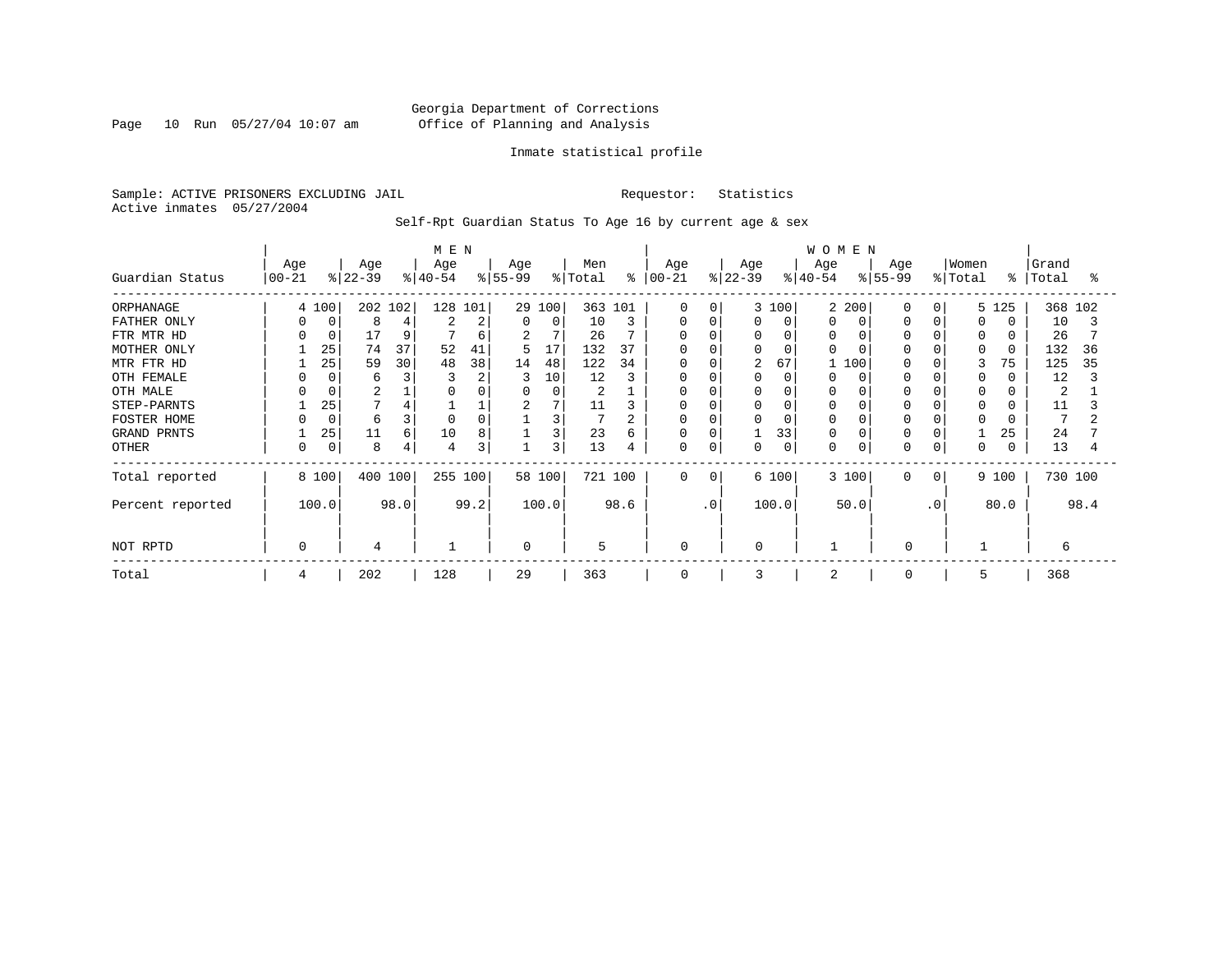#### Georgia Department of Corrections Page 11 Run 05/27/04 10:07 am Office of Planning and Analysis

#### Inmate statistical profile

Sample: ACTIVE PRISONERS EXCLUDING JAIL Requestor: Statistics Active inmates 05/27/2004

#### Self-Rpt Employment Status Before Prison by current age & sex

|                               |                  |                   |                  |          | M E N            |         |                   |                   |                |          |                   |           |                  |                         | <b>WOMEN</b>               |           |                      |                      |                  |       |                |          |
|-------------------------------|------------------|-------------------|------------------|----------|------------------|---------|-------------------|-------------------|----------------|----------|-------------------|-----------|------------------|-------------------------|----------------------------|-----------|----------------------|----------------------|------------------|-------|----------------|----------|
| Employment                    | Age<br>$ 00-21 $ |                   | Age<br>$8 22-39$ |          | Age<br>$ 40-54 $ |         | Age<br>$ 55-99$   |                   | Men<br>% Total | ႜ        | Age<br>$ 00 - 21$ |           | Age<br>$ 22-39 $ |                         | Age<br>$8 40-54$           |           | Age<br>$ 55-99 $     |                      | Women<br>% Total | ៖     | Grand<br>Total | °        |
| FULL TIME<br>PART TIME        |                  | 25<br>$\mathbf 0$ | 90<br>12         | 48<br>6  | 77<br>4          | 68<br>4 | 20<br>$\mathbf 0$ | 71<br>$\mathbf 0$ | 188<br>16      | 57<br>5  | $\mathbf 0$<br>0  | 0<br>0    | 0                | 3 100<br>$\mathbf 0$    | $\mathbf 0$<br>0           |           | $\Omega$<br>$\Omega$ | $\Omega$<br>$\Omega$ | $\Omega$         | 3 100 | 191<br>16      | 57<br>5  |
| UNEMPL < 6M<br>UNEMPL > 6M    |                  | 0                 | 23<br>35         | 12<br>19 | 10<br>16         | 9<br>14 |                   | 4<br>4            | 34<br>52       | 10<br>16 | $\Omega$<br>0     |           |                  | $\Omega$<br>0           | $\Omega$<br>$\Omega$       |           |                      |                      | $\Omega$         |       | 34<br>52       | 10<br>16 |
| NEVER WORKD<br><b>STUDENT</b> | 3                | 75                | 21               | 11       | 2<br>0           | 2       | 0                 | 4<br>0            | 27             | 8<br>0   | $\mathbf 0$<br>0  | 0         | 0                | $\Omega$<br>0           | 0<br>$\mathbf 0$           |           |                      |                      | 0<br>$\Omega$    |       | 27             | 8        |
| INCAPABLE<br><b>OTHER</b>     | $\Omega$         | 0                 | 4<br>$\mathbf 0$ | 2<br>0   | 4<br>$\Omega$    | 4<br>0  | 5<br>0            | 18<br>0           | 13<br>0        | 4<br>0   | $\Omega$<br>0     | 0         | 0<br>0           | $\Omega$<br>$\mathbf 0$ | $\mathbf 0$<br>$\mathbf 0$ |           | $\Omega$<br>$\Omega$ | $\mathbf 0$          | $\Omega$<br>0    |       | 13<br>0        | 0        |
| Total reported                |                  | 4 100             | 186 100          |          | 113 100          |         |                   | 28 100            | 331            | 100      | $\mathbf 0$       | 0         |                  | 3 100                   | $\mathbf{0}$               | 0         | 0                    | 0                    |                  | 3 100 | 334 100        |          |
| Percent reported              |                  | 100.0             |                  | 92.1     |                  | 88.3    |                   | 96.6              |                | 91.2     |                   | $\cdot$ 0 |                  | 100.0                   |                            | $\cdot$ 0 |                      | $\cdot$ 0            |                  | 60.0  |                | 90.8     |
| NOT RPTD                      | $\Omega$         |                   | 16               |          | 15               |         |                   |                   | 32             |          | $\mathbf 0$       |           | $\Omega$         |                         | $\overline{2}$             |           | $\mathbf 0$          |                      | 2                |       | 34             |          |
| Total                         | 4                |                   | 202              |          | 128              |         | 29                |                   | 363            |          | 0                 |           | 3                |                         | 2                          |           | $\mathbf 0$          |                      | 5                |       | 368            |          |

\* NOTE: THE FIELD LABELD "OTHER" WAS CORRECTED IN APRIL 1989; INMATES CODED "PRE-OTIS NOT REPORTED" NOW HAVE BEEN REMOVED FROM THIS FIELD AND IDENTIFIED AS "NOT REPORTED".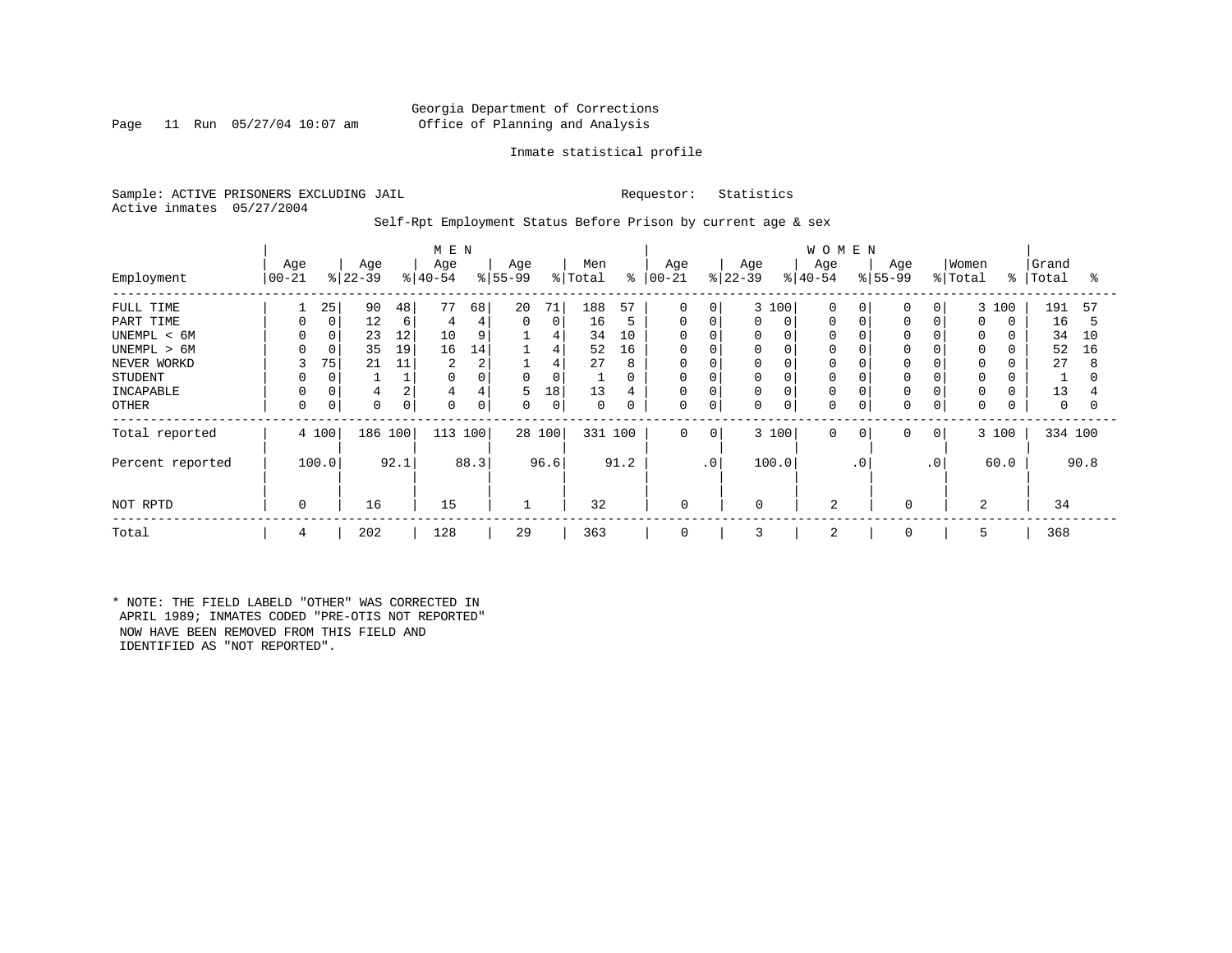Page 12 Run 05/27/04 10:07 am

#### Inmate statistical profile

Sample: ACTIVE PRISONERS EXCLUDING JAIL Requestor: Statistics Active inmates 05/27/2004

Self-Rpt Marital Status At Admission by current age & sex

|                  |           |          |                |      | M E N     |      |             |                 |             |      |             |           |             |       | <b>WOMEN</b> |       |                   |              |          |       |         |          |
|------------------|-----------|----------|----------------|------|-----------|------|-------------|-----------------|-------------|------|-------------|-----------|-------------|-------|--------------|-------|-------------------|--------------|----------|-------|---------|----------|
|                  | Age       |          | Age            |      | Age       |      | Age         |                 | Men         |      | Age         |           | Age         |       | Age          |       | Age               |              | Women    |       | Grand   |          |
| Marital Status   | $00 - 21$ |          | $ 22-39$       |      | $ 40-54 $ |      | $8 55-99$   |                 | % Total     | ွေ   | $ 00 - 21$  |           | $ 22-39 $   |       | $8 40-54$    |       | $\frac{8}{55-99}$ |              | % Total  | ွေ    | Total   | °        |
| SINGLE           |           | 4 100    | 143            | 72   | 55        | 43   | 3           | 10 <sub>1</sub> | 205         | 57   | $\mathbf 0$ | 0         | 2           | 67    | $\Omega$     | 0     |                   | 0            | 2        | 50    | 207     | 57       |
| MARRIED          | $\Omega$  | $\Omega$ | 21             | 11   | 16        | 13   | 13          | 45              | 50          | 14   | 0           | 0         |             | 0     | 0            |       | $\Omega$          |              | 0        |       | 50      | 14       |
| SEPARATED        |           |          |                |      | 10        | 8    | 0           | 0               | 11          | 3    | 0           |           | 0           | 0     | 0            |       | $\Omega$          |              | $\Omega$ |       | 11      |          |
| DIVORCED         |           | 0        | 13             |      | 25        | 20   | 7           | 24              | 45          | 13   | 0           | 0         | $\Omega$    | 0     |              | 100   | $\Omega$          |              |          | 25    | 46      | 13       |
| WIDOWED          |           |          | $\overline{2}$ |      |           | 6    |             | 3               | 10          | 3    | 0           |           |             | 33    | 0            |       |                   |              |          | 25    | 11      |          |
| COMMON LAW       |           |          | 19             | 10   | 14        | 11   | 5           | 17              | 38          | 11   | $\mathbf 0$ |           |             | 0     | 0            |       |                   | 0            | $\Omega$ |       | 38      | 10       |
| OTHER            | $\Omega$  | 0        | 0              | 0    | $\Omega$  | 0    | 0           | 0               | $\mathbf 0$ | 0    | 0           | 0         | 0           | 0     | 0            |       | $\Omega$          | 0            | 0        |       | 0       | $\Omega$ |
| Total reported   |           | 4 100    | 199 100        |      | 127       | 100  | 29 100      |                 | 359         | 100  | 0           | 0         |             | 3 100 |              | 1 100 | $\Omega$          | $\mathbf{0}$ |          | 4 100 | 363 100 |          |
| Percent reported |           | 100.0    |                | 98.5 |           | 99.2 |             | 100.0           |             | 98.9 |             | $\cdot$ 0 |             | 100.0 |              | 50.0  |                   | $\cdot$ 0    |          | 80.0  |         | 98.6     |
|                  |           |          |                |      |           |      |             |                 |             |      |             |           |             |       |              |       |                   |              |          |       |         |          |
| NOT RPTD         | $\Omega$  |          | 3              |      |           |      | $\mathbf 0$ |                 | 4           |      | 0           |           | $\mathbf 0$ |       |              |       | $\mathbf 0$       |              |          |       | 5       |          |
| Total            | 4         |          | 202            |      | 128       |      | 29          |                 | 363         |      | 0           |           | 3           |       | 2            |       | 0                 |              | 5        |       | 368     |          |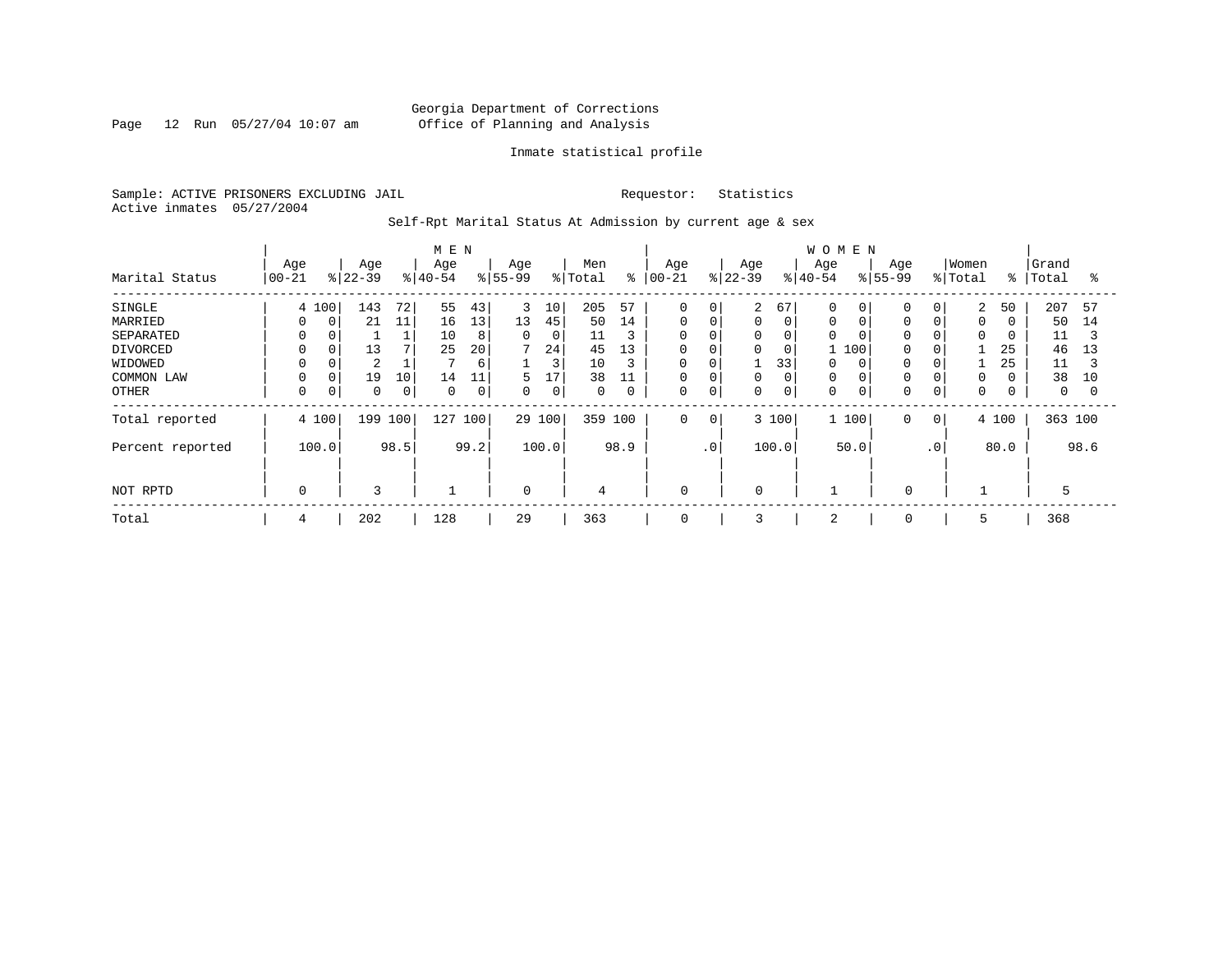#### Georgia Department of Corrections Page 13 Run 05/27/04 10:07 am Office of Planning and Analysis

#### Inmate statistical profile

Sample: ACTIVE PRISONERS EXCLUDING JAIL Requestor: Statistics Active inmates 05/27/2004

#### Self-Rpt Number Of Children At Admission by current age & sex

| M E N                |                    |             |                  |      |                  |        |                  |        |                            |               |                    |             |                  |             | WOMEN            |             |          |                |                  |           |                |      |
|----------------------|--------------------|-------------|------------------|------|------------------|--------|------------------|--------|----------------------------|---------------|--------------------|-------------|------------------|-------------|------------------|-------------|----------|----------------|------------------|-----------|----------------|------|
| Number Of Children   | Age<br>$ 00 - 21 $ |             | Age<br>$ 22-39 $ |      | Age<br>$ 40-54 $ |        | Age<br>$ 55-99 $ |        | Men<br>$\frac{1}{2}$ Total | $\frac{6}{6}$ | Age<br>$ 00 - 21 $ |             | Age<br>$ 22-39 $ |             | Age<br>$ 40-54 $ | $ 55-99 $   | Age      |                | Women<br>% Total | $\approx$ | Grand<br>Total | °    |
| NO CHILDREN          | $\Omega$           | 0           |                  |      | $\Omega$         | 0      | $\Omega$         | 0      |                            | $\Omega$      | $\Omega$           | $\Omega$    | 0                | $\Omega$    | $\Omega$         | $\Omega$    | $\Omega$ | $\Omega$       | $\mathbf 0$      | $\Omega$  |                | 0    |
| ONE CHILD            | 2                  | 67          | 53               | 46   | 30               | 35     | 8                | 30     | 93                         | 40            | 0                  | $\Omega$    |                  | 50          | 100<br>1         |             | $\Omega$ | $\Omega$       | $\overline{2}$   | 67        | 95             | 41   |
| TWO CHILDREN         |                    | 33          | 31               | 27   | 24               | 28     |                  | 26     | 63                         | 27            |                    |             |                  | 50          | $\Omega$         | $\Omega$    |          |                |                  | 33        | 64             | 27   |
| THREE CHILDREN       | 0                  | $\mathbf 0$ | 16               | 14   | 20               | 24     | 6                | 22     | 42                         | 18            | 0                  | 0           | 0                | $\Omega$    | 0                | 0           | $\Omega$ |                | $\mathbf 0$      |           | 42             | 18   |
| FOUR CHILDREN        | 0                  |             | 9                | 8    | 3                | 4      | 2                | 7      | 14                         | 6             | 0                  | 0           | 0                |             | $\mathbf 0$      |             |          |                | $\Omega$         |           | 14             | 6    |
| FIVE CHILDREN        | $\mathbf 0$        | 0           | 5                | 4    |                  | 5      | 2                | 7      | 11                         |               | 0                  | $\Omega$    | 0                | $\Omega$    | 0                |             | $\Omega$ |                | 0                |           | 11             |      |
| MORE THAN 5 CHILDREN | 0                  | 0           |                  |      | 4                | 5      | 2                | 7      | $7\phantom{.0}$            | 3             | 0                  | $\mathbf 0$ | 0                | $\mathbf 0$ | 0                | $\mathbf 0$ | $\Omega$ | 0              | $\mathbf 0$      |           | 7              | 3    |
| Total reported       |                    | 3 100       | 116 100          |      |                  | 85 100 |                  | 27 100 |                            | 231 100       | 0                  | 0           | 2 100            |             | 1 100            |             | $\Omega$ | $\overline{0}$ |                  | 3 100     | 234 100        |      |
| Percent reported     |                    | 75.0        |                  | 57.4 |                  | 66.4   |                  | 93.1   |                            | 63.6          |                    | . 0         |                  | 66.7        | 50.0             |             |          | $\cdot$ 0      |                  | 60.0      |                | 63.6 |
| NOT REPORTED         |                    |             | 86               |      | 43               |        | 2                |        | 132                        |               | 0                  |             |                  |             |                  |             | 0        |                | 2                |           | 134            |      |
| Total                | 4                  |             | 202              |      | 128              |        | 29               |        | 363                        |               | 0                  |             | 3                |             | $\overline{2}$   |             | $\Omega$ |                | 5                |           | 368            |      |
|                      |                    |             |                  |      |                  |        |                  |        |                            |               |                    |             |                  |             |                  |             |          |                |                  |           |                |      |
|                      |                    |             |                  |      |                  |        |                  |        |                            |               |                    |             |                  |             |                  |             |          |                |                  |           |                |      |
| AVG NUM CHILDREN     | 1.33               |             | 1.98             |      | 2.42             |        | 2.89             |        | 2.24                       |               | .00.               |             | 1.50             |             | 1.00             |             | .00      |                | 1.33             |           | 2.23           |      |

\* NOTE: THE FIELD LABLED "NO CHILDREN" WAS CORRECTED IN MARCH 1989: MISSING DATA FOR INMATES STILL IN DIAGNOSTICS NOW HAS BEEN REMOVED FROM THIS FIELD AND IDENTIFIED AS "NOT REPORTED" INFORMATION.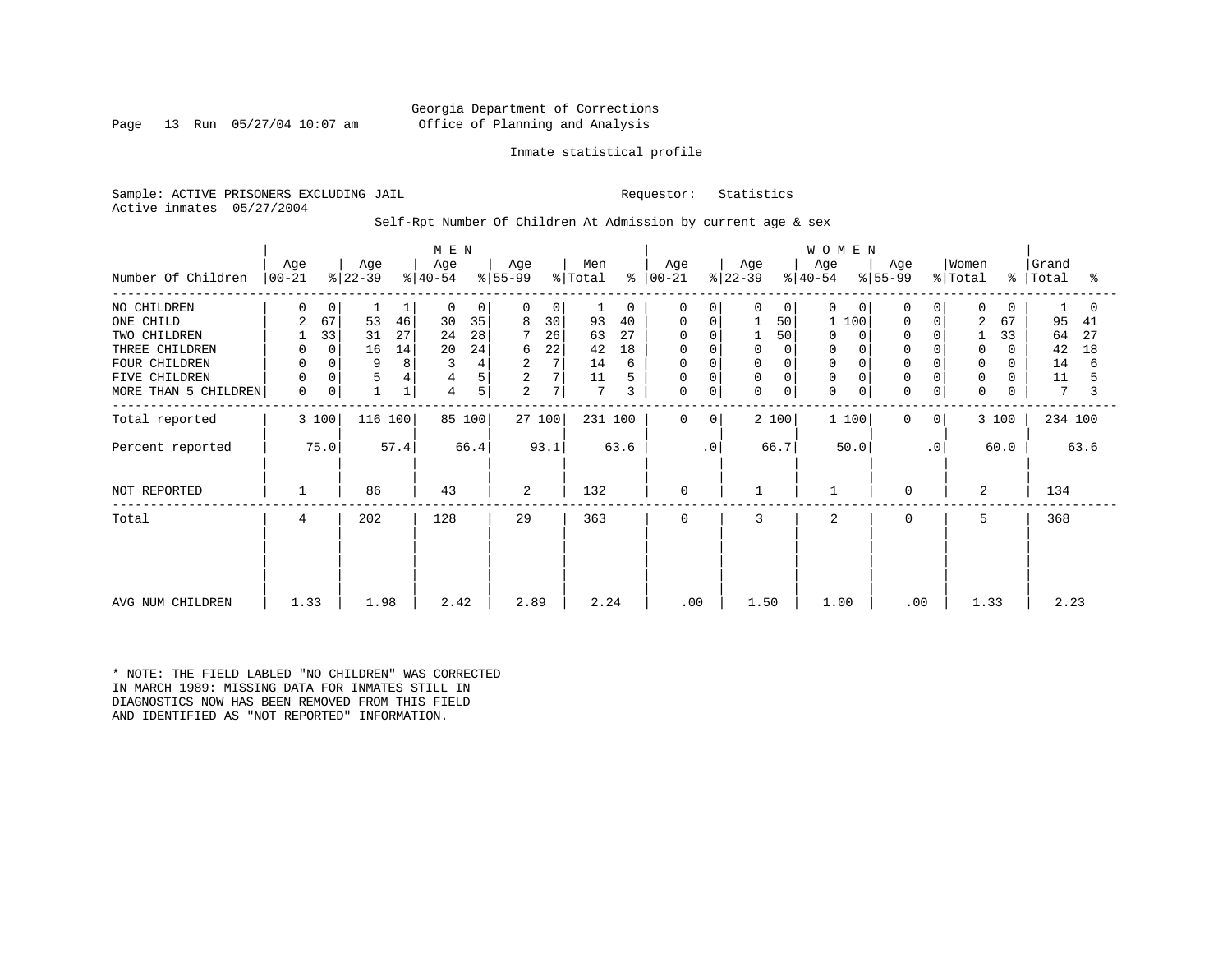Page 14 Run 05/27/04 10:07 am

#### Inmate statistical profile

Sample: ACTIVE PRISONERS EXCLUDING JAIL Requestor: Statistics Active inmates 05/27/2004

### Self-Rpt Religious Affiliation by current age & sex

|                  |            |             |          |                | M E N          |          |                |          |          |              |               |             |          |              | <b>WOMEN</b> |             |          |              |          |          |                |      |
|------------------|------------|-------------|----------|----------------|----------------|----------|----------------|----------|----------|--------------|---------------|-------------|----------|--------------|--------------|-------------|----------|--------------|----------|----------|----------------|------|
|                  | Age        |             | Age      |                | Age            |          | Age            |          | Men      |              | Age           |             | Age      |              | Age          |             | Age      |              | Women    |          | Grand          |      |
| Religion         | $ 00 - 21$ |             | $ 22-39$ |                | $8 40-54$      |          | $8 55-99$      |          | % Total  |              | $8   00 - 21$ |             | $ 22-39$ |              | $ 40-54$     |             | $ 55-99$ |              | % Total  | ႜ        | Total          | °    |
| <b>ISLAM</b>     | O          | 0           | 17       | 9              | 8              | 6        | 2              |          | 27       | 8            | 0             | 0           |          | 0            | 0            | 0           | 0        | 0            | 0        | 0        | 27             | 8    |
| CATHOLIC         |            | 25          | 4        | $\overline{2}$ | $\overline{c}$ | 2        | 0              | 0        | 7        | 2            | $\Omega$      | $\mathbf 0$ | 0        | $\mathbf 0$  | 0            | $\Omega$    | 0        | 0            | 0        | 0        | 7              | 2    |
| <b>BAPTIST</b>   |            | 25          | 61       | 32             | 69             | 54       | 12             | 41       | 143      | 41           | $\Omega$      | $\mathbf 0$ |          | 33           | 1            | 100         | O        | $\Omega$     | 2        | 50       | 145            | 41   |
| METHODIST        |            | $\Omega$    | 3        | 2              |                | 1        | $\overline{2}$ | 7        | 6        | 2            |               | $\Omega$    | n        | $\Omega$     | 0            | $\Omega$    | 0        | $\Omega$     | $\Omega$ | $\Omega$ | 6              |      |
| EPISCOPLN        |            | $\Omega$    | $\Omega$ | $\mathbf 0$    |                | $\Omega$ | 0              | $\Omega$ |          | 0            | $\Omega$      | $\mathbf 0$ |          | $\Omega$     | O            | 0           | 0        | 0            | 0        | 0        | $\Omega$       |      |
| PRESBYTRN        |            | O           | n        | $\Omega$       |                | 0        | 0              | 0        | O        | 0            | 0             | $\Omega$    |          | 0            | Ω            | $\Omega$    | 0        | $\Omega$     | 0        | 0        | 0              |      |
| CHC OF GOD       |            | $\cap$      |          |                |                |          | $\Omega$       | 0        | 2        | $\mathbf{1}$ | $\Omega$      | $\Omega$    | 0        | $\Omega$     | 0            | $\Omega$    | 0        | $\Omega$     | 0        | 0        | $\overline{c}$ |      |
| HOLINESS         |            |             | 3        | $\overline{c}$ | 2              | 2        | 3              | 10       | 8        | 2            | <sup>0</sup>  | $\Omega$    |          | 33           | N            | $\cap$      | 0        | $\Omega$     |          | 25       | 9              |      |
| <b>JEWISH</b>    |            |             |          |                | ∩              | $\Omega$ | $\Omega$       | $\Omega$ | 1        | 0            | <sup>0</sup>  | $\mathbf 0$ | $\Omega$ | $\mathbf 0$  | $\Omega$     | $\Omega$    | O        | $\Omega$     | 0        | $\Omega$ |                | ∩    |
| ANGLICAN         |            | $\Omega$    | $\Omega$ | $\Omega$       | O              | O        | <sup>0</sup>   | 0        | 0        | 0            | $\Omega$      | $\Omega$    | O        | 0            | U            | $\Omega$    | O        | <sup>0</sup> | $\Omega$ | O        | $\Omega$       |      |
| GRK ORTHDX       |            | 0           | 0        | 0              | $\Omega$       | 0        | 0              | 0        | 0        | 0            | 0             | $\mathbf 0$ |          | $\mathbf 0$  | 0            | 0           | 0        | $\Omega$     | 0        | 0        | <sup>0</sup>   |      |
| <b>HINDU</b>     |            |             | $\Omega$ |                |                | 0        | 0              | 0        | 0        | 0            | 0             | 0           |          | $\mathbf 0$  | N            | $\Omega$    | Ω        | 0            | 0        | O        | <sup>0</sup>   |      |
| <b>BUDDHIST</b>  |            |             | $\Omega$ | $\Omega$       |                | $\Omega$ | $\Omega$       | 0        | 0        | 0            | $\Omega$      | $\Omega$    |          | $\Omega$     |              | $\Omega$    | O        | $\Omega$     | 0        | O        | $\Omega$       |      |
| TAOIST           |            |             | $\Omega$ |                |                | O        | 0              | 0        | 0        | 0            | 0             | $\Omega$    |          | $\Omega$     |              | $\Omega$    | 0        | $\Omega$     | 0        | 0        | <sup>0</sup>   |      |
| SHINTOIST        |            |             | $\cap$   | ∩              | O              | U        | $\Omega$       | O        | O        | 0            | <sup>0</sup>  | $\Omega$    | ∩        | $\Omega$     | N            | $\cap$      | O        | $\Omega$     | O        | $\Omega$ | n              |      |
| SEVEN D AD       |            |             |          |                |                | 2        |                | 3        | 4        |              | $\Omega$      | $\Omega$    | $\cap$   | $\Omega$     | $\Omega$     | $\cap$      | O        | $\Omega$     | $\Omega$ | $\Omega$ |                |      |
| JEHOVAH WT       |            | $\cap$      | 3        |                |                |          |                | 3        | 5        |              | $\Omega$      | 0           |          | 0            | O            | 0           | 0        | $\Omega$     | $\Omega$ | 0        |                |      |
| LATR DAY S       |            | O           | $\cap$   | $\Omega$       | C              | 0        | $\Omega$       | $\Omega$ | 0        | 0            | $\Omega$      | $\Omega$    |          | $\Omega$     | Ω            | $\Omega$    | 0        | $\Omega$     | $\Omega$ | 0        | $\Omega$       |      |
| QUAKER           |            | $\Omega$    | $\cap$   | $\Omega$       | $\Omega$       | 0        | $\Omega$       | 0        | $\Omega$ | 0            | <sup>0</sup>  | $\mathbf 0$ | 0        | $\Omega$     | O            | $\Omega$    | 0        | 0            | 0        | 0        | $\Omega$       |      |
| OTHER PROD       |            | 25          | 31       | 16             | 12             | 9        | 1              | 3        | 45       | 13           | $\Omega$      | 0           |          | 33           | O            | $\Omega$    | 0        | $\Omega$     | 1        | 25       | 46             | 13   |
| <b>NONE</b>      | $\Omega$   | $\mathbf 0$ | 44       | 23             | 20             | 16       | 7              | 24       | 71       | 20           | $\Omega$      | 0           | $\Omega$ | $\mathbf{0}$ | 0            | $\mathbf 0$ | 0        | 0            | 0        | 0        | 71             | 20   |
| <b>OTHER</b>     |            | 25          | 24       | 12             | 9              | 7        | $\Omega$       | 0        | 34       | 10           | $\mathbf 0$   | 0           | 0        | 0            | $\Omega$     | $\mathbf 0$ | 0        | $\mathbf 0$  | 0        | 0        | 34             | 10   |
| Total reported   |            | 4 100       | 193 100  |                | 127 100        |          | 29 100         |          | 353 100  |              | $\Omega$      | 0           |          | 3 100        |              | 1 100       | 0        | 0            |          | 4 100    | 357 100        |      |
| Percent reported |            | 100.0       |          | 95.5           |                | 99.2     |                | 100.0    |          | 97.2         |               | $\cdot$ 0   |          | 100.0        |              | 50.0        |          | $\cdot$ 0    |          | 80.0     |                | 97.0 |
| NOT RPTD         | $\Omega$   |             | 9        |                | 1              |          | $\Omega$       |          | 10       |              | $\mathbf 0$   |             | 0        |              | 1            |             | 0        |              | -1       |          | 11             |      |
| Total            | 4          |             | 202      |                | 128            |          | 29             |          | 363      |              | 0             |             | 3        |              | 2            |             | 0        |              | 5        |          | 368            |      |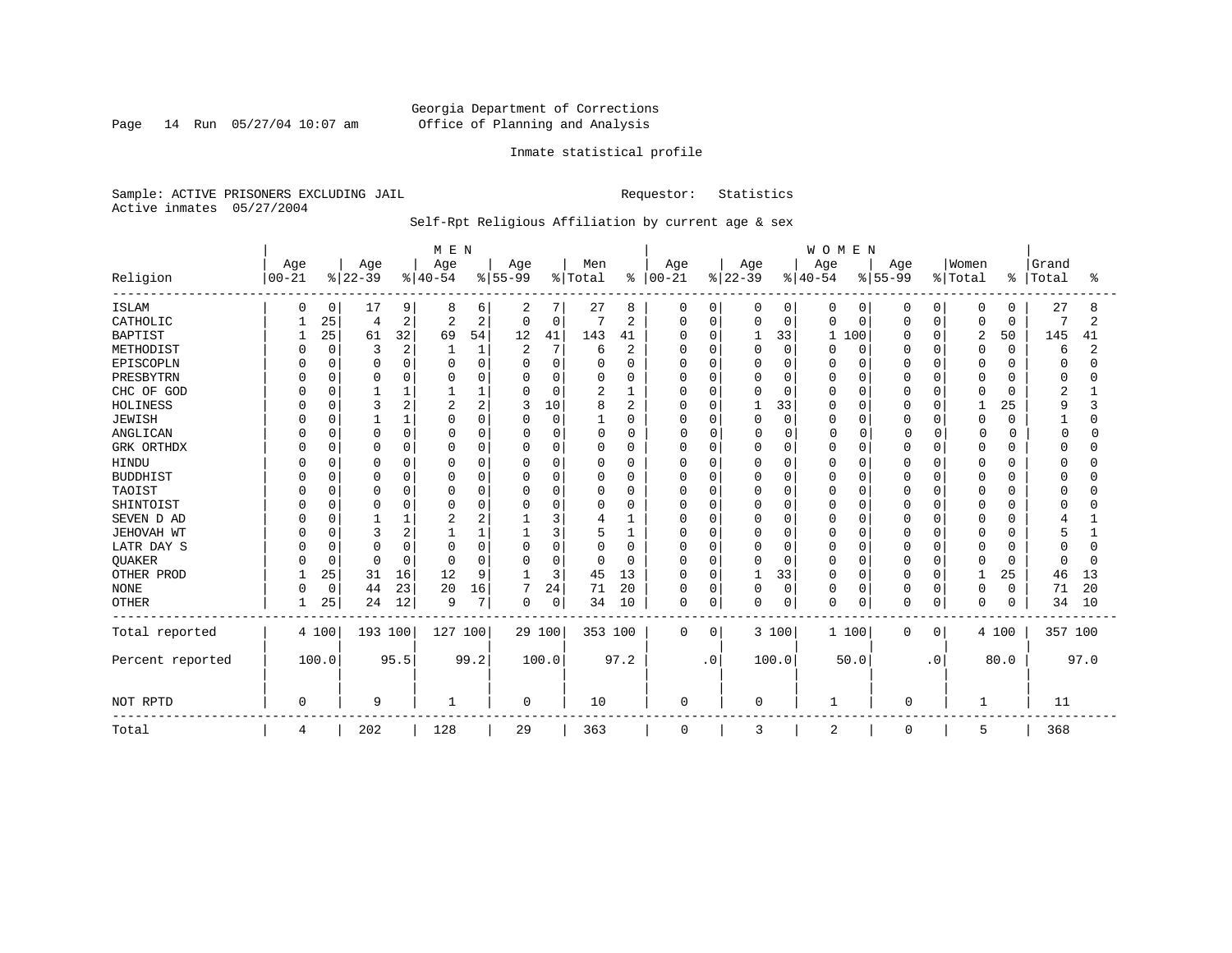#### Georgia Department of Corrections Page 15 Run 05/27/04 10:07 am Office of Planning and Analysis

#### Inmate statistical profile

Sample: ACTIVE PRISONERS EXCLUDING JAIL **Requestor:** Statistics Active inmates 05/27/2004

Self-Rpt Family Behavior Patterns \* by current age & sex

|                  |                |       |           |      | M E N     |          |          |          |         |      |             |                 |           |       | <b>WOMEN</b>   |           |             |           |                |           |         |                |
|------------------|----------------|-------|-----------|------|-----------|----------|----------|----------|---------|------|-------------|-----------------|-----------|-------|----------------|-----------|-------------|-----------|----------------|-----------|---------|----------------|
|                  | Age            |       | Age       |      | Age       |          | Age      |          | Men     |      | Age         |                 | Age       |       | Age            |           | Age         |           | Women          |           | Grand   |                |
| Family Behavior  | $00 - 21$      |       | $ 22-39 $ |      | $ 40-54 $ |          | $ 55-99$ |          | % Total | ៖    | $ 00-21 $   |                 | $ 22-39 $ |       | $ 40-54$       |           | $ 55-99$    |           | % Total        | $\approx$ | Total   | °              |
| CRIMINLTY        | 2              | 22    | 60        | 20   | 42        | 23       | 6        | 21       | 110     | 22   | $\mathbf 0$ | $\Omega$        |           | 9     | $\Omega$       |           |             | $\Omega$  |                | 9         | 111     | 21             |
| ALCOHOLISM       | $\overline{a}$ | 22    | 41        | 14   | 28        | 16       | 5        | 18       | 76      | 15   | $\Omega$    | $\Omega$        |           | 9     | 0              |           |             |           |                | 9         | 77      | 15             |
| DRUG ABUSE       |                | 11    | 26        | 9    | 15        | 8        |          | 4        | 43      | 8    | $\Omega$    |                 | 2         | 18    |                |           |             |           | $\overline{c}$ | 18        | 45      | 9              |
| DOMINERING       |                |       |           |      | $\Omega$  |          | 0        | 0        |         | O    | $\Omega$    |                 |           | 9     |                |           |             |           |                |           | 2       |                |
| MIGRANT          |                |       |           |      |           | 2        | 0        | 0        | 6       |      | 0           |                 |           | 0     | 0              |           |             |           | 0              |           | 6       |                |
| INFL BTGS        |                |       | 14        |      |           |          | 2        | 7        | 23      | 5    | 0           |                 |           | 9     | 0              |           |             |           |                |           | 24      |                |
| PERMISSIVE       |                |       |           |      | $\Omega$  | $\Omega$ | $\Omega$ | $\Omega$ |         | 0    | 0           | $\Omega$        | 2         | 18    | 0              |           |             |           | $\overline{2}$ | 18        |         |                |
| FATH ABSNT       |                | 33    | 109       | 37   | 64        | 36       | 11       | 39       | 187     | 37   | $\Omega$    |                 |           | 9     | $\Omega$       |           |             |           |                | 9         | 188     | 36             |
| MOTH ABSNT       |                | 11    | 34        | 12   | 17        | 9        | 3        | 11       | 55      | 11   | 0           |                 |           | 9     | 0              |           |             |           |                | 9         | 56      | 11             |
| NONE             | $\Omega$       | 0     | 5         | 2    | 3         | 2        | 0        | 0        | 8       | 2    | 0           |                 |           | 9     | $\Omega$       |           | $\Omega$    |           |                |           | 9       | $\overline{c}$ |
| Total reported   |                | 9 100 | 294 100   |      | 179       | 100      |          | 28 100   | 510 100 |      | $\mathbf 0$ | 0               | 11 100    |       | $\mathbf 0$    | 0         | 0           | 0         | 11             | 100       | 521 100 |                |
| Percent reported |                | 100.0 |           | 75.2 |           | 75.8     |          | 65.5     |         | 74.9 |             | .0 <sup>°</sup> |           | 100.0 |                | $\cdot$ 0 |             | $\cdot$ 0 |                | 60.0      |         | 74.7           |
| <b>OTHER</b>     | $\Omega$       |       | 50        |      | 31        |          | 10       |          | 91      |      | 0           |                 | $\Omega$  |       | $\overline{2}$ |           | $\Omega$    |           | 2              |           | 93      |                |
| Total            | 4              |       | 202       |      | 128       |          | 29       |          | 363     |      | $\mathbf 0$ |                 | 3         |       | 2              |           | $\mathbf 0$ |           | 5              |           | 368     |                |

\* NOTE: SINCE THERE CAN BE UP TO FIVE BEHAVIOR CODES PER INMATE, THE NUMBER OF CASES REPORTED IN THE DETAIL LINES AND THE TOTAL REPORTED LINE MAY EXCEED THE TOTAL NUMBER OF CASES. IN SHORT, THIS TABLE COUNTS THE NUMBER OF BEHAVIOR PROBLEMS, NOT INMATES.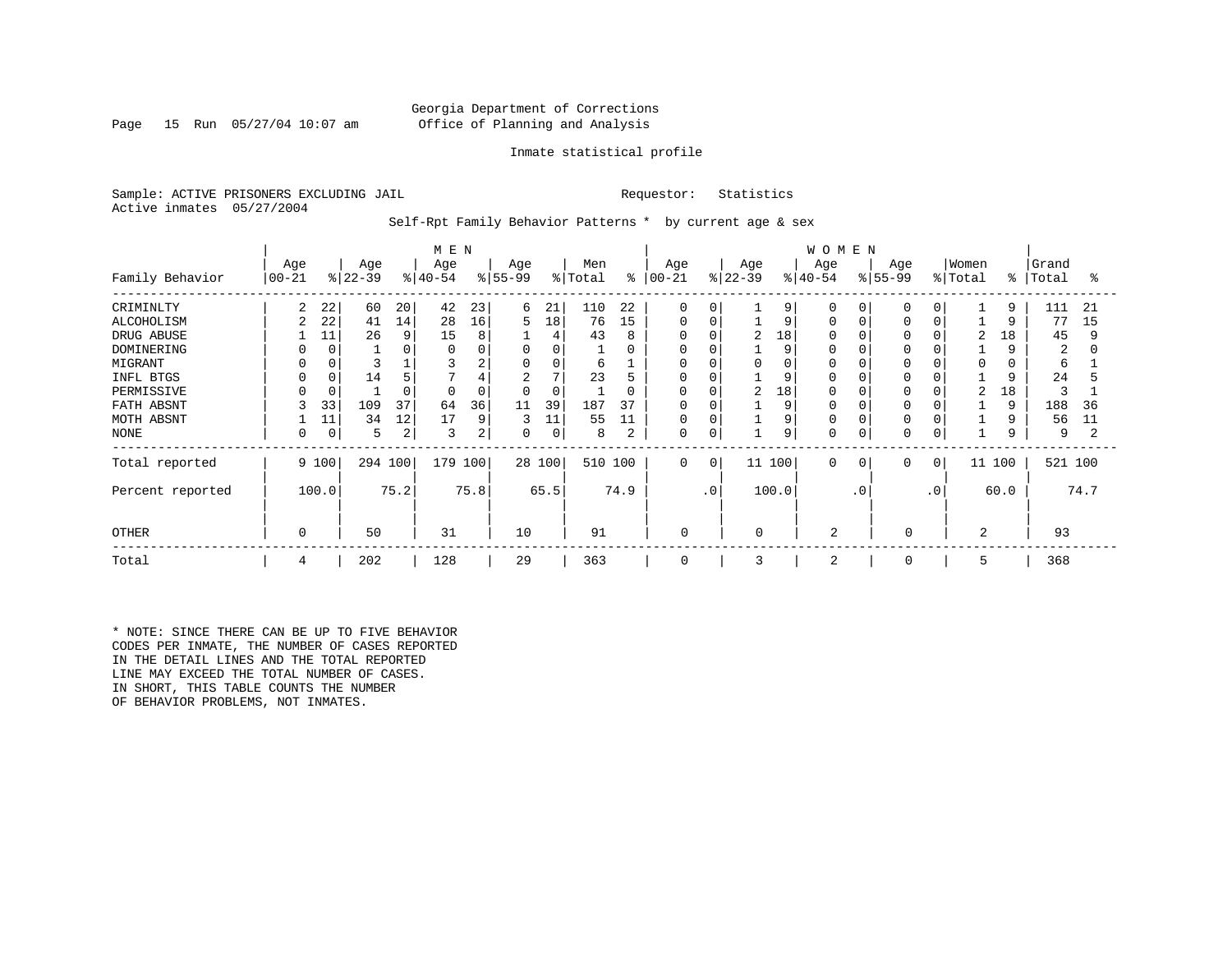#### Georgia Department of Corrections Page 16 Run 05/27/04 10:07 am Office of Planning and Analysis

#### Inmate statistical profile

Sample: ACTIVE PRISONERS EXCLUDING JAIL **Requestor:** Statistics Active inmates 05/27/2004

#### Inmate Diagnostic Behavior Problem \* by current age & sex

|                    |            |          |           |      | M E N     |        |                |                |         |      |               |           |              |             | WOMEN     |             |              |              |          |          |         |      |
|--------------------|------------|----------|-----------|------|-----------|--------|----------------|----------------|---------|------|---------------|-----------|--------------|-------------|-----------|-------------|--------------|--------------|----------|----------|---------|------|
|                    | Age        |          | Age       |      | Age       |        | Age            |                | Men     |      | Age           |           | Age          |             | Age       |             | Age          |              | Women    |          | Grand   |      |
| Diagnostic Problem | $ 00 - 21$ |          | $ 22-39 $ |      | $ 40-54 $ |        | $ 55-99$       |                | % Total |      | $8   00 - 21$ |           | $ 22-39 $    |             | $ 40-54 $ |             | $ 55-99 $    |              | % Total  | ႜ        | Total   | °≈   |
| <b>ALCOHOLIC</b>   |            | 10       | 10        | 2    | 9         | 3      | 4              |                | 24      | 3    | 0             | 0         |              | 14          | $\Omega$  | 0           | 0            | 0            | 1        | 10       | 25      | -3   |
| <b>ALCOH ABSE</b>  |            | 10       | 45        | 9    | 32        | 11     | 4              | 7              | 82      | 10   | $\Omega$      | 0         |              | 14          | O         | 0           |              | $\Omega$     |          | 10       | 83      | 10   |
| DRUG EXP           | 2          | 20       | 63        | 13   | 36        | 12     | 8              | 13             | 109     | 13   | 0             | O         |              | $\mathbf 0$ |           | $\Omega$    |              | $\Omega$     | 0        | $\Omega$ | 109     | 13   |
| DRUG ABSE          |            | 10       | 77        | 16   | 48        | 16     | 4              |                | 130     | 15   | O             | O         | 2            | 29          |           | $\Omega$    |              | $\Omega$     | 2        | 20       | 132     | 15   |
| NARC ADDCT         |            | $\Omega$ | 6         |      |           |        | $\Omega$       | $\Omega$       | 10      |      | 0             | O         |              | $\Omega$    |           | $\Omega$    |              | $\Omega$     | 0        | $\Omega$ | 10      |      |
| EPILEPTIC          |            | $\Omega$ |           |      | 3         |        | $\Omega$       | $\Omega$       |         |      | 0             | O         |              | $\Omega$    |           | $\Omega$    |              | $\Omega$     | 0        | O        |         |      |
| MANIPULTVE         |            | 10       | 49        | 10   | 23        | 8      | 5              | 8              | 78      | 9    |               | O         |              | $\Omega$    |           | $\Omega$    |              | $\Omega$     | 0        | $\Omega$ | 78      |      |
| ASSAULTIVE         |            | 40       | 164       | 34   | 99        | 34     | 23             | 38             | 290     | 34   | $\Omega$      | $\Omega$  |              | 43          |           | 33          | $\Omega$     | $\Omega$     | 4        | 40       | 294     | 34   |
| ESCPE TEND         |            | $\Omega$ | 21        |      | 15        | 5      |                | 11             | 43      | 5    | 0             | 0         |              | 0           |           | $\Omega$    | 0            | $\cap$       | 0        | $\Omega$ | 43      |      |
| SUICIDAL           |            |          | 18        |      |           |        | $\overline{2}$ | 3 <sub>1</sub> | 25      | 3    | O             | O         |              | $\mathbf 0$ |           | 33          |              | $\Omega$     |          | 10       | 26      |      |
| WITHDRAWN          |            |          |           |      |           |        | $\Omega$       | $\Omega$       | 3       | O    | <sup>0</sup>  | U         |              | $\Omega$    |           | 33          |              | $\Omega$     |          | 10       |         |      |
| PR RLTY CT         |            |          |           |      |           |        | 0              | $\Omega$       | 9       |      | 0             | 0         |              | 0           |           | 0           | $\Omega$     | <sup>0</sup> | 0        | $\Omega$ | 9       |      |
| HOMOSEXUAL         |            | $\Omega$ |           |      |           | $\cap$ | $\Omega$       | 0              | 2       | O    | <sup>0</sup>  | 0         |              | $\Omega$    |           | $\Omega$    | $\Omega$     | $\cap$       | $\Omega$ | U        |         |      |
| <b>NONE</b>        |            |          | 3         |      |           |        |                | 2              | 5       |      | 0             | 0         |              | $\Omega$    | $\Omega$  | $\Omega$    | $\Omega$     | $\Omega$     | $\Omega$ | 0        | 5       |      |
| <b>OTHER</b>       |            |          |           |      | 9         |        |                | 2              | 17      | 2    | 0             | 0         | <sup>0</sup> | 0           |           | $\mathbf 0$ | <sup>0</sup> | $\Omega$     | 0        | $\Omega$ | 17      |      |
| NOT RPTD           | O          | $\Omega$ | 6         |      | 4         |        | $\overline{c}$ | 3              | 12      |      | $\Omega$      | 0         | $\Omega$     | $\mathbf 0$ | $\Omega$  | $\mathbf 0$ |              | $\Omega$     | $\Omega$ | O        | 12      |      |
| Total reported     | 10 100     |          | 481 100   |      | 295 100   |        | 61 100         |                | 847 100 |      | $\Omega$      | 0         |              | 7 100       |           | 3 100       | $\Omega$     | $\mathbf 0$  | 10 100   |          | 857 100 |      |
| Percent reported   |            | 100.0    |           | 99.5 |           | 100.0  |                | 100.0          |         | 99.7 |               | $\cdot$ 0 |              | 100.0       |           | 100.0       |              | $\cdot$ 0    |          | 100.0    |         | 99.7 |
| <b>UNKNOWN</b>     | 0          |          |           |      | $\Omega$  |        | 0              |                |         |      | $\Omega$      |           | 0            |             | $\Omega$  |             | 0            |              | 0        |          |         |      |
| Total              | 4          |          | 202       |      | 128       |        | 29             |                | 363     |      | $\mathbf 0$   |           | 3            |             | 2         |             | 0            |              | 5        |          | 368     |      |

\* NOTE: SINCE THERE CAN BE UP TO FIVE BEHAVIOR CODES PER INMATE, THE NUMBER OF CASES REPORTED IN THE DETAIL LINES AND THE TOTAL REPORTED LINE MAY EXCEED THE TOTAL NUMBER OF CASES. IN SHORT, THIS TABLE COUNTS THE NUMBER OF BEHAVIOR PROBLEMS, NOT INMATES.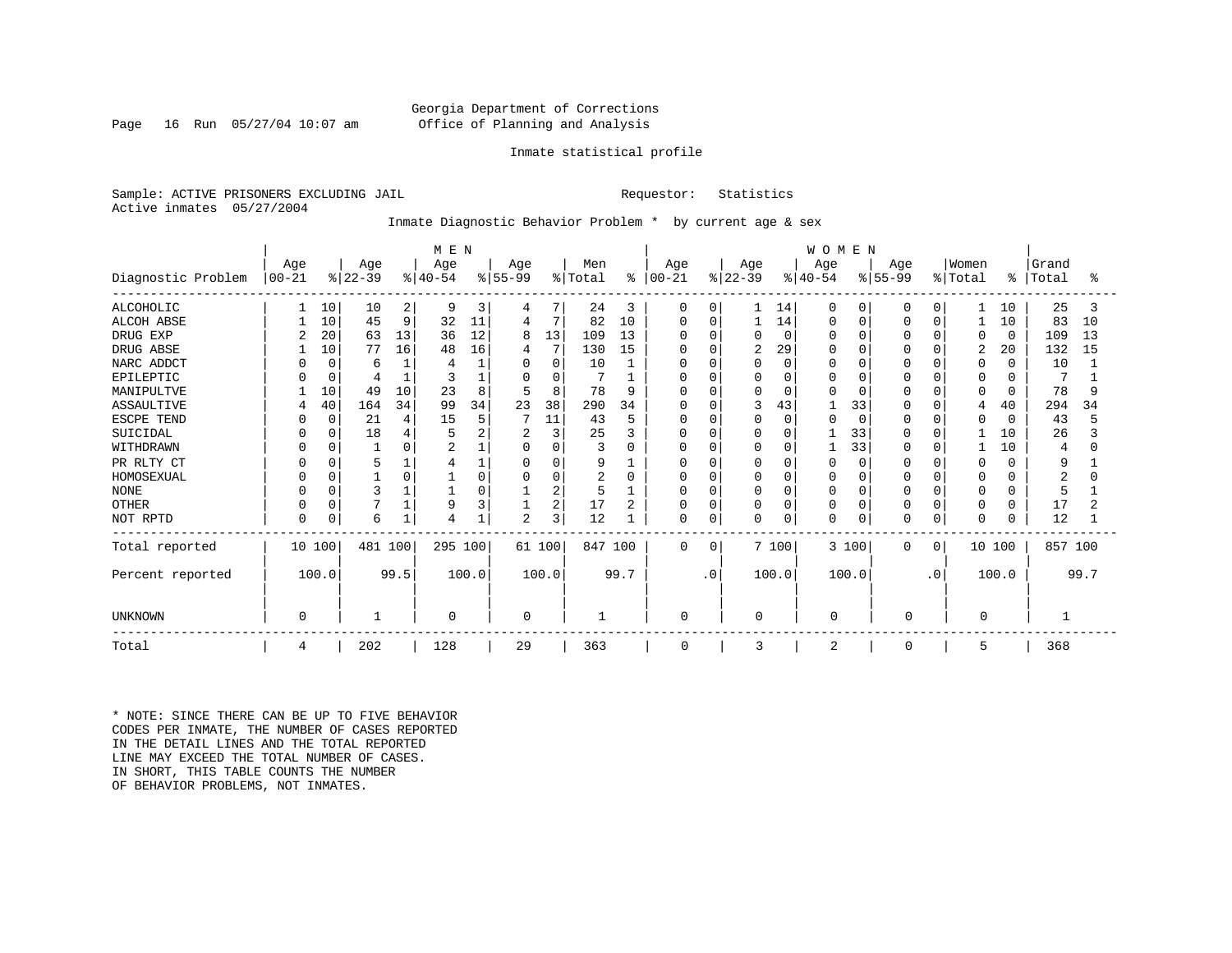Page 17 Run 05/27/04 10:07 am

#### Inmate statistical profile

Sample: ACTIVE PRISONERS EXCLUDING JAIL Requestor: Statistics Active inmates 05/27/2004

Physical Profile (General Condition) by current age & sex

| Physical Profile                                                                 | Age<br>$00 - 21$                                                | Age<br>$ 22-39 $                 | M E N<br>Age<br>$8 40-54$                        | Age<br>$ 55-99 $                                                    | Men<br>% Total<br>$\approx$            | Age<br>$ 00-21$                                          | Age<br>$ 22-39 $                                                                                               | <b>WOMEN</b><br>Age<br>Age<br>$8 40-54$<br>$8155 - 99$                                                      | Women<br>% Total                                            | ႜႜ                                            | Grand<br>Total<br>°≈                      |
|----------------------------------------------------------------------------------|-----------------------------------------------------------------|----------------------------------|--------------------------------------------------|---------------------------------------------------------------------|----------------------------------------|----------------------------------------------------------|----------------------------------------------------------------------------------------------------------------|-------------------------------------------------------------------------------------------------------------|-------------------------------------------------------------|-----------------------------------------------|-------------------------------------------|
| NO LIMITATION<br>DEFECT NO MAJOR LIMT<br>DEFECT MAJOR LIMIT<br>VERY MAJOR DEFECT | 4 100<br>$\Omega$<br>$\Omega$<br>0<br>$\Omega$<br>0<br>$\Omega$ | 153<br>77<br>30<br>15<br>16<br>8 | 47<br>60<br>37<br>47<br>15<br>19<br>$\mathbf{1}$ | 9<br>31<br>10<br>34<br>8<br>28<br>$7\overline{ }$<br>$\overline{2}$ | 226<br>63<br>24<br>87<br>43<br>12<br>4 | $\mathbf 0$<br>$\mathbf 0$<br>$\mathbf 0$<br>$\mathbf 0$ | 2<br>67<br>0<br>33 <sub>1</sub><br>0<br>0<br>$\mathbf 0$<br>$\Omega$<br>$\mathbf 0$<br>$\mathbf 0$<br>$\Omega$ | 0<br>$\Omega$<br>$\mathbf{0}$<br>$\Omega$<br>100<br>$\Omega$<br>0<br>$\Omega$<br>$\Omega$<br>$\overline{0}$ | 0 <sup>1</sup><br>$\Omega$<br>$\mathbf 0$<br>$\overline{0}$ | 2<br>50<br>2<br>50<br>$\Omega$<br>$\mathbf 0$ | 228<br>- 63<br>89<br>-24<br>43<br>12<br>4 |
| Total reported                                                                   | 4 100                                                           | 200 100                          | 127<br>100                                       | 29 100                                                              | 100<br>360                             | 0                                                        | 3 100<br>$\mathbf 0$                                                                                           | 1 100<br>0                                                                                                  | $\overline{0}$                                              | 4 100                                         | 364 100                                   |
| Percent reported                                                                 | 100.0                                                           | 99.0                             | 99.2                                             | 100.0                                                               | 99.2                                   |                                                          | $.0 \cdot$<br>100.0                                                                                            | 50.0                                                                                                        | .0 <sup>1</sup>                                             | 80.0                                          | 98.9                                      |
| NOT REPORTED                                                                     | 0                                                               | 2                                |                                                  | $\overline{0}$                                                      | 3                                      | $\mathbf 0$                                              | $\mathbf 0$                                                                                                    | $\mathbf 0$                                                                                                 |                                                             |                                               |                                           |
| Total                                                                            | 4                                                               | 202                              | 128                                              | 29                                                                  | 363                                    | 0                                                        | 3                                                                                                              | 2<br>$\mathbf 0$                                                                                            |                                                             | 5                                             | 368                                       |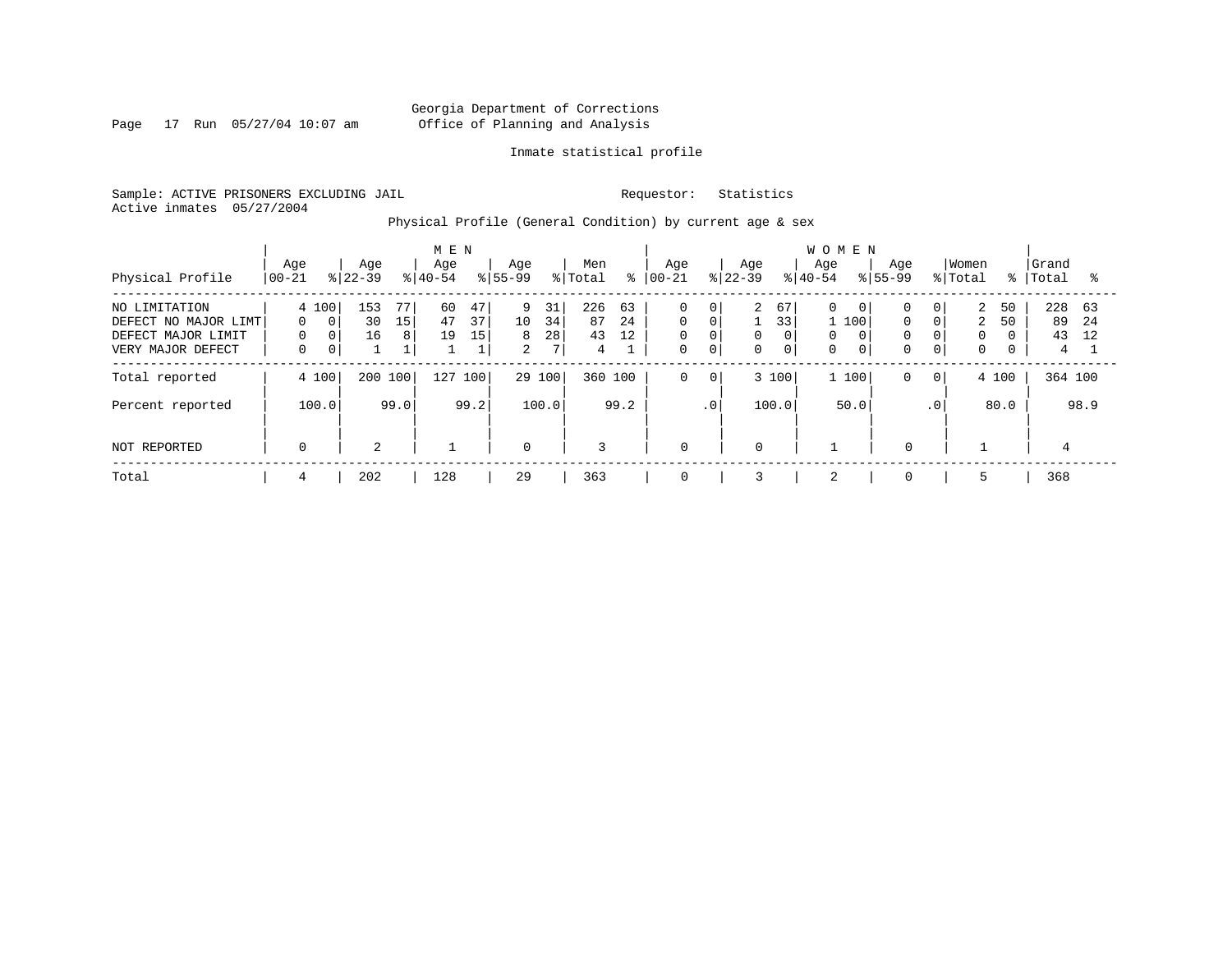#### Georgia Department of Corrections Page 18 Run 05/27/04 10:07 am Office of Planning and Analysis

#### Inmate statistical profile

Sample: ACTIVE PRISONERS EXCLUDING JAIL Requestor: Statistics Active inmates 05/27/2004

Security Status by current age & sex

|                  |             |           |             |    | M E N       |                |             |        |             |               |             |             |           |             | <b>WOMEN</b>   |       |             |          |                |       |             |          |
|------------------|-------------|-----------|-------------|----|-------------|----------------|-------------|--------|-------------|---------------|-------------|-------------|-----------|-------------|----------------|-------|-------------|----------|----------------|-------|-------------|----------|
|                  | Age         |           | Age         |    | Age         |                | Age         |        | Men         |               | Age         |             | Age       |             | Age            |       | Age         |          | Women          |       | Grand       |          |
| Security         | 00-21       | $8 22-39$ |             |    | $ 40-54 $   |                | $ 55-99$    |        | % Total     | $\frac{8}{6}$ | $ 00 - 21$  |             | $ 22-39 $ |             | $8 40-54$      |       | $ 55-99 $   |          | % Total        | ిం    | Total       | °        |
| DIAG INCOM       | $\Omega$    | 0         | $\mathbf 0$ | 0  | $\Omega$    | $\mathbf 0$    | $\mathbf 0$ | 0      | $\mathbf 0$ | 0             | 0           | 0           | 0         | 0           | 0              |       | $\Omega$    | $\Omega$ | $\mathbf 0$    |       | $\mathbf 0$ | $\Omega$ |
| WRK RELEAS       |             | 0         | $\mathbf 0$ | 0  | $\Omega$    | $\mathbf 0$    | 0           | 0      | $\mathbf 0$ | 0             | 0           | $\mathbf 0$ | 0         | $\mathsf 0$ | 0              |       | $\Omega$    | $\Omega$ | 0              |       | 0           | $\Omega$ |
| TRUSTY           |             |           |             |    | $\Omega$    |                | 0           | 0      | $\Omega$    | 0             | 0           |             | 0         | $\Omega$    | 0              |       |             |          | $\Omega$       |       | $\Omega$    |          |
| MINIMUM          |             |           |             |    | 4           | 3              |             | 3      | 6           | 2             | 0           |             |           | 33          | 0              |       | $\Omega$    |          |                | 20    |             | 2        |
| MEDIUM           |             |           | 59          | 29 | 49          | 38             | 17          | 59     | 125         | 34            | $\mathbf 0$ |             |           | 0           | 0              |       |             |          | $\Omega$       |       | 125         | 34       |
| CLOSE            | 4 100       |           | 124         | 61 | 70          | 55             | 9           | 31     | 207         | 57            | 0           | 0           |           | 33          |                | 50    | $\Omega$    |          | $\overline{2}$ | 40    | 209         | 57       |
| MAXIMUM          |             | 0         | 14          |    | 5           | $\overline{4}$ | 2           | 7      | 21          | 6             | 0           | $\mathbf 0$ |           | 33          | $\mathbf 0$    | 0     | $\Omega$    |          |                | 20    | 22          | 6        |
| DIAGNOSTIC       | $\mathbf 0$ | 0         | 4           | 2  | $\mathbf 0$ | 0              | 0           | 0      | 4           |               | 0           | 0           | 0         | $\mathbf 0$ |                | 50    | $\Omega$    | 0        |                | 20    | 5           |          |
| Total reported   | 4 100       |           | 202 100     |    | 128         | 100            |             | 29 100 | 363         | 100           | 0           | 0           |           | 3 100       |                | 2 100 | 0           | 0        |                | 5 100 | 368 100     |          |
| Percent reported | 100.0       |           | 100.0       |    |             | 100.0          |             | 100.0  |             | 100.0         |             | $\cdot$ 0   |           | 100.0       |                | 100.0 |             | .0       |                | 100.0 |             | 100.0    |
| NOT RPTD         | $\Omega$    |           | $\mathbf 0$ |    | $\mathbf 0$ |                | $\mathbf 0$ |        | $\mathbf 0$ |               | 0           |             | $\Omega$  |             | $\Omega$       |       | $\mathbf 0$ |          | 0              |       |             |          |
| Total            | 4           |           | 202         |    | 128         |                | 29          |        | 363         |               | 0           |             | 3         |             | $\overline{2}$ |       | 0           |          | 5              |       | 368         |          |

\* NOTE: BEGINNING IN JULY 1987, THE FACILITIES DIVISION NO LONGER CODED INMATES AS BEING WORK RELEASE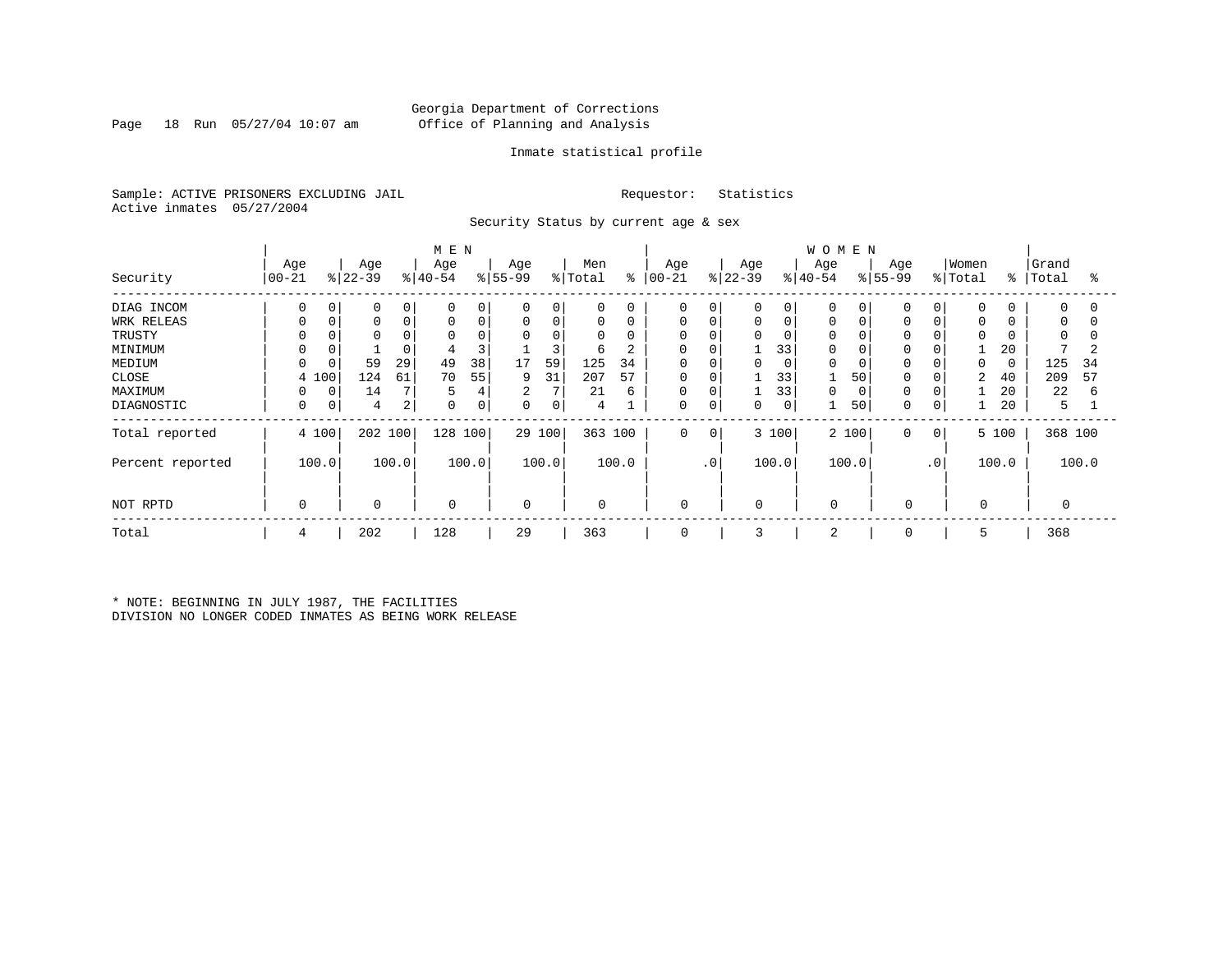Page 19 Run 05/27/04 10:07 am

#### Inmate statistical profile

Sample: ACTIVE PRISONERS EXCLUDING JAIL Requestor: Statistics Active inmates 05/27/2004

Number Of Sentences by current age & sex

|                     |                 |          |                  |       | M E N            |       |                  |        |                |       |                  |           |                  |             | WOMEN            |             |                  |                |                  |             |         |       |
|---------------------|-----------------|----------|------------------|-------|------------------|-------|------------------|--------|----------------|-------|------------------|-----------|------------------|-------------|------------------|-------------|------------------|----------------|------------------|-------------|---------|-------|
| Number Of Sentences | Age<br>$ 00-21$ |          | Age<br>$ 22-39 $ |       | Age<br>$ 40-54 $ |       | Age<br>$ 55-99 $ |        | Men<br>% Total | နွ    | Age<br>$ 00-21 $ |           | Age<br>$ 22-39 $ |             | Age<br>$ 40-54 $ |             | Age<br>$ 55-99 $ |                | Women<br>% Total | $\approx$ 1 | Grand   | ႜ     |
|                     |                 |          |                  |       |                  |       |                  |        |                |       |                  |           |                  |             |                  |             |                  |                |                  |             | Total   |       |
| ONE                 | 0               | 0        | 19               | 9     | 23               | 18    | 5                | 17     | 47             | 13    | 0                | 0         | 0                | $\Omega$    |                  | 50          | 0                | $\overline{0}$ |                  | 20          | 48      | 13    |
| TWO                 |                 | 25       | 33               | 16    | 26               | 20    | $7\phantom{.0}$  | 24     | 67             | 18    | 0                |           |                  | 33          | 0                | 0           | 0                | 0              |                  | 20          | 68      | 18    |
| THREE               | 2               | 50       | 36               | 18    | 23               | 18    | 5                | 17     | 66             | 18    | 0                |           | $\mathbf 0$      |             |                  | 50          | $\Omega$         |                |                  | 20          | 67      | 18    |
| <b>FOUR</b>         | 0               | $\Omega$ | 28               | 14    | 18               | 14    |                  | 3      | 47             | 13    | $\mathbf 0$      |           | $\Omega$         |             | $\mathbf 0$      |             |                  |                | $\Omega$         | 0           | 47      | 13    |
| FIVE                | $\Omega$        | 0        | 20               | 10    | 9                |       |                  | 14     | 33             | 9     | 0                |           | 2                | 67          |                  |             |                  |                | 2                | 40          | 35      | 10    |
| MORE THAN FIVE      |                 | 25       | 66               | 33    | 29               | 23    |                  | 24     | 103            | 28    | $\mathsf 0$      | 0         | $\mathbf 0$      | $\mathbf 0$ | $\mathbf 0$      | $\mathbf 0$ | $\mathbf 0$      | 0              | 0                | 0           | 103     | 28    |
| Total reported      |                 | 4 100    | 202 100          |       | 128 100          |       |                  | 29 100 | 363 100        |       | $\Omega$         | $\Omega$  |                  | 3 100       | 2 100            |             | $\Omega$         | $\overline{0}$ |                  | 5 100       | 368 100 |       |
| Percent reported    |                 | 100.0    |                  | 100.0 |                  | 100.0 |                  | 100.0  |                | 100.0 |                  | $\cdot$ 0 |                  | 100.0       | 100.0            |             |                  | $\cdot$ 0      |                  | 100.0       |         | 100.0 |
| NOT REPORTED        | $\mathbf 0$     |          | 0                |       | $\mathbf 0$      |       | $\mathbf 0$      |        | $\mathbf 0$    |       | $\mathbf 0$      |           | $\mathbf 0$      |             | $\Omega$         |             | $\mathbf 0$      |                | $\Omega$         |             | 0       |       |
| Total               | 4               |          | 202              |       | 128              |       | 29               |        | 363            |       | $\Omega$         |           | 3                |             | $\overline{a}$   |             | $\Omega$         |                | 5.               |             | 368     |       |
|                     |                 |          |                  |       |                  |       |                  |        |                |       |                  |           |                  |             |                  |             |                  |                |                  |             |         |       |
|                     |                 |          |                  |       |                  |       |                  |        |                |       |                  |           |                  |             |                  |             |                  |                |                  |             |         |       |
| AVG NUM SENTENCES   | 4.00            |          | 4.99             |       | 4.24             |       | 4.38             |        | 4.66           |       | .00.             |           | 4.00             |             | 2.00             |             | .00              |                | 3.20             |             | 4.64    |       |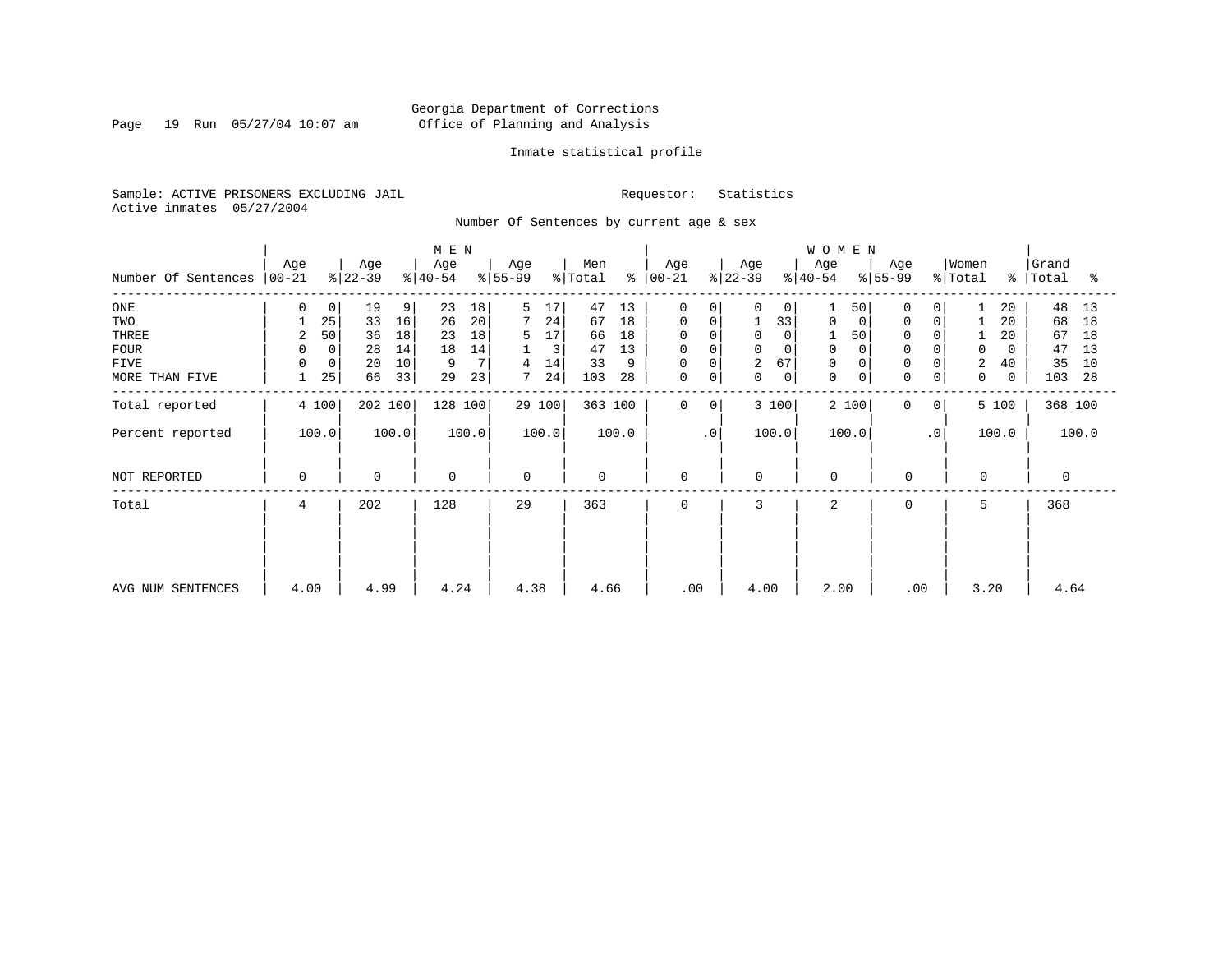Page 20 Run 05/27/04 10:07 am

#### Inmate statistical profile

Sample: ACTIVE PRISONERS EXCLUDING JAIL Requestor: Statistics Active inmates 05/27/2004

Number Of Disciplinaries by current age & sex

|                  |                  |                  | M E N            |                     |                     |                      |                  | WOMEN                        |                         |                                   |                     |
|------------------|------------------|------------------|------------------|---------------------|---------------------|----------------------|------------------|------------------------------|-------------------------|-----------------------------------|---------------------|
| Disciplinaries   | Age<br>$ 00-21 $ | Age<br>$ 22-39 $ | Age<br>$ 40-54 $ | Age<br>$ 55-99$     | Men<br>% Total<br>ႜ | Age<br>$ 00-21 $     | Age<br>$ 22-39 $ | Age<br>$ 55-99$<br>$ 40-54 $ | Age                     | Women<br>% Total<br>$\frac{8}{6}$ | Grand<br>Total<br>ఄ |
| ZERO             | 0<br>0           | 38<br>19         | 38<br>30         | 9<br>31             | 85<br>23            | 0<br>$\Omega$        | 33               | $\overline{a}$<br>100        | $\Omega$<br>$\Omega$    | 3<br>60                           | 88<br>24            |
| $_{\rm ONE}$     | 25               | 25<br>12         | 14<br>11         | 21<br>6             | 13<br>46            | 0<br>0               | 0<br>0           | $\Omega$<br>$\mathbf 0$      | $\mathbf 0$<br>$\Omega$ | $\mathbf 0$<br>$\Omega$           | 46<br>13            |
| TWO              | 25               | 13<br>6          | 11<br>9          | 21<br>6             | 31                  | $\Omega$             | 0<br>$\Omega$    | 0                            |                         | 0                                 | 31<br>8             |
| THREE            | 25               | 7<br>15          | 10<br>13         | 7<br>2              | 31                  | $\Omega$<br>0        | 0<br>$\Omega$    | $\mathbf 0$                  |                         | $\mathbf 0$<br>$\Omega$           | 31                  |
| <b>FOUR</b>      | $\mathbf 0$      | 11<br>5          | 11<br>14         | 7<br>$\overline{a}$ | 27                  | $\Omega$<br>$\Omega$ | 33               | $\Omega$                     |                         | 20                                | 28                  |
| <b>FIVE</b>      | 0<br>$\Omega$    | 13<br>6          | 5                | 3                   | 21<br>6             | $\Omega$<br>0        | 0<br>0           | $\mathbf 0$                  | 0                       | 0<br>0                            | 21<br>6             |
| MORE THAN FIVE   | 25               | 87<br>43         | 24<br>31         | 10<br>3             | 122<br>34           | $\mathbf 0$<br>0     | 33               | $\mathbf 0$<br>0             | $\Omega$<br>$\mathbf 0$ | 20                                | 123<br>33           |
| Total reported   | 4 100            | 202 100          | 128 100          | 29 100              | 363 100             | 0<br>$\mathbf{0}$    | 3 100            | 2 100                        | 0<br>0                  | 5 100                             | 368 100             |
| Percent reported | 100.0            | 100.0            | 100.0            | 100.0               | 100.0               | $\cdot$ 0            | 100.0            | 100.0                        | $\cdot$ 0               | 100.0                             | 100.0               |
| NOT REPORTED     | 0                | $\Omega$         | $\mathbf 0$      | $\Omega$            | $\mathbf 0$         | $\mathbf 0$          | $\Omega$         | $\mathbf 0$                  | $\Omega$                | $\Omega$                          | $\Omega$            |
| Total            | 4                | 202              | 128              | 29                  | 363                 | 0                    | 3                | $\overline{a}$               | 0                       | 5                                 | 368                 |
|                  |                  |                  |                  |                     |                     |                      |                  |                              |                         |                                   |                     |
| AVG NUM DISCIP   | 4.75             | 8.58             | 4.69             | 2.31                | 6.67                | .00                  | 10.67            | .00                          | .00                     | 6.40                              | 6.66                |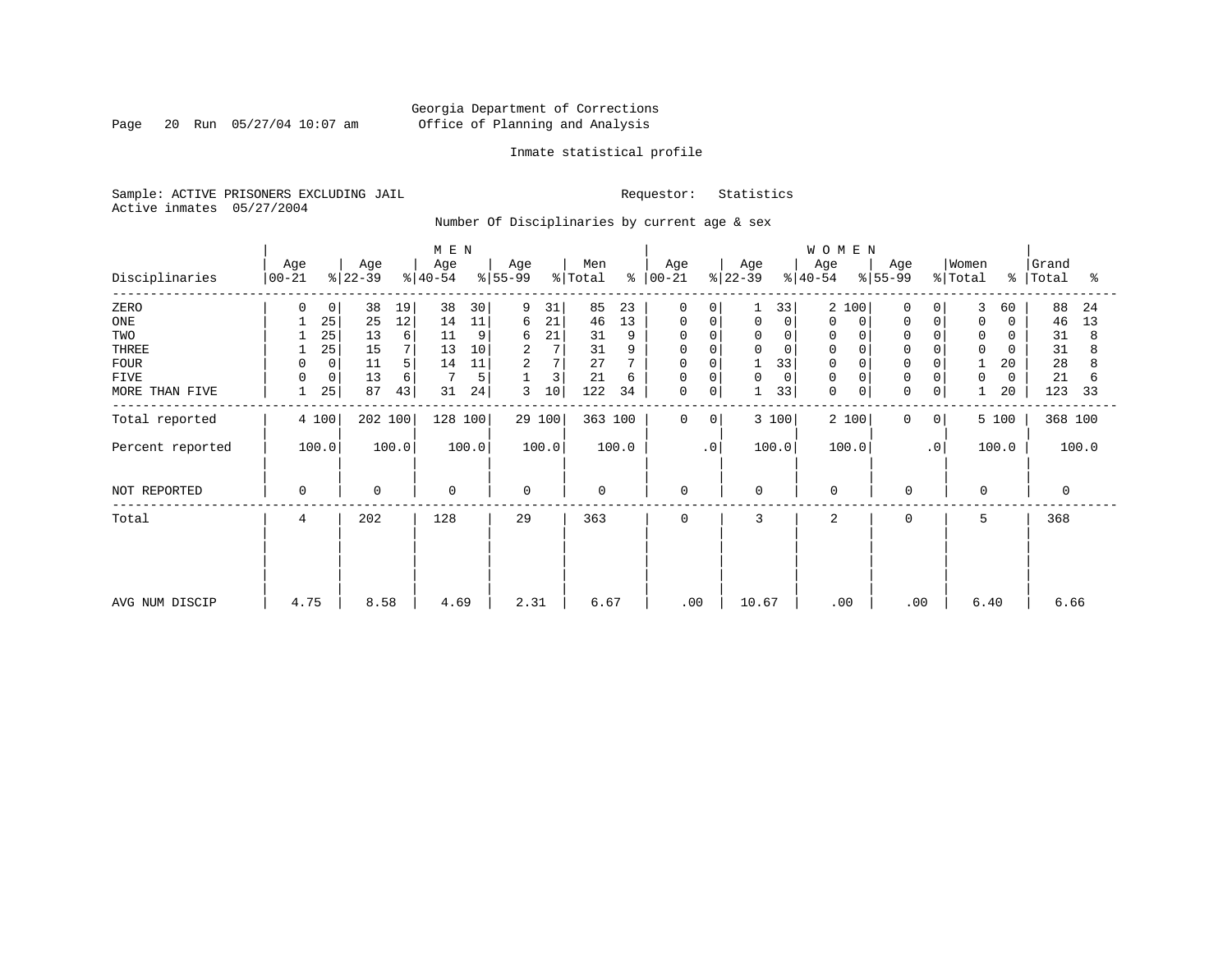Page 21 Run 05/27/04 10:07 am

#### Inmate statistical profile

Sample: ACTIVE PRISONERS EXCLUDING JAIL Requestor: Statistics Active inmates 05/27/2004

Number Of Escapes by current age & sex

|                  |                  |                  | M E N            |                   |                      |                      |                  | WOMEN            |                  |                                   |                     |
|------------------|------------------|------------------|------------------|-------------------|----------------------|----------------------|------------------|------------------|------------------|-----------------------------------|---------------------|
| Escapes          | Age<br>$00 - 21$ | Age<br>$ 22-39 $ | Age<br>$ 40-54 $ | Age<br>$ 55-99 $  | Men<br>% Total<br>န္ | Age<br>$ 00 - 21 $   | Age<br>$ 22-39 $ | Age<br>$8 40-54$ | Age<br>$ 55-99$  | Women<br>% Total<br>$\frac{8}{6}$ | Grand<br>Total<br>ႜ |
| ZERO             | 4 100            | 201 100          | 128 100          | 29 100            | 362 100              | $\Omega$<br>$\Omega$ | 3 100            | 2<br>100         | 0<br>0           | 5 100                             | 367 100             |
| ONE              | $\mathbf 0$<br>0 | $\mathbf 0$      | 0<br>0           | 0<br>$\mathbf 0$  | 0                    | 0<br>0               | 0<br>0           | 0<br>0           | 0<br>0           | $\mathbf 0$<br>$\Omega$           | $\Omega$            |
| TWO              | 0                | 0                | $\Omega$         | 0<br>$\Omega$     | 0<br>0               | 0<br>$\Omega$        | 0<br>$\Omega$    | 0                | 0                | 0                                 | 0                   |
| THREE            | 0                | $\mathbf 0$      | $\Omega$         | $\mathsf{O}$<br>0 | $\mathbf 0$<br>0     | 0<br>$\Omega$        | 0<br>0           | $\mathbf 0$      | $\overline{0}$   | 0                                 | 0                   |
| <b>FOUR</b>      | $\Omega$         |                  | $\Omega$         | 0<br>$\Omega$     | $\Omega$<br>$\Omega$ | $\Omega$             | 0                | $\Omega$         | $\Omega$         | $\Omega$                          |                     |
| FIVE             | 0<br>0           | 0                | 0<br>$\Omega$    | 0<br>0            | 0<br>0               | 0<br>$\Omega$        | 0<br>$\Omega$    | 0                | $\Omega$         | 0                                 | 0                   |
| MORE THAN FIVE   | 0<br>0           | $\Omega$<br>0    | 0<br>0           | $\mathbf 0$<br>0  | 0<br>0               | 0<br>0               | 0<br>0           | $\mathbf 0$<br>0 | 0<br>0           | 0<br>U                            | $\Omega$            |
| Total reported   | 4 100            | 202 100          | 128 100          | 29 100            | 363 100              | 0<br>0               | 3 100            | 2 100            | $\mathbf 0$<br>0 | 5 100                             | 368 100             |
| Percent reported | 100.0            | 100.0            | 100.0            | 100.0             | 100.0                | $\cdot$ 0            | 100.0            | 100.0            | $\cdot$ 0        | 100.0                             | 100.0               |
| NOT REPORTED     | 0                | $\mathbf 0$      | $\mathbf 0$      | 0                 | $\mathbf 0$          | 0                    | 0                | $\mathbf 0$      | $\mathbf 0$      | $\Omega$                          | 0                   |
| Total            | 4                | 202              | 128              | 29                | 363                  | $\mathbf 0$          | 3                | $\overline{2}$   | $\mathbf 0$      | 5                                 | 368                 |
| AVG NUM ESCAPES  | .00              | .00              | .00              | .00               | .00                  | .00                  | .00              | .00              | .00              | .00                               | .00                 |
|                  |                  |                  |                  |                   |                      |                      |                  |                  |                  |                                   |                     |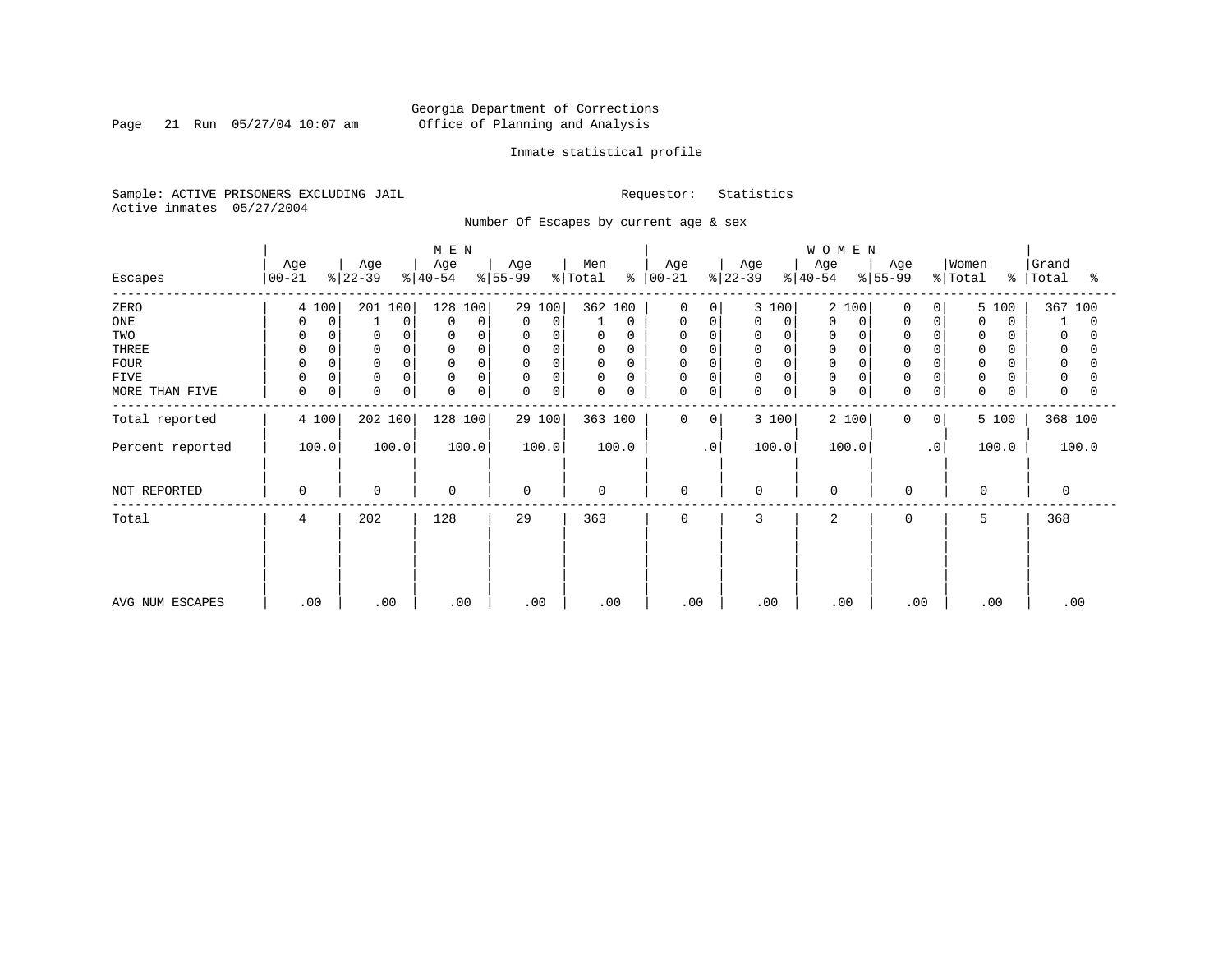#### Georgia Department of Corrections Page 22 Run 05/27/04 10:07 am Office of Planning and Analysis

#### Inmate statistical profile

Sample: ACTIVE PRISONERS EXCLUDING JAIL **Requestor:** Statistics Active inmates 05/27/2004

Number Of Prior Georgia Incarcerations \* by current age & sex

| Prior Incarcerations 00-21                                                  | Age                                                                           | Age<br>$ 22-39 $                                                | M E N<br>Age<br>$8 40-54$                                                    | Age<br>$ 55-99 $                                        | Men<br>% Total<br>∻                                                                            | Age<br>$ 00 - 21$                                                                             | Age<br>$ 22-39 $                                                                           | WOMEN<br>Age<br>Age<br>$ 55-99 $<br>$ 40-54 $                                                                                                                            | Women<br>% Total<br>$\frac{1}{6}$                                                                                         | Grand<br>Total<br>ႜ                                               |
|-----------------------------------------------------------------------------|-------------------------------------------------------------------------------|-----------------------------------------------------------------|------------------------------------------------------------------------------|---------------------------------------------------------|------------------------------------------------------------------------------------------------|-----------------------------------------------------------------------------------------------|--------------------------------------------------------------------------------------------|--------------------------------------------------------------------------------------------------------------------------------------------------------------------------|---------------------------------------------------------------------------------------------------------------------------|-------------------------------------------------------------------|
| ZERO<br>ONE<br>TWO<br>THREE<br><b>FOUR</b><br><b>FIVE</b><br>MORE THAN FIVE | 4 100<br>0<br>$\Omega$<br>0<br>0<br>0<br>$\mathbf 0$<br>$\mathbf 0$<br>0<br>0 | 115<br>57<br>43<br>21<br>19<br>9<br>8<br>17<br>3<br>6<br>0<br>0 | 34<br>44<br>21<br>27<br>15<br>19<br>11<br>14<br>10<br>13<br>5<br>6<br>5<br>4 | 13<br>45<br>24<br>2<br>7<br>10<br>3<br>7<br>2<br>3<br>3 | 176<br>48<br>77<br>21<br>40<br>11<br>34<br>9<br>21<br>6<br>$\,8\,$<br>2<br>7<br>$\overline{c}$ | 0<br>$\Omega$<br>0<br>0<br>0<br>$\mathbf 0$<br>$\mathbf 0$<br>$\mathbf 0$<br>$\mathbf 0$<br>0 | 3 100<br>0<br>$\mathbf 0$<br>0<br>0<br>0<br>0<br>$\mathbf 0$<br>$\mathbf 0$<br>$\mathbf 0$ | 2 100<br>0<br>0<br>$\Omega$<br>0<br>0<br>0<br>$\mathbf 0$<br>$\mathbf 0$<br>0<br>$\mathbf 0$<br>$\Omega$<br>0<br>$\mathbf 0$<br>$\Omega$<br>$\Omega$<br>$\mathbf 0$<br>0 | 5 100<br>0<br>0<br>$\Omega$<br>$\Omega$<br>0<br>0<br>0<br>$\mathbf 0$<br>O<br>0<br>0<br>$\mathbf 0$<br>0<br>$\Omega$<br>0 | 181<br>49<br>77<br>21<br>40<br>11<br>34<br>9<br>21<br>6<br>8<br>7 |
| Total reported<br>Percent reported                                          | 4 100<br>100.0                                                                | 202 100<br>100.0                                                | 128 100<br>100.0                                                             | 29 100<br>100.0                                         | 363 100<br>100.0                                                                               | $\mathbf 0$<br>0<br>$\cdot$ 0                                                                 | 3 100<br>100.0                                                                             | 2 100<br>0<br>100.0                                                                                                                                                      | 5 100<br>0 <sup>1</sup><br>.0 <sup>1</sup><br>100.0                                                                       | 368 100<br>100.0                                                  |
| NOT REPORTED<br>Total                                                       | $\mathbf 0$<br>4                                                              | 0<br>202                                                        | 0<br>128                                                                     | 0<br>29                                                 | 0<br>363                                                                                       | $\mathbf 0$<br>$\mathbf 0$                                                                    | $\mathbf 0$<br>3                                                                           | $\mathbf 0$<br>$\mathbf 0$<br>2<br>0                                                                                                                                     | $\Omega$<br>5                                                                                                             | 0<br>368                                                          |
| AVG # INCARCERATIONS                                                        | .00                                                                           | .83                                                             | 1.76                                                                         | 1.34                                                    | 1.19                                                                                           | .00                                                                                           | .00                                                                                        | .00<br>.00                                                                                                                                                               | .00                                                                                                                       | 1.17                                                              |

\* This data counts a parole revocation on an existing sentenCE AS A prior incarceration. Also, this data counts, for any cohort of inmates, the total number of Georgia incarcerations the inmate has had during his entire criminal career. For example, if an inmate was admitted to prison first in FY72, and then re-admitted in FY79 and FY85, he had two prior incarcerations before the FY85 admission. This inmate's records show two prior incarcerations in all three of his records since he has had two prior incarcerations in his criminal career. If the cohort of FY72 admissions is selected for analysis, two prior incarcerations will be listed for this inmate even though in FY72, he had no prior incarcerations.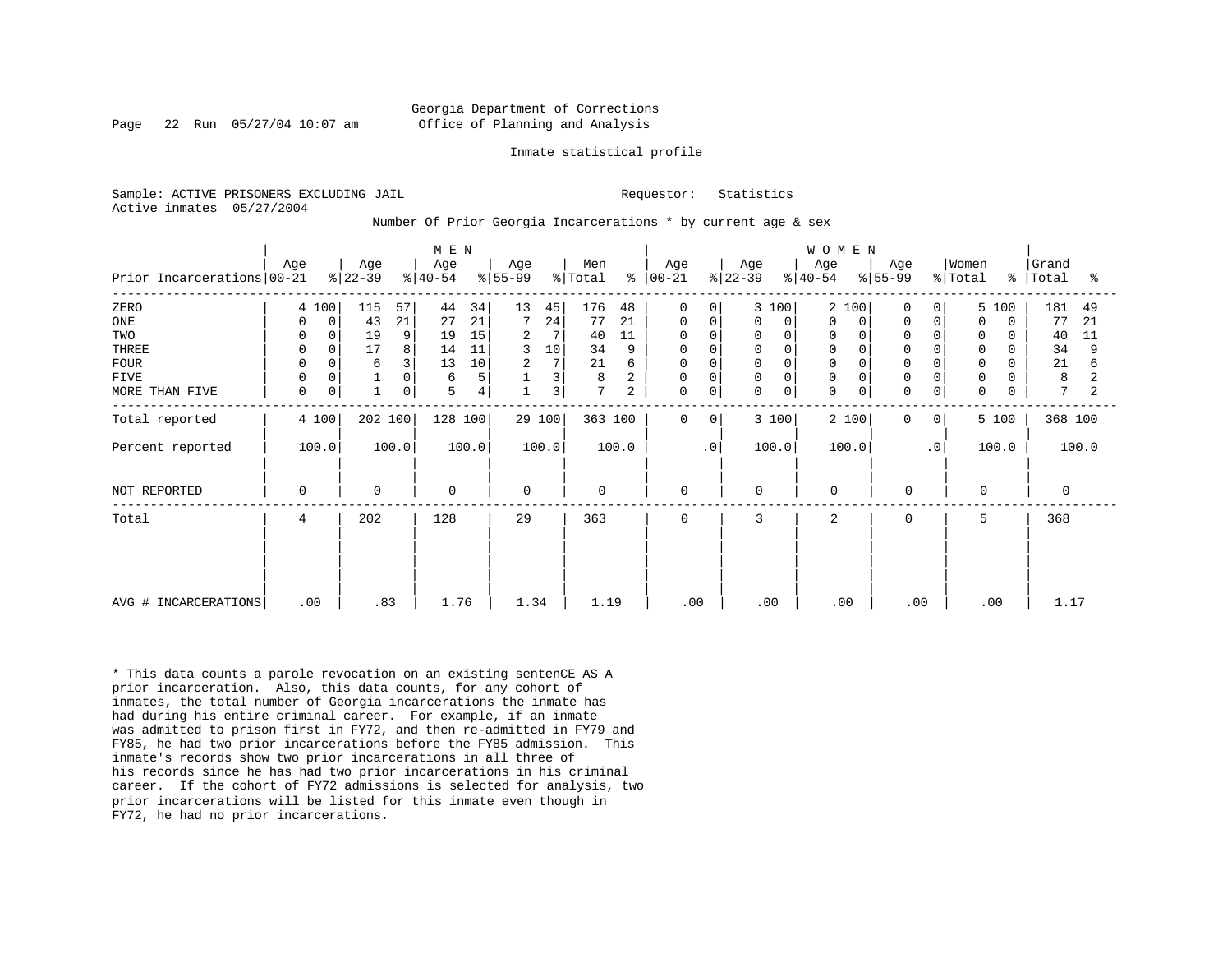Page 23 Run 05/27/04 10:07 am

#### Inmate statistical profile

Sample: ACTIVE PRISONERS EXCLUDING JAIL Requestor: Statistics Active inmates 05/27/2004

Number Of Transfers by current age & sex

|                   |                    |                      |                | M E N            |       |                  |             |                |       |                      |                 |                  |             | <b>WOMEN</b>     |          |                  |              |                  |       |                    |       |
|-------------------|--------------------|----------------------|----------------|------------------|-------|------------------|-------------|----------------|-------|----------------------|-----------------|------------------|-------------|------------------|----------|------------------|--------------|------------------|-------|--------------------|-------|
| Transfers         | Age<br>$ 00 - 21 $ | Age<br>$ 22-39 $     |                | Age<br>$ 40-54 $ |       | Age<br>$ 55-99 $ |             | Men<br>% Total |       | Age<br>$8   00 - 21$ |                 | Age<br>$ 22-39 $ |             | Age<br>$ 40-54 $ |          | Age<br>$ 55-99 $ |              | Women<br>% Total |       | Grand<br>%   Total | °≈    |
| ZERO              | <sup>0</sup>       | 0<br>5               | 2              | 3                | 2     | 0                | 0           | 8              | 2     | 0                    | $\Omega$        | $\overline{2}$   | 67          |                  | 50       | 0                |              | 3                | 60    | 11                 | 3     |
| ONE               | 3                  | 75<br>83             | 41             | 53               | 41    | 12               | 41          | 151            | 42    | 0                    | 0               |                  | 33          |                  | 50       |                  | 0            | $\overline{2}$   | 40    | 153                | 42    |
| TWO               |                    | 25<br>50             | 25             | 31               | 24    | 8                | 28          | 90             | 25    | 0                    |                 |                  | 0           | 0                | $\Omega$ |                  |              | 0                |       | 90                 | 24    |
| THREE             |                    | 29                   | 14             | 21               | 16    | 5                | 17          | 55             | 15    | 0                    |                 |                  | 0           | 0                |          | $\Omega$         |              | 0                |       | 55                 | 15    |
| <b>FOUR</b>       |                    | 11                   | 5              | 9                |       | 4                | 14          | 24             |       | 0                    |                 | 0                | $\Omega$    | $\Omega$         |          |                  |              | $\Omega$         |       | 24                 |       |
| <b>FIVE</b>       |                    | 0<br>10              | 5              |                  | 2     | 0                | 0           | 13             | 4     | 0                    | 0               | 0                | 0           | 0                |          | 0                |              | 0                |       | 13                 |       |
| MORE THAN FIVE    | $\mathbf 0$        | 0 <sup>1</sup><br>14 | 7 <sup>1</sup> | 8                | 6     | $\mathbf 0$      | $\mathbf 0$ | 22             | 6     | 0                    | 0               | 0                | $\mathbf 0$ | $\mathbf 0$      | 0        | $\mathbf 0$      | 0            | $\mathbf 0$      |       | 22                 | 6     |
| Total reported    | 4 100              |                      | 202 100        | 128 100          |       |                  | 29 100      | 363 100        |       | 0                    | 0               |                  | 3 100       | 2 100            |          | 0                | $\mathbf{0}$ |                  | 5 100 | 368 100            |       |
| Percent reported  | 100.0              |                      | 100.0          |                  | 100.0 |                  | 100.0       |                | 100.0 |                      | .0 <sub>1</sub> |                  | 100.0       | 100.0            |          |                  | $\cdot$ 0    |                  | 100.0 |                    | 100.0 |
| NOT REPORTED      | 0                  | $\mathbf 0$          |                | $\mathbf 0$      |       | $\mathbf 0$      |             | $\mathbf 0$    |       | $\mathbf 0$          |                 | 0                |             | $\mathbf 0$      |          | $\mathbf 0$      |              | $\mathbf 0$      |       |                    |       |
| Total             | 4                  | 202                  |                | 128              |       | 29               |             | 363            |       | 0                    |                 | 3                |             | 2                |          | $\mathbf 0$      |              | 5                |       | 368                |       |
|                   |                    |                      |                |                  |       |                  |             |                |       |                      |                 |                  |             |                  |          |                  |              |                  |       |                    |       |
|                   |                    |                      |                |                  |       |                  |             |                |       |                      |                 |                  |             |                  |          |                  |              |                  |       |                    |       |
| AVG NUM TRANSFERS | 1.25               |                      | 2.30           | 2.21             |       | 2.03             |             | 2.23           |       | .00                  |                 | .33              |             | .50              |          | .00              |              | .40              |       | 2.21               |       |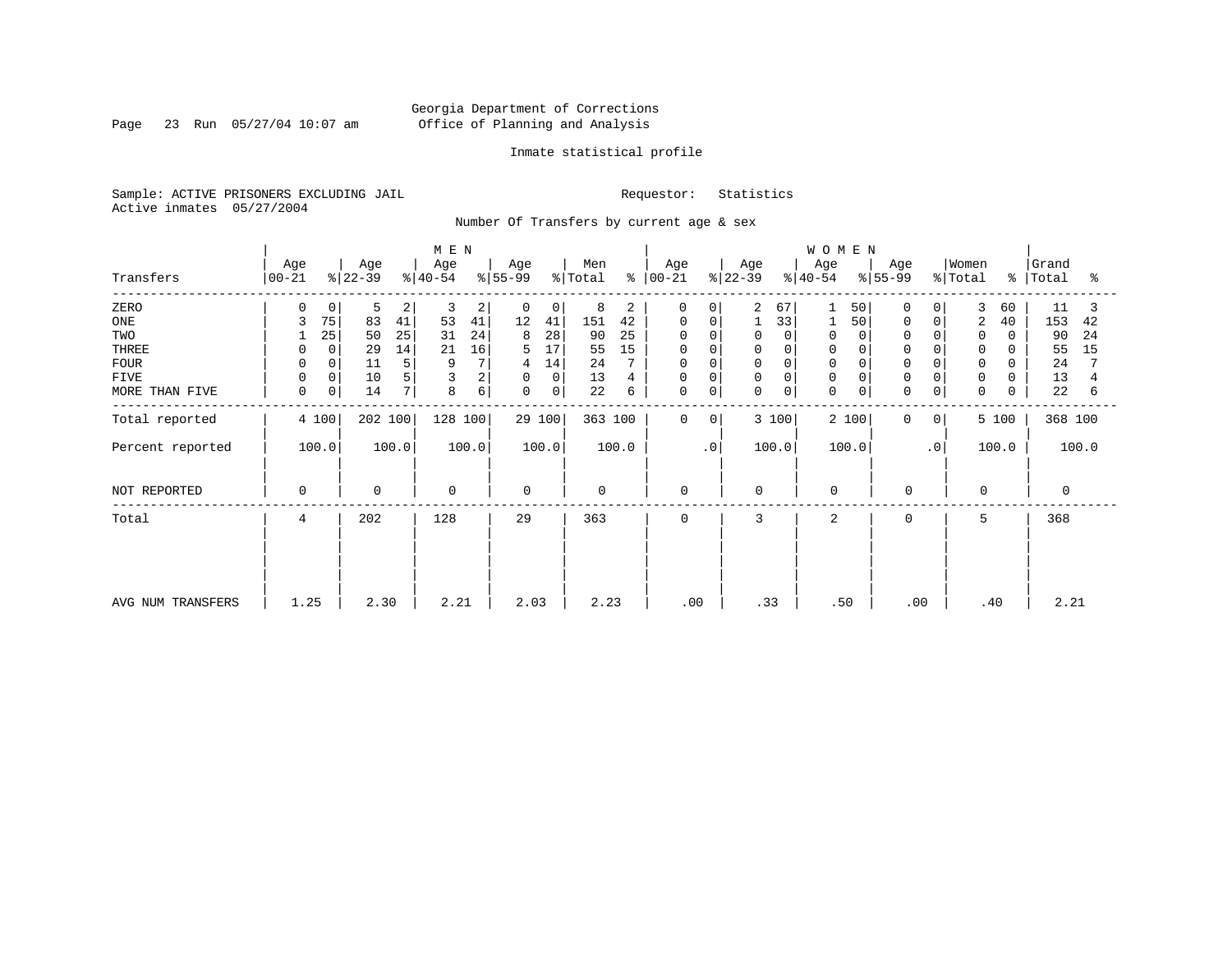Page 24 Run 05/27/04 10:07 am

#### Inmate statistical profile

Sample: ACTIVE PRISONERS EXCLUDING JAIL Requestor: Statistics Active inmates 05/27/2004

County Of Conviction by current age & sex

|                            |     |             |                |                | M E N          |                |                |             |                |              |          |             |              |                | WOMEN       |             |             |             |             |             |                |              |
|----------------------------|-----|-------------|----------------|----------------|----------------|----------------|----------------|-------------|----------------|--------------|----------|-------------|--------------|----------------|-------------|-------------|-------------|-------------|-------------|-------------|----------------|--------------|
|                            | Age |             | Age            |                | Age            |                | Age            |             | Men            |              | Age      |             | Age          |                | Age         |             | Age         |             | Women       |             | Grand          |              |
| County Of Conviction 00-21 |     |             | $8 22-39$      |                | $ 40-54$       |                | $8 55-99$      |             | % Total        | ႜ            | $ 00-21$ |             | $ 22-39$     |                | $ 40-54$    |             | $8 55-99$   |             | % Total     | ႜ           | Total          | ႜ            |
| Appling                    | 0   | 0           | 1              | $\overline{0}$ | 0              | 0              | 1              | 3           | 2              | 1            | 0        | 0           | 0            | $\overline{0}$ | 0           | 0           | 0           | $\mathbf 0$ | $\mathbf 0$ | 0           | 2              | 1            |
| Atkinson                   | O   | $\mathsf 0$ | $\mathbf 0$    | 0              | $\Omega$       | $\mathsf 0$    | $\mathbf{1}$   | 3           | $\mathbf{1}$   | $\mathbf 0$  | 0        | $\mathbf 0$ | 0            | 0              | $\mathbf 0$ | $\mathbf 0$ | $\Omega$    | $\Omega$    | $\mathbf 0$ | 0           | $\mathbf{1}$   | $\Omega$     |
| Bacon                      | U   | 0           | $\mathbf 0$    | 0              | 1              | 1              | $\mathbf 0$    | $\mathbf 0$ | $\mathbf{1}$   | $\mathbf 0$  | 0        | $\mathbf 0$ | $\mathbf 0$  | 0              | 0           | $\mathbf 0$ | $\Omega$    | $\Omega$    | $\mathbf 0$ | 0           | $\mathbf{1}$   | 0            |
| Baldwin                    | U   | 0           | $\overline{c}$ | 1              | 3              | $\overline{c}$ | $\Omega$       | $\mathbf 0$ | 5              | $\mathbf{1}$ | $\Omega$ | $\Omega$    | $\Omega$     | $\Omega$       | $\Omega$    | $\mathbf 0$ | $\Omega$    | $\cap$      | $\mathbf 0$ | $\Omega$    | 5              |              |
| Banks                      | U   | $\Omega$    | $\Omega$       | 0              | $\Omega$       | $\Omega$       | 1              | 3           | $\mathbf{1}$   | $\Omega$     | 0        | $\Omega$    | $\Omega$     | $\Omega$       | $\Omega$    | $\Omega$    | $\Omega$    | $\cap$      | $\Omega$    | $\Omega$    | $\mathbf{1}$   | U            |
| Barrow                     | U   | 0           | $\overline{2}$ | 1              | $\Omega$       | $\mathbf 0$    | $\mathbf{1}$   | 3           | 3              | $\mathbf{1}$ | 0        | $\mathbf 0$ | $\Omega$     | $\Omega$       | $\Omega$    | 0           | $\Omega$    | $\Omega$    | $\mathbf 0$ | 0           | 3              | 1            |
| Bartow                     |     | 0           | $\mathbf 0$    | 0              | 2              | $\sqrt{2}$     | $\Omega$       | $\mathbf 0$ | 2              | $\mathbf{1}$ | 0        | $\mathbf 0$ | 0            | 0              | $\Omega$    | 0           | $\Omega$    | $\Omega$    | $\mathbf 0$ | 0           | 2              | 1            |
| Ben Hill                   | U   | 0           | $\overline{2}$ | $\mathbf 1$    | $\Omega$       | $\mathbf 0$    | $\Omega$       | $\mathbf 0$ | $\overline{a}$ | 1            | $\Omega$ | $\mathbf 0$ | $\mathbf 0$  | $\Omega$       | $\Omega$    | $\mathbf 0$ | $\Omega$    | $\Omega$    | $\mathbf 0$ | $\Omega$    | $\overline{a}$ | $\mathbf{1}$ |
| Berrien                    | U   | 0           | 1              | 0              | $\Omega$       | $\mathbf 0$    | $\Omega$       | $\mathbf 0$ | 1              | 0            | 0        | 0           | 0            | 0              | $\Omega$    | 0           | $\Omega$    | $\Omega$    | $\mathbf 0$ | 0           | -1             | $\Omega$     |
| <b>Bibb</b>                | 0   | 0           | 8              | 4              | 2              | 2              | 3              | 10          | 13             | 4            | 0        | $\mathbf 0$ | 0            | 0              | $\mathbf 0$ | $\mathbf 0$ | $\Omega$    | $\Omega$    | $\mathbf 0$ | $\mathbf 0$ | 13             |              |
| Bleckley                   | 0   | $\Omega$    | $\mathbf{1}$   | 0              | $\Omega$       | $\Omega$       | $\Omega$       | $\mathbf 0$ | $\mathbf{1}$   | $\Omega$     | $\Omega$ | $\Omega$    | $\Omega$     | $\Omega$       | $\Omega$    | $\Omega$    | $\Omega$    | $\Omega$    | $\Omega$    | $\Omega$    | $\mathbf{1}$   | $\Omega$     |
| Brantley                   | 0   | 0           | $\mathbf{1}$   | 0              |                | $\mathbf{1}$   | $\Omega$       | $\mathbf 0$ | $\overline{2}$ | $\mathbf{1}$ | 0        | $\mathbf 0$ | 0            | $\Omega$       | $\Omega$    | $\Omega$    | $\Omega$    | $\Omega$    | $\mathbf 0$ | $\Omega$    | $\overline{2}$ |              |
| Brooks                     |     | 0           | $\mathbf 0$    | 0              |                | $1\,$          | $\Omega$       | $\mathsf 0$ | $\mathbf{1}$   | $\mathbf 0$  | 0        | $\mathbf 0$ | 0            | 0              | $\Omega$    | 0           | $\Omega$    | $\Omega$    | $\mathbf 0$ | 0           | $\mathbf{1}$   | $\Omega$     |
| Bulloch                    |     | 0           | $\mathbf{1}$   | 0              | $\Omega$       | $\mathbf 0$    | $\Omega$       | $\Omega$    | $\mathbf{1}$   | 0            | 0        | $\mathbf 0$ | 0            | 0              | $\Omega$    | 0           | $\cap$      | $\Omega$    | $\mathbf 0$ | 0           | $\mathbf{1}$   | U            |
| <b>Burke</b>               | U   | 0           | 3              | 1              | 2              | $\overline{2}$ | $\Omega$       | $\mathbf 0$ | 5              | $\mathbf{1}$ | 0        | 0           | 0            | 0              | $\Omega$    | 0           | $\Omega$    | $\Omega$    | $\mathbf 0$ | 0           | 5              |              |
| <b>Butts</b>               | U   | 0           | 1              | 0              |                | $\mathbf 1$    |                | 3           | 3              | 1            | 0        | 0           | 0            | 0              | $\Omega$    | 0           | $\Omega$    | $\Omega$    | $\mathbf 0$ | 0           | 3              |              |
| Camden                     | U   | $\Omega$    | $\Omega$       | $\Omega$       | $\mathbf{1}$   | $\mathbf{1}$   | $\Omega$       | $\Omega$    | $\mathbf{1}$   | $\Omega$     | $\Omega$ | $\Omega$    | $\Omega$     | $\Omega$       | $\Omega$    | $\Omega$    | $\Omega$    | $\Omega$    | $\Omega$    | $\Omega$    | $\mathbf{1}$   | $\Omega$     |
| Carroll                    |     | 0           | $\overline{2}$ | 1              | $\Omega$       | $\mathbf 0$    | $\Omega$       | $\mathbf 0$ | 2              | $\mathbf{1}$ | 0        | $\mathbf 0$ | $\Omega$     | $\Omega$       | $\Omega$    | $\Omega$    | $\Omega$    | $\Omega$    | $\mathbf 0$ | $\Omega$    | $\overline{2}$ |              |
| Catoosa                    |     | 0           | $\mathbf 0$    | 0              |                | $1\,$          | $\mathbf{1}$   | 3           | $\overline{2}$ | $\mathbf{1}$ | 0        | $\mathbf 0$ | $\Omega$     | $\Omega$       | $\Omega$    | $\mathbf 0$ | $\Omega$    | $\Omega$    | $\mathbf 0$ | $\Omega$    | $\overline{2}$ | $\mathbf{1}$ |
| Charlton                   | O   | 0           | $\Omega$       | 0              | $\mathbf{1}$   | $1\,$          | $\Omega$       | $\mathbf 0$ | $\mathbf{1}$   | $\Omega$     | $\Omega$ | $\mathbf 0$ | $\mathbf 0$  | $\Omega$       | $\Omega$    | $\mathbf 0$ | $\Omega$    | $\Omega$    | $\mathbf 0$ | $\Omega$    | $\mathbf{1}$   | $\Omega$     |
| Chatham                    | U   | 0           | 8              | 4              | 4              | 3              |                | 3           | 13             | 4            | 0        | $\mathbf 0$ | 0            | $\Omega$       | $\Omega$    | $\mathbf 0$ | $\Omega$    | $\Omega$    | $\mathbf 0$ | $\Omega$    | 13             |              |
| Chattooga                  | U   | $\Omega$    | $\mathbf{1}$   | 0              | $\Omega$       | $\mathbf 0$    | $\Omega$       | $\mathbf 0$ | $\mathbf{1}$   | $\Omega$     | $\Omega$ | $\Omega$    | $\mathbf 0$  | $\Omega$       | $\Omega$    | $\Omega$    | $\Omega$    | $\cap$      | $\Omega$    | $\Omega$    | $\mathbf{1}$   | U            |
| Cherokee                   | U   | 0           | $\mathbf{1}$   | 0              | -1             | $1\,$          | $\mathbf 0$    | $\mathbf 0$ | $\overline{c}$ | $\mathbf{1}$ | 0        | $\mathbf 0$ | $\Omega$     | $\Omega$       | $\Omega$    | 0           | $\Omega$    | $\Omega$    | $\mathbf 0$ | 0           | 2              |              |
| Clarke                     | 0   | $\Omega$    | 5              | 2              | 6              | 5              | $\mathbf 0$    | $\mathbf 0$ | 11             | 3            | 0        | $\mathbf 0$ | $\Omega$     | $\Omega$       | $\Omega$    | $\Omega$    | $\Omega$    | $\Omega$    | $\mathbf 0$ | $\mathbf 0$ | 11             | 3            |
| Clayton                    |     | 0           | 9              | 4              | $\overline{c}$ | $\sqrt{2}$     | $\mathbf{1}$   | 3           | 12             | 3            | 0        | $\mathbf 0$ | $\Omega$     | $\Omega$       | $\Omega$    | $\mathbf 0$ | $\Omega$    | $\Omega$    | $\mathbf 0$ | $\mathbf 0$ | 12             | 3            |
| Cobb                       | U   | 0           | 6              | 3              | 4              | 3              | $\mathbf{1}$   | 3           | 11             | 3            | O        | $\Omega$    | $\mathbf 0$  | $\Omega$       | $\Omega$    | $\mathbf 0$ | $\Omega$    | $\Omega$    | $\mathbf 0$ | $\Omega$    | 11             | ζ            |
| Coffee                     | U   | 0           |                | 0              |                | $\mathbf{1}$   | $\Omega$       | $\mathbf 0$ | 2              | 1            | 0        | 0           | 0            | $\Omega$       | $\Omega$    | 0           | $\Omega$    | $\Omega$    | $\mathbf 0$ | 0           | $\overline{2}$ |              |
| Colquit                    | O   | 0           | $\mathbf{1}$   | 0              | $\overline{2}$ | $\overline{2}$ | $\Omega$       | $\Omega$    | 3              | $\mathbf{1}$ | $\Omega$ | $\Omega$    | $\Omega$     | $\Omega$       | $\Omega$    | $\Omega$    | $\Omega$    | $\cap$      | $\mathbf 0$ | $\Omega$    | 3              |              |
| Columbia                   | U   | $\Omega$    | $\overline{2}$ | 1              | $\overline{2}$ | $\overline{2}$ | $\Omega$       | $\mathbf 0$ | 4              | $\mathbf{1}$ | 0        | $\Omega$    | $\Omega$     | $\Omega$       | $\Omega$    | $\Omega$    | $\Omega$    | $\cap$      | $\mathbf 0$ | $\Omega$    | 4              | $\mathbf{1}$ |
| Cook                       | U   | 0           | 3              | $\mathbf 1$    | $\Omega$       | $\mathbf 0$    | $\Omega$       | $\mathsf 0$ | 3              | 1            | 0        | $\mathbf 0$ | 0            | $\Omega$       | $\Omega$    | 0           | $\Omega$    | $\Omega$    | $\mathbf 0$ | 0           | 3              | 1            |
| Coweta                     | 0   | 0           | $\overline{c}$ | $\mathbf 1$    | $\Omega$       | $\mathsf 0$    | $\Omega$       | $\mathbf 0$ | 2              | 1            | 0        | $\mathbf 0$ | $\mathbf 0$  | 0              | $\Omega$    | $\mathbf 0$ | $\Omega$    | $\Omega$    | $\mathbf 0$ | 0           | $\overline{c}$ | $\mathbf{1}$ |
| Crisp                      | O   | 0           | $\mathbf 0$    | 0              |                | 1              | 0              | $\mathbf 0$ | 1              | 0            | 0        | 0           | 0            | 0              | $\Omega$    | 0           | $\Omega$    | $\Omega$    | $\mathbf 0$ | 0           | $\mathbf{1}$   | 0            |
| Dade                       | O   | 0           | 1              | 0              | $\Omega$       | $\mathbf 0$    | $\Omega$       | $\mathbf 0$ | 1              | 0            | 0        | 0           | $\mathbf 0$  | 0              | $\Omega$    | $\mathbf 0$ | $\Omega$    | $\Omega$    | $\mathbf 0$ | 0           | $\mathbf{1}$   | O            |
| Decatur                    | 0   | $\Omega$    | $\Omega$       | 0              | $\mathbf{1}$   | $1\,$          | $\Omega$       | $\mathbf 0$ | $\mathbf{1}$   | $\Omega$     | $\Omega$ | $\mathbf 0$ | $\mathbf 0$  | $\Omega$       | $\Omega$    | $\mathbf 0$ | $\Omega$    | $\Omega$    | $\Omega$    | $\Omega$    | $\mathbf{1}$   | $\Omega$     |
| DeKalb                     | 0   | 0           | 14             | 7              | 9              | 7              | $\overline{2}$ | 7           | 25             | 7            | 0        | $\mathbf 0$ | $\mathbf{1}$ | 33             | $\mathbf 0$ | 0           | $\Omega$    | 0           | 1           | 20          | 26             |              |
| Dodge<br>------------      | 0   | 0           | $\mathbf{1}$   | 0              | $\mathbf 0$    | $\mathsf 0$    | $\Omega$       | $\mathsf 0$ | 1              | 0            | 0        | 0           | $\Omega$     | 0              | $\mathbf 0$ | 0           | $\mathbf 0$ | 0           | $\mathbf 0$ | 0           | 1              | 0            |
|                            |     |             |                |                |                |                |                |             |                |              |          |             |              |                |             |             |             |             |             |             |                |              |

(continued)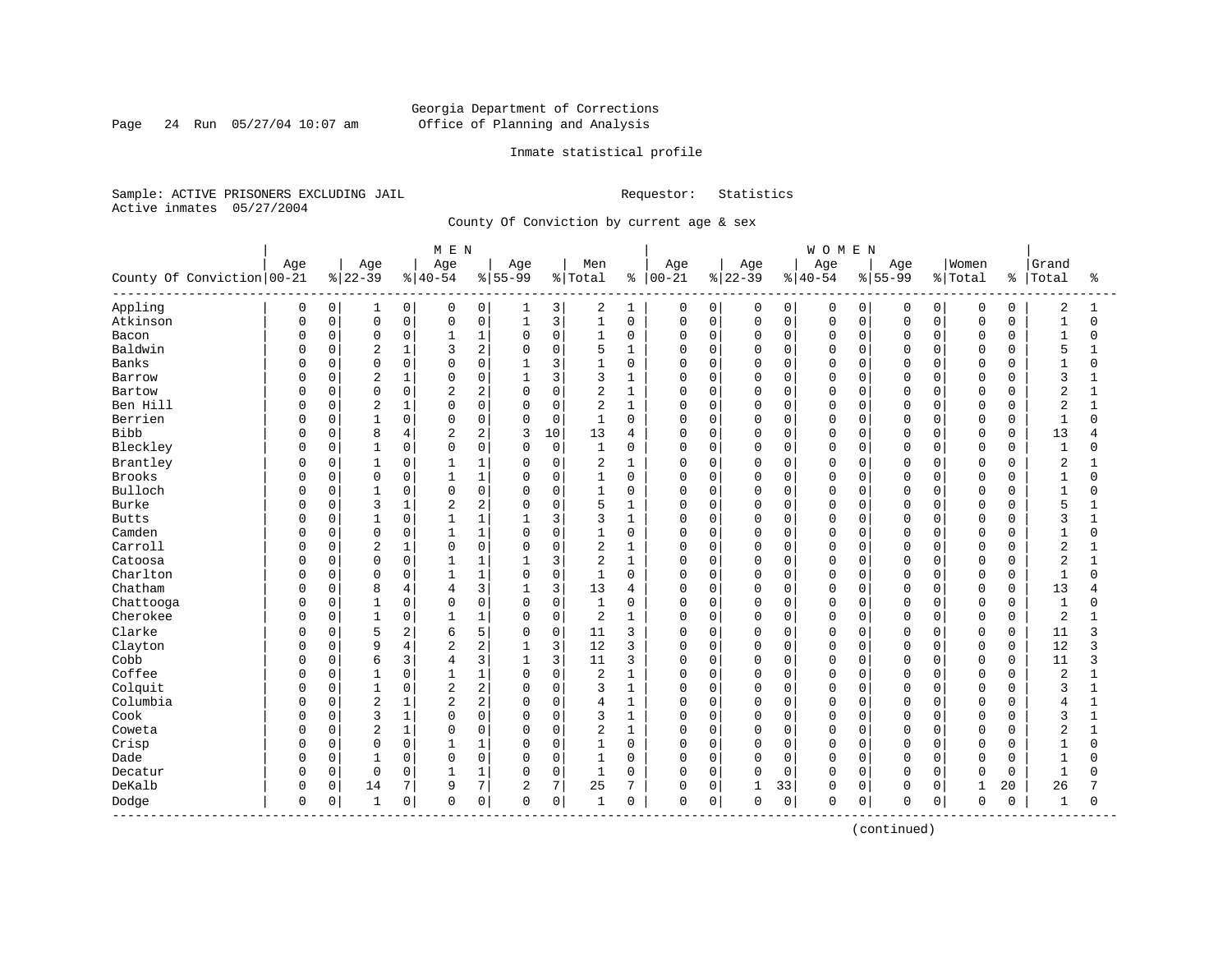Page 25 Run 05/27/04 10:07 am

#### Inmate statistical profile

Sample: ACTIVE PRISONERS EXCLUDING JAIL Requestor: Statistics Active inmates 05/27/2004

County Of Conviction by current age & sex (continued)

| Age<br>Age<br>Men<br>Age<br>Age<br>Women<br>Grand<br>Age<br>Age<br>Age<br>Age<br>County Of Conviction 00-21<br>$ 22-39$<br>$ 40-54$<br>$8155 - 99$<br>% Total<br>$00 - 21$<br>$8 22-39$<br>$8 40-54$<br>$8155 - 99$<br>% Total<br>နွ<br>Total<br>ి<br>ႜ<br>Dougherty<br>2<br>0<br>3 <br>2<br>3<br>2<br>0<br>9<br>0<br>6<br>2<br>9<br>0<br>0<br>0<br>0<br>$\mathbf 0$<br>0<br>0<br>0<br>0<br>1<br>$\overline{a}$<br>$\overline{4}$<br>3<br>Douglas<br>$\mathbf 0$<br>8<br>0<br>$\mathbf 0$<br>11<br>3<br>50<br>3<br>$\mathbf 0$<br>0<br>0<br>0<br>$\mathbf 0$<br>0<br>$\mathbf{1}$<br>20<br>12<br>$\Omega$<br>$\mathbf{1}$<br>Effingham<br>$\mathbf 0$<br>$\overline{0}$<br>$\mathsf 0$<br>$\mathbf 0$<br>$\mathbf 0$<br>$\mathbf 0$<br>$\mathbf{1}$<br>0<br>0<br>$\mathbf{1}$<br>0<br>$\Omega$<br>0<br>$\mathbf 0$<br>$\mathbf 0$<br>$\Omega$<br>$\mathbf 0$<br>0<br>$\Omega$<br>$\Omega$<br>1<br>0<br>$\Omega$<br>$\mathbf{1}$<br>$\Omega$<br>$\mathbf 0$<br>3<br>2<br>$\mathbf{1}$<br>$\Omega$<br>$\mathbf 0$<br>$\overline{2}$<br>Elbert<br>$\Omega$<br>$\mathbf{1}$<br>$\Omega$<br>$\mathbf 0$<br>$\Omega$<br>$\Omega$<br>$\Omega$<br>$\Omega$<br>$\Omega$<br>$\Omega$<br>$\mathbf{1}$<br>0<br>Emanuel<br>$\Omega$<br>$\mathbf 0$<br>$\mathbf 1$<br>$\Omega$<br>0<br>$\mathbf 0$<br>$\Omega$<br>$\Omega$<br>$\mathbf{1}$<br>$\mathbf 0$<br>$\Omega$<br>$\mathbf 0$<br>$\Omega$<br>$\Omega$<br>$\mathbf 0$<br>$\mathbf 0$<br>$\mathbf{1}$<br>$\Omega$<br>$\Omega$<br>$\cap$<br>$\Omega$<br>0<br>Fayette<br>$\mathbf 0$<br>$\Omega$<br>3<br>$\overline{2}$<br>$\overline{2}$<br>$\mathbf 0$<br>$\mathbf{1}$<br>$\mathbf{1}$<br>$\Omega$<br>$\mathbf 0$<br>$\Omega$<br>$\Omega$<br>$\mathbf 0$<br>$\mathbf 0$<br>O<br>$\Omega$<br>$\Omega$<br>$\Omega$<br>$\Omega$<br>$\mathbf 0$<br>3<br>$\mathbf 1$<br>$\mathbf{1}$<br>$\mathbf 0$<br>4<br>$\mathbf{1}$<br>$\Omega$<br>$\Omega$<br>$\mathbf 0$<br>Floyd<br>$\Omega$<br>$\Omega$<br>$\mathbf 0$<br>$\Omega$<br>$\Omega$<br>$\Omega$<br>$\Omega$<br>$\Omega$<br>$\Omega$<br>4<br>$\Omega$<br>$\Omega$<br>Forsyth<br>$\Omega$<br>$\Omega$<br>$\mathbf{1}$<br>$\mathbf{1}$<br>$\Omega$<br>$\mathbf{1}$<br>$\Omega$<br>$\Omega$<br>$\Omega$<br>$\mathbf{1}$<br>$\Omega$<br>$\Omega$<br>$\Omega$<br>$\Omega$<br>$\Omega$<br>$\Omega$<br>$\Omega$<br>O<br>O<br>$\Omega$<br>Franklin<br>$\overline{0}$<br>$\mathbf 0$<br>$\mathbf{1}$<br>$\mathbf 0$<br>$\mathbf{1}$<br>$\mathbf 0$<br>$\mathbf 0$<br>0<br>$\Omega$<br>$\mathbf 0$<br>$\mathbf 0$<br>$\Omega$<br>$\mathbf 0$<br>0<br>$\mathbf 0$<br>$\mathbf 0$<br>$\Omega$<br>0<br>0<br>1<br>0<br>0<br>25<br>$7\phantom{.0}$<br>7<br>Fulton<br>15<br>14<br>$\overline{c}$<br>32<br>$\mathbf 0$<br>$\mathsf 0$<br>0<br>0<br>$\mathbf 0$<br>32<br>11<br>$\mathbf 0$<br>$\mathbf 0$<br>0<br>9<br>0<br>O<br>9<br>1<br>$\mathsf{O}$<br>$\mathsf 0$<br>$\mathbf{1}$<br>Gilmer<br>0<br>$\mathbf{1}$<br>0<br>0<br>$\Omega$<br>$\mathbf 0$<br>$\Omega$<br>0<br>$\mathbf 0$<br>$\mathbf{1}$<br>$\Omega$<br>$\mathbf 0$<br>$\Omega$<br>0<br>$\Omega$<br>0<br>$\Omega$<br>$\mathbf 0$<br>$\Omega$<br>$\mathbf 0$<br>5<br>2<br>3<br>3<br>10<br>$\mathbf 0$<br>Glynn<br>3<br>$\Omega$<br>$\mathbf 0$<br>$\Omega$<br>0<br>$\Omega$<br>$\mathbf 0$<br>$\mathbf 0$<br>$\mathbf 0$<br>10<br>3<br>4<br>O<br>Gordon<br>$\Omega$<br>$\Omega$<br>$\mathbf 0$<br>3<br>$\mathbf{1}$<br>$\Omega$<br>$\Omega$<br>$\Omega$<br>$\mathbf 0$<br>$\Omega$<br>$\mathbf 0$<br>0<br>$\mathbf{1}$<br>$\Omega$<br>$\mathbf 0$<br>$\Omega$<br>$\Omega$<br>$\cap$<br>$\Omega$<br>$\mathbf 1$<br>$\cap$<br>$\Omega$<br>$\Omega$<br>$\mathbf 0$<br>$\Omega$<br>Greene<br>0<br>0<br>1<br>0<br>0<br>1<br>$\Omega$<br>$\Omega$<br>0<br>$\Omega$<br>$\Omega$<br>$\Omega$<br>$\Omega$<br>$\Omega$<br>$\Omega$<br>0<br>0<br>$\mathbf{1}$<br>$\Omega$<br>2<br>Gwinnett<br>$\mathbf 0$<br>$\mathbf{1}$<br>$\mathbf 0$<br>5<br>$\Omega$<br>$\mathbf 0$<br>$\Omega$<br>$\mathbf 0$<br>5<br>0<br>4<br>$\Omega$<br>$\mathbf{1}$<br>$\Omega$<br>$\Omega$<br>$\Omega$<br>$\Omega$<br>$\Omega$<br>$\Omega$<br>$\mathbf 0$<br>Habersham<br>$\Omega$<br>$\mathbf{1}$<br>$\mathbf{1}$<br>$\mathbf{1}$<br>$\Omega$<br>$\mathbf 0$<br>$\mathbf 0$<br>$\Omega$<br>$\mathbf 0$<br>$\mathbf 0$<br>$\Omega$<br>$\mathbf 0$<br>$\Omega$<br>$\Omega$<br>$\Omega$<br>$\mathbf{1}$<br>$\Omega$<br>O<br>$\Omega$<br>$\cap$<br>$\Omega$<br>2<br>2<br>Hall<br>$\Omega$<br>6<br>3<br>8<br>2<br>$\Omega$<br>8<br>$\overline{a}$<br>0<br>$\mathbf 0$<br>$\Omega$<br>$\mathbf 0$<br>$\Omega$<br>$\Omega$<br>$\Omega$<br>$\Omega$<br>$\mathbf 0$<br>O<br>$\Omega$<br>$\Omega$<br>$\mathbf 0$<br>2<br>$\mathbf 1$<br>$\mathsf 0$<br>2<br>$\mathbf{1}$<br>Harris<br>0<br>$\mathbf 0$<br>$\Omega$<br>$\mathbf 0$<br>$\mathbf 0$<br>$\overline{2}$<br>$\Omega$<br>$\mathbf 0$<br>$\Omega$<br>$\Omega$<br>$\Omega$<br>$\Omega$<br>1<br>0<br>$\Omega$<br>$\Omega$<br>$\mathbf 0$<br>2<br>$\mathbf{1}$<br>$\overline{2}$<br>2<br>$\mathbf 0$<br>4<br>$1\,$<br>$\Omega$<br>$\mathbf 0$<br>$\mathbf 0$<br>$\Omega$<br>$\Omega$<br>$\mathbf 0$<br>Hart<br>$\Omega$<br>$\Omega$<br>$\Omega$<br>$\Omega$<br>1<br>$\Omega$<br>4<br>2<br>$\mathbf 0$<br>$\mathbf{1}$<br>$\Omega$<br>$\Omega$<br>4<br>0<br>$\Omega$<br>4<br>$\Omega$<br>$\Omega$<br>$\Omega$<br>$\mathbf 0$<br>$\mathbf{1}$<br>$\Omega$<br>0<br>$\Omega$<br>$\Omega$<br>$\Omega$<br>$\Omega$<br>4<br>Henry<br>2<br>$\mathbf 1$<br>5<br>7<br>$\overline{2}$<br>7<br>$\overline{2}$<br>$\mathbf 0$<br>$\overline{4}$<br>$\Omega$<br>$\Omega$<br>$\mathbf 0$<br>$\Omega$<br>$\Omega$<br>$\Omega$<br>$\mathbf 0$<br>Houston<br>Ω<br>$\Omega$<br>$\Omega$<br>$\Omega$<br>$\Omega$<br>$\Omega$<br>Jackson<br>25<br>3<br>$\mathbf{1}$<br>3<br>6<br>2<br>$\Omega$<br>$\overline{2}$<br>$\mathbf{1}$<br>$\Omega$<br>$\mathbf 0$<br>$\Omega$<br>$\Omega$<br>$\mathbf 0$<br>6<br>$\Omega$<br>$\Omega$<br>$\Omega$<br>O<br>$\mathbf 0$<br>$\mathbf 0$<br>$\mathbf 0$<br>$\mathbf{1}$<br>$\Omega$<br>$\Omega$<br>$\mathbf 0$<br>$\mathbf{1}$<br>$\Omega$<br>$\Omega$<br>$\mathbf 0$<br>Jasper<br>$\Omega$<br>$\Omega$<br>$\mathbf 0$<br>$\Omega$<br>$\Omega$<br>$\Omega$<br>$\Omega$<br>$\Omega$<br>$\mathbf{1}$<br>$\Omega$<br>$\Omega$<br>Jeff Davis<br>$\mathbf 0$<br>$\mathbf 0$<br>$\mathbf 0$<br>0<br>$\Omega$<br>$\mathbf 0$<br>$\mathbf{1}$<br>$\Omega$<br>$\Omega$<br>$\Omega$<br>$\Omega$<br>$\Omega$<br>$\Omega$<br>$\Omega$<br>$\mathbf 0$<br>0<br>0<br>$\Omega$<br>$\Omega$<br>-1<br>U<br>$\mathbf{1}$<br>$\Omega$<br>$\mathbf 0$<br>$\mathbf{1}$<br>$\Omega$<br>$\Omega$<br>$\Omega$<br>$\Omega$<br>$\Omega$<br>$\Omega$<br>$\Omega$<br>$\Omega$<br>$\Omega$<br>$\Omega$<br>$\Omega$<br>$\Omega$<br>$\Omega$<br>$\Omega$<br>$\mathbf{1}$<br>$\Omega$<br>Jones<br>O<br>$\Omega$<br>$\mathbf{1}$<br>2<br>$\Omega$<br>$\mathbf{1}$<br>$\Omega$<br>$\Omega$<br>$\mathbf{1}$<br>$\Omega$<br>$\Omega$<br>$\Omega$<br>$\Omega$<br>$\Omega$<br>$\Omega$<br>$\mathbf 0$<br>$\overline{2}$<br>1<br>$\Omega$<br>$\Omega$<br>$\Omega$<br>$\Omega$<br>Laurens<br>O<br>$\mathbf 0$<br>$\mathbf{1}$<br>$\Omega$<br>$\mathsf 0$<br>$\mathbf{1}$<br>$\Omega$<br>$\mathbf 0$<br>0<br>$\Omega$<br>$\mathbf 0$<br>$\mathbf 0$<br>$\Omega$<br>$\mathbf 0$<br>$\Omega$<br>$\Omega$<br>$\Omega$<br>$\Omega$<br>$\Omega$<br>$\mathbf{1}$<br>$\Omega$<br>Lee<br>0<br>0<br>2<br>3<br>Liberty<br>$\mathbf 0$<br>$\mathbf{1}$<br>$\mathbf{1}$<br>$1\,$<br>$\mathbf{1}$<br>$\Omega$<br>$\Omega$<br>$\mathbf 0$<br>3<br>$\Omega$<br>$\mathbf 0$<br>$\mathbf 0$<br>$\Omega$<br>$\mathbf 0$<br>$\Omega$<br>$\Omega$<br>$\Omega$<br>$\mathbf{1}$<br>0<br>$\Omega$<br>$\mathbf 0$<br>3<br>$\mathbf 1$<br>0<br>$\mathbf 0$<br>$\mathbf 0$<br>3<br>$\Omega$<br>3<br>$\Omega$<br>$\Omega$<br>$\mathbf{1}$<br>$\Omega$<br>$\mathbf 0$<br>$\Omega$<br>$\Omega$<br>$\Omega$<br>$\cap$<br>$\Omega$<br>$\mathbf 0$<br>$\mathbf{1}$<br>$\Omega$<br>Long<br>Lowndes<br>2<br>$\mathbf 0$<br>$\mathbf 1$<br>$\mathbf{1}$<br>3<br>$\Omega$<br>3<br>$\Omega$<br>$\Omega$<br>$\mathbf 0$<br>$\mathbf{1}$<br>$\Omega$<br>$\mathbf 0$<br>$\Omega$<br>$\Omega$<br>$\Omega$<br>$\Omega$<br>$\mathbf 0$<br>$\Omega$<br>O<br>Madison<br>$\Omega$<br>$\mathbf 0$<br>$\mathbf 0$<br>$\mathbf{1}$<br>0<br>$\Omega$<br>$\Omega$<br>$\mathbf{1}$<br>$\Omega$<br>$\Omega$<br>$\Omega$<br>$\mathbf 0$<br>0<br>$\Omega$<br>0<br>$\Omega$<br>$\Omega$<br>$\Omega$<br>$\Omega$<br>$\Omega$<br>-1<br>0<br>Marion<br>$\mathbf{1}$<br>$\Omega$<br>$\mathbf 0$<br>$\mathbf{1}$<br>$\Omega$<br>$\Omega$<br>0<br>$\Omega$<br>$\mathbf 0$<br>$\Omega$<br>$\mathbf 0$<br>$\Omega$<br>$\Omega$<br>$\Omega$<br>$\mathbf 0$<br>O<br>$\Omega$<br>$\Omega$<br>$\Omega$<br>$\mathbf{1}$<br>U<br>O<br>$\mathbf 0$<br>$\mathsf 0$<br>$\mathbf 0$<br>$\mathbf{1}$<br>$\mathbf 0$<br>$\mathbf{1}$<br>$\mathbf 0$<br>$\mathbf 0$<br>McIntosh<br>$\Omega$<br>$\mathbf{1}$<br>0<br>$\Omega$<br>$\mathbf 0$<br>$\Omega$<br>$\Omega$<br>$\mathbf 0$<br>$\Omega$<br>$\Omega$<br>$\Omega$<br>$\Omega$<br>$\mathbf{1}$<br>0 |  |  | M E N |  |  |  |  | <b>WOMEN</b> |  |  |  |  |
|----------------------------------------------------------------------------------------------------------------------------------------------------------------------------------------------------------------------------------------------------------------------------------------------------------------------------------------------------------------------------------------------------------------------------------------------------------------------------------------------------------------------------------------------------------------------------------------------------------------------------------------------------------------------------------------------------------------------------------------------------------------------------------------------------------------------------------------------------------------------------------------------------------------------------------------------------------------------------------------------------------------------------------------------------------------------------------------------------------------------------------------------------------------------------------------------------------------------------------------------------------------------------------------------------------------------------------------------------------------------------------------------------------------------------------------------------------------------------------------------------------------------------------------------------------------------------------------------------------------------------------------------------------------------------------------------------------------------------------------------------------------------------------------------------------------------------------------------------------------------------------------------------------------------------------------------------------------------------------------------------------------------------------------------------------------------------------------------------------------------------------------------------------------------------------------------------------------------------------------------------------------------------------------------------------------------------------------------------------------------------------------------------------------------------------------------------------------------------------------------------------------------------------------------------------------------------------------------------------------------------------------------------------------------------------------------------------------------------------------------------------------------------------------------------------------------------------------------------------------------------------------------------------------------------------------------------------------------------------------------------------------------------------------------------------------------------------------------------------------------------------------------------------------------------------------------------------------------------------------------------------------------------------------------------------------------------------------------------------------------------------------------------------------------------------------------------------------------------------------------------------------------------------------------------------------------------------------------------------------------------------------------------------------------------------------------------------------------------------------------------------------------------------------------------------------------------------------------------------------------------------------------------------------------------------------------------------------------------------------------------------------------------------------------------------------------------------------------------------------------------------------------------------------------------------------------------------------------------------------------------------------------------------------------------------------------------------------------------------------------------------------------------------------------------------------------------------------------------------------------------------------------------------------------------------------------------------------------------------------------------------------------------------------------------------------------------------------------------------------------------------------------------------------------------------------------------------------------------------------------------------------------------------------------------------------------------------------------------------------------------------------------------------------------------------------------------------------------------------------------------------------------------------------------------------------------------------------------------------------------------------------------------------------------------------------------------------------------------------------------------------------------------------------------------------------------------------------------------------------------------------------------------------------------------------------------------------------------------------------------------------------------------------------------------------------------------------------------------------------------------------------------------------------------------------------------------------------------------------------------------------------------------------------------------------------------------------------------------------------------------------------------------------------------------------------------------------------------------------------------------------------------------------------------------------------------------------------------------------------------------------------------------------------------------------------------------------------------------------------------------------------------------------------------------------------------------------------------------------------------------------------------------------------------------------------------------------------------------------------------------------------------------------------------------------------------------------------------------------------------------------------------------------------------------------------------------------------------------------------------------------------------------------------------------------------------------------------------------------------------------------------------------------------------------------------------------------------------------------------------------------------------------------------------------------------------------------------------------------------------------------------------------------------------------------------------------------------------------------------------------------------------------------------------------------------------------------------------------------------------------------------------------------------------------------------------------------------------------------------------------------------------------------------------------------------------------------------------------------------------------------------------------------------------------------------------------------------------------------------------------------------------------------------------------------------------------------------------------------------------------------------------------------------------------------------------------------------------------------------------------------------------------------------------------------------------------------------------------------------------------------------------------------------------------------------------------------------------------------------------------------------------------------------------------------------------------------------------------------------------------------------------------------------------------------------------------------------------------------------------------------------------------------------------------------------------------------------------------------------------------------------------------------------------------------------------------------------------------------------------------------------------------------------------------------------------------------------------------------------------------|--|--|-------|--|--|--|--|--------------|--|--|--|--|
|                                                                                                                                                                                                                                                                                                                                                                                                                                                                                                                                                                                                                                                                                                                                                                                                                                                                                                                                                                                                                                                                                                                                                                                                                                                                                                                                                                                                                                                                                                                                                                                                                                                                                                                                                                                                                                                                                                                                                                                                                                                                                                                                                                                                                                                                                                                                                                                                                                                                                                                                                                                                                                                                                                                                                                                                                                                                                                                                                                                                                                                                                                                                                                                                                                                                                                                                                                                                                                                                                                                                                                                                                                                                                                                                                                                                                                                                                                                                                                                                                                                                                                                                                                                                                                                                                                                                                                                                                                                                                                                                                                                                                                                                                                                                                                                                                                                                                                                                                                                                                                                                                                                                                                                                                                                                                                                                                                                                                                                                                                                                                                                                                                                                                                                                                                                                                                                                                                                                                                                                                                                                                                                                                                                                                                                                                                                                                                                                                                                                                                                                                                                                                                                                                                                                                                                                                                                                                                                                                                                                                                                                                                                                                                                                                                                                                                                                                                                                                                                                                                                                                                                                                                                                                                                                                                                                                                                                                                                                                                                                                                                                                                                                                                                                                                                                                                                                                                                                                                                                                                                                                                                                                                                                                                                                                                                                                                                                                                                                                                                                    |  |  |       |  |  |  |  |              |  |  |  |  |
|                                                                                                                                                                                                                                                                                                                                                                                                                                                                                                                                                                                                                                                                                                                                                                                                                                                                                                                                                                                                                                                                                                                                                                                                                                                                                                                                                                                                                                                                                                                                                                                                                                                                                                                                                                                                                                                                                                                                                                                                                                                                                                                                                                                                                                                                                                                                                                                                                                                                                                                                                                                                                                                                                                                                                                                                                                                                                                                                                                                                                                                                                                                                                                                                                                                                                                                                                                                                                                                                                                                                                                                                                                                                                                                                                                                                                                                                                                                                                                                                                                                                                                                                                                                                                                                                                                                                                                                                                                                                                                                                                                                                                                                                                                                                                                                                                                                                                                                                                                                                                                                                                                                                                                                                                                                                                                                                                                                                                                                                                                                                                                                                                                                                                                                                                                                                                                                                                                                                                                                                                                                                                                                                                                                                                                                                                                                                                                                                                                                                                                                                                                                                                                                                                                                                                                                                                                                                                                                                                                                                                                                                                                                                                                                                                                                                                                                                                                                                                                                                                                                                                                                                                                                                                                                                                                                                                                                                                                                                                                                                                                                                                                                                                                                                                                                                                                                                                                                                                                                                                                                                                                                                                                                                                                                                                                                                                                                                                                                                                                                                    |  |  |       |  |  |  |  |              |  |  |  |  |
|                                                                                                                                                                                                                                                                                                                                                                                                                                                                                                                                                                                                                                                                                                                                                                                                                                                                                                                                                                                                                                                                                                                                                                                                                                                                                                                                                                                                                                                                                                                                                                                                                                                                                                                                                                                                                                                                                                                                                                                                                                                                                                                                                                                                                                                                                                                                                                                                                                                                                                                                                                                                                                                                                                                                                                                                                                                                                                                                                                                                                                                                                                                                                                                                                                                                                                                                                                                                                                                                                                                                                                                                                                                                                                                                                                                                                                                                                                                                                                                                                                                                                                                                                                                                                                                                                                                                                                                                                                                                                                                                                                                                                                                                                                                                                                                                                                                                                                                                                                                                                                                                                                                                                                                                                                                                                                                                                                                                                                                                                                                                                                                                                                                                                                                                                                                                                                                                                                                                                                                                                                                                                                                                                                                                                                                                                                                                                                                                                                                                                                                                                                                                                                                                                                                                                                                                                                                                                                                                                                                                                                                                                                                                                                                                                                                                                                                                                                                                                                                                                                                                                                                                                                                                                                                                                                                                                                                                                                                                                                                                                                                                                                                                                                                                                                                                                                                                                                                                                                                                                                                                                                                                                                                                                                                                                                                                                                                                                                                                                                                                    |  |  |       |  |  |  |  |              |  |  |  |  |
|                                                                                                                                                                                                                                                                                                                                                                                                                                                                                                                                                                                                                                                                                                                                                                                                                                                                                                                                                                                                                                                                                                                                                                                                                                                                                                                                                                                                                                                                                                                                                                                                                                                                                                                                                                                                                                                                                                                                                                                                                                                                                                                                                                                                                                                                                                                                                                                                                                                                                                                                                                                                                                                                                                                                                                                                                                                                                                                                                                                                                                                                                                                                                                                                                                                                                                                                                                                                                                                                                                                                                                                                                                                                                                                                                                                                                                                                                                                                                                                                                                                                                                                                                                                                                                                                                                                                                                                                                                                                                                                                                                                                                                                                                                                                                                                                                                                                                                                                                                                                                                                                                                                                                                                                                                                                                                                                                                                                                                                                                                                                                                                                                                                                                                                                                                                                                                                                                                                                                                                                                                                                                                                                                                                                                                                                                                                                                                                                                                                                                                                                                                                                                                                                                                                                                                                                                                                                                                                                                                                                                                                                                                                                                                                                                                                                                                                                                                                                                                                                                                                                                                                                                                                                                                                                                                                                                                                                                                                                                                                                                                                                                                                                                                                                                                                                                                                                                                                                                                                                                                                                                                                                                                                                                                                                                                                                                                                                                                                                                                                                    |  |  |       |  |  |  |  |              |  |  |  |  |
|                                                                                                                                                                                                                                                                                                                                                                                                                                                                                                                                                                                                                                                                                                                                                                                                                                                                                                                                                                                                                                                                                                                                                                                                                                                                                                                                                                                                                                                                                                                                                                                                                                                                                                                                                                                                                                                                                                                                                                                                                                                                                                                                                                                                                                                                                                                                                                                                                                                                                                                                                                                                                                                                                                                                                                                                                                                                                                                                                                                                                                                                                                                                                                                                                                                                                                                                                                                                                                                                                                                                                                                                                                                                                                                                                                                                                                                                                                                                                                                                                                                                                                                                                                                                                                                                                                                                                                                                                                                                                                                                                                                                                                                                                                                                                                                                                                                                                                                                                                                                                                                                                                                                                                                                                                                                                                                                                                                                                                                                                                                                                                                                                                                                                                                                                                                                                                                                                                                                                                                                                                                                                                                                                                                                                                                                                                                                                                                                                                                                                                                                                                                                                                                                                                                                                                                                                                                                                                                                                                                                                                                                                                                                                                                                                                                                                                                                                                                                                                                                                                                                                                                                                                                                                                                                                                                                                                                                                                                                                                                                                                                                                                                                                                                                                                                                                                                                                                                                                                                                                                                                                                                                                                                                                                                                                                                                                                                                                                                                                                                                    |  |  |       |  |  |  |  |              |  |  |  |  |
|                                                                                                                                                                                                                                                                                                                                                                                                                                                                                                                                                                                                                                                                                                                                                                                                                                                                                                                                                                                                                                                                                                                                                                                                                                                                                                                                                                                                                                                                                                                                                                                                                                                                                                                                                                                                                                                                                                                                                                                                                                                                                                                                                                                                                                                                                                                                                                                                                                                                                                                                                                                                                                                                                                                                                                                                                                                                                                                                                                                                                                                                                                                                                                                                                                                                                                                                                                                                                                                                                                                                                                                                                                                                                                                                                                                                                                                                                                                                                                                                                                                                                                                                                                                                                                                                                                                                                                                                                                                                                                                                                                                                                                                                                                                                                                                                                                                                                                                                                                                                                                                                                                                                                                                                                                                                                                                                                                                                                                                                                                                                                                                                                                                                                                                                                                                                                                                                                                                                                                                                                                                                                                                                                                                                                                                                                                                                                                                                                                                                                                                                                                                                                                                                                                                                                                                                                                                                                                                                                                                                                                                                                                                                                                                                                                                                                                                                                                                                                                                                                                                                                                                                                                                                                                                                                                                                                                                                                                                                                                                                                                                                                                                                                                                                                                                                                                                                                                                                                                                                                                                                                                                                                                                                                                                                                                                                                                                                                                                                                                                                    |  |  |       |  |  |  |  |              |  |  |  |  |
|                                                                                                                                                                                                                                                                                                                                                                                                                                                                                                                                                                                                                                                                                                                                                                                                                                                                                                                                                                                                                                                                                                                                                                                                                                                                                                                                                                                                                                                                                                                                                                                                                                                                                                                                                                                                                                                                                                                                                                                                                                                                                                                                                                                                                                                                                                                                                                                                                                                                                                                                                                                                                                                                                                                                                                                                                                                                                                                                                                                                                                                                                                                                                                                                                                                                                                                                                                                                                                                                                                                                                                                                                                                                                                                                                                                                                                                                                                                                                                                                                                                                                                                                                                                                                                                                                                                                                                                                                                                                                                                                                                                                                                                                                                                                                                                                                                                                                                                                                                                                                                                                                                                                                                                                                                                                                                                                                                                                                                                                                                                                                                                                                                                                                                                                                                                                                                                                                                                                                                                                                                                                                                                                                                                                                                                                                                                                                                                                                                                                                                                                                                                                                                                                                                                                                                                                                                                                                                                                                                                                                                                                                                                                                                                                                                                                                                                                                                                                                                                                                                                                                                                                                                                                                                                                                                                                                                                                                                                                                                                                                                                                                                                                                                                                                                                                                                                                                                                                                                                                                                                                                                                                                                                                                                                                                                                                                                                                                                                                                                                                    |  |  |       |  |  |  |  |              |  |  |  |  |
|                                                                                                                                                                                                                                                                                                                                                                                                                                                                                                                                                                                                                                                                                                                                                                                                                                                                                                                                                                                                                                                                                                                                                                                                                                                                                                                                                                                                                                                                                                                                                                                                                                                                                                                                                                                                                                                                                                                                                                                                                                                                                                                                                                                                                                                                                                                                                                                                                                                                                                                                                                                                                                                                                                                                                                                                                                                                                                                                                                                                                                                                                                                                                                                                                                                                                                                                                                                                                                                                                                                                                                                                                                                                                                                                                                                                                                                                                                                                                                                                                                                                                                                                                                                                                                                                                                                                                                                                                                                                                                                                                                                                                                                                                                                                                                                                                                                                                                                                                                                                                                                                                                                                                                                                                                                                                                                                                                                                                                                                                                                                                                                                                                                                                                                                                                                                                                                                                                                                                                                                                                                                                                                                                                                                                                                                                                                                                                                                                                                                                                                                                                                                                                                                                                                                                                                                                                                                                                                                                                                                                                                                                                                                                                                                                                                                                                                                                                                                                                                                                                                                                                                                                                                                                                                                                                                                                                                                                                                                                                                                                                                                                                                                                                                                                                                                                                                                                                                                                                                                                                                                                                                                                                                                                                                                                                                                                                                                                                                                                                                                    |  |  |       |  |  |  |  |              |  |  |  |  |
|                                                                                                                                                                                                                                                                                                                                                                                                                                                                                                                                                                                                                                                                                                                                                                                                                                                                                                                                                                                                                                                                                                                                                                                                                                                                                                                                                                                                                                                                                                                                                                                                                                                                                                                                                                                                                                                                                                                                                                                                                                                                                                                                                                                                                                                                                                                                                                                                                                                                                                                                                                                                                                                                                                                                                                                                                                                                                                                                                                                                                                                                                                                                                                                                                                                                                                                                                                                                                                                                                                                                                                                                                                                                                                                                                                                                                                                                                                                                                                                                                                                                                                                                                                                                                                                                                                                                                                                                                                                                                                                                                                                                                                                                                                                                                                                                                                                                                                                                                                                                                                                                                                                                                                                                                                                                                                                                                                                                                                                                                                                                                                                                                                                                                                                                                                                                                                                                                                                                                                                                                                                                                                                                                                                                                                                                                                                                                                                                                                                                                                                                                                                                                                                                                                                                                                                                                                                                                                                                                                                                                                                                                                                                                                                                                                                                                                                                                                                                                                                                                                                                                                                                                                                                                                                                                                                                                                                                                                                                                                                                                                                                                                                                                                                                                                                                                                                                                                                                                                                                                                                                                                                                                                                                                                                                                                                                                                                                                                                                                                                                    |  |  |       |  |  |  |  |              |  |  |  |  |
|                                                                                                                                                                                                                                                                                                                                                                                                                                                                                                                                                                                                                                                                                                                                                                                                                                                                                                                                                                                                                                                                                                                                                                                                                                                                                                                                                                                                                                                                                                                                                                                                                                                                                                                                                                                                                                                                                                                                                                                                                                                                                                                                                                                                                                                                                                                                                                                                                                                                                                                                                                                                                                                                                                                                                                                                                                                                                                                                                                                                                                                                                                                                                                                                                                                                                                                                                                                                                                                                                                                                                                                                                                                                                                                                                                                                                                                                                                                                                                                                                                                                                                                                                                                                                                                                                                                                                                                                                                                                                                                                                                                                                                                                                                                                                                                                                                                                                                                                                                                                                                                                                                                                                                                                                                                                                                                                                                                                                                                                                                                                                                                                                                                                                                                                                                                                                                                                                                                                                                                                                                                                                                                                                                                                                                                                                                                                                                                                                                                                                                                                                                                                                                                                                                                                                                                                                                                                                                                                                                                                                                                                                                                                                                                                                                                                                                                                                                                                                                                                                                                                                                                                                                                                                                                                                                                                                                                                                                                                                                                                                                                                                                                                                                                                                                                                                                                                                                                                                                                                                                                                                                                                                                                                                                                                                                                                                                                                                                                                                                                                    |  |  |       |  |  |  |  |              |  |  |  |  |
|                                                                                                                                                                                                                                                                                                                                                                                                                                                                                                                                                                                                                                                                                                                                                                                                                                                                                                                                                                                                                                                                                                                                                                                                                                                                                                                                                                                                                                                                                                                                                                                                                                                                                                                                                                                                                                                                                                                                                                                                                                                                                                                                                                                                                                                                                                                                                                                                                                                                                                                                                                                                                                                                                                                                                                                                                                                                                                                                                                                                                                                                                                                                                                                                                                                                                                                                                                                                                                                                                                                                                                                                                                                                                                                                                                                                                                                                                                                                                                                                                                                                                                                                                                                                                                                                                                                                                                                                                                                                                                                                                                                                                                                                                                                                                                                                                                                                                                                                                                                                                                                                                                                                                                                                                                                                                                                                                                                                                                                                                                                                                                                                                                                                                                                                                                                                                                                                                                                                                                                                                                                                                                                                                                                                                                                                                                                                                                                                                                                                                                                                                                                                                                                                                                                                                                                                                                                                                                                                                                                                                                                                                                                                                                                                                                                                                                                                                                                                                                                                                                                                                                                                                                                                                                                                                                                                                                                                                                                                                                                                                                                                                                                                                                                                                                                                                                                                                                                                                                                                                                                                                                                                                                                                                                                                                                                                                                                                                                                                                                                                    |  |  |       |  |  |  |  |              |  |  |  |  |
|                                                                                                                                                                                                                                                                                                                                                                                                                                                                                                                                                                                                                                                                                                                                                                                                                                                                                                                                                                                                                                                                                                                                                                                                                                                                                                                                                                                                                                                                                                                                                                                                                                                                                                                                                                                                                                                                                                                                                                                                                                                                                                                                                                                                                                                                                                                                                                                                                                                                                                                                                                                                                                                                                                                                                                                                                                                                                                                                                                                                                                                                                                                                                                                                                                                                                                                                                                                                                                                                                                                                                                                                                                                                                                                                                                                                                                                                                                                                                                                                                                                                                                                                                                                                                                                                                                                                                                                                                                                                                                                                                                                                                                                                                                                                                                                                                                                                                                                                                                                                                                                                                                                                                                                                                                                                                                                                                                                                                                                                                                                                                                                                                                                                                                                                                                                                                                                                                                                                                                                                                                                                                                                                                                                                                                                                                                                                                                                                                                                                                                                                                                                                                                                                                                                                                                                                                                                                                                                                                                                                                                                                                                                                                                                                                                                                                                                                                                                                                                                                                                                                                                                                                                                                                                                                                                                                                                                                                                                                                                                                                                                                                                                                                                                                                                                                                                                                                                                                                                                                                                                                                                                                                                                                                                                                                                                                                                                                                                                                                                                                    |  |  |       |  |  |  |  |              |  |  |  |  |
|                                                                                                                                                                                                                                                                                                                                                                                                                                                                                                                                                                                                                                                                                                                                                                                                                                                                                                                                                                                                                                                                                                                                                                                                                                                                                                                                                                                                                                                                                                                                                                                                                                                                                                                                                                                                                                                                                                                                                                                                                                                                                                                                                                                                                                                                                                                                                                                                                                                                                                                                                                                                                                                                                                                                                                                                                                                                                                                                                                                                                                                                                                                                                                                                                                                                                                                                                                                                                                                                                                                                                                                                                                                                                                                                                                                                                                                                                                                                                                                                                                                                                                                                                                                                                                                                                                                                                                                                                                                                                                                                                                                                                                                                                                                                                                                                                                                                                                                                                                                                                                                                                                                                                                                                                                                                                                                                                                                                                                                                                                                                                                                                                                                                                                                                                                                                                                                                                                                                                                                                                                                                                                                                                                                                                                                                                                                                                                                                                                                                                                                                                                                                                                                                                                                                                                                                                                                                                                                                                                                                                                                                                                                                                                                                                                                                                                                                                                                                                                                                                                                                                                                                                                                                                                                                                                                                                                                                                                                                                                                                                                                                                                                                                                                                                                                                                                                                                                                                                                                                                                                                                                                                                                                                                                                                                                                                                                                                                                                                                                                                    |  |  |       |  |  |  |  |              |  |  |  |  |
|                                                                                                                                                                                                                                                                                                                                                                                                                                                                                                                                                                                                                                                                                                                                                                                                                                                                                                                                                                                                                                                                                                                                                                                                                                                                                                                                                                                                                                                                                                                                                                                                                                                                                                                                                                                                                                                                                                                                                                                                                                                                                                                                                                                                                                                                                                                                                                                                                                                                                                                                                                                                                                                                                                                                                                                                                                                                                                                                                                                                                                                                                                                                                                                                                                                                                                                                                                                                                                                                                                                                                                                                                                                                                                                                                                                                                                                                                                                                                                                                                                                                                                                                                                                                                                                                                                                                                                                                                                                                                                                                                                                                                                                                                                                                                                                                                                                                                                                                                                                                                                                                                                                                                                                                                                                                                                                                                                                                                                                                                                                                                                                                                                                                                                                                                                                                                                                                                                                                                                                                                                                                                                                                                                                                                                                                                                                                                                                                                                                                                                                                                                                                                                                                                                                                                                                                                                                                                                                                                                                                                                                                                                                                                                                                                                                                                                                                                                                                                                                                                                                                                                                                                                                                                                                                                                                                                                                                                                                                                                                                                                                                                                                                                                                                                                                                                                                                                                                                                                                                                                                                                                                                                                                                                                                                                                                                                                                                                                                                                                                                    |  |  |       |  |  |  |  |              |  |  |  |  |
|                                                                                                                                                                                                                                                                                                                                                                                                                                                                                                                                                                                                                                                                                                                                                                                                                                                                                                                                                                                                                                                                                                                                                                                                                                                                                                                                                                                                                                                                                                                                                                                                                                                                                                                                                                                                                                                                                                                                                                                                                                                                                                                                                                                                                                                                                                                                                                                                                                                                                                                                                                                                                                                                                                                                                                                                                                                                                                                                                                                                                                                                                                                                                                                                                                                                                                                                                                                                                                                                                                                                                                                                                                                                                                                                                                                                                                                                                                                                                                                                                                                                                                                                                                                                                                                                                                                                                                                                                                                                                                                                                                                                                                                                                                                                                                                                                                                                                                                                                                                                                                                                                                                                                                                                                                                                                                                                                                                                                                                                                                                                                                                                                                                                                                                                                                                                                                                                                                                                                                                                                                                                                                                                                                                                                                                                                                                                                                                                                                                                                                                                                                                                                                                                                                                                                                                                                                                                                                                                                                                                                                                                                                                                                                                                                                                                                                                                                                                                                                                                                                                                                                                                                                                                                                                                                                                                                                                                                                                                                                                                                                                                                                                                                                                                                                                                                                                                                                                                                                                                                                                                                                                                                                                                                                                                                                                                                                                                                                                                                                                                    |  |  |       |  |  |  |  |              |  |  |  |  |
|                                                                                                                                                                                                                                                                                                                                                                                                                                                                                                                                                                                                                                                                                                                                                                                                                                                                                                                                                                                                                                                                                                                                                                                                                                                                                                                                                                                                                                                                                                                                                                                                                                                                                                                                                                                                                                                                                                                                                                                                                                                                                                                                                                                                                                                                                                                                                                                                                                                                                                                                                                                                                                                                                                                                                                                                                                                                                                                                                                                                                                                                                                                                                                                                                                                                                                                                                                                                                                                                                                                                                                                                                                                                                                                                                                                                                                                                                                                                                                                                                                                                                                                                                                                                                                                                                                                                                                                                                                                                                                                                                                                                                                                                                                                                                                                                                                                                                                                                                                                                                                                                                                                                                                                                                                                                                                                                                                                                                                                                                                                                                                                                                                                                                                                                                                                                                                                                                                                                                                                                                                                                                                                                                                                                                                                                                                                                                                                                                                                                                                                                                                                                                                                                                                                                                                                                                                                                                                                                                                                                                                                                                                                                                                                                                                                                                                                                                                                                                                                                                                                                                                                                                                                                                                                                                                                                                                                                                                                                                                                                                                                                                                                                                                                                                                                                                                                                                                                                                                                                                                                                                                                                                                                                                                                                                                                                                                                                                                                                                                                                    |  |  |       |  |  |  |  |              |  |  |  |  |
|                                                                                                                                                                                                                                                                                                                                                                                                                                                                                                                                                                                                                                                                                                                                                                                                                                                                                                                                                                                                                                                                                                                                                                                                                                                                                                                                                                                                                                                                                                                                                                                                                                                                                                                                                                                                                                                                                                                                                                                                                                                                                                                                                                                                                                                                                                                                                                                                                                                                                                                                                                                                                                                                                                                                                                                                                                                                                                                                                                                                                                                                                                                                                                                                                                                                                                                                                                                                                                                                                                                                                                                                                                                                                                                                                                                                                                                                                                                                                                                                                                                                                                                                                                                                                                                                                                                                                                                                                                                                                                                                                                                                                                                                                                                                                                                                                                                                                                                                                                                                                                                                                                                                                                                                                                                                                                                                                                                                                                                                                                                                                                                                                                                                                                                                                                                                                                                                                                                                                                                                                                                                                                                                                                                                                                                                                                                                                                                                                                                                                                                                                                                                                                                                                                                                                                                                                                                                                                                                                                                                                                                                                                                                                                                                                                                                                                                                                                                                                                                                                                                                                                                                                                                                                                                                                                                                                                                                                                                                                                                                                                                                                                                                                                                                                                                                                                                                                                                                                                                                                                                                                                                                                                                                                                                                                                                                                                                                                                                                                                                                    |  |  |       |  |  |  |  |              |  |  |  |  |
|                                                                                                                                                                                                                                                                                                                                                                                                                                                                                                                                                                                                                                                                                                                                                                                                                                                                                                                                                                                                                                                                                                                                                                                                                                                                                                                                                                                                                                                                                                                                                                                                                                                                                                                                                                                                                                                                                                                                                                                                                                                                                                                                                                                                                                                                                                                                                                                                                                                                                                                                                                                                                                                                                                                                                                                                                                                                                                                                                                                                                                                                                                                                                                                                                                                                                                                                                                                                                                                                                                                                                                                                                                                                                                                                                                                                                                                                                                                                                                                                                                                                                                                                                                                                                                                                                                                                                                                                                                                                                                                                                                                                                                                                                                                                                                                                                                                                                                                                                                                                                                                                                                                                                                                                                                                                                                                                                                                                                                                                                                                                                                                                                                                                                                                                                                                                                                                                                                                                                                                                                                                                                                                                                                                                                                                                                                                                                                                                                                                                                                                                                                                                                                                                                                                                                                                                                                                                                                                                                                                                                                                                                                                                                                                                                                                                                                                                                                                                                                                                                                                                                                                                                                                                                                                                                                                                                                                                                                                                                                                                                                                                                                                                                                                                                                                                                                                                                                                                                                                                                                                                                                                                                                                                                                                                                                                                                                                                                                                                                                                                    |  |  |       |  |  |  |  |              |  |  |  |  |
|                                                                                                                                                                                                                                                                                                                                                                                                                                                                                                                                                                                                                                                                                                                                                                                                                                                                                                                                                                                                                                                                                                                                                                                                                                                                                                                                                                                                                                                                                                                                                                                                                                                                                                                                                                                                                                                                                                                                                                                                                                                                                                                                                                                                                                                                                                                                                                                                                                                                                                                                                                                                                                                                                                                                                                                                                                                                                                                                                                                                                                                                                                                                                                                                                                                                                                                                                                                                                                                                                                                                                                                                                                                                                                                                                                                                                                                                                                                                                                                                                                                                                                                                                                                                                                                                                                                                                                                                                                                                                                                                                                                                                                                                                                                                                                                                                                                                                                                                                                                                                                                                                                                                                                                                                                                                                                                                                                                                                                                                                                                                                                                                                                                                                                                                                                                                                                                                                                                                                                                                                                                                                                                                                                                                                                                                                                                                                                                                                                                                                                                                                                                                                                                                                                                                                                                                                                                                                                                                                                                                                                                                                                                                                                                                                                                                                                                                                                                                                                                                                                                                                                                                                                                                                                                                                                                                                                                                                                                                                                                                                                                                                                                                                                                                                                                                                                                                                                                                                                                                                                                                                                                                                                                                                                                                                                                                                                                                                                                                                                                                    |  |  |       |  |  |  |  |              |  |  |  |  |
|                                                                                                                                                                                                                                                                                                                                                                                                                                                                                                                                                                                                                                                                                                                                                                                                                                                                                                                                                                                                                                                                                                                                                                                                                                                                                                                                                                                                                                                                                                                                                                                                                                                                                                                                                                                                                                                                                                                                                                                                                                                                                                                                                                                                                                                                                                                                                                                                                                                                                                                                                                                                                                                                                                                                                                                                                                                                                                                                                                                                                                                                                                                                                                                                                                                                                                                                                                                                                                                                                                                                                                                                                                                                                                                                                                                                                                                                                                                                                                                                                                                                                                                                                                                                                                                                                                                                                                                                                                                                                                                                                                                                                                                                                                                                                                                                                                                                                                                                                                                                                                                                                                                                                                                                                                                                                                                                                                                                                                                                                                                                                                                                                                                                                                                                                                                                                                                                                                                                                                                                                                                                                                                                                                                                                                                                                                                                                                                                                                                                                                                                                                                                                                                                                                                                                                                                                                                                                                                                                                                                                                                                                                                                                                                                                                                                                                                                                                                                                                                                                                                                                                                                                                                                                                                                                                                                                                                                                                                                                                                                                                                                                                                                                                                                                                                                                                                                                                                                                                                                                                                                                                                                                                                                                                                                                                                                                                                                                                                                                                                                    |  |  |       |  |  |  |  |              |  |  |  |  |
|                                                                                                                                                                                                                                                                                                                                                                                                                                                                                                                                                                                                                                                                                                                                                                                                                                                                                                                                                                                                                                                                                                                                                                                                                                                                                                                                                                                                                                                                                                                                                                                                                                                                                                                                                                                                                                                                                                                                                                                                                                                                                                                                                                                                                                                                                                                                                                                                                                                                                                                                                                                                                                                                                                                                                                                                                                                                                                                                                                                                                                                                                                                                                                                                                                                                                                                                                                                                                                                                                                                                                                                                                                                                                                                                                                                                                                                                                                                                                                                                                                                                                                                                                                                                                                                                                                                                                                                                                                                                                                                                                                                                                                                                                                                                                                                                                                                                                                                                                                                                                                                                                                                                                                                                                                                                                                                                                                                                                                                                                                                                                                                                                                                                                                                                                                                                                                                                                                                                                                                                                                                                                                                                                                                                                                                                                                                                                                                                                                                                                                                                                                                                                                                                                                                                                                                                                                                                                                                                                                                                                                                                                                                                                                                                                                                                                                                                                                                                                                                                                                                                                                                                                                                                                                                                                                                                                                                                                                                                                                                                                                                                                                                                                                                                                                                                                                                                                                                                                                                                                                                                                                                                                                                                                                                                                                                                                                                                                                                                                                                                    |  |  |       |  |  |  |  |              |  |  |  |  |
|                                                                                                                                                                                                                                                                                                                                                                                                                                                                                                                                                                                                                                                                                                                                                                                                                                                                                                                                                                                                                                                                                                                                                                                                                                                                                                                                                                                                                                                                                                                                                                                                                                                                                                                                                                                                                                                                                                                                                                                                                                                                                                                                                                                                                                                                                                                                                                                                                                                                                                                                                                                                                                                                                                                                                                                                                                                                                                                                                                                                                                                                                                                                                                                                                                                                                                                                                                                                                                                                                                                                                                                                                                                                                                                                                                                                                                                                                                                                                                                                                                                                                                                                                                                                                                                                                                                                                                                                                                                                                                                                                                                                                                                                                                                                                                                                                                                                                                                                                                                                                                                                                                                                                                                                                                                                                                                                                                                                                                                                                                                                                                                                                                                                                                                                                                                                                                                                                                                                                                                                                                                                                                                                                                                                                                                                                                                                                                                                                                                                                                                                                                                                                                                                                                                                                                                                                                                                                                                                                                                                                                                                                                                                                                                                                                                                                                                                                                                                                                                                                                                                                                                                                                                                                                                                                                                                                                                                                                                                                                                                                                                                                                                                                                                                                                                                                                                                                                                                                                                                                                                                                                                                                                                                                                                                                                                                                                                                                                                                                                                                    |  |  |       |  |  |  |  |              |  |  |  |  |
|                                                                                                                                                                                                                                                                                                                                                                                                                                                                                                                                                                                                                                                                                                                                                                                                                                                                                                                                                                                                                                                                                                                                                                                                                                                                                                                                                                                                                                                                                                                                                                                                                                                                                                                                                                                                                                                                                                                                                                                                                                                                                                                                                                                                                                                                                                                                                                                                                                                                                                                                                                                                                                                                                                                                                                                                                                                                                                                                                                                                                                                                                                                                                                                                                                                                                                                                                                                                                                                                                                                                                                                                                                                                                                                                                                                                                                                                                                                                                                                                                                                                                                                                                                                                                                                                                                                                                                                                                                                                                                                                                                                                                                                                                                                                                                                                                                                                                                                                                                                                                                                                                                                                                                                                                                                                                                                                                                                                                                                                                                                                                                                                                                                                                                                                                                                                                                                                                                                                                                                                                                                                                                                                                                                                                                                                                                                                                                                                                                                                                                                                                                                                                                                                                                                                                                                                                                                                                                                                                                                                                                                                                                                                                                                                                                                                                                                                                                                                                                                                                                                                                                                                                                                                                                                                                                                                                                                                                                                                                                                                                                                                                                                                                                                                                                                                                                                                                                                                                                                                                                                                                                                                                                                                                                                                                                                                                                                                                                                                                                                                    |  |  |       |  |  |  |  |              |  |  |  |  |
|                                                                                                                                                                                                                                                                                                                                                                                                                                                                                                                                                                                                                                                                                                                                                                                                                                                                                                                                                                                                                                                                                                                                                                                                                                                                                                                                                                                                                                                                                                                                                                                                                                                                                                                                                                                                                                                                                                                                                                                                                                                                                                                                                                                                                                                                                                                                                                                                                                                                                                                                                                                                                                                                                                                                                                                                                                                                                                                                                                                                                                                                                                                                                                                                                                                                                                                                                                                                                                                                                                                                                                                                                                                                                                                                                                                                                                                                                                                                                                                                                                                                                                                                                                                                                                                                                                                                                                                                                                                                                                                                                                                                                                                                                                                                                                                                                                                                                                                                                                                                                                                                                                                                                                                                                                                                                                                                                                                                                                                                                                                                                                                                                                                                                                                                                                                                                                                                                                                                                                                                                                                                                                                                                                                                                                                                                                                                                                                                                                                                                                                                                                                                                                                                                                                                                                                                                                                                                                                                                                                                                                                                                                                                                                                                                                                                                                                                                                                                                                                                                                                                                                                                                                                                                                                                                                                                                                                                                                                                                                                                                                                                                                                                                                                                                                                                                                                                                                                                                                                                                                                                                                                                                                                                                                                                                                                                                                                                                                                                                                                                    |  |  |       |  |  |  |  |              |  |  |  |  |
|                                                                                                                                                                                                                                                                                                                                                                                                                                                                                                                                                                                                                                                                                                                                                                                                                                                                                                                                                                                                                                                                                                                                                                                                                                                                                                                                                                                                                                                                                                                                                                                                                                                                                                                                                                                                                                                                                                                                                                                                                                                                                                                                                                                                                                                                                                                                                                                                                                                                                                                                                                                                                                                                                                                                                                                                                                                                                                                                                                                                                                                                                                                                                                                                                                                                                                                                                                                                                                                                                                                                                                                                                                                                                                                                                                                                                                                                                                                                                                                                                                                                                                                                                                                                                                                                                                                                                                                                                                                                                                                                                                                                                                                                                                                                                                                                                                                                                                                                                                                                                                                                                                                                                                                                                                                                                                                                                                                                                                                                                                                                                                                                                                                                                                                                                                                                                                                                                                                                                                                                                                                                                                                                                                                                                                                                                                                                                                                                                                                                                                                                                                                                                                                                                                                                                                                                                                                                                                                                                                                                                                                                                                                                                                                                                                                                                                                                                                                                                                                                                                                                                                                                                                                                                                                                                                                                                                                                                                                                                                                                                                                                                                                                                                                                                                                                                                                                                                                                                                                                                                                                                                                                                                                                                                                                                                                                                                                                                                                                                                                                    |  |  |       |  |  |  |  |              |  |  |  |  |
|                                                                                                                                                                                                                                                                                                                                                                                                                                                                                                                                                                                                                                                                                                                                                                                                                                                                                                                                                                                                                                                                                                                                                                                                                                                                                                                                                                                                                                                                                                                                                                                                                                                                                                                                                                                                                                                                                                                                                                                                                                                                                                                                                                                                                                                                                                                                                                                                                                                                                                                                                                                                                                                                                                                                                                                                                                                                                                                                                                                                                                                                                                                                                                                                                                                                                                                                                                                                                                                                                                                                                                                                                                                                                                                                                                                                                                                                                                                                                                                                                                                                                                                                                                                                                                                                                                                                                                                                                                                                                                                                                                                                                                                                                                                                                                                                                                                                                                                                                                                                                                                                                                                                                                                                                                                                                                                                                                                                                                                                                                                                                                                                                                                                                                                                                                                                                                                                                                                                                                                                                                                                                                                                                                                                                                                                                                                                                                                                                                                                                                                                                                                                                                                                                                                                                                                                                                                                                                                                                                                                                                                                                                                                                                                                                                                                                                                                                                                                                                                                                                                                                                                                                                                                                                                                                                                                                                                                                                                                                                                                                                                                                                                                                                                                                                                                                                                                                                                                                                                                                                                                                                                                                                                                                                                                                                                                                                                                                                                                                                                                    |  |  |       |  |  |  |  |              |  |  |  |  |
|                                                                                                                                                                                                                                                                                                                                                                                                                                                                                                                                                                                                                                                                                                                                                                                                                                                                                                                                                                                                                                                                                                                                                                                                                                                                                                                                                                                                                                                                                                                                                                                                                                                                                                                                                                                                                                                                                                                                                                                                                                                                                                                                                                                                                                                                                                                                                                                                                                                                                                                                                                                                                                                                                                                                                                                                                                                                                                                                                                                                                                                                                                                                                                                                                                                                                                                                                                                                                                                                                                                                                                                                                                                                                                                                                                                                                                                                                                                                                                                                                                                                                                                                                                                                                                                                                                                                                                                                                                                                                                                                                                                                                                                                                                                                                                                                                                                                                                                                                                                                                                                                                                                                                                                                                                                                                                                                                                                                                                                                                                                                                                                                                                                                                                                                                                                                                                                                                                                                                                                                                                                                                                                                                                                                                                                                                                                                                                                                                                                                                                                                                                                                                                                                                                                                                                                                                                                                                                                                                                                                                                                                                                                                                                                                                                                                                                                                                                                                                                                                                                                                                                                                                                                                                                                                                                                                                                                                                                                                                                                                                                                                                                                                                                                                                                                                                                                                                                                                                                                                                                                                                                                                                                                                                                                                                                                                                                                                                                                                                                                                    |  |  |       |  |  |  |  |              |  |  |  |  |
|                                                                                                                                                                                                                                                                                                                                                                                                                                                                                                                                                                                                                                                                                                                                                                                                                                                                                                                                                                                                                                                                                                                                                                                                                                                                                                                                                                                                                                                                                                                                                                                                                                                                                                                                                                                                                                                                                                                                                                                                                                                                                                                                                                                                                                                                                                                                                                                                                                                                                                                                                                                                                                                                                                                                                                                                                                                                                                                                                                                                                                                                                                                                                                                                                                                                                                                                                                                                                                                                                                                                                                                                                                                                                                                                                                                                                                                                                                                                                                                                                                                                                                                                                                                                                                                                                                                                                                                                                                                                                                                                                                                                                                                                                                                                                                                                                                                                                                                                                                                                                                                                                                                                                                                                                                                                                                                                                                                                                                                                                                                                                                                                                                                                                                                                                                                                                                                                                                                                                                                                                                                                                                                                                                                                                                                                                                                                                                                                                                                                                                                                                                                                                                                                                                                                                                                                                                                                                                                                                                                                                                                                                                                                                                                                                                                                                                                                                                                                                                                                                                                                                                                                                                                                                                                                                                                                                                                                                                                                                                                                                                                                                                                                                                                                                                                                                                                                                                                                                                                                                                                                                                                                                                                                                                                                                                                                                                                                                                                                                                                                    |  |  |       |  |  |  |  |              |  |  |  |  |
|                                                                                                                                                                                                                                                                                                                                                                                                                                                                                                                                                                                                                                                                                                                                                                                                                                                                                                                                                                                                                                                                                                                                                                                                                                                                                                                                                                                                                                                                                                                                                                                                                                                                                                                                                                                                                                                                                                                                                                                                                                                                                                                                                                                                                                                                                                                                                                                                                                                                                                                                                                                                                                                                                                                                                                                                                                                                                                                                                                                                                                                                                                                                                                                                                                                                                                                                                                                                                                                                                                                                                                                                                                                                                                                                                                                                                                                                                                                                                                                                                                                                                                                                                                                                                                                                                                                                                                                                                                                                                                                                                                                                                                                                                                                                                                                                                                                                                                                                                                                                                                                                                                                                                                                                                                                                                                                                                                                                                                                                                                                                                                                                                                                                                                                                                                                                                                                                                                                                                                                                                                                                                                                                                                                                                                                                                                                                                                                                                                                                                                                                                                                                                                                                                                                                                                                                                                                                                                                                                                                                                                                                                                                                                                                                                                                                                                                                                                                                                                                                                                                                                                                                                                                                                                                                                                                                                                                                                                                                                                                                                                                                                                                                                                                                                                                                                                                                                                                                                                                                                                                                                                                                                                                                                                                                                                                                                                                                                                                                                                                                    |  |  |       |  |  |  |  |              |  |  |  |  |
|                                                                                                                                                                                                                                                                                                                                                                                                                                                                                                                                                                                                                                                                                                                                                                                                                                                                                                                                                                                                                                                                                                                                                                                                                                                                                                                                                                                                                                                                                                                                                                                                                                                                                                                                                                                                                                                                                                                                                                                                                                                                                                                                                                                                                                                                                                                                                                                                                                                                                                                                                                                                                                                                                                                                                                                                                                                                                                                                                                                                                                                                                                                                                                                                                                                                                                                                                                                                                                                                                                                                                                                                                                                                                                                                                                                                                                                                                                                                                                                                                                                                                                                                                                                                                                                                                                                                                                                                                                                                                                                                                                                                                                                                                                                                                                                                                                                                                                                                                                                                                                                                                                                                                                                                                                                                                                                                                                                                                                                                                                                                                                                                                                                                                                                                                                                                                                                                                                                                                                                                                                                                                                                                                                                                                                                                                                                                                                                                                                                                                                                                                                                                                                                                                                                                                                                                                                                                                                                                                                                                                                                                                                                                                                                                                                                                                                                                                                                                                                                                                                                                                                                                                                                                                                                                                                                                                                                                                                                                                                                                                                                                                                                                                                                                                                                                                                                                                                                                                                                                                                                                                                                                                                                                                                                                                                                                                                                                                                                                                                                                    |  |  |       |  |  |  |  |              |  |  |  |  |
|                                                                                                                                                                                                                                                                                                                                                                                                                                                                                                                                                                                                                                                                                                                                                                                                                                                                                                                                                                                                                                                                                                                                                                                                                                                                                                                                                                                                                                                                                                                                                                                                                                                                                                                                                                                                                                                                                                                                                                                                                                                                                                                                                                                                                                                                                                                                                                                                                                                                                                                                                                                                                                                                                                                                                                                                                                                                                                                                                                                                                                                                                                                                                                                                                                                                                                                                                                                                                                                                                                                                                                                                                                                                                                                                                                                                                                                                                                                                                                                                                                                                                                                                                                                                                                                                                                                                                                                                                                                                                                                                                                                                                                                                                                                                                                                                                                                                                                                                                                                                                                                                                                                                                                                                                                                                                                                                                                                                                                                                                                                                                                                                                                                                                                                                                                                                                                                                                                                                                                                                                                                                                                                                                                                                                                                                                                                                                                                                                                                                                                                                                                                                                                                                                                                                                                                                                                                                                                                                                                                                                                                                                                                                                                                                                                                                                                                                                                                                                                                                                                                                                                                                                                                                                                                                                                                                                                                                                                                                                                                                                                                                                                                                                                                                                                                                                                                                                                                                                                                                                                                                                                                                                                                                                                                                                                                                                                                                                                                                                                                                    |  |  |       |  |  |  |  |              |  |  |  |  |
|                                                                                                                                                                                                                                                                                                                                                                                                                                                                                                                                                                                                                                                                                                                                                                                                                                                                                                                                                                                                                                                                                                                                                                                                                                                                                                                                                                                                                                                                                                                                                                                                                                                                                                                                                                                                                                                                                                                                                                                                                                                                                                                                                                                                                                                                                                                                                                                                                                                                                                                                                                                                                                                                                                                                                                                                                                                                                                                                                                                                                                                                                                                                                                                                                                                                                                                                                                                                                                                                                                                                                                                                                                                                                                                                                                                                                                                                                                                                                                                                                                                                                                                                                                                                                                                                                                                                                                                                                                                                                                                                                                                                                                                                                                                                                                                                                                                                                                                                                                                                                                                                                                                                                                                                                                                                                                                                                                                                                                                                                                                                                                                                                                                                                                                                                                                                                                                                                                                                                                                                                                                                                                                                                                                                                                                                                                                                                                                                                                                                                                                                                                                                                                                                                                                                                                                                                                                                                                                                                                                                                                                                                                                                                                                                                                                                                                                                                                                                                                                                                                                                                                                                                                                                                                                                                                                                                                                                                                                                                                                                                                                                                                                                                                                                                                                                                                                                                                                                                                                                                                                                                                                                                                                                                                                                                                                                                                                                                                                                                                                                    |  |  |       |  |  |  |  |              |  |  |  |  |
|                                                                                                                                                                                                                                                                                                                                                                                                                                                                                                                                                                                                                                                                                                                                                                                                                                                                                                                                                                                                                                                                                                                                                                                                                                                                                                                                                                                                                                                                                                                                                                                                                                                                                                                                                                                                                                                                                                                                                                                                                                                                                                                                                                                                                                                                                                                                                                                                                                                                                                                                                                                                                                                                                                                                                                                                                                                                                                                                                                                                                                                                                                                                                                                                                                                                                                                                                                                                                                                                                                                                                                                                                                                                                                                                                                                                                                                                                                                                                                                                                                                                                                                                                                                                                                                                                                                                                                                                                                                                                                                                                                                                                                                                                                                                                                                                                                                                                                                                                                                                                                                                                                                                                                                                                                                                                                                                                                                                                                                                                                                                                                                                                                                                                                                                                                                                                                                                                                                                                                                                                                                                                                                                                                                                                                                                                                                                                                                                                                                                                                                                                                                                                                                                                                                                                                                                                                                                                                                                                                                                                                                                                                                                                                                                                                                                                                                                                                                                                                                                                                                                                                                                                                                                                                                                                                                                                                                                                                                                                                                                                                                                                                                                                                                                                                                                                                                                                                                                                                                                                                                                                                                                                                                                                                                                                                                                                                                                                                                                                                                                    |  |  |       |  |  |  |  |              |  |  |  |  |
|                                                                                                                                                                                                                                                                                                                                                                                                                                                                                                                                                                                                                                                                                                                                                                                                                                                                                                                                                                                                                                                                                                                                                                                                                                                                                                                                                                                                                                                                                                                                                                                                                                                                                                                                                                                                                                                                                                                                                                                                                                                                                                                                                                                                                                                                                                                                                                                                                                                                                                                                                                                                                                                                                                                                                                                                                                                                                                                                                                                                                                                                                                                                                                                                                                                                                                                                                                                                                                                                                                                                                                                                                                                                                                                                                                                                                                                                                                                                                                                                                                                                                                                                                                                                                                                                                                                                                                                                                                                                                                                                                                                                                                                                                                                                                                                                                                                                                                                                                                                                                                                                                                                                                                                                                                                                                                                                                                                                                                                                                                                                                                                                                                                                                                                                                                                                                                                                                                                                                                                                                                                                                                                                                                                                                                                                                                                                                                                                                                                                                                                                                                                                                                                                                                                                                                                                                                                                                                                                                                                                                                                                                                                                                                                                                                                                                                                                                                                                                                                                                                                                                                                                                                                                                                                                                                                                                                                                                                                                                                                                                                                                                                                                                                                                                                                                                                                                                                                                                                                                                                                                                                                                                                                                                                                                                                                                                                                                                                                                                                                                    |  |  |       |  |  |  |  |              |  |  |  |  |
|                                                                                                                                                                                                                                                                                                                                                                                                                                                                                                                                                                                                                                                                                                                                                                                                                                                                                                                                                                                                                                                                                                                                                                                                                                                                                                                                                                                                                                                                                                                                                                                                                                                                                                                                                                                                                                                                                                                                                                                                                                                                                                                                                                                                                                                                                                                                                                                                                                                                                                                                                                                                                                                                                                                                                                                                                                                                                                                                                                                                                                                                                                                                                                                                                                                                                                                                                                                                                                                                                                                                                                                                                                                                                                                                                                                                                                                                                                                                                                                                                                                                                                                                                                                                                                                                                                                                                                                                                                                                                                                                                                                                                                                                                                                                                                                                                                                                                                                                                                                                                                                                                                                                                                                                                                                                                                                                                                                                                                                                                                                                                                                                                                                                                                                                                                                                                                                                                                                                                                                                                                                                                                                                                                                                                                                                                                                                                                                                                                                                                                                                                                                                                                                                                                                                                                                                                                                                                                                                                                                                                                                                                                                                                                                                                                                                                                                                                                                                                                                                                                                                                                                                                                                                                                                                                                                                                                                                                                                                                                                                                                                                                                                                                                                                                                                                                                                                                                                                                                                                                                                                                                                                                                                                                                                                                                                                                                                                                                                                                                                                    |  |  |       |  |  |  |  |              |  |  |  |  |
| Miller<br>$\mathsf{O}\xspace$<br>$\mathbf 0$<br>0<br>$\Omega$<br>0<br>$\mathbf 0$<br>1<br>$\mathbf 0$<br>0<br>$\mathbf 0$<br>$\mathbf 0$<br>$\mathbf 0$<br>$\mathbf 0$<br>0<br>1<br>0<br>0<br>$\Omega$<br>$\Omega$<br>O<br>0                                                                                                                                                                                                                                                                                                                                                                                                                                                                                                                                                                                                                                                                                                                                                                                                                                                                                                                                                                                                                                                                                                                                                                                                                                                                                                                                                                                                                                                                                                                                                                                                                                                                                                                                                                                                                                                                                                                                                                                                                                                                                                                                                                                                                                                                                                                                                                                                                                                                                                                                                                                                                                                                                                                                                                                                                                                                                                                                                                                                                                                                                                                                                                                                                                                                                                                                                                                                                                                                                                                                                                                                                                                                                                                                                                                                                                                                                                                                                                                                                                                                                                                                                                                                                                                                                                                                                                                                                                                                                                                                                                                                                                                                                                                                                                                                                                                                                                                                                                                                                                                                                                                                                                                                                                                                                                                                                                                                                                                                                                                                                                                                                                                                                                                                                                                                                                                                                                                                                                                                                                                                                                                                                                                                                                                                                                                                                                                                                                                                                                                                                                                                                                                                                                                                                                                                                                                                                                                                                                                                                                                                                                                                                                                                                                                                                                                                                                                                                                                                                                                                                                                                                                                                                                                                                                                                                                                                                                                                                                                                                                                                                                                                                                                                                                                                                                                                                                                                                                                                                                                                                                                                                                                                                                                                                                       |  |  |       |  |  |  |  |              |  |  |  |  |
| $\overline{c}$<br>$\Omega$<br>$\overline{a}$<br>2<br>$\mathbf 0$<br>$\mathbf 0$<br>$\mathbf 0$<br>0<br>0<br>0<br>$\mathbf 0$<br>$\mathbf{1}$<br>$\Omega$<br>0<br>$\mathbf 0$<br>0<br>$\overline{2}$<br>$\Omega$<br>0<br>0<br>$\Omega$<br>Monroe                                                                                                                                                                                                                                                                                                                                                                                                                                                                                                                                                                                                                                                                                                                                                                                                                                                                                                                                                                                                                                                                                                                                                                                                                                                                                                                                                                                                                                                                                                                                                                                                                                                                                                                                                                                                                                                                                                                                                                                                                                                                                                                                                                                                                                                                                                                                                                                                                                                                                                                                                                                                                                                                                                                                                                                                                                                                                                                                                                                                                                                                                                                                                                                                                                                                                                                                                                                                                                                                                                                                                                                                                                                                                                                                                                                                                                                                                                                                                                                                                                                                                                                                                                                                                                                                                                                                                                                                                                                                                                                                                                                                                                                                                                                                                                                                                                                                                                                                                                                                                                                                                                                                                                                                                                                                                                                                                                                                                                                                                                                                                                                                                                                                                                                                                                                                                                                                                                                                                                                                                                                                                                                                                                                                                                                                                                                                                                                                                                                                                                                                                                                                                                                                                                                                                                                                                                                                                                                                                                                                                                                                                                                                                                                                                                                                                                                                                                                                                                                                                                                                                                                                                                                                                                                                                                                                                                                                                                                                                                                                                                                                                                                                                                                                                                                                                                                                                                                                                                                                                                                                                                                                                                                                                                                                                    |  |  |       |  |  |  |  |              |  |  |  |  |

(continued)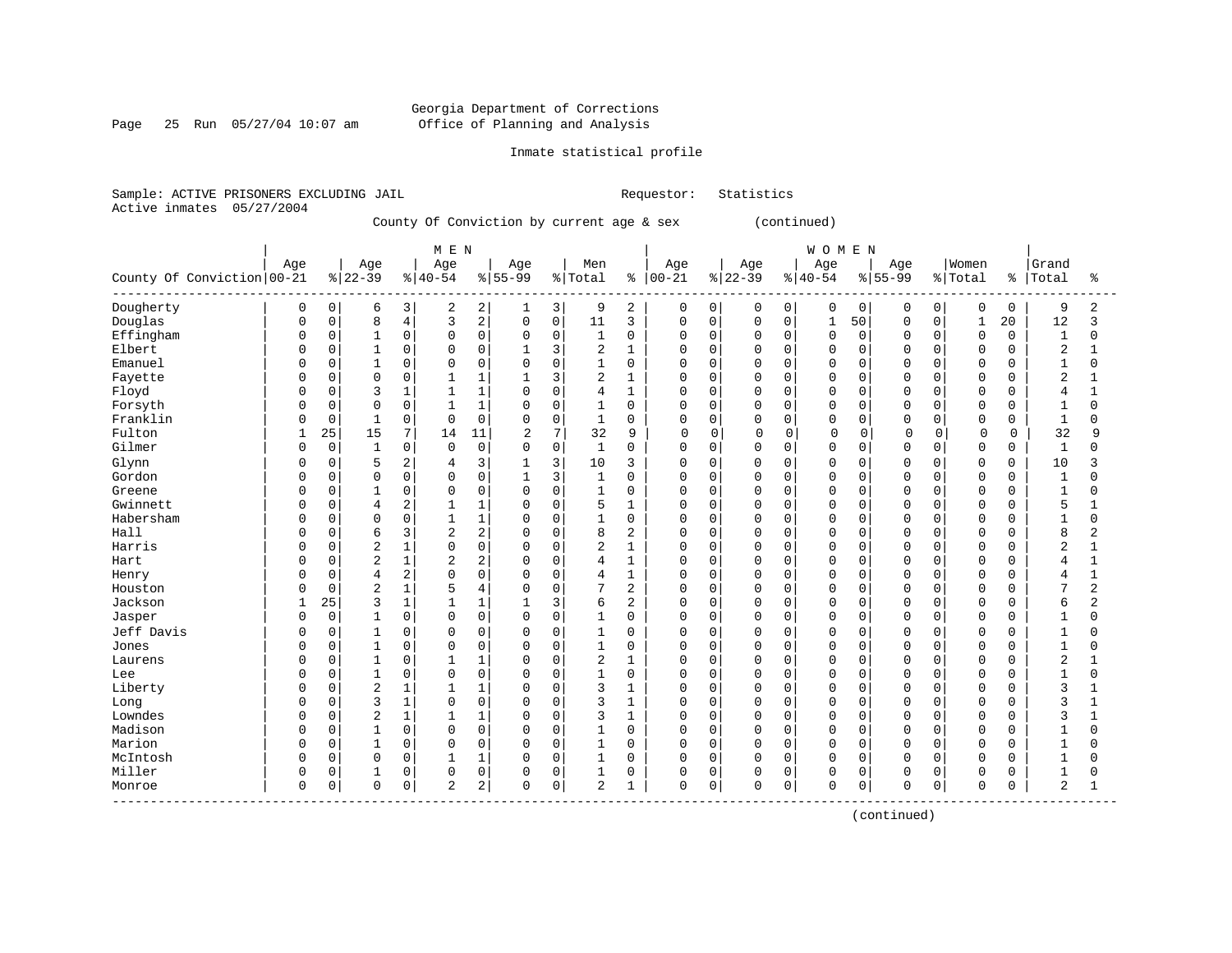# Georgia Department of Corrections<br>Office of Planning and Analysis Inmate statistical profile<br>Requestor: Statistics

Page 26 Run 05/27/04 10:07 am Sample: ACTIVE PRISONERS EXCLUDING JAIL

Active inmates 05/27/2004

County Of Conviction by current age & sex (continued)

|                            |          |                     |             |                | M E N          |                |             |             |                |              |             |             |              |             | WOMEN       |                     |             |           |             |       |                |                |
|----------------------------|----------|---------------------|-------------|----------------|----------------|----------------|-------------|-------------|----------------|--------------|-------------|-------------|--------------|-------------|-------------|---------------------|-------------|-----------|-------------|-------|----------------|----------------|
|                            | Age      |                     | Age         |                | Age            |                | Age         |             | Men            |              | Age         |             | Age          |             | Age         |                     | Age         |           | Women       |       | Grand          |                |
| County Of Conviction 00-21 |          |                     | $ 22-39$    |                | $ 40-54$       |                | $8155 - 99$ |             | % Total        | ႜ            | $ 00-21$    |             | $ 22-39$     |             | $ 40-54$    |                     | $8 55-99$   |           | % Total     | ៖     | Total          | နွ             |
| Murray                     | 0        | 0                   | 1           | 0              | 0              | 0              | 0           | 0           | $\mathbf{1}$   | 0            | $\mathbf 0$ | 0           | 0            | 0           | 0           | 0                   | 0           | 0         | 0           | 0     | 1              | $\Omega$       |
| Muscogee                   | $\Omega$ | $\mathsf{O}\xspace$ | 6           | 3              | 8              | 6              | 0           | $\mathbf 0$ | 14             | 4            | 0           | $\mathbf 0$ | 0            | 0           | $\mathbf 0$ | $\mathsf{O}\xspace$ | $\mathbf 0$ | 0         | 0           | 0     | 14             | $\overline{4}$ |
| Newton                     | U        | $\mathbf 0$         |             | $\mathbf 0$    |                | $\mathbf 1$    | $\Omega$    | $\Omega$    | 2              | 1            | $\Omega$    | 0           | $\Omega$     | $\mathbf 0$ | $\Omega$    | 0                   | 0           | $\Omega$  | 0           | 0     | 2              | $\mathbf{1}$   |
| Oglethorpe                 | U        | $\mathbf 0$         | $\mathbf 0$ | $\mathbf 0$    | $\mathbf{1}$   | $\mathbf{1}$   | 0           | $\mathbf 0$ | $\mathbf{1}$   | 0            | 0           | 0           | 0            | $\Omega$    | $\mathbf 0$ | 0                   | 0           | 0         | 0           | 0     | 1              | $\Omega$       |
| Paulding                   |          | 0                   | $\Omega$    | $\Omega$       | 1              | $\mathbf{1}$   | $\Omega$    | $\Omega$    | $\mathbf{1}$   | 0            | $\Omega$    | $\Omega$    | $\Omega$     | $\Omega$    | $\Omega$    | $\mathbf 0$         | O           | $\Omega$  | 0           | 0     | $\mathbf{1}$   | $\Omega$       |
| Pierce                     |          | 0                   | 0           | $\mathbf 0$    | 1              | 1              | 0           | $\Omega$    | $\mathbf{1}$   | 0            | 0           | 0           | 0            | 0           | $\mathbf 0$ | 0                   | 0           | 0         | $\Omega$    | 0     | 1              | $\Omega$       |
| Pike                       |          | $\mathbf 0$         | 1           | $\Omega$       | 1              | $\mathbf{1}$   | 1           | 3           | 3              | $\mathbf{1}$ | $\Omega$    | $\Omega$    | $\mathbf 0$  | $\Omega$    | $\mathbf 1$ | 50                  | $\Omega$    | $\Omega$  | $\mathbf 1$ | 20    | 4              | $\mathbf{1}$   |
| Pulaski                    |          | $\mathbf 0$         | 1           | $\mathbf 0$    | 0              | $\mathbf 0$    | 0           | $\Omega$    | $\mathbf{1}$   | 0            | 0           | 0           | 0            | $\mathbf 0$ | $\mathbf 0$ | $\mathbf 0$         | 0           | 0         | 0           | 0     |                | $\Omega$       |
| Putnam                     |          | $\mathbf 0$         | 3           | $\mathbf{1}$   | $\mathbf{1}$   | $\mathbf{1}$   | $\Omega$    | $\Omega$    | 4              | 1            | $\Omega$    | $\Omega$    | $\mathbf 0$  | $\mathbf 0$ | $\Omega$    | $\mathbf 0$         | $\Omega$    | 0         | $\Omega$    | 0     | 4              | $\mathbf{1}$   |
| Rabun                      |          | $\mathbf 0$         |             | $\mathbf 0$    | 0              | $\mathbf 0$    | $\Omega$    | $\Omega$    | $\mathbf{1}$   | 0            | $\Omega$    | 0           | $\mathbf 0$  | $\mathbf 0$ | $\Omega$    | 0                   | 0           | 0         | $\Omega$    | 0     |                | $\Omega$       |
| Randolph                   | O        | $\mathbf 0$         | 1           | $\Omega$       | $\Omega$       | $\mathsf 0$    | 0           | $\mathbf 0$ | $\mathbf{1}$   | O            | $\mathbf 0$ | $\Omega$    | $\mathbf 0$  | $\mathbf 0$ | $\Omega$    | $\mathbf 0$         | $\Omega$    | 0         | 0           | 0     | $\mathbf{1}$   | $\Omega$       |
| Richmond                   |          | 25                  | 7           | 3              | 4              | 3              | 2           | 7           | 14             | 4            | $\mathbf 0$ | 0           | $\mathbf{1}$ | 33          | $\mathbf 0$ | 0                   | $\Omega$    | 0         | 1           | 20    | 15             | 4              |
| Rockdale                   | O        | $\mathbf 0$         | 3           | $\mathbf{1}$   | 1              | $\mathbf{1}$   | $\Omega$    | $\mathbf 0$ | 4              | 1            | $\mathbf 0$ | $\Omega$    | $\mathbf 0$  | $\mathbf 0$ | $\Omega$    | $\mathbf 0$         | $\Omega$    | 0         | 0           | 0     | 4              | $\mathbf{1}$   |
| Spalding                   |          | $\mathbf 0$         | 3           | 1              | 2              | 2              | $\Omega$    | $\Omega$    | 5              | 1            | $\Omega$    | $\Omega$    | 0            | 0           | $\mathbf 0$ | 0                   | 0           | 0         | 0           | 0     | 5              | $\mathbf{1}$   |
| Sumter                     | U        | $\mathbf 0$         | $\Omega$    | $\mathbf 0$    | $\mathbf{1}$   | $\mathbf{1}$   | $\Omega$    | $\mathbf 0$ | $\mathbf{1}$   | 0            | $\mathbf 0$ | $\Omega$    | 0            | $\Omega$    | $\Omega$    | $\mathbf 0$         | 0           | 0         | $\Omega$    | 0     | 1              | $\Omega$       |
| Terrell                    |          | 0                   | 0           | $\mathbf 0$    | 0              | $\mathbf 0$    | 1           | 3           | $\mathbf{1}$   | 0            | $\mathbf 0$ | $\Omega$    | 0            | $\mathbf 0$ | $\mathbf 0$ | 0                   | 0           | 0         | 0           | 0     | 1              | $\Omega$       |
| Thomas                     |          | 0                   | 1           | $\mathbf 0$    | $\mathbf{1}$   | $\mathbf{1}$   | $\Omega$    | $\Omega$    | $\overline{2}$ | 1            | $\mathbf 0$ | O           | $\mathbf 0$  | $\Omega$    | $\Omega$    | 0                   | $\Omega$    | 0         | 0           | 0     | 2              | $\mathbf{1}$   |
| Tift                       |          | $\Omega$            | $\Omega$    | $\mathbf 0$    | 1              | $\mathbf{1}$   | 1           | 3           | $\overline{2}$ | 1            | $\Omega$    | 0           | 0            | $\Omega$    | $\mathbf 0$ | 0                   | 0           | $\Omega$  | 0           | 0     | 2              | $\mathbf{1}$   |
| Toombs                     |          | $\mathbf 0$         | 2           | 1              | 1              | $\mathbf{1}$   | 0           | $\mathbf 0$ | 3              | $\mathbf 1$  | $\mathbf 0$ | $\Omega$    | 0            | $\Omega$    | $\mathbf 0$ | 0                   | 0           | 0         | 0           | 0     | 3              | $\mathbf{1}$   |
| Towns                      |          | $\mathbf 0$         | 1           | $\mathbf 0$    | $\Omega$       | $\mathbf 0$    | 0           | $\Omega$    | $\mathbf{1}$   | 0            | $\Omega$    | $\Omega$    | $\mathbf 0$  | 0           | $\mathbf 0$ | 0                   | O           | $\Omega$  | 0           | 0     | 1              | $\Omega$       |
| Troup                      |          | $\mathbf 0$         | $\Omega$    | $\mathbf 0$    |                | $\mathbf{1}$   | $\Omega$    | $\Omega$    | $\mathbf{1}$   | 0            | $\Omega$    | $\Omega$    | $\mathbf 0$  | $\Omega$    | $\Omega$    | $\mathbf 0$         | $\Omega$    | $\Omega$  | $\Omega$    | 0     |                | $\Omega$       |
| Union                      | U        | $\mathbf 0$         | $\Omega$    | $\mathbf 0$    | 1              | $\mathbf{1}$   | $\Omega$    | $\Omega$    | $\mathbf{1}$   | O            | $\mathbf 0$ | O           | $\mathbf 0$  | 0           | $\Omega$    | 0                   | 0           | 0         | 0           | 0     | 1              | $\Omega$       |
| Upson                      |          | $\mathbf 0$         | $\Omega$    | $\mathbf 0$    | 1              | $1\,$          | $\Omega$    | $\Omega$    | $\mathbf{1}$   | 0            | $\Omega$    | $\Omega$    | $\mathbf 0$  | $\Omega$    | $\Omega$    | 0                   | $\Omega$    | 0         | $\Omega$    | 0     | $\mathbf{1}$   | $\Omega$       |
| Walker                     |          | $\mathbf 0$         | 2           | 1              | 0              | $\mathbf 0$    | 0           | $\Omega$    | $\overline{2}$ | 1            | 0           | 0           | 1            | 33          | 0           | 0                   | $\Omega$    | 0         | 1           | 20    | 3              | 1              |
| Walton                     |          | $\mathbf 0$         | $\Omega$    | $\mathbf 0$    | $\overline{2}$ | $\overline{c}$ | $\Omega$    | $\Omega$    | $\overline{2}$ | $\mathbf{1}$ | $\Omega$    | $\Omega$    | $\mathbf 0$  | $\Omega$    | $\mathbf 0$ | $\mathbf 0$         | $\Omega$    | $\Omega$  | 0           | O     | $\overline{2}$ | $\mathbf{1}$   |
| Ware                       | U        | $\mathbf 0$         | 4           | $\overline{2}$ | 3              | $\overline{c}$ | 0           | $\mathbf 0$ | $\overline{7}$ | 2            | 0           | 0           | 0            | $\mathbf 0$ | $\mathbf 0$ | 0                   | 0           | 0         | 0           | 0     | 7              | 2              |
| Washington                 |          | 25                  |             | $\mathbf 0$    | $\Omega$       | $\mathbf 0$    | 0           | $\Omega$    | $\overline{c}$ | $\mathbf{1}$ | $\mathbf 0$ | $\Omega$    | 0            | $\mathbf 0$ | $\mathbf 0$ | 0                   | 0           | 0         | 0           | 0     | $\sqrt{2}$     | $\mathbf{1}$   |
| Wayne                      | $\Omega$ | $\mathbf 0$         | 1           | $\mathbf 0$    | 0              | $\mathbf 0$    | 0           | $\mathbf 0$ | $\mathbf{1}$   | 0            | $\mathbf 0$ | $\mathbf 0$ | $\mathbf 0$  | $\mathbf 0$ | $\mathbf 0$ | $\mathbf 0$         | $\Omega$    | 0         | 0           | 0     | 1              | 0              |
| Whitfield                  | 0        | $\mathbf 0$         | $\mathbf 0$ | $\mathbf 0$    | 2              | 2              | 2           | 7           | 4              | 1            | $\Omega$    | $\Omega$    | 0            | $\mathbf 0$ | $\Omega$    | 0                   | 0           | 0         | 0           | 0     | 4              | $\mathbf{1}$   |
| Wilkes                     | 0        | $\mathbf 0$         | 1           | $\mathbf 0$    | 0              | $\mathbf 0$    | 0           | $\mathbf 0$ | 1              | 0            | $\mathbf 0$ | 0           | $\mathbf 0$  | 0           | $\Omega$    | $\mathbf 0$         | 0           | 0         | 0           | 0     | 1              | $\mathbf 0$    |
| Total reported             |          | 4 100               | 202 100     |                | 128 100        |                | 29 100      |             | 363 100        |              | 0           | 0           |              | 3 100       |             | 2 100               | 0           | 0         |             | 5 100 | 368 100        |                |
| Percent reported           |          | 100.0               | 100.0       |                | 100.0          |                | 100.0       |             |                | 100.0        |             | $\cdot$ 0   |              | 100.0       |             | 100.0               |             | $\cdot$ 0 |             | 100.0 |                | 100.0          |
| Not reported               | 0        |                     | 0           |                | 0              |                | 0           |             | 0              |              | $\mathbf 0$ |             | 0            |             | $\mathbf 0$ |                     | $\mathbf 0$ |           | 0           |       | 0              |                |
| Total                      | 4        |                     | 202         |                | 128            |                | 29          |             | 363            |              | 0           |             | 3            |             | 2           |                     | 0           |           | 5           |       | 368            |                |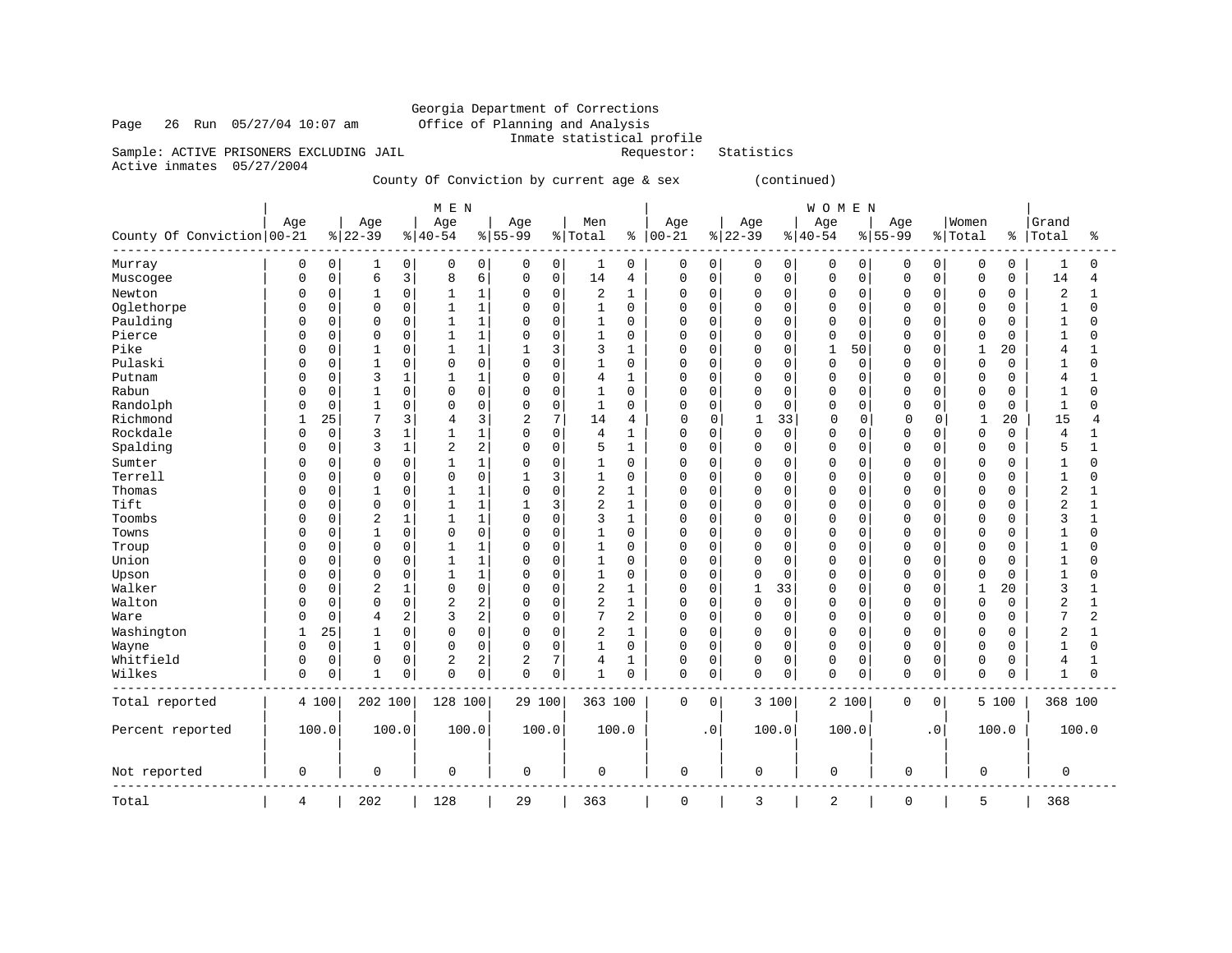Page 27 Run 05/27/04 10:07 am

#### Inmate statistical profile

Sample: ACTIVE PRISONERS EXCLUDING JAIL Requestor: Statistics Active inmates 05/27/2004

Circ Of Conviction by current age & sex

|                    |              |             |                |                | MEN            |                |                |             |                 |                |              |             |              |             | <b>WOMEN</b> |          |              |             |             |             |                |              |
|--------------------|--------------|-------------|----------------|----------------|----------------|----------------|----------------|-------------|-----------------|----------------|--------------|-------------|--------------|-------------|--------------|----------|--------------|-------------|-------------|-------------|----------------|--------------|
|                    | Age          |             | Age            |                | Age            |                | Age            |             | Men             |                | Age          |             | Age          |             | Age          |          | Age          |             | Women       |             | Grand          |              |
| Circ Of Conviction | $00 - 21$    |             | $8 22-39$      |                | $8140 - 54$    |                | $8155 - 99$    |             | % Total         | ႜ              | $ 00 - 21$   |             | $ 22-39$     |             | $8 40-54$    |          | $8 55-99$    |             | % Total     | နွ          | Total          | ႜ            |
| Alapaha            | 0            | 0           | 4              | 2              | 0              | 0              | ı              | 3           | 5               | 1              | 0            | 0           | 0            | 0           | 0            | 0        | 0            | 0           | 0           | 0           | 5              |              |
| Alcovy             | O            | $\mathbf 0$ | $\mathbf{1}$   | $\mathbf{0}$   | 3              | $\overline{c}$ | $\mathbf 0$    | $\mathsf 0$ | $\overline{4}$  | $\mathbf{1}$   | $\Omega$     | $\mathbf 0$ | 0            | $\mathbf 0$ | $\mathsf 0$  | 0        | $\Omega$     | $\mathbf 0$ | $\mathsf 0$ | $\mathbf 0$ | $\overline{4}$ | $\mathbf{1}$ |
| Atlanta            | $\mathbf{1}$ | 25          | 15             | 7              | 14             | 11             | $\overline{2}$ | 7           | 32              | 9              | 0            | $\mathbf 0$ | 0            | $\Omega$    | $\mathbf 0$  | 0        | $\Omega$     | $\Omega$    | $\mathbf 0$ | $\Omega$    | 32             | 9            |
| Atlantic           | U            | $\mathbf 0$ | 5              | 2              | 2              | $\overline{c}$ | $\Omega$       | $\mathbf 0$ | 7               | $\overline{2}$ | 0            | $\mathbf 0$ | 0            | $\mathbf 0$ | $\mathbf 0$  | $\Omega$ | $\Omega$     | O           | $\Omega$    | $\Omega$    | 7              |              |
| Augusta            | 1            | 25          | 12             | 6              | 8              | 6              | $\overline{2}$ | 7           | 23              | 6              | <sup>0</sup> | $\Omega$    | $\mathbf{1}$ | 33          | $\Omega$     | $\Omega$ | $\Omega$     | U           | 1           | 20          | 24             |              |
| Blue Ridge         | U            | $\mathbf 0$ | $\mathbf{1}$   | $\Omega$       |                | $\mathbf{1}$   | $\Omega$       | $\mathbf 0$ | $\overline{2}$  | $\mathbf{1}$   | 0            | $\mathbf 0$ | 0            | $\mathbf 0$ | $\Omega$     | $\Omega$ | $\Omega$     | $\Omega$    | $\mathbf 0$ | $\Omega$    | $\overline{2}$ |              |
| Brunswick          |              | $\mathbf 0$ | 8              | 4              |                | $\overline{4}$ | $\overline{2}$ | 7           | 15              | 4              | $\Omega$     | $\mathbf 0$ | 0            | $\mathbf 0$ | $\Omega$     | 0        | $\Omega$     | 0           | $\Omega$    | $\mathbf 0$ | 15             | 4            |
| Chattahoochee      |              | $\mathbf 0$ | 9              | 4              | 8              | 6              | $\Omega$       | $\mathbf 0$ | 17              | 5              | 0            | $\mathbf 0$ | 0            | $\mathbf 0$ | $\Omega$     | 0        | $\Omega$     | O           | $\mathbf 0$ | $\Omega$    | 17             |              |
| Cherokee           | U            | 0           | $\Omega$       | 0              | 2              | $\overline{2}$ |                | 3           | 3               | $\mathbf{1}$   | 0            | 0           | 0            | 0           | $\mathbf 0$  | 0        | $\Omega$     | 0           | 0           | 0           | 3              |              |
| Clayton            | O            | 0           | 9              | 4              | $\overline{2}$ | 2              |                | 3           | 12              | 3              | 0            | 0           | 0            | $\mathbf 0$ | $\mathbf 0$  | $\Omega$ | <sup>0</sup> | O           | $\Omega$    | $\Omega$    | 12             | 3            |
| Cobb               | U            | 0           | 6              | 3              | 4              | 3              | 1              | 3           | 11              | 3              | 0            | 0           | 0            | 0           | $\mathbf 0$  | $\Omega$ | <sup>0</sup> | O           | $\mathbf 0$ | $\Omega$    | 11             | ς            |
| Conasauga          | Ω            | 0           | $\mathbf{1}$   | 0              | $\overline{c}$ | 2              | $\overline{a}$ | 7           | 5               | $\mathbf{1}$   | 0            | $\Omega$    | U            | $\Omega$    | $\Omega$     | $\Omega$ | $\Omega$     | O           | $\Omega$    | $\Omega$    | 5              |              |
| Cordele            |              | $\mathbf 0$ | $\overline{2}$ | 1              |                | $1\,$          | $\Omega$       | $\mathbf 0$ | 3               | $\mathbf{1}$   | 0            | $\mathbf 0$ | 0            | $\mathbf 0$ | $\Omega$     | 0        | $\Omega$     | $\Omega$    | $\Omega$    | $\Omega$    | 3              | -1           |
| Coweta             |              | 0           | 4              | 2              |                | $1\,$          | $\Omega$       | $\Omega$    | 5               | $\mathbf{1}$   | 0            | $\mathbf 0$ | 0            | $\mathbf 0$ | $\Omega$     | 0        | $\cap$       | $\Omega$    | $\Omega$    | $\Omega$    | 5              |              |
| Dougherty          | U            | 0           | 6              | 3              | 2              | $\overline{2}$ |                | 3           | 9               | 2              | 0            | $\mathbf 0$ | 0            | $\Omega$    | $\mathbf 0$  | 0        | $\Omega$     | O           | $\Omega$    | $\Omega$    | 9              | 2            |
| Dublin             | Λ            | 0           | $\mathbf{1}$   | 0              |                | $1\,$          | $\Omega$       | $\mathbf 0$ | $\overline{a}$  | $\mathbf{1}$   | 0            | $\mathbf 0$ | 0            | $\Omega$    | $\mathbf 0$  | $\Omega$ | $\Omega$     | O           | $\Omega$    | $\Omega$    | $\overline{c}$ |              |
| Eastern            |              | 0           | 8              | 4              | 4              | 3              | $\mathbf{1}$   | 3           | 13              | 4              | 0            | 0           | 0            | $\Omega$    | $\Omega$     | $\cap$   | <sup>0</sup> | U           | $\Omega$    | $\Omega$    | 13             | 4            |
| Flint              |              | 0           | 4              | 2              | $\Omega$       | $\mathbf 0$    | $\mathbf 0$    | $\mathbf 0$ | $\overline{4}$  | $\mathbf{1}$   | 0            | $\mathbf 0$ | 0            | 0           | $\mathbf 0$  | $\Omega$ | $\Omega$     | $\Omega$    | $\mathbf 0$ | $\Omega$    | $\overline{4}$ |              |
| Griffin            |              | 0           | 4              | $\overline{c}$ |                | 4              | 2              | 7           | 11              | 3              | 0            | 0           | $\Omega$     | $\mathbf 0$ | $\mathbf{1}$ | 50       | 0            | 0           | 1           | 20          | 12             | 3            |
| Gwinnett           | U            | 0           | 4              | $\overline{a}$ | 1              | $\mathbf{1}$   | $\Omega$       | $\mathbf 0$ | 5               | $\mathbf{1}$   | 0            | $\mathbf 0$ | 0            | $\mathbf 0$ | $\mathbf 0$  | 0        | $\Omega$     | 0           | $\Omega$    | $\Omega$    | 5              | 1            |
| Houston            |              | 0           | $\overline{2}$ | $\mathbf 1$    | 5              | $\overline{4}$ | 0              | $\mathbf 0$ | $7\phantom{.0}$ | 2              | 0            | 0           | 0            | 0           | $\mathbf 0$  | $\Omega$ | $\Omega$     | 0           | $\Omega$    | 0           | 7              | 2            |
| Lookout Mountain   | U            | 0           | 4              | $\overline{2}$ |                | $\mathbf{1}$   |                | 3           | 6               | 2              | $\Omega$     | $\mathbf 0$ | 1            | 33          | $\mathbf 0$  | 0        | $\Omega$     | $\Omega$    | 1           | 20          | 7              | 2            |
| Macon              | U            | $\Omega$    | 8              | $\overline{4}$ | 2              | $\overline{a}$ | 3              | 10          | 13              | $\overline{4}$ | $\Omega$     | $\Omega$    | $\Omega$     | $\Omega$    | $\Omega$     | $\Omega$ | $\Omega$     | $\Omega$    | $\Omega$    | $\Omega$    | 13             | 4            |
| Middle             |              | 25          | 4              | 2              |                | $\mathbf{1}$   | $\Omega$       | 0           | 6               | $\overline{2}$ | $\Omega$     | $\mathbf 0$ | 0            | $\Omega$    | $\Omega$     | $\Omega$ | O            | $\Omega$    | $\Omega$    | $\Omega$    | 6              | 2            |
| Mountain           |              | $\mathbf 0$ | $\mathbf{1}$   | 0              |                | $\mathbf 1$    | $\Omega$       | $\mathbf 0$ | 2               | $\mathbf{1}$   | 0            | $\mathbf 0$ | 0            | $\mathbf 0$ | $\Omega$     | 0        | $\Omega$     | 0           | $\Omega$    | $\Omega$    | $\overline{a}$ |              |
| Northeastern       |              | $\mathbf 0$ | 6              | 3              | $\overline{2}$ | $\overline{c}$ | $\cap$         | $\Omega$    | 8               | $\overline{2}$ | 0            | $\mathbf 0$ | 0            | $\Omega$    | $\Omega$     | 0        | $\Omega$     | O           | $\Omega$    | $\Omega$    | 8              | 2            |
| Northern           | U            | 0           | 5              | 2              |                | $\overline{2}$ |                | 3           | 9               | 2              | 0            | $\Omega$    | 0            | 0           | $\Omega$     | 0        | $\Omega$     | O           | $\Omega$    | 0           | 9              |              |
| Ocmulgee           | O            | 0           | 8              | 4              | 4              | 3              | $\Omega$       | $\mathbf 0$ | 12              | 3              | 0            | 0           | 0            | $\Omega$    | $\mathbf 0$  | $\Omega$ | <sup>0</sup> | O           | $\Omega$    | $\Omega$    | 12             | 3            |
| Oconee             |              | 0           | 3              | $\mathbf 1$    | $\Omega$       | $\mathbf 0$    | $\Omega$       | 0           | 3               | $\mathbf{1}$   | 0            | 0           | 0            | $\mathbf 0$ | $\mathbf 0$  | $\Omega$ | $\Omega$     | O           | $\Omega$    | $\Omega$    | 3              |              |
| Ogeechee           |              | $\mathbf 0$ | $\overline{2}$ | $\mathbf 1$    | $\Omega$       | $\mathbf 0$    | 0              | $\mathbf 0$ | $\overline{2}$  | $\mathbf{1}$   | 0            | $\mathbf 0$ | 0            | 0           | $\Omega$     | 0        | $\Omega$     | 0           | $\mathbf 0$ | $\Omega$    | $\overline{2}$ |              |
| Pataula            |              | $\mathbf 0$ | $\overline{2}$ | $\mathbf{1}$   | $\Omega$       | $\mathbf 0$    | $\mathbf{1}$   | 3           | 3               | $\mathbf{1}$   | 0            | $\mathbf 0$ | 0            | $\mathbf 0$ | $\Omega$     | 0        | $\Omega$     | 0           | $\mathbf 0$ | 0           | 3              | $\mathbf{1}$ |
| Piedmont           | -1           | 25          | 5              | 2              |                | $\mathbf{1}$   | 3              | 10          | 10              | 3              | $\Omega$     | $\Omega$    | $\Omega$     | $\Omega$    | $\mathbf 0$  | $\Omega$ | $\Omega$     | $\Omega$    | $\Omega$    | $\Omega$    | 10             | 3            |
| Rome               |              | $\mathbf 0$ | 3              | 1              |                | 1              | 0              | $\mathbf 0$ | $\overline{4}$  | $\mathbf{1}$   | $\Omega$     | $\mathbf 0$ | 0            | $\Omega$    | $\mathbf 0$  | $\Omega$ | $\Omega$     | $\Omega$    | $\Omega$    | $\Omega$    | $\overline{4}$ |              |
| South Georgia      | O            | $\Omega$    | $\Omega$       | 0              | $\mathbf{1}$   | $1\,$          | $\Omega$       | $\mathbf 0$ | $\mathbf{1}$    | $\Omega$       | $\Omega$     | $\mathbf 0$ | 0            | $\Omega$    | $\Omega$     | 0        | $\Omega$     | $\Omega$    | $\Omega$    | $\Omega$    | $\mathbf{1}$   | $\Omega$     |
| Southern           | 0            | 0           | 4              | 2              | 5              | $\overline{4}$ | $\Omega$       | $\mathbf 0$ | 9               | 2              | 0            | $\Omega$    | 0            | $\mathbf 0$ | $\mathbf 0$  | 0        | $\Omega$     | 0           | $\Omega$    | O           | 9              | 2            |
| Southwestern       | 0            | 0           | 1              | $\overline{0}$ | 1              | $\mathbf 1$    | $\Omega$       | 0           | 2               | 1              | 0            | 0           | 0            | 0           | $\mathbf 0$  | 0        | $\Omega$     | 0           | 0           | 0           | 2              |              |

(continued)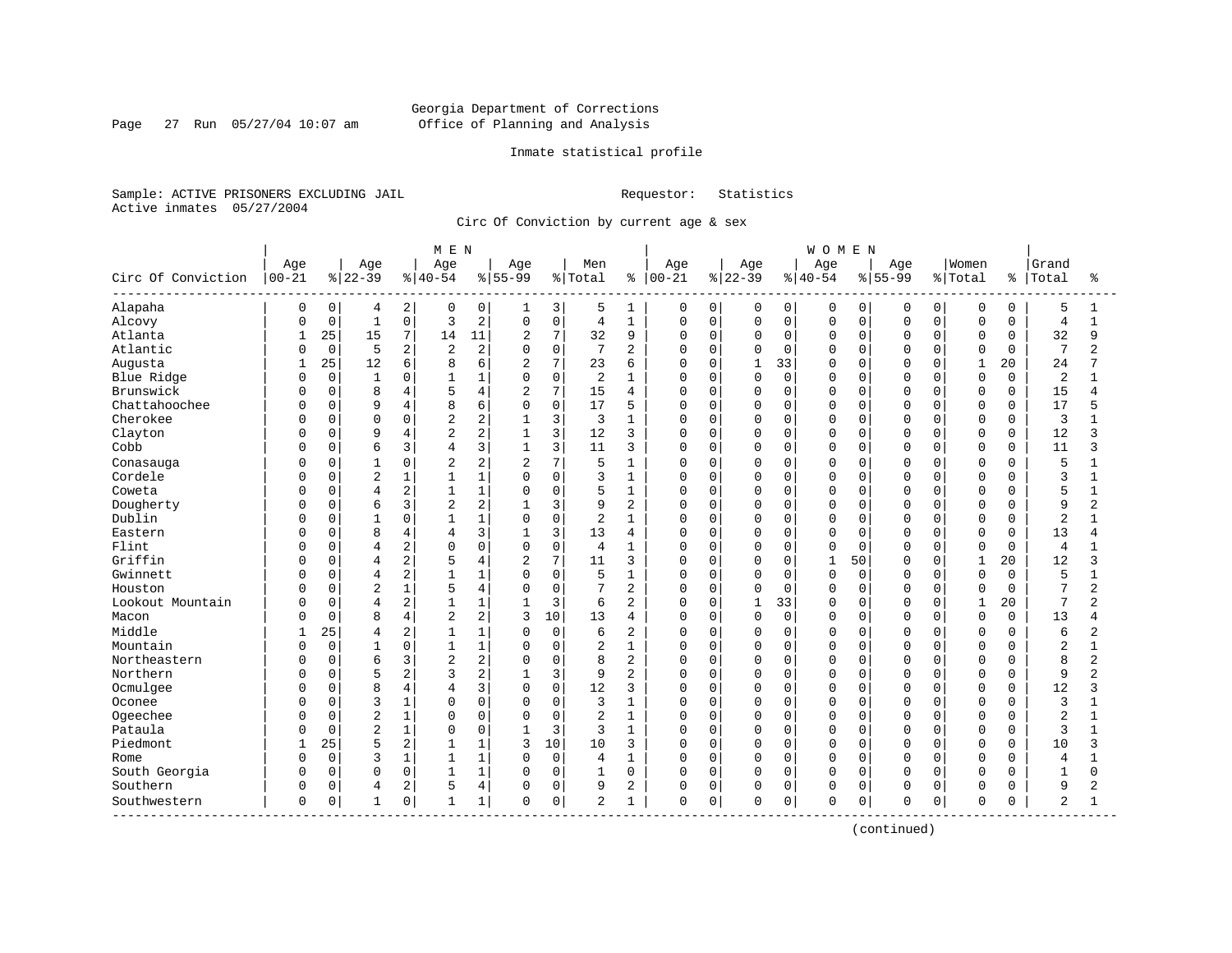Page 28 Run 05/27/04 10:07 am

#### Inmate statistical profile

Sample: ACTIVE PRISONERS EXCLUDING JAIL Requestor: Statistics Active inmates 05/27/2004

Circ Of Conviction by current age & sex (continued)

|                    |                  |       |                  |       | M E N            |                |                 |          |                |       |                    |              |                  |             | <b>WOMEN</b>     |             |                 |           |                  |          |                |       |
|--------------------|------------------|-------|------------------|-------|------------------|----------------|-----------------|----------|----------------|-------|--------------------|--------------|------------------|-------------|------------------|-------------|-----------------|-----------|------------------|----------|----------------|-------|
| Circ Of Conviction | Age<br>$00 - 21$ |       | Age<br>$ 22-39 $ |       | Age<br>$ 40-54 $ |                | Age<br>$ 55-99$ |          | Men<br>% Total | နွ    | Age<br>$ 00 - 21 $ |              | Age<br>$ 22-39 $ |             | Age<br>$ 40-54 $ |             | Age<br>$ 55-99$ |           | Women<br>% Total | ៖        | Grand<br>Total |       |
| Stone Mountain     | 0                | 0     | 14               | 7     | 9                |                | 2               | 7        | 25             |       | 0                  | <sup>0</sup> |                  | 33          | 0                | $\Omega$    | 0               | 0         |                  | 20       | 26             |       |
| Tifton             | $\mathbf 0$      |       | $\Omega$         | 0     |                  |                |                 | 3        | 2              |       | 0                  | 0            | 0                | $\mathbf 0$ | 0                | 0           | $\Omega$        |           | $\Omega$         |          | 2              |       |
| Toombs             | $\Omega$         |       |                  | 0     |                  | $\Omega$       | $\mathbf 0$     | $\Omega$ |                | 0     | 0                  |              |                  | $\Omega$    |                  | $\Omega$    |                 |           | $\mathbf 0$      | $\Omega$ |                |       |
| Waycross           | $\Omega$         |       | 6                | 3     | 8                | 6              | 0               | 0        | 14             |       | 0                  |              |                  | $\Omega$    |                  |             |                 |           | 0                | 0        | 14             |       |
| Western            | 0                |       | 5                | 2     | б                |                | 0               | 0        | 11             |       | $\mathbf 0$        |              |                  | 0           |                  | $\Omega$    | <sup>0</sup>    |           | $\mathbf 0$      | 0        | 11             |       |
| Rockdale           |                  |       | 3                |       |                  |                | 0               | 0        | 4              |       | $\Omega$           |              |                  | $\mathbf 0$ |                  |             |                 |           | $\Omega$         |          | $\overline{4}$ |       |
| Douglas            |                  |       | 8                | 4     |                  |                | $\mathbf 0$     | 0        | 11             |       |                    |              |                  | 0           |                  | 50          |                 |           |                  | 20       | 12             |       |
| Appalachian        | $\Omega$         |       |                  |       |                  |                | $\Omega$        | 0        |                |       | $\Omega$           |              |                  | $\Omega$    |                  | $\sqrt{ }$  | $\Omega$        |           | $\Omega$         |          |                |       |
| Enotah             | $\Omega$         |       |                  |       |                  |                | 0               |          | 2              |       | 0                  |              |                  | 0           |                  |             |                 |           | $\Omega$         |          | 2              |       |
| Bell-Forsyth       | $\Omega$         |       |                  | 0     |                  |                | $\Omega$        | 0        |                | O     | $\Omega$           |              | O                | $\Omega$    |                  | $\Omega$    | $\Omega$        |           | $\Omega$         |          |                |       |
| Towaliga           | $\Omega$         |       |                  | 0     |                  | $\overline{2}$ |                 | 3        | 5              |       | 0                  |              | 0                | $\mathbf 0$ |                  | $\Omega$    | $\Omega$        |           | $\Omega$         |          |                |       |
| Paulding           | 0                | 0     | $\Omega$         | 0     |                  |                | 0               | 0        |                | 0     | 0                  | $\Omega$     | 0                | $\mathbf 0$ | 0                | $\mathbf 0$ | $\Omega$        | 0         | $\Omega$         | $\Omega$ |                |       |
| Total reported     |                  | 4 100 | 202 100          |       | 128 100          |                | 29 100          |          | 363 100        |       | 0                  | $\Omega$     |                  | 3 100       |                  | 2 100       | $\Omega$        | $\Omega$  |                  | 5 100    | 368 100        |       |
| Percent reported   |                  | 100.0 |                  | 100.0 |                  | 100.0          |                 | 100.0    |                | 100.0 |                    | $\cdot$ 0    |                  | 100.0       |                  | 100.0       |                 | $\cdot$ 0 |                  | 100.0    |                | 100.0 |
| Not reported       | $\mathbf 0$      |       | $\Omega$         |       | $\mathbf 0$      |                | $\Omega$        |          | $\mathbf 0$    |       | $\mathbf 0$        |              | $\Omega$         |             | $\mathbf 0$      |             | $\Omega$        |           | $\Omega$         |          | $\Omega$       |       |
| Total              | 4                |       | 202              |       | 128              |                | 29              |          | 363            |       | 0                  |              | 3                |             | $\overline{c}$   |             | $\Omega$        |           | 5                |          | 368            |       |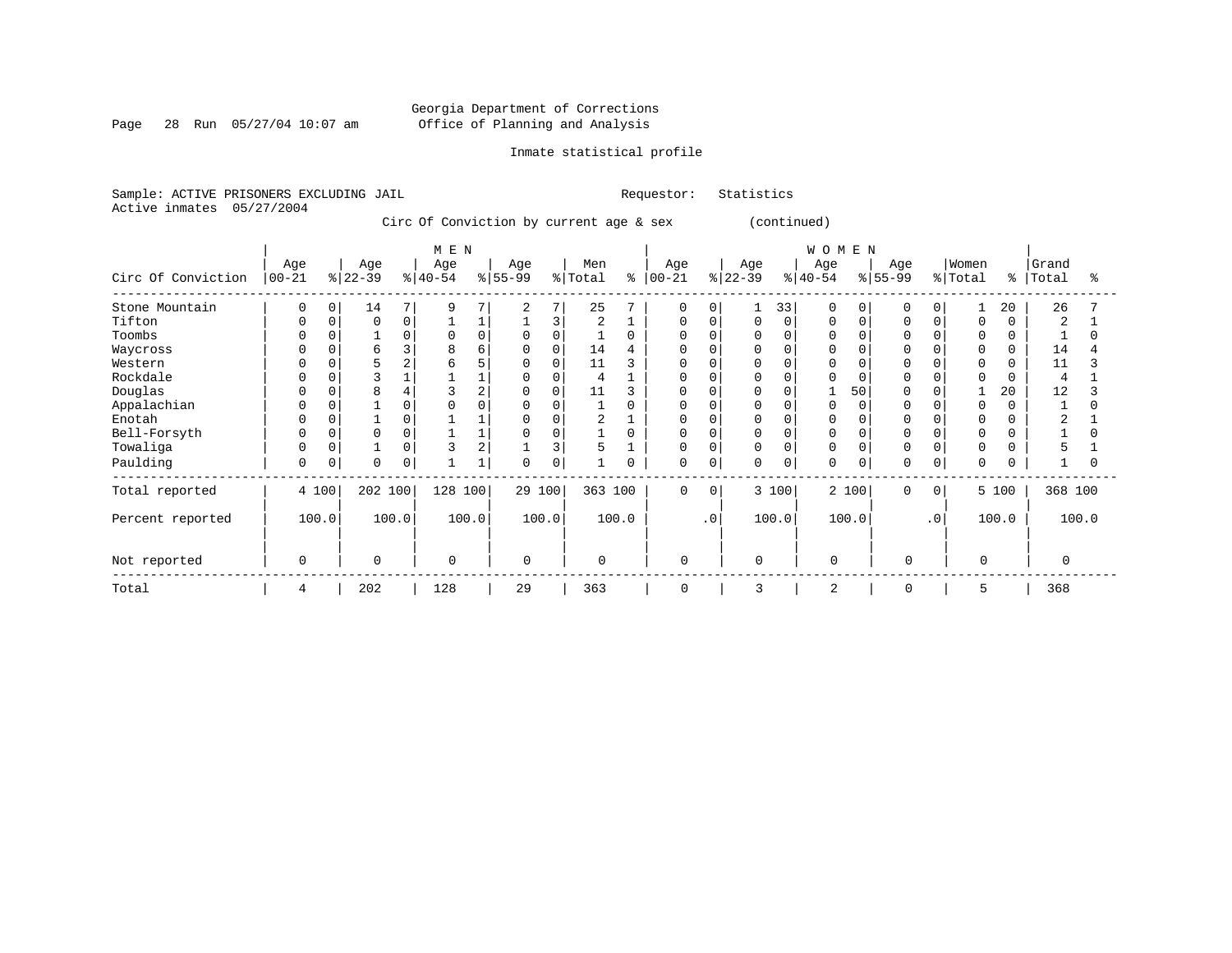Page 29 Run 05/27/04 10:07 am

#### Inmate statistical profile

Sample: ACTIVE PRISONERS EXCLUDING JAIL Requestor: Statistics Active inmates 05/27/2004

Home County by current age & sex

|                       |           |             |                |              | M E N          |                |                |                |              |                |            |             |          |              | <b>WOMEN</b> |          |             |             |              |             |                         |                |
|-----------------------|-----------|-------------|----------------|--------------|----------------|----------------|----------------|----------------|--------------|----------------|------------|-------------|----------|--------------|--------------|----------|-------------|-------------|--------------|-------------|-------------------------|----------------|
|                       | Age       |             | Age            |              | Age            |                | Age            |                | Men          |                | Age        |             | Age      |              | Age          |          | Age         |             | Women        |             | Grand                   |                |
| Home County           | $00 - 21$ |             | $ 22-39$       |              | $8140 - 54$    |                | $8155 - 99$    |                | % Total      | ៖              | $ 00 - 21$ |             | $ 22-39$ |              | $8 40-54$    |          | $8155 - 99$ |             | % Total      | နွ          | Total                   | ႜ              |
| Appling               | 0         | 0           | 1              | $\mathbf{1}$ | 0              | 0              | 1              | 4              | 2            | 1              | 0          | 0           | 0        | 0            | 0            | 0        | 0           | 0           | 0            | 0           | $\overline{c}$          | 1              |
| Atkinson              | 0         | $\mathsf 0$ | $\mathsf 0$    | 0            | 0              | 0              | $\mathbf{1}$   | $\,4$          | $\mathbf{1}$ | $\mathbf 0$    | 0          | $\mathbf 0$ | 0        | $\mathsf{O}$ | $\mathbf 0$  | 0        | $\Omega$    | $\mathbf 0$ | $\mathsf 0$  | $\mathbf 0$ | $\mathbf{1}$            | $\mathbf 0$    |
| Baldwin               | O         | 0           | $\mathbf{1}$   | 1            | 2              | $\overline{c}$ | $\mathbf 0$    | $\mathbf 0$    | 3            | $\mathbf{1}$   | 0          | $\mathbf 0$ | 0        | $\mathbf 0$  | $\mathbf 0$  | 0        | $\Omega$    | $\Omega$    | $\mathbf 0$  | 0           | 3                       | 1              |
| Barrow                | O         | $\mathbf 0$ | $\overline{2}$ | 1            | $\Omega$       | 0              | -1             | $\overline{4}$ | 3            | $\mathbf{1}$   | 0          | $\mathbf 0$ | 0        | $\mathbf 0$  | $\mathbf 0$  | $\Omega$ | $\Omega$    | $\Omega$    | $\mathbf 0$  | $\Omega$    | 3                       | -1             |
| Bartow                | O         | 0           | $\mathbf 0$    | 0            | 3              | 3              | $\Omega$       | $\Omega$       | 3            | $\mathbf{1}$   | 0          | 0           | 0        | $\Omega$     | $\mathbf 0$  | $\Omega$ | $\cap$      | O           | $\Omega$     | $\Omega$    | 3                       |                |
| Ben Hill              | U         | $\Omega$    | $\overline{2}$ | 1            | $\Omega$       | $\mathbf 0$    | $\Omega$       | $\Omega$       | 2            | $\mathbf{1}$   | 0          | $\mathbf 0$ | O        | $\Omega$     | $\mathbf 0$  | $\Omega$ | $\Omega$    | $\Omega$    | $\Omega$     | U           | $\overline{c}$          | $\mathbf{1}$   |
| <b>Bibb</b>           | Ω         | $\mathbf 0$ | 4              | 2            |                | $\mathbf 1$    | $\overline{2}$ | 9              | 7            | $\overline{2}$ | 0          | $\mathbf 0$ | 0        | $\mathbf 0$  | $\mathbf 0$  | 0        | $\Omega$    | 0           | $\Omega$     | $\Omega$    | 7                       | $\overline{2}$ |
| Bleckley              | Ω         | 0           | $\overline{c}$ | 1            |                | $\mathbf 1$    | $\Omega$       | 0              | 3            | $\mathbf{1}$   | 0          | $\mathbf 0$ | 0        | $\mathbf 0$  | $\Omega$     | 0        | $\Omega$    | 0           | $\mathbf 0$  | $\Omega$    | 3                       |                |
| <b>Brooks</b>         | $\Omega$  | 0           | $\mathbf{1}$   | 1            | $\Omega$       | $\mathbf 0$    | $\mathbf 0$    | $\mathbf 0$    | 1            | $\mathbf 0$    | 0          | $\mathbf 0$ | 0        | $\mathbf 0$  | $\mathbf 0$  | 0        | $\Omega$    | $\Omega$    | $\mathbf 0$  | $\Omega$    | 1                       | $\Omega$       |
| Bulloch               | U         | 0           | $\mathbf{1}$   | 1            | $\Omega$       | $\mathsf 0$    | $\Omega$       | 0              | 1            | $\mathbf 0$    | 0          | $\mathbf 0$ | 0        | $\mathbf 0$  | $\mathbf 0$  | 0        | $\Omega$    | O           | $\Omega$     | $\Omega$    | $\mathbf{1}$            |                |
| <b>Burke</b>          | U         | 0           | $\overline{2}$ | 1            | 1              | $1\,$          | $\Omega$       | $\mathbf 0$    | 3            | $\mathbf{1}$   | 0          | $\mathbf 0$ | 0        | $\mathbf 0$  | $\Omega$     | $\Omega$ | $\Omega$    | O           | $\Omega$     | $\cap$      | 3                       |                |
| <b>Butts</b>          | Ω         | 0           | $\Omega$       | $\Omega$     | $\Omega$       | $\Omega$       | $\mathbf{1}$   | 4              | 1            | $\Omega$       | 0          | $\Omega$    | 0        | $\Omega$     | $\Omega$     | $\Omega$ | $\Omega$    | 0           | $\Omega$     | $\Omega$    | 1                       | $\Omega$       |
| Camden                |           | $\mathbf 0$ | $\mathbf 0$    | 0            | $\mathbf{1}$   | $1\,$          | $\Omega$       | $\mathbf 0$    | $\mathbf{1}$ | $\mathbf 0$    | $\Omega$   | $\mathbf 0$ | 0        | $\Omega$     | $\mathbf 0$  | $\Omega$ | $\Omega$    | $\Omega$    | $\Omega$     | $\Omega$    | $\mathbf{1}$            | $\Omega$       |
| Carroll               |           | 0           | $\sqrt{2}$     | 1            | $\Omega$       | 0              | $\Omega$       | $\mathbf 0$    | $\sqrt{2}$   | $\mathbf{1}$   | $\Omega$   | $\mathbf 0$ | $\Omega$ | $\mathbf 0$  | $\mathbf 0$  | 0        | $\Omega$    | $\Omega$    | $\Omega$     | $\Omega$    | $\overline{\mathbf{c}}$ |                |
| Catoosa               | O         | 0           | $\Omega$       | 0            | $\mathbf{1}$   | $1\,$          | $\Omega$       | $\Omega$       | $\mathbf{1}$ | $\Omega$       | $\Omega$   | $\mathbf 0$ | 0        | $\Omega$     | $\mathbf 0$  | $\Omega$ | $\Omega$    | $\Omega$    | $\Omega$     | $\Omega$    | $\mathbf{1}$            | $\Omega$       |
| Chatham               | Ω         | 0           | 9              | 5            |                | 6              |                | $\overline{4}$ | 17           | 5              | 0          | $\mathbf 0$ | 0        | $\mathbf 0$  | $\mathbf 0$  | $\Omega$ | $\Omega$    | O           | $\Omega$     | $\Omega$    | 17                      |                |
| Chattooga             | O         | 0           | $\mathbf{1}$   | $\mathbf 1$  | $\Omega$       | $\mathbf 0$    | $\Omega$       | $\Omega$       | $\mathbf{1}$ | $\Omega$       | 0          | $\Omega$    | 0        | $\Omega$     | $\Omega$     | $\Omega$ | $\Omega$    | $\Omega$    | $\Omega$     | $\Omega$    | $\mathbf{1}$            | U              |
| Cherokee              | O         | 0           | $\mathbf{1}$   | $\mathbf 1$  |                | $\mathbf{1}$   | $\Omega$       | $\Omega$       | 2            | $\mathbf{1}$   | $\Omega$   | $\mathbf 0$ | 0        | $\Omega$     | $\mathbf 0$  | $\Omega$ | $\Omega$    | $\Omega$    | $\mathbf 0$  | $\Omega$    | $\overline{2}$          |                |
| Clarke                |           | 0           | 5              | 3            | 4              | $\,4$          | $\Omega$       | 0              | 9            | 3              | $\Omega$   | $\mathbf 0$ | 0        | $\mathbf 0$  | $\Omega$     | 0        | $\Omega$    | 0           | $\Omega$     | $\Omega$    | 9                       | 3              |
| Clayton               | Ω         | $\mathbf 0$ | 6              | 3            | $\mathbf{1}$   | $1\,$          | 1              | $\overline{4}$ | 8            | 3              | $\Omega$   | $\mathbf 0$ | $1\,$    | 33           | $\Omega$     | 0        | $\Omega$    | $\Omega$    | $\mathbf{1}$ | 25          | 9                       | κ              |
| Cobb                  | O         | 0           | 3              | 2            | 5              | $\overline{4}$ |                | $\overline{4}$ | 9            | 3              | 0          | $\mathbf 0$ | 0        | $\mathbf 0$  | $\mathbf 0$  | 0        | $\Omega$    | O           | $\mathbf 0$  | $\Omega$    | 9                       | 3              |
| Coffee                | O         | 0           | $\mathbf 0$    | 0            |                | $\mathbf{1}$   | $\Omega$       | $\mathbf 0$    | 1            | $\Omega$       | $\Omega$   | $\mathbf 0$ | 0        | $\mathbf 0$  | $\mathbf 0$  | 0        | $\Omega$    | $\Omega$    | $\Omega$     | $\Omega$    | $\mathbf{1}$            | O              |
| Colquit               | U         | $\mathbf 0$ | $\mathbf 0$    | 0            | 2              | $\overline{c}$ | $\Omega$       | 0              | 2            | $\mathbf{1}$   | 0          | $\mathbf 0$ | 0        | $\mathbf 0$  | $\mathbf 0$  | $\Omega$ | $\Omega$    | $\Omega$    | $\Omega$     | $\Omega$    | $\overline{2}$          |                |
| Columbia              | 0         | 0           | 0              | 0            | $\Omega$       | 0              | 1              | 4              | 1            | 0              | 0          | $\mathbf 0$ | 0        | 0            | 0            | 0        | $\Omega$    | 0           | $\Omega$     | $\Omega$    | $\mathbf{1}$            | O              |
| Cook                  |           | $\mathbf 0$ | $\mathbf{1}$   | 1            | $\Omega$       | $\mathbf 0$    | $\mathbf 0$    | $\mathbf 0$    | 1            | 0              | 0          | $\mathbf 0$ | 0        | 0            | $\mathbf 0$  | 0        | $\Omega$    | 0           | $\mathbf 0$  | $\Omega$    | $\mathbf{1}$            | 0              |
| Coweta                | Ω         | $\mathbf 0$ | $\mathbf{1}$   | 1            | $\Omega$       | $\mathbf 0$    | $\Omega$       | 0              | $\mathbf{1}$ | $\mathbf 0$    | 0          | $\mathbf 0$ | 0        | $\mathbf 0$  | $\mathbf 0$  | 0        | $\Omega$    | 0           | $\mathbf 0$  | $\Omega$    | $\mathbf 1$             | $\Omega$       |
| Crisp                 | O         | 0           | $\mathbf 0$    | 0            |                | $\mathbf{1}$   | $\Omega$       | $\mathbf 0$    | $\mathbf{1}$ | $\mathbf 0$    | 0          | $\mathbf 0$ | 0        | $\mathbf 0$  | $\mathbf 0$  | 0        | $\Omega$    | 0           | $\mathbf 0$  | 0           | $\mathbf{1}$            | O              |
| Decatur               | O         | 0           | $\Omega$       | 0            | $\overline{c}$ | $\overline{c}$ | $\Omega$       | $\Omega$       | 2            | $\mathbf{1}$   | $\Omega$   | $\mathbf 0$ | 0        | $\Omega$     | $\Omega$     | $\Omega$ | $\Omega$    | 0           | $\Omega$     | $\Omega$    | $\overline{2}$          |                |
| DeKalb                | 0         | 0           | 20             | 12           | 5              | $\overline{4}$ | $\Omega$       | $\Omega$       | 25           | 8              | $\Omega$   | $\Omega$    | 0        | $\Omega$     | $\Omega$     | $\Omega$ | $\Omega$    | $\Omega$    | $\Omega$     | $\Omega$    | 25                      | 8              |
| Dougherty             | 0         | $\mathbf 0$ | 4              | 2            | 2              | $\overline{c}$ |                | 4              | 7            | 2              | $\Omega$   | $\mathbf 0$ | 0        | $\mathbf 0$  | $\Omega$     | $\Omega$ | $\Omega$    | $\Omega$    | $\mathbf 0$  | $\Omega$    | 7                       | 2              |
| Douglas               | 0         | $\mathbf 0$ | 3              | 2            | $\overline{2}$ | $\overline{c}$ | $\Omega$       | $\mathbf 0$    | 5            | 2              | $\Omega$   | $\mathbf 0$ | 0        | $\mathbf 0$  | $\mathbf{1}$ | 100      | $\Omega$    | $\Omega$    | $\mathbf{1}$ | 25          | 6                       | 2              |
| Effingham             | $\Omega$  | $\mathbf 0$ | $\mathbf{1}$   | 1            | $\Omega$       | $\mathbf 0$    | $\Omega$       | $\mathbf 0$    | $\mathbf{1}$ | $\Omega$       | $\Omega$   | $\mathbf 0$ | 0        | $\Omega$     | $\mathbf 0$  | $\Omega$ | $\Omega$    | $\Omega$    | $\Omega$     | $\Omega$    | $\mathbf 1$             | $\Omega$       |
| Elbert                | 0         | 0           | $\mathbf{1}$   | 1            | $\Omega$       | $\mathsf 0$    |                | $\overline{4}$ | 2            | $\mathbf{1}$   | $\Omega$   | $\mathbf 0$ | 0        | $\mathbf 0$  | $\mathbf 0$  | $\Omega$ | $\Omega$    | $\Omega$    | $\Omega$     | $\Omega$    | $\overline{2}$          |                |
| Fayette               | O         | 0           | $\mathbf 0$    | 0            | $\mathbf{1}$   | $1\,$          | $\mathbf{1}$   | 4              | 2            | $\mathbf{1}$   | $\Omega$   | $\mathbf 0$ | 0        | $\Omega$     | $\mathbf 0$  | 0        | $\Omega$    | $\Omega$    | $\Omega$     | $\Omega$    | $\overline{2}$          | $\mathbf{1}$   |
| Floyd                 | 0         | 0           | 3              | 2            | 0              | 0              | $\Omega$       | $\mathbf 0$    | 3            | $\mathbf{1}$   | 0          | $\mathbf 0$ | 0        | $\mathbf 0$  | $\mathbf 0$  | 0        | $\Omega$    | 0           | $\Omega$     | O           | 3                       | -1             |
| Franklin<br>--------- | 0         | 0           | $\overline{2}$ | 1            | 0              | 0              | $\Omega$       | $\mathsf{O}$   | 2            | 1              | 0          | 0           | 0        | 0            | $\mathbf 0$  | 0        | 0           | 0           | $\mathbf 0$  | 0           | 2                       | 1              |

(continued)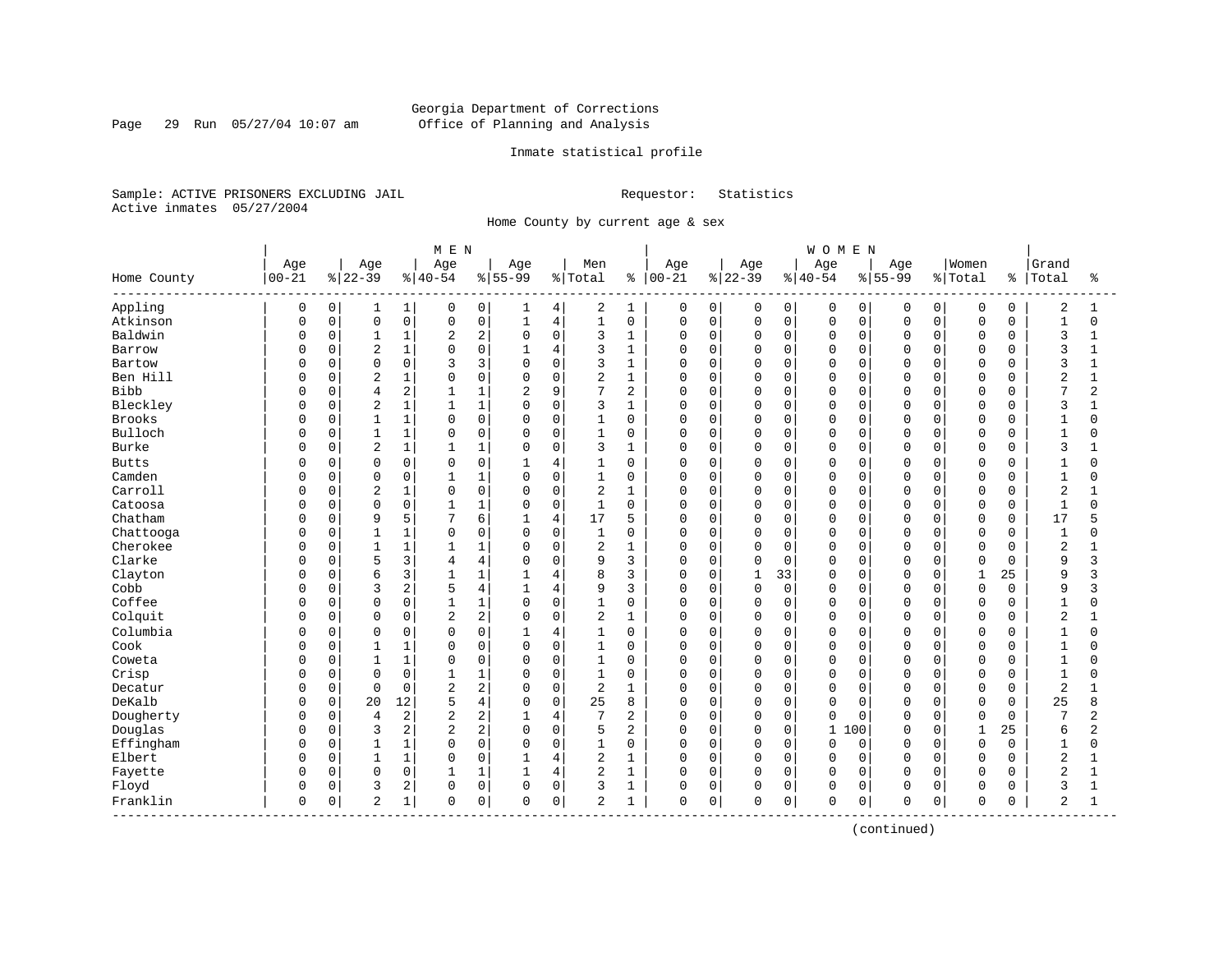Page 30 Run 05/27/04 10:07 am

#### Inmate statistical profile

Sample: ACTIVE PRISONERS EXCLUDING JAIL Requestor: Statistics Active inmates 05/27/2004

Home County by current age & sex (continued)

| ----------<br>Fulton<br>25<br>13<br>9<br>42<br>$\mathbf 0$<br>$\mathbf 0$<br>$\mathbf 0$<br>42<br>23<br>16<br>14<br>2<br>14<br>$\mathbf 0$<br>0<br>0<br>0<br>$\mathbf 0$<br>0<br>1<br>0<br>Gilmer<br>$\mathbf 0$<br>$\mathbf{1}$<br>$\mathsf 0$<br>$\mathsf 0$<br>$1\,$<br>$\mathsf{O}$<br>$\mathbf 0$<br>$\mathbf 0$<br>$\mathbf{1}$<br>0<br>$\mathbf{1}$<br>0<br>0<br>0<br>0<br>0<br>0<br>$\mathbf 0$<br>$\mathbf 0$<br>0<br>$\mathbf 0$<br>7<br>2<br>$\overline{2}$<br>2<br>2<br>$\mathbf 0$<br>7<br>Glynn<br>$\mathbf 0$<br>$\mathbf{1}$<br>$\mathbf 0$<br>$\Omega$<br>$\mathbf 0$<br>$\mathbf 0$<br>$\Omega$<br>$\mathbf 0$<br>0<br>4<br>4<br>$\mathbf 0$<br>$\mathbf 0$<br>$\mathbf 0$<br>Gordon<br>$\mathbf 0$<br>$\mathbf{1}$<br>$\mathbf{1}$<br>3<br>$\mathbf 0$<br>$\mathbf 0$<br>$\Omega$<br>$\mathbf 0$<br>$\mathbf 0$<br>3<br>U<br>$\mathbf{1}$<br>$\mathbf{1}$<br>1<br>1<br>0<br>$\Omega$<br>$\Omega$<br>$\Omega$<br>4<br>0<br>$\mathbf 0$<br>$\mathbf{1}$<br>$\mathbf 0$<br>$\mathbf 0$<br>$\mathbf{1}$<br>$\mathbf 0$<br>$\mathbf 0$<br>$\mathbf{1}$<br>Greene<br>U<br>$\mathbf{1}$<br>0<br>$\Omega$<br>0<br>$\Omega$<br>$\Omega$<br>$\Omega$<br>$\Omega$<br>$\Omega$<br>$\Omega$<br>$\Omega$<br>0<br>5<br>$\mathbf{1}$<br>$\Omega$<br>5<br>Gwinnett<br>$\mathbf 0$<br>$\mathbf{1}$<br>$\Omega$<br>$\Omega$<br>$\overline{a}$<br>$\Omega$<br>$\Omega$<br>$\Omega$<br>$\mathbf 0$<br>U<br>4<br>4<br>$\Omega$<br>$\Omega$<br>$\Omega$<br>$\Omega$<br>$\Omega$ | ႜ              |
|-----------------------------------------------------------------------------------------------------------------------------------------------------------------------------------------------------------------------------------------------------------------------------------------------------------------------------------------------------------------------------------------------------------------------------------------------------------------------------------------------------------------------------------------------------------------------------------------------------------------------------------------------------------------------------------------------------------------------------------------------------------------------------------------------------------------------------------------------------------------------------------------------------------------------------------------------------------------------------------------------------------------------------------------------------------------------------------------------------------------------------------------------------------------------------------------------------------------------------------------------------------------------------------------------------------------------------------------------------------------------------------------------------------------------------------------------------------------------------|----------------|
|                                                                                                                                                                                                                                                                                                                                                                                                                                                                                                                                                                                                                                                                                                                                                                                                                                                                                                                                                                                                                                                                                                                                                                                                                                                                                                                                                                                                                                                                             | 13             |
|                                                                                                                                                                                                                                                                                                                                                                                                                                                                                                                                                                                                                                                                                                                                                                                                                                                                                                                                                                                                                                                                                                                                                                                                                                                                                                                                                                                                                                                                             | 0              |
|                                                                                                                                                                                                                                                                                                                                                                                                                                                                                                                                                                                                                                                                                                                                                                                                                                                                                                                                                                                                                                                                                                                                                                                                                                                                                                                                                                                                                                                                             | $\overline{2}$ |
|                                                                                                                                                                                                                                                                                                                                                                                                                                                                                                                                                                                                                                                                                                                                                                                                                                                                                                                                                                                                                                                                                                                                                                                                                                                                                                                                                                                                                                                                             | 1              |
|                                                                                                                                                                                                                                                                                                                                                                                                                                                                                                                                                                                                                                                                                                                                                                                                                                                                                                                                                                                                                                                                                                                                                                                                                                                                                                                                                                                                                                                                             | $\Omega$       |
|                                                                                                                                                                                                                                                                                                                                                                                                                                                                                                                                                                                                                                                                                                                                                                                                                                                                                                                                                                                                                                                                                                                                                                                                                                                                                                                                                                                                                                                                             | $\overline{2}$ |
| $\mathbf{1}$<br>Habersham<br>$\Omega$<br>$\mathbf{1}$<br>$\Omega$<br>$\Omega$<br>$\mathbf{1}$<br>$\Omega$<br>$\Omega$<br>$\mathbf{1}$<br>$\Omega$<br>$\Omega$<br>$\Omega$<br>$\Omega$<br>$\Omega$<br>$\Omega$<br>$\Omega$<br>$\Omega$<br>U<br>$\Omega$<br>$\Omega$<br>$\Omega$                                                                                                                                                                                                                                                                                                                                                                                                                                                                                                                                                                                                                                                                                                                                                                                                                                                                                                                                                                                                                                                                                                                                                                                              | $\Omega$       |
| 7<br>Hall<br>$\mathbf 0$<br>5<br>3<br>$\mathbf{1}$<br>$\overline{2}$<br>$\Omega$<br>$\mathbf 0$<br>$\Omega$<br>$\mathbf 0$<br>7<br>$\mathbf{1}$<br>$\mathbf{1}$<br>4<br>$\mathbf 0$<br>$\mathbf 0$<br>$\mathbf 0$<br>$\Omega$<br>$\Omega$<br>$\mathbf 0$<br>0                                                                                                                                                                                                                                                                                                                                                                                                                                                                                                                                                                                                                                                                                                                                                                                                                                                                                                                                                                                                                                                                                                                                                                                                               | $\overline{2}$ |
| $\overline{2}$<br>2<br>$\overline{c}$<br>Hancock<br>$\mathbf 0$<br>$\mathbf 0$<br>$\mathbf 0$<br>$\mathbf 0$<br>$\mathbf 0$<br>$\mathbf{1}$<br>$\Omega$<br>$\Omega$<br>$\mathbf 0$<br>$\mathbf 0$<br>$\Omega$<br>$\mathbf 0$<br>$\overline{2}$<br>$\mathbf 0$<br>$\Omega$<br>$\Omega$<br>U<br>0                                                                                                                                                                                                                                                                                                                                                                                                                                                                                                                                                                                                                                                                                                                                                                                                                                                                                                                                                                                                                                                                                                                                                                             | 1              |
| Harris<br>$\mathbf{1}$<br>$\mathbf{1}$<br>$1\,$<br>$\mathbf 0$<br>$\mathbf{1}$<br>$\mathbf 0$<br>0<br>$\mathbf 0$<br>0<br>0<br>0<br>$\Omega$<br>0<br>$\mathbf 0$<br>$\mathbf 0$<br>O<br>$\mathbf 0$<br>$\Omega$<br>0<br>$\mathbf 0$<br>$\mathbf 0$                                                                                                                                                                                                                                                                                                                                                                                                                                                                                                                                                                                                                                                                                                                                                                                                                                                                                                                                                                                                                                                                                                                                                                                                                          | 0              |
| $\overline{c}$<br>$\overline{2}$<br>$\mathbf 0$<br>$\mathbf{1}$<br>1<br>$\mathbf{1}$<br>$\mathbf{1}$<br>$\mathbf 0$<br>$\Omega$<br>0<br>$\mathbf 0$<br>$\mathbf 0$<br>Hart<br>O<br>$\Omega$<br>$\mathbf{1}$<br>$\mathbf 0$<br>$\Omega$<br>0<br>$\Omega$<br>$\mathbf 0$<br>$\Omega$                                                                                                                                                                                                                                                                                                                                                                                                                                                                                                                                                                                                                                                                                                                                                                                                                                                                                                                                                                                                                                                                                                                                                                                          | $\mathbf{1}$   |
| $\overline{2}$<br>$\mathbf{1}$<br>3<br>3<br>$\mathbf 0$<br>$\mathbf{1}$<br>$\mathbf{1}$<br>$\mathbf 0$<br>$\mathbf{1}$<br>$\Omega$<br>$\Omega$<br>$\mathbf 0$<br>0<br>$\Omega$<br>$\Omega$<br>$\mathbf 0$<br>U<br>$\Omega$<br>0<br>$\Omega$<br>0<br>Henry                                                                                                                                                                                                                                                                                                                                                                                                                                                                                                                                                                                                                                                                                                                                                                                                                                                                                                                                                                                                                                                                                                                                                                                                                   | 1              |
| $\overline{2}$<br>$\mathbf{1}$<br>6<br>$\overline{2}$<br>$\mathbf 0$<br>$\overline{4}$<br>4<br>$\mathbf 0$<br>$\Omega$<br>$\mathbf 0$<br>$\mathbf 0$<br>$\mathbf 0$<br>0<br>$\mathbf 0$<br>$\mathbf 0$<br>$\Omega$<br>$\Omega$<br>$\mathbf 0$<br>б<br>Houston<br>U<br>0                                                                                                                                                                                                                                                                                                                                                                                                                                                                                                                                                                                                                                                                                                                                                                                                                                                                                                                                                                                                                                                                                                                                                                                                     | $\overline{2}$ |
| 3<br>Jackson<br>25<br>0<br>$\mathbf 0$<br>$\mathbf 0$<br>$\mathbf 0$<br>3<br>$\mathbf{1}$<br>$\mathbf{1}$<br>1<br>$\mathbf{1}$<br>$\Omega$<br>$\mathbf 0$<br>$\Omega$<br>$\Omega$<br>$\Omega$<br>$\Omega$<br>4<br>$\Omega$<br>0                                                                                                                                                                                                                                                                                                                                                                                                                                                                                                                                                                                                                                                                                                                                                                                                                                                                                                                                                                                                                                                                                                                                                                                                                                             |                |
| Jeff Davis<br>$\mathbf 0$<br>$\mathbf{1}$<br>$\mathbf 0$<br>$\mathbf 0$<br>$\Omega$<br>$\mathbf{1}$<br>$\mathbf{1}$<br>$\Omega$<br>$\mathbf 0$<br>0<br>$\Omega$<br>$\Omega$<br>$\mathbf{1}$<br>O<br>$\Omega$<br>$\mathbf 0$<br>$\Omega$<br>$\Omega$<br>$\Omega$<br>$\Omega$<br>$\Omega$                                                                                                                                                                                                                                                                                                                                                                                                                                                                                                                                                                                                                                                                                                                                                                                                                                                                                                                                                                                                                                                                                                                                                                                     | $\Omega$       |
| $\overline{c}$<br>Jenkins<br>$\overline{2}$<br>$\Omega$<br>$\sqrt{2}$<br>$\Omega$<br>$\mathbf{1}$<br>$\Omega$<br>$\Omega$<br>$\Omega$<br>$\Omega$<br>$\Omega$<br>$\Omega$<br>$\Omega$<br>$\Omega$<br>$\Omega$<br>$\Omega$<br>1<br>$\Omega$<br>$\Omega$<br>$\Omega$<br>U                                                                                                                                                                                                                                                                                                                                                                                                                                                                                                                                                                                                                                                                                                                                                                                                                                                                                                                                                                                                                                                                                                                                                                                                     | 1              |
| $\overline{2}$<br>$\overline{2}$<br>$\mathbf 0$<br>$\mathbf 0$<br>2<br>$\mathbf 0$<br>$\mathbf{1}$<br>$\Omega$<br>$\mathbf 0$<br>$\Omega$<br>$\mathbf{1}$<br>$\Omega$<br>$\Omega$<br>$\mathbf 0$<br>$\Omega$<br>$\Omega$<br>$\Omega$<br>$\mathbf 0$<br>Laurens<br>U<br>$\Omega$<br>$\Omega$                                                                                                                                                                                                                                                                                                                                                                                                                                                                                                                                                                                                                                                                                                                                                                                                                                                                                                                                                                                                                                                                                                                                                                                 | 1              |
| $\sqrt{2}$<br>$1\,$<br>2<br>2<br>$\overline{4}$<br>$\mathbf 0$<br>$\mathbf 0$<br>Liberty<br>$\mathbf 0$<br>$\mathbf 0$<br>$\Omega$<br>$\mathbf{1}$<br>$\Omega$<br>$\mathbf 0$<br>$\Omega$<br>$\Omega$<br>$\Omega$<br>$\Omega$<br>$\overline{4}$<br>0<br>$\Omega$<br>0                                                                                                                                                                                                                                                                                                                                                                                                                                                                                                                                                                                                                                                                                                                                                                                                                                                                                                                                                                                                                                                                                                                                                                                                       | $\mathbf{1}$   |
| $\mathbf{1}$<br>Lincoln<br>$\mathbf{1}$<br>$\Omega$<br>$\Omega$<br>$1\,$<br>$\mathbf 0$<br>$\mathbf 0$<br>$\mathbf{1}$<br>$\mathbf 0$<br>$\mathbf 0$<br>$\Omega$<br>$\Omega$<br>$\Omega$<br>$\Omega$<br>$\Omega$<br>$\Omega$<br>$\Omega$<br>$\Omega$<br>$\Omega$<br>$\Omega$<br>0                                                                                                                                                                                                                                                                                                                                                                                                                                                                                                                                                                                                                                                                                                                                                                                                                                                                                                                                                                                                                                                                                                                                                                                           | $\Omega$       |
| $\mathbf{1}$<br>$1\,$<br>$\mathbf 0$<br>$\mathbf 0$<br>$\mathbf{1}$<br>$\mathbf 0$<br>$\mathbf{1}$<br>$\mathbf 0$<br>$\mathbf 0$<br>$\mathbf 0$<br>$\Omega$<br>0<br>$\mathbf 0$<br>$\mathbf 0$<br>$\Omega$<br>0<br>$\Omega$<br>$\Omega$<br>Long<br>U<br>$\mathbf 0$<br>0                                                                                                                                                                                                                                                                                                                                                                                                                                                                                                                                                                                                                                                                                                                                                                                                                                                                                                                                                                                                                                                                                                                                                                                                    | $\Omega$       |
| $\overline{2}$<br>Lowndes<br>$\mathbf{1}$<br>3<br>$\mathbf 0$<br>3<br>$\mathbf 0$<br>$\mathbf{1}$<br>$\mathbf 0$<br>$\Omega$<br>$\mathbf 0$<br>$\Omega$<br>$\Omega$<br>$\Omega$<br>$\Omega$<br>$\Omega$<br>$\mathbf 0$<br>U<br>1<br>$\Omega$<br>1<br>0                                                                                                                                                                                                                                                                                                                                                                                                                                                                                                                                                                                                                                                                                                                                                                                                                                                                                                                                                                                                                                                                                                                                                                                                                      |                |
| Marion<br>1<br>$\mathbf{1}$<br>$\mathbf 0$<br>$\Omega$<br>$\mathbf{1}$<br>$\mathbf 0$<br>$\mathbf 0$<br>$\mathbf 0$<br>O<br>$\mathbf 0$<br>$\mathbf 0$<br>$\Omega$<br>0<br>$\Omega$<br>$\mathbf 0$<br>0<br>$\Omega$<br>$\Omega$<br>$\Omega$<br>$\mathbf{1}$<br>0                                                                                                                                                                                                                                                                                                                                                                                                                                                                                                                                                                                                                                                                                                                                                                                                                                                                                                                                                                                                                                                                                                                                                                                                            | $\Omega$       |
| McDuffie<br>$\mathbf{1}$<br>$\Omega$<br>$\Omega$<br>$\mathbf 0$<br>$\Omega$<br>$\mathbf{1}$<br>$\mathbf{1}$<br>$\Omega$<br>$\Omega$<br>$\Omega$<br>$\Omega$<br>$\mathbf{1}$<br>U<br>$\Omega$<br>0<br>$\Omega$<br>$\Omega$<br>$\Omega$<br>$\Omega$<br>$\Omega$<br>$\Omega$                                                                                                                                                                                                                                                                                                                                                                                                                                                                                                                                                                                                                                                                                                                                                                                                                                                                                                                                                                                                                                                                                                                                                                                                   | $\Omega$       |
| $\overline{2}$<br>McIntosh<br>$\mathbf 0$<br>$\overline{c}$<br>$\Omega$<br>$\mathbf{1}$<br>$\mathbf{1}$<br>$\mathbf{1}$<br>$\mathbf{1}$<br>$\mathbf 0$<br>$\Omega$<br>$\mathbf{1}$<br>$\Omega$<br>$\mathbf 0$<br>$\Omega$<br>$\Omega$<br>$\Omega$<br>$\Omega$<br>$\Omega$<br>$\mathbf 0$<br>U<br>$\Omega$                                                                                                                                                                                                                                                                                                                                                                                                                                                                                                                                                                                                                                                                                                                                                                                                                                                                                                                                                                                                                                                                                                                                                                   | $\mathbf{1}$   |
| $\mathbf{1}$<br>Miller<br>$\mathbf 0$<br>$\mathbf{1}$<br>$\mathbf{1}$<br>$\mathbf 0$<br>$\mathbf 0$<br>$\Omega$<br>$\Omega$<br>$\Omega$<br>$\Omega$<br>$\Omega$<br>$\mathbf 0$<br>$\mathbf 0$<br>$\Omega$<br>$\mathbf 0$<br>$\mathbf 0$<br>$\Omega$<br>$\Omega$<br>$\Omega$<br>$\mathbf{1}$<br>U                                                                                                                                                                                                                                                                                                                                                                                                                                                                                                                                                                                                                                                                                                                                                                                                                                                                                                                                                                                                                                                                                                                                                                            | $\Omega$       |
| Mitchell<br>$\mathbf{1}$<br>$\mathbf 0$<br>$\mathbf{1}$<br>$\mathbf 0$<br>$\mathbf 0$<br>$\mathbf 0$<br>1<br>$\mathbf 0$<br>$\Omega$<br>$\mathbf 0$<br>$\Omega$<br>$\Omega$<br>$\mathbf 0$<br>$\mathbf 1$<br>0<br>0<br>$\mathbf 0$<br>$\Omega$<br>$\Omega$<br>$\mathbf 0$<br>U                                                                                                                                                                                                                                                                                                                                                                                                                                                                                                                                                                                                                                                                                                                                                                                                                                                                                                                                                                                                                                                                                                                                                                                              | $\Omega$       |
| $\mathbf 0$<br>$1\,$<br>$\mathbf 0$<br>$\mathbf{1}$<br>$\mathbf 0$<br>$\mathbf 0$<br>$\mathbf{1}$<br>$\mathbf{1}$<br>0<br>$\Omega$<br>$\mathbf 0$<br>$\Omega$<br>0<br>0<br>$\mathbf 0$<br>$\mathbf 0$<br>O<br>$\mathbf 0$<br>0<br>$\Omega$<br>$\mathbf 0$<br>Monroe                                                                                                                                                                                                                                                                                                                                                                                                                                                                                                                                                                                                                                                                                                                                                                                                                                                                                                                                                                                                                                                                                                                                                                                                         | $\Omega$       |
| $\mathbf{1}$<br>$\mathbf{1}$<br>$\mathbf 0$<br>$\mathbf 0$<br>$\mathbf{1}$<br>$\mathbf 0$<br>$\mathbf{1}$<br>$\mathbf 0$<br>$\mathbf 0$<br>$\mathbf 0$<br>$\Omega$<br>$\mathbf 0$<br>$\Omega$<br>$\Omega$<br>$\Omega$<br>$\Omega$<br>$\Omega$<br>Morgan<br>U<br>$\Omega$<br>$\Omega$<br>0                                                                                                                                                                                                                                                                                                                                                                                                                                                                                                                                                                                                                                                                                                                                                                                                                                                                                                                                                                                                                                                                                                                                                                                   | O              |
| 3<br>5<br>11<br>$\mathbf 0$<br>6<br>$\mathbf 0$<br>$\Omega$<br>$\mathbf 0$<br>$\Omega$<br>$\Omega$<br>$\Omega$<br>$\Omega$<br>$\mathbf 0$<br>11<br>U<br>4<br>0<br>$\Omega$<br>$\Omega$<br>$\Omega$<br>Muscogee<br>4                                                                                                                                                                                                                                                                                                                                                                                                                                                                                                                                                                                                                                                                                                                                                                                                                                                                                                                                                                                                                                                                                                                                                                                                                                                         | 3              |
| $\mathbf 0$<br>$\mathbf{1}$<br>0<br>$\mathbf 0$<br>1<br>$\Omega$<br>$\Omega$<br>$\mathbf 0$<br>$\mathbf 0$<br>$\mathbf{1}$<br>Newton<br>1<br>0<br>$\Omega$<br>0<br>0<br>$\Omega$<br>$\Omega$<br>$\Omega$<br>$\Omega$<br>0<br>U                                                                                                                                                                                                                                                                                                                                                                                                                                                                                                                                                                                                                                                                                                                                                                                                                                                                                                                                                                                                                                                                                                                                                                                                                                              | 0              |
| $\mathbf{1}$<br>$\overline{2}$<br>$\Omega$<br>$\mathbf 0$<br>$\overline{2}$<br>Oglethorpe<br>$\mathbf 0$<br>$\mathbf{1}$<br>$\Omega$<br>$\Omega$<br>$\mathbf{1}$<br>$\mathbf{1}$<br>$\Omega$<br>$\Omega$<br>$\Omega$<br>$\Omega$<br>$\Omega$<br>$\Omega$<br>U<br>4<br>$\Omega$<br>$\Omega$                                                                                                                                                                                                                                                                                                                                                                                                                                                                                                                                                                                                                                                                                                                                                                                                                                                                                                                                                                                                                                                                                                                                                                                  |                |
| Paulding<br>$\Omega$<br>$\mathbf{1}$<br>$1\,$<br>$\Omega$<br>$\mathbf 0$<br>$\Omega$<br>$\mathbf 0$<br>$\mathbf{1}$<br>$\mathbf 0$<br>$\Omega$<br>$\Omega$<br>$\Omega$<br>$\Omega$<br>$\Omega$<br>$\Omega$<br>$\Omega$<br>$\mathbf{1}$<br>U<br>$\Omega$<br>0<br>$\Omega$                                                                                                                                                                                                                                                                                                                                                                                                                                                                                                                                                                                                                                                                                                                                                                                                                                                                                                                                                                                                                                                                                                                                                                                                    | $\Omega$       |
| $\overline{1}$<br>$\mathbf{1}$<br>$\mathbf 0$<br>0<br>$\Omega$<br>$\mathbf 0$<br>$\Omega$<br>$\Omega$<br>$\Omega$<br>$\Omega$<br>$\Omega$<br>$\mathbf 0$<br>$\Omega$<br>$\Omega$<br>$\mathbf 0$<br>$\mathbf{1}$<br>Pierce<br>0<br>-1<br>$\Omega$<br>$\Omega$<br>$\Omega$                                                                                                                                                                                                                                                                                                                                                                                                                                                                                                                                                                                                                                                                                                                                                                                                                                                                                                                                                                                                                                                                                                                                                                                                    | $\Omega$       |
| $\overline{c}$<br>Pike<br>$\Omega$<br>2<br>$\mathbf 0$<br>$\mathbf{1}$<br>0<br>$\mathbf 0$<br>$\Omega$<br>$\mathbf 0$<br>0<br>1<br>$\Omega$<br>$\Omega$<br>$\Omega$<br>$\Omega$<br>$\Omega$<br>$\Omega$<br>0                                                                                                                                                                                                                                                                                                                                                                                                                                                                                                                                                                                                                                                                                                                                                                                                                                                                                                                                                                                                                                                                                                                                                                                                                                                                |                |
| $\overline{a}$<br>$\mathbf{1}$<br>$\Omega$<br>$\Omega$<br>$\overline{a}$<br>$\Omega$<br>$\Omega$<br>$\mathbf{1}$<br>$\mathbf{1}$<br>$\mathbf{1}$<br>$\Omega$<br>$\Omega$<br>$\mathbf{1}$<br>$\Omega$<br>$\Omega$<br>$\Omega$<br>$\Omega$<br>$\Omega$<br>$\Omega$<br>$\Omega$<br>$\Omega$<br>Putnam                                                                                                                                                                                                                                                                                                                                                                                                                                                                                                                                                                                                                                                                                                                                                                                                                                                                                                                                                                                                                                                                                                                                                                          | $\mathbf{1}$   |

------------------------------------------------------------------------------------------------------------------------------------

(continued)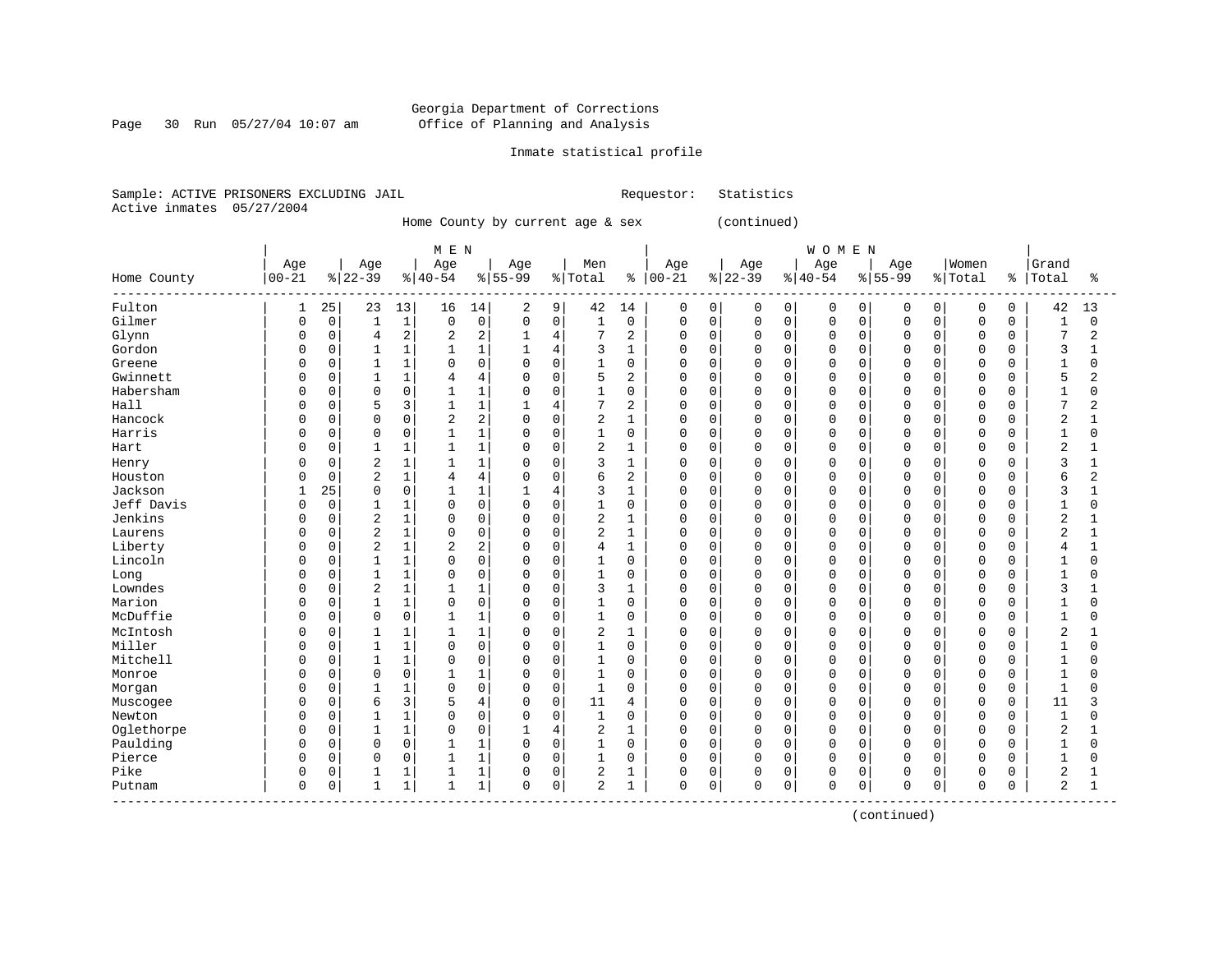#### Georgia Department of Corrections Page 31 Run 05/27/04 10:07 am Office of Planning and Analysis

#### Inmate statistical profile

Sample: ACTIVE PRISONERS EXCLUDING JAIL Requestor: Statistics Active inmates 05/27/2004

Home County by current age & sex (continued)

 | M E N | W O M E N | | Age | Age | Age | Age | Men | Age | Age | Age | Age |Women |Grand Home County |00-21 %|22-39 %|40-54 %|55-99 %|Total % |00-21 %|22-39 %|40-54 %|55-99 %|Total % |Total % ------------------------------------------------------------------------------------------------------------------------------------ Rabun | 0 0| 1 1| 0 0| 0 0| 1 0 | 0 0| 0 0| 0 0| 0 0| 0 0 | 1 0 Randolph | 0 0| 1 1| 0 0| 1 4| 2 1 | 0 0| 0 0| 0 0| 0 0| 0 0 | 2 1 Richmond | 1 25| 5 3| 4 4| 1 4| 11 4 | 0 0| 1 33| 0 0| 0 0| 1 25 | 12 4 Rockdale | 0 0| 0 0| 1 1| 0 0| 1 0 | 0 0| 0 0| 0 0| 0 0| 0 0 | 1 0 Seminole | 0 0| 1 1| 0 0| 0 0| 1 0 | 0 0| 0 0| 0 0| 0 0| 0 0 | 1 0 Spalding | 0 0| 2 1| 2 2| 0 0| 4 1 | 0 0| 0 0| 0 0| 0 0| 0 0 | 4 1 Stephens | 0 0| 0 0| 1 1| 0 0| 1 0 | 0 0| 0 0| 0 0| 0 0| 0 0 | 1 0 Sumter | 0 0| 0 0| 1 1| 0 0| 1 0 | 0 0| 0 0| 0 0| 0 0| 0 0 | 1 0 Tattnall | 0 0| 1 1| 0 0| 0 0| 1 0 | 0 0| 0 0| 0 0| 0 0| 0 0 | 1 0 Thomas | 0 0| 1 1| 1 1| 0 0| 2 1 | 0 0| 0 0| 0 0| 0 0| 0 0 | 2 1 Tift | 0 0| 0 0| 1 1| 1 4| 2 1 | 0 0| 0 0| 0 0| 0 0| 0 0 | 2 1 Toombs | 0 0| 2 1| 1 1| 0 0| 3 1 | 0 0| 0 0| 0 0| 0 0| 0 0 | 3 1 Troup | 0 0| 1 1| 0 0| 0 0| 1 0 | 0 0| 0 0| 0 0| 0 0| 0 0 | 1 0 Union | 0 0| 0 0| 1 1| 0 0| 1 0 | 0 0| 0 0| 0 0| 0 0| 0 0 | 1 0 Upson | 0 0| 0 0| 1 1| 0 0| 1 0 | 0 0| 0 0| 0 0| 0 0| 0 0 | 1 0 Walker | 0 0| 2 1| 0 0| 0 0| 2 1 | 0 0| 1 33| 0 0| 0 0| 1 25 | 3 1 Walton | 0 0| 0 0| 2 2| 0 0| 2 1 | 0 0| 0 0| 0 0| 0 0| 0 0 | 2 1 Ware | 0 0| 4 2| 1 1| 0 0| 5 2 | 0 0| 0 0| 0 0| 0 0| 0 0 | 5 2 Washington | 1 25| 2 1| 0 0| 0 0| 3 1 | 0 0| 0 0| 0 0| 0 0| 0 0 | 3 1 Wayne | 0 0| 2 1| 0 0| 0 0| 2 1 | 0 0| 0 0| 0 0| 0 0| 0 0 | 2 1 Whitfield | 0 0| 0 0| 1 1| 0 0| 1 0 | 0 0| 0 0| 0 0| 0 0| 0 0 | 1 0 Wilkinson | 0 0| 1 1| 0 0| 0 0| 1 0 | 0 0| 0 0| 0 0| 0 0| 0 0 | 1 0 ------------------------------------------------------------------------------------------------------------------------------------ Total reported | 4 100| 172 100| 112 100| 23 100| 311 100 | 0 0| 3 100| 1 100| 0 0| 4 100 | 315 100 | | | | | | | | | | | Percent reported | 100.0| 85.1| 87.5| 79.3| 85.7 | .0| 100.0| 50.0| .0| 80.0 | 85.6 | | | | | | | | | | | | | | | | | | | | | | Not reported | 0 | 30 | 16 | 6 | 52 | 0 | 0 | 1 | 0 | 1 | 53 ------------------------------------------------------------------------------------------------------------------------------------ Total | 4 | 202 | 128 | 29 | 363 | 0 | 3 | 2 | 0 | 5 | 368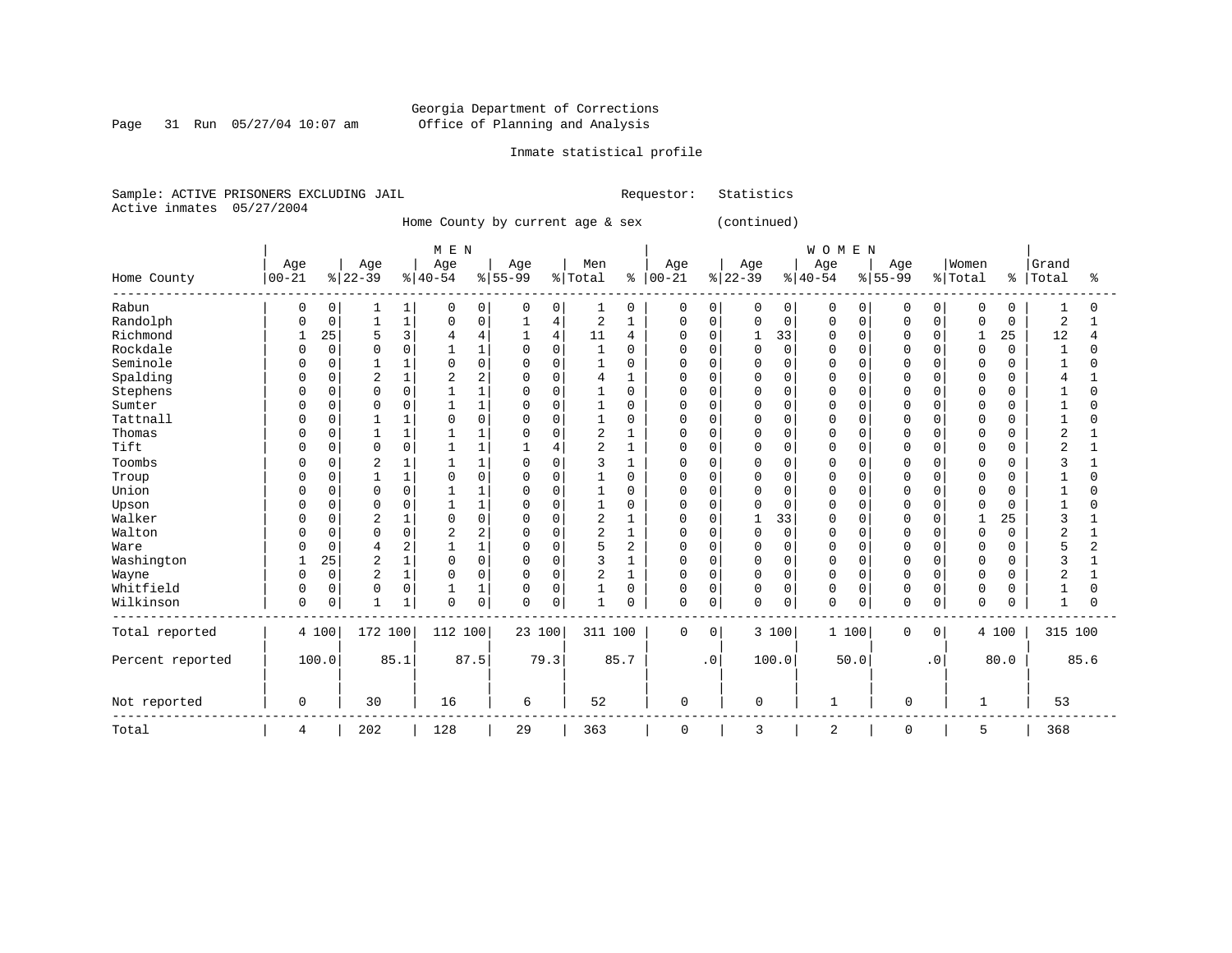# Georgia Department of Corrections<br>Office of Planning and Analysis Inmate statistical profile<br>Requestor: Statistics

Sample: ACTIVE PRISONERS EXCLUDING JAIL

Active inmates 05/27/2004

Page 32 Run 05/27/04 10:07 am

### Prison Sentence In Years by current age & sex

|                                    |                                 |                            | M E N                      |                  |                |                      |                                        | WOMEN                      |                            |                         |                         |
|------------------------------------|---------------------------------|----------------------------|----------------------------|------------------|----------------|----------------------|----------------------------------------|----------------------------|----------------------------|-------------------------|-------------------------|
| Sentence In Years                  | Age<br>$00 - 21$                | Age<br>$ 22-39$            | Age<br>$8140 - 54$         | Age<br>$ 55-99$  | Men<br>% Total | Age<br>$8   00 - 21$ | Age<br>$ 22-39 $                       | Age<br>$8 40-54$           | Age<br>$ 55-99$            | Women<br>% Total        | Grand<br>%   Total<br>ႜ |
| $0 - 1$                            | 0<br>0                          | 0<br>0                     | 0<br>0                     | 0<br>0           | 0<br>0         | 0                    | 0<br>0<br>0                            | 0<br>$\overline{0}$        | 0<br>0                     | 0<br>0                  | 0<br>0                  |
| $1.1 - 2$                          | $\mathsf 0$<br>0                | $\mathbf 0$<br>$\mathbf 0$ | $\mathbf 0$<br>0           | $\mathbf 0$<br>0 | 0<br>$\Omega$  | 0                    | $\mathbf 0$<br>$\mathbf 0$<br>$\Omega$ | $\mathbf 0$<br>$\mathbf 0$ | 0<br>$\Omega$              | $\mathbf 0$<br>0        | $\mathbf 0$<br>$\Omega$ |
| $2.1 - 3$                          | $\mathsf{O}\xspace$<br>$\Omega$ | $\mathsf 0$<br>0           | $\mathsf 0$<br>0           | 0<br>0           | 0<br>0         | 0                    | $\mathsf 0$<br>0<br>0                  | $\mathbf 0$<br>0           | 0<br>0                     | 0<br>0                  | $\Omega$<br>0           |
| $3.1 - 4$                          | $\mathbf 0$<br>$\Omega$         | $\mathbf 0$<br>$\mathbf 0$ | $\mathbf 0$<br>$\mathbf 0$ | $\mathbf 0$<br>0 | 0<br>0         | $\mathbf 0$          | $\mathbf 0$<br>$\mathbf 0$<br>0        | $\mathbf 0$<br>$\mathbf 0$ | $\mathbf 0$<br>$\Omega$    | 0<br>0                  | 0<br>$\Omega$           |
| $4.1 - 5$                          | $\mathbf 0$<br>$\Omega$         | $\mathbf 0$<br>$\Omega$    | 0<br>0                     | 0<br>0           | 0<br>$\Omega$  | 0                    | $\Omega$<br>0<br>$\Omega$              | $\mathbf 0$<br>0           | $\Omega$<br>$\Omega$       | 0<br>0                  | $\cap$<br>$\Omega$      |
| $5.1 - 6$                          | $\mathsf 0$<br><sup>0</sup>     | $\mathbf 0$<br>$\mathbf 0$ | $\mathbf 0$<br>$\mathbf 0$ | 0<br>$\mathbf 0$ | 0<br>$\Omega$  | $\mathbf 0$          | 0<br>$\mathbf 0$<br>0                  | $\mathbf 0$<br>0           | $\mathbf 0$<br>$\mathbf 0$ | 0<br>0                  | $\Omega$<br>$\cap$      |
| $6.1 - 7$                          | $\mathbf 0$<br><sup>0</sup>     | $\mathbf 0$<br>0           | 0<br>0                     | 0<br>0           | 0<br>$\Omega$  | 0                    | $\Omega$<br>0<br>$\Omega$              | $\mathbf 0$<br>$\Omega$    | $\Omega$<br>$\Omega$       | 0<br>0                  | $\Omega$<br>$\Omega$    |
| $7.1 - 8$                          | $\mathbf 0$<br>$\Omega$         | $\mathbf 0$<br>$\mathbf 0$ | $\mathbf 0$<br>$\mathbf 0$ | $\mathbf 0$<br>0 | 0<br>0         | $\mathbf 0$          | $\mathbf 0$<br>$\mathbf 0$<br>$\Omega$ | $\mathbf 0$<br>0           | 0<br>0                     | $\mathbf 0$<br>$\Omega$ | $\mathbf 0$<br>$\Omega$ |
| $8.1 - 9$                          | $\mathsf 0$<br>$\Omega$         | $\mathbf 0$<br>$\mathbf 0$ | $\mathbf 0$<br>0           | 0<br>$\mathbf 0$ | 0<br>$\Omega$  | 0                    | 0<br>$\mathbf 0$<br>0                  | $\mathbf 0$<br>0           | 0<br>$\Omega$              | 0<br>0                  | $\Omega$<br>$\cap$      |
| $9.1 - 10$                         | $\mathbf 0$<br><sup>0</sup>     | $\mathbf 0$<br>0           | 0<br>0                     | 0<br>0           | 0<br>$\Omega$  | 0                    | 0<br>0<br>$\Omega$                     | $\mathbf 0$<br>0           | 0<br>0                     | 0<br>0                  | $\cap$<br><sup>0</sup>  |
| $10.1 - 12$                        | $\mathbf 0$<br>$\Omega$         | $\mathbf 0$<br>$\mathbf 0$ | $\mathbf 0$<br>$\mathbf 0$ | 0<br>$\mathbf 0$ | 0<br>$\Omega$  | 0                    | $\mathbf 0$<br>$\mathbf 0$<br>0        | $\mathbf 0$<br>$\mathbf 0$ | $\mathbf 0$<br>$\Omega$    | 0<br>0                  | $\mathbf 0$<br>$\Omega$ |
| $12.1 - 15$                        | $\mathbf 0$<br><sup>0</sup>     | $\mathbf 0$<br>0           | $\mathbf 0$<br>0           | $\mathbf 0$<br>0 | 0<br>0         | $\mathbf 0$          | $\mathbf 0$<br>$\mathbf 0$<br>0        | $\mathbf 0$<br>0           | $\Omega$<br>0              | 0<br>0                  | $\Omega$<br>$\Omega$    |
| $15.1 - 20$                        | 0<br>$\Omega$                   | $\mathbf 0$<br>0           | $\mathbf 0$<br>0           | $\mathbf 0$<br>0 | 0<br>$\Omega$  | $\Omega$             | 0<br>0<br>0                            | $\mathbf 0$<br>$\mathbf 0$ | 0<br>O                     | 0<br>0                  | $\cap$<br>$\Omega$      |
| 20.1-OVER                          | $\mathsf 0$<br>$\Omega$         | $\mathbf 0$<br>$\mathbf 0$ | $\mathbf 0$<br>$\mathbf 0$ | 0<br>$\mathbf 0$ | 0<br>0         | 0                    | 0<br>$\mathbf 0$<br>0                  | $\mathbf 0$<br>$\mathbf 0$ | $\mathbf 0$<br>$\Omega$    | 0<br>0                  | $\mathbf 0$<br>$\cap$   |
| LIFE                               | $\mathbf 0$<br>$\Omega$         | $\Omega$<br>$\Omega$       | $\Omega$<br>$\Omega$       | $\mathbf 0$<br>0 | 0<br>0         | $\mathbf 0$          | $\mathbf 0$<br>$\Omega$<br>0           | $\mathbf 0$<br>$\mathbf 0$ | $\mathbf 0$<br>$\Omega$    | 0<br>$\mathbf 0$        | $\Omega$<br>$\cap$      |
| <b>DEATH</b>                       | $\mathsf 0$<br>$\Omega$         | $\mathbf 0$<br>$\Omega$    | $\mathbf 0$<br>$\mathbf 0$ | $\mathbf 0$<br>0 | 0<br>$\Omega$  | $\mathbf 0$          | $\mathbf 0$<br>$\mathbf 0$<br>0        | $\mathbf 0$<br>$\Omega$    | $\Omega$<br>$\mathbf 0$    | $\mathbf 0$<br>0        | $\Omega$<br>$\Omega$    |
| LIFE W/O PAROLE                    | 100<br>4                        | 202<br>100                 | 128<br>100                 | 100<br>29        | 363<br>100     | $\mathbf 0$          | 3<br>0<br>100                          | $\overline{c}$<br>100      | 0<br>$\Omega$              | 5<br>100                | 368 100                 |
| YOUTHFUL OFFENDERS                 | 0<br>0                          | $\mathbf 0$<br>$\mathsf 0$ | 0<br>$\overline{0}$        | 0<br>$\mathbf 0$ | 0<br>0         | 0                    | $\mathbf 0$<br>0<br>0                  | 0<br>0                     | $\Omega$<br>0              | 0<br>0                  | 0<br>0                  |
| Total reported                     | 4 100                           | 202 100                    | 128 100                    | 29 100           | 363 100        | $\mathbf 0$          | 0<br>3 100                             | 2 100                      | $\mathbf 0$<br>0           | 5 100                   | 368 100                 |
| Percent reported                   | 100.0                           | 100.0                      | 100.0                      | 100.0            | 100.0          |                      | 100.0<br>$\cdot$ 0                     | 100.0                      | $\cdot$ 0                  | 100.0                   | 100.0                   |
| NOT REPORTED                       | $\mathbf 0$                     | $\mathbf 0$                | 0                          | 0                | 0              | $\mathbf 0$          | 0                                      | 0                          | 0                          | 0                       | $\mathbf 0$             |
| Total                              | $\overline{4}$                  | 202                        | 128                        | 29               | 363            | $\mathbf 0$          | 3                                      | $\overline{a}$             | $\mathbf 0$                | 5                       | 368                     |
| AVG EXCLUDING<br>LIFE, DEATH, YO   | .00                             | .00                        | .00                        | .00              | .00            | .00                  | .00                                    | .00                        | .00                        | .00                     | .00                     |
| AVG INCLUDING<br>LIFE=21, YO=3 YRS | 3.00                            | 3.00                       | 3.00                       | 3.00             | 3.00           | .00                  | 3.00                                   | 3.00                       | .00                        | 3.00                    | 3.00                    |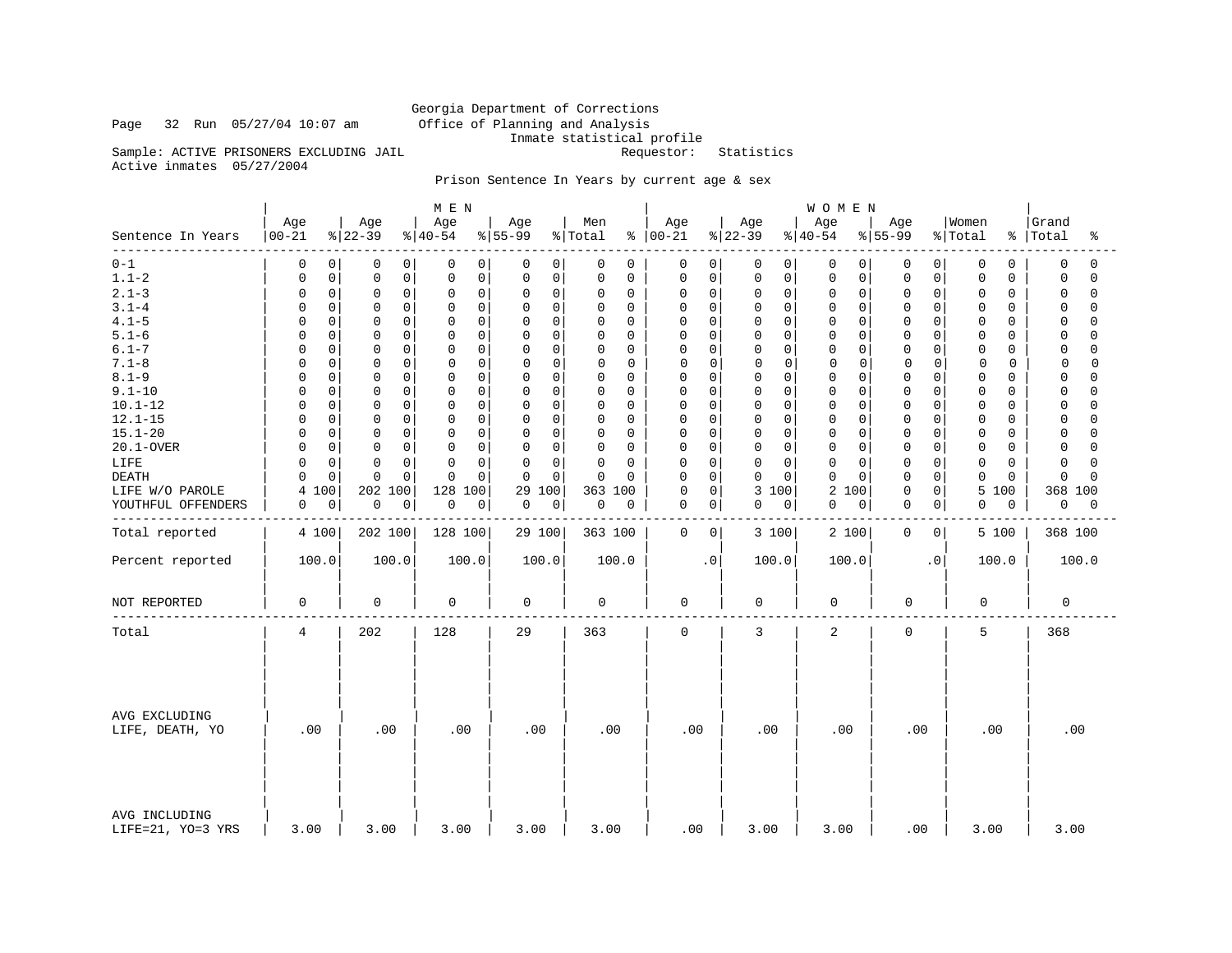Page 33 Run 05/27/04 10:07 am

#### Inmate statistical profile

Sample: ACTIVE PRISONERS EXCLUDING JAIL Requestor: Statistics Active inmates 05/27/2004

Probation To Follow Prison by current age & sex

| Prob After Prison                   | Age<br>$00 - 21$                    | Age<br>$ 22-39 $      | M E N<br>Age<br>$ 40-54 $ | Age<br>$8155 - 99$<br>% Total | Men<br>$\approx$ | Age<br>$ 00 - 21$                                    | Age<br>Age<br>$8 40-54$<br>$8 22-39$         | <b>WOMEN</b><br>Age<br>$8155 - 99$     | Women<br>% Total<br>ႜၟ                                            | Grand<br>Total<br>ু |
|-------------------------------------|-------------------------------------|-----------------------|---------------------------|-------------------------------|------------------|------------------------------------------------------|----------------------------------------------|----------------------------------------|-------------------------------------------------------------------|---------------------|
| PROBATION TO FOLLOW<br>NO PROBATION | 0 <sup>1</sup><br>$\Omega$<br>4 100 | 10<br>51<br>192<br>95 | 8<br>6<br>94<br>120       | 3<br>97<br>28                 | 19<br>344<br>95  | 0<br>$\overline{0}$<br>$\mathbf 0$<br>0 <sup>1</sup> | $\overline{0}$<br>$\mathbf{0}$<br>0<br>3 100 | 0 <sup>1</sup><br>$\mathbf 0$<br>2 100 | 0 <sup>1</sup><br>$\Omega$<br>$\Omega$<br>0 <sup>1</sup><br>5 100 | 19<br>349<br>95     |
| Total reported                      | 4 100                               | 202 100               | 100<br>128                | 29 100                        | 363 100          | 0<br>$\mathbf 0$                                     | 3 100                                        | 2 100<br>0                             | 5 100<br>$\overline{0}$                                           | 368 100             |
| Percent reported                    | 100.0                               | 100.0                 | 100.0                     | 100.0                         | 100.0            | $\cdot$ 0                                            | 100.0                                        | 100.0<br>.0 <sup>1</sup>               | 100.0                                                             | 100.0               |
| NOT REPORTED                        | $\Omega$                            | $\mathbf 0$           | $\mathbf 0$               | $\mathbf 0$                   | $\mathbf 0$      | O                                                    | $\mathbf 0$<br>0                             | $\Omega$                               | $\overline{0}$                                                    | $\Omega$            |
| Total                               | 4                                   | 202                   | 128                       | 29                            | 363              | 0                                                    | 2                                            | $\mathbf 0$                            |                                                                   | 368                 |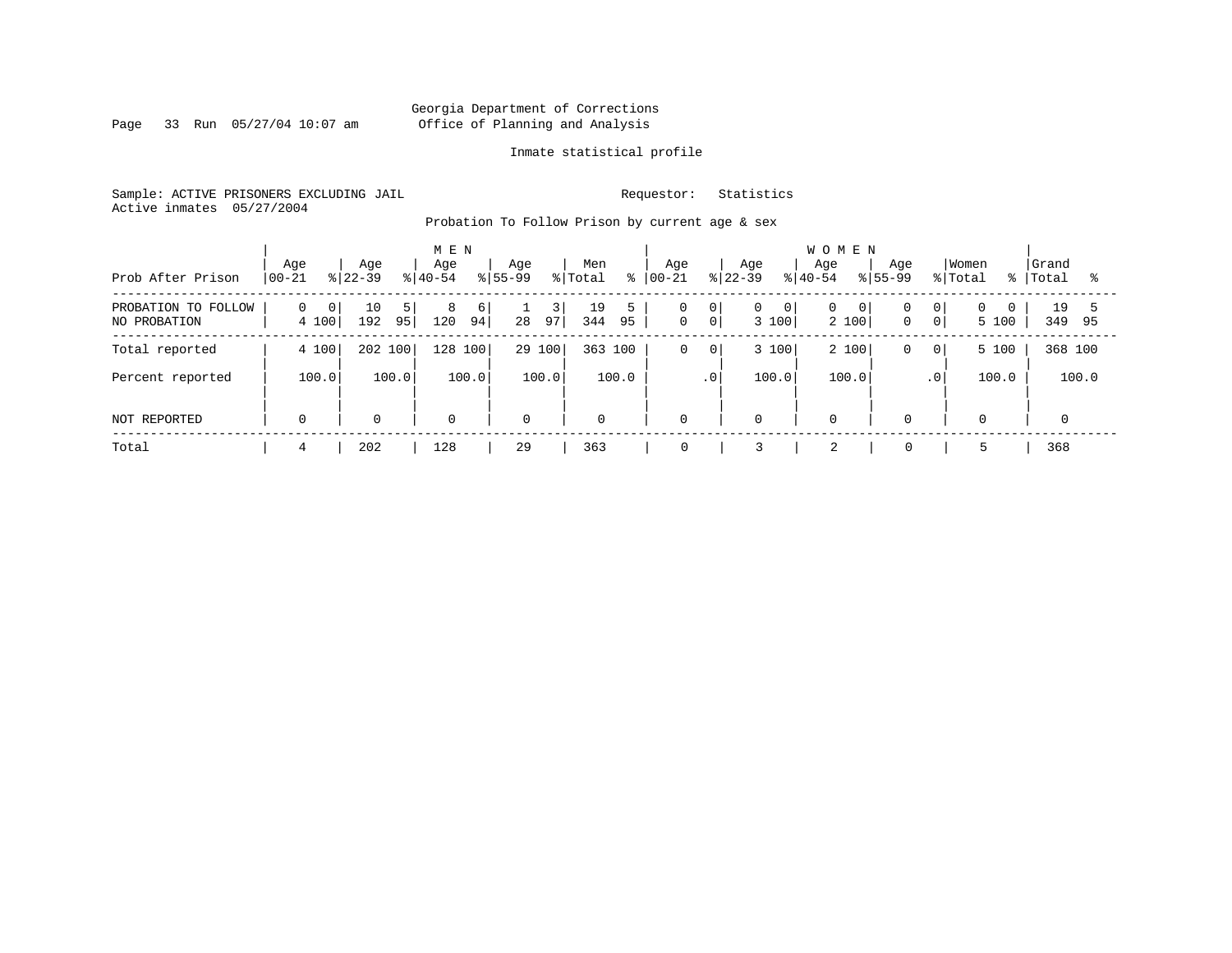Page 34 Run 05/27/04 10:07 am

#### Inmate statistical profile

Sample: ACTIVE PRISONERS EXCLUDING JAIL Requestor: Statistics Active inmates 05/27/2004

Admission Type by current age & sex

|                      |              |              |                |             | M E N    |              |             |          |          |                |            |          |              |              | <b>WOMEN</b> |              |           |              |          |              |         |       |
|----------------------|--------------|--------------|----------------|-------------|----------|--------------|-------------|----------|----------|----------------|------------|----------|--------------|--------------|--------------|--------------|-----------|--------------|----------|--------------|---------|-------|
|                      | Age          |              | Age            |             | Age      |              | Age         |          | Men      |                | Age        |          | Age          |              | Age          |              | Age       |              | Women    |              | Grand   |       |
| Admission Type       | $00 - 21$    |              | $ 22-39$       |             | $ 40-54$ |              | $8 55-99$   |          | % Total  | ႜ              | $ 00 - 21$ |          | $ 22-39 $    |              | $ 40-54$     |              | $8 55-99$ |              | % Total  | ៖            | Total   | °     |
| COMMITTED FROM COURT | O            | 0            | 52             | 26          | 36       | 28           |             | 24       | 95       | 26             | 0          | O        | 2            | 67           | O            | 0            | O         | 0            | 2        | 40           | 97      | 26    |
| RETURN APPEAL/BOND   |              | $\mathbf 0$  | 0              | $\mathbf 0$ | $\Omega$ | $\mathbf 0$  | 0           | 0        | 0        | $\Omega$       | 0          | 0        | 0            | $\mathbf 0$  | O            | $\Omega$     | $\Omega$  | O            | $\Omega$ | $\Omega$     | 0       | ∩     |
| PAROLE REV/NEW SENT  |              | $\Omega$     | 14             | 7           | 15       | 12           |             | 10       | 32       | 9              | $\Omega$   | 0        | N            | $\Omega$     | O            | $\Omega$     | $\Omega$  | $\Omega$     | $\Omega$ | 0            | 32      | 9     |
| PAR REV/NO NEW SENT  |              |              | $\overline{4}$ | 2           |          |              |             | $\Omega$ |          |                |            | $\Omega$ |              | $\Omega$     | O            | O            | O         | O            |          |              | 5       |       |
| PROB VIOL/TOTAL REV  |              |              | $\Omega$       | 0           |          | $\Omega$     | $\Omega$    | U        |          | 0              | U          | $\Omega$ | 0            | $\Omega$     | O            | O            |           | O            |          | O            | Ω       |       |
| PROB VIOL/PARTIAL    |              |              |                | 0           |          |              | O           | U        |          |                | U          | $\Omega$ | U            | $\Omega$     | O            | O            | U         | U            | ∩        | 0            |         |       |
| ADMIT FM OTHER CUST  |              | U            | $\Omega$       | 0           |          | 0            | $\Omega$    | $\Omega$ | U        | $\Omega$       | U          | $\Omega$ | ი            | $\Omega$     | O            | U            | U         | U            | ∩        | 0            | Λ       |       |
| SHOCK INCARCERATION  |              | U            | $\Omega$       | 0           |          | U            | O           | $\Omega$ | U        | <sup>0</sup>   | በ          | $\Omega$ | U            | $\Omega$     | U            | U            | U         | U            | ∩        | 0            |         |       |
| PROB REV/REMAINDER   |              | $\cap$       | 6              | 3           |          | 2            |             | $\Omega$ | 9        | $\overline{2}$ | ი          | $\Omega$ | U            | $\Omega$     | U            | <sup>0</sup> | U         | 0            | ∩        | <sup>n</sup> | q       |       |
| NEW SENT/PAR REV PND |              | $\Omega$     | C              | 0           |          | $\mathbf{1}$ | $\Omega$    | $\Omega$ |          | O              |            | 0        | ი            | $\Omega$     | O            | <sup>n</sup> | U         | 0            | ∩        | 0            |         |       |
| LIFE W/O PAROLE      | 4            | 00           | 125            | 62          | 70       | 55           | 19          | 66       | 218      | 60             |            | 0        |              | 33           | 2            | 100          | $\cap$    | 0            | 3        | 60           | 221     | 60    |
| PAROLE REV BOOT CAMP |              | $\Omega$     | $\Omega$       | 0           | O        | $\Omega$     | $\Omega$    | $\Omega$ | O        | $\Omega$       | ი          | $\Omega$ | O            | $\Omega$     | O            | $\Omega$     | U         | 0            | ∩        | 0            | n       | ∩     |
| PAR REV/RSN UNKNOWN  |              | $\Omega$     | n              | $\Omega$    |          |              | $\Omega$    | U        |          | O              | ი          | $\Omega$ | ი            | $\Omega$     | O            | <sup>0</sup> | U         | O            | ∩        | 0            |         | ∩     |
| PROBATION/PAROLE REV |              | <sup>0</sup> | <sup>0</sup>   | 0           |          | O            | O           | U        | O        | O              | ი          | $\Omega$ | ი            | <sup>0</sup> | O            | O            | U         | U            | ∩        | U            | n       |       |
| PB PAROLE RESCINDED  |              | $\cap$       | $\Omega$       | 0           |          | $\cap$       | O           | U        | U        | U              | U          | $\Omega$ | U            | $\Omega$     | U            | U            | ∩         | U            | ∩        | U            | Λ       |       |
| PROB REVOC/SPEC COND |              | $\Omega$     | $\Omega$       | 0           |          | O            | O           | U        | O        | U              | በ          | 0        | ი            | $\Omega$     | O            | O            | U         | U            |          |              |         |       |
| PAR REV/REVOC CENTER |              |              | <sup>0</sup>   | 0           |          | O            |             | U        | O        | O              |            | $\Omega$ |              | $\Omega$     | O            | O            |           | U            |          |              |         |       |
| INFORMATION ONLY     |              |              | <sup>0</sup>   | O           |          | U            |             | U        | U        | 0              | ი          | $\Omega$ | ი            | $\Omega$     | O            | O            | U         | U            |          | U            |         |       |
| INCOMPLETE SENT PKG  |              | U            | <sup>0</sup>   | 0           |          | O            | O           | U        | O        | 0              | U          | $\Omega$ | ი            | $\Omega$     | O            | O            | U         | U            | ∩        | 0            |         |       |
| HANCOCK REVOC CENTER |              | $\Omega$     | $\Omega$       | 0           |          | O            | $\Omega$    | $\Omega$ | O        | $\Omega$       | U          | $\Omega$ | U            | $\Omega$     | O            | $\Omega$     | $\cap$    | $\Omega$     | $\cap$   | 0            |         |       |
| WHITWORTH DETENTION  |              | $\Omega$     | $\Omega$       | 0           |          | O            | $\Omega$    | $\Omega$ | O        | $\Omega$       | U          | $\Omega$ | U            | $\Omega$     | U            | $\Omega$     | $\cap$    | $\Omega$     | $\cap$   | 0            |         |       |
| DCYS AT RISK         |              | $\Omega$     | $\Omega$       | 0           |          | 0            | 0           | 0        | $\Omega$ | O              | 0          | 0        | 0            | 0            | 0            | 0            | $\cap$    | 0            | $\Omega$ | 0            |         |       |
| <b>OTHER</b>         | <sup>0</sup> | 0            | $\Omega$       | 0           | $\cap$   | 0            | 0           | 0        | $\Omega$ | O              | 0          | $\Omega$ | <sup>0</sup> | 0            | O            | 0            | $\cap$    | 0            | $\Omega$ | U            | Ω       |       |
| Total reported       | 4 100        |              | 202 100        |             | 128 100  |              |             | 29 100   | 363 100  |                | 0          | $\Omega$ |              | 3 100        | 2 100        |              | 0         | $\mathbf{0}$ |          | 5 100        | 368 100 |       |
| Percent reported     | 100.0        |              |                | 100.0       |          | 100.0        |             | 100.0    |          | 100.0          |            | . 0      |              | 100.0        | 100.0        |              |           | . 0          |          | 100.0        |         | 100.0 |
| <b>UNKNOWN</b>       | 0            |              | $\mathbf 0$    |             | 0        |              | $\mathbf 0$ |          | 0        |                | 0          |          | 0            |              | 0            |              | 0         |              | 0        |              | 0       |       |
| Total                | 4            |              | 202            |             | 128      |              | 29          |          | 363      |                | 0          |          | 3            |              | 2            |              | 0         |              | 5        |              | 368     |       |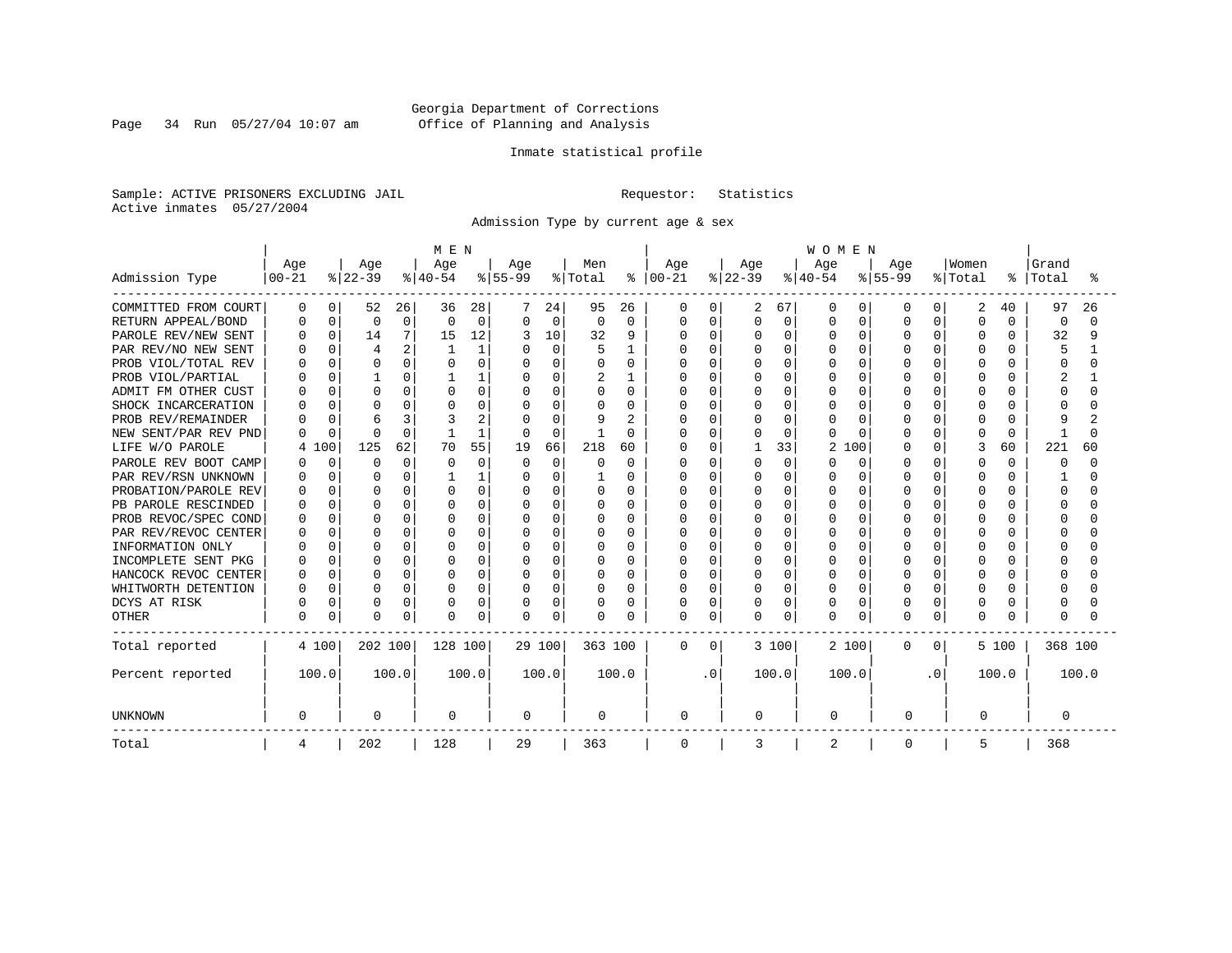Page 35 Run 05/27/04 10:07 am

#### Inmate statistical profile

Sample: ACTIVE PRISONERS EXCLUDING JAIL Requestor: Statistics Active inmates 05/27/2004 Release Type by current age & sex

|              |                   |               |                  | MEN |                                                                                 |     |     |                                                                                                         |     | <b>WOMEN</b> |     |                                                                                            |       |  |
|--------------|-------------------|---------------|------------------|-----|---------------------------------------------------------------------------------|-----|-----|---------------------------------------------------------------------------------------------------------|-----|--------------|-----|--------------------------------------------------------------------------------------------|-------|--|
| Release Type | Age<br>$100 - 21$ |               | Age<br>$ 22-39 $ | Age |                                                                                 | Age | Men | Age<br>$ 40-\overline{54} $ $ 55-\overline{99} $ $ 70\tan 8 00-\overline{21} $ $ 22-39 8 40-54 8 55-99$ | Age | Age          | Age | Women                                                                                      | Grand |  |
| Active       |                   |               |                  |     |                                                                                 |     |     |                                                                                                         |     |              |     | 4 100   202 100   128 100   29 100   363 100   0 0   3 100   2 100   0 0   5 100   368 100 |       |  |
| Total        |                   | $\frac{4}{1}$ | 202              | 128 | $\begin{array}{ c c c c c } \hline \text{29} & \text{363} \ \hline \end{array}$ |     |     |                                                                                                         |     |              |     | $0 \quad   \quad 5$                                                                        | 368   |  |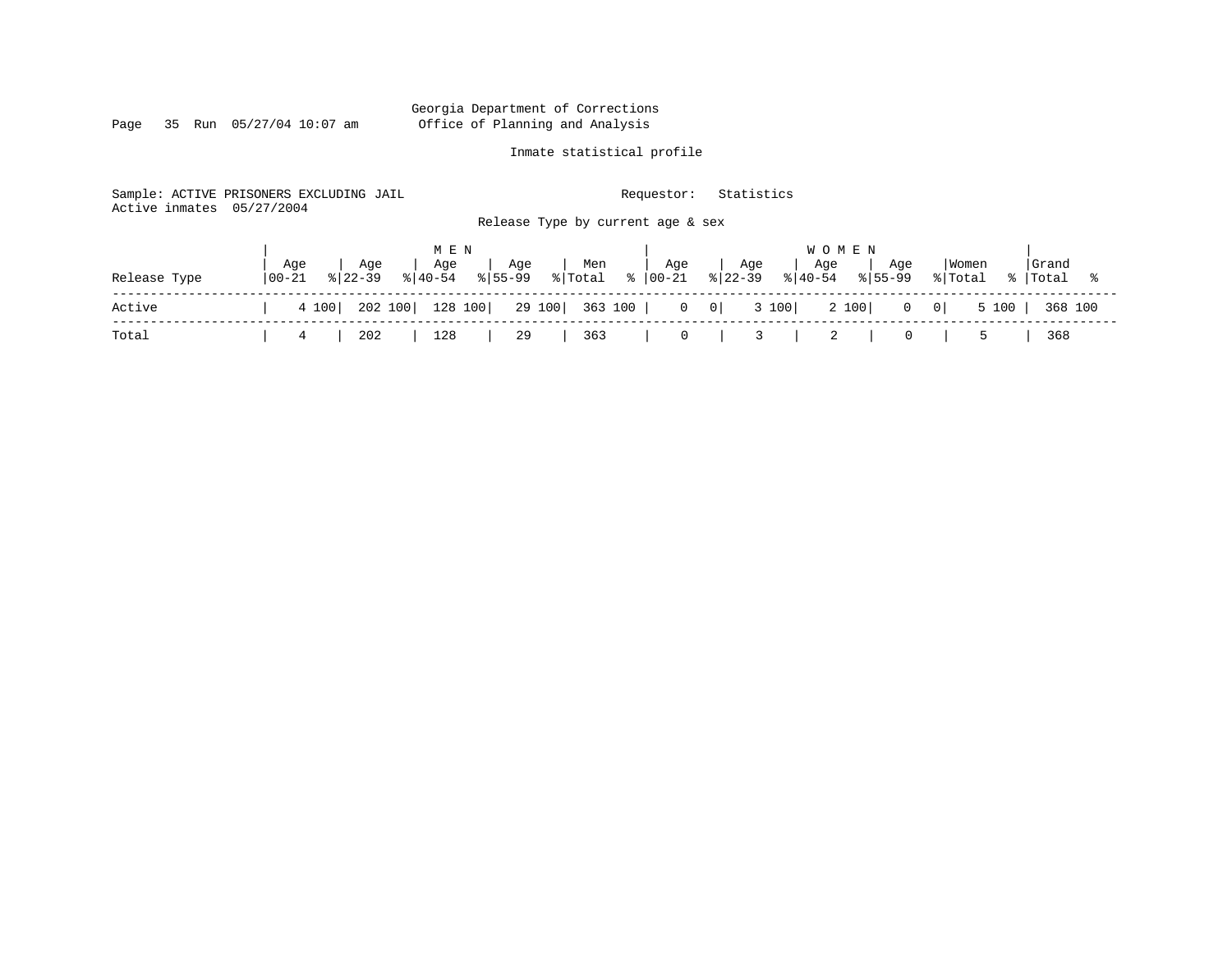Page 36 Run 05/27/04 10:07 am

### Inmate statistical profile

|                           | Sample: ACTIVE PRISONERS EXCLUDING JAIL |                                                          | Requestor:                             | Statistics                                                                   |                                                    |
|---------------------------|-----------------------------------------|----------------------------------------------------------|----------------------------------------|------------------------------------------------------------------------------|----------------------------------------------------|
| Active inmates 05/27/2004 |                                         | Inst By Group by current age & sex                       |                                        |                                                                              |                                                    |
| Inst By Group             | Age<br>Age<br>  00-21<br>$8122 - 39$    | M E N<br>Age<br>Men<br>Age<br>$8155 - 99$<br>$8140 - 54$ | Age<br>$ \text{Total} \approx  00-21 $ | <b>WOMEN</b><br>Age<br>Age<br>Age<br>$8 40-54$<br>$8122 - 39$<br>$8155 - 99$ | Grand<br>Women<br>% Total<br>%  Total              |
| State prison              | 202 100<br>4 100                        | 128 100<br>29 100                                        | 363 100  <br>$0 \quad 0$               | 3 100<br>2 100<br>$\mathbf{0}$                                               | $5 100$  <br>368 100<br>$\overline{\phantom{0}}$ 0 |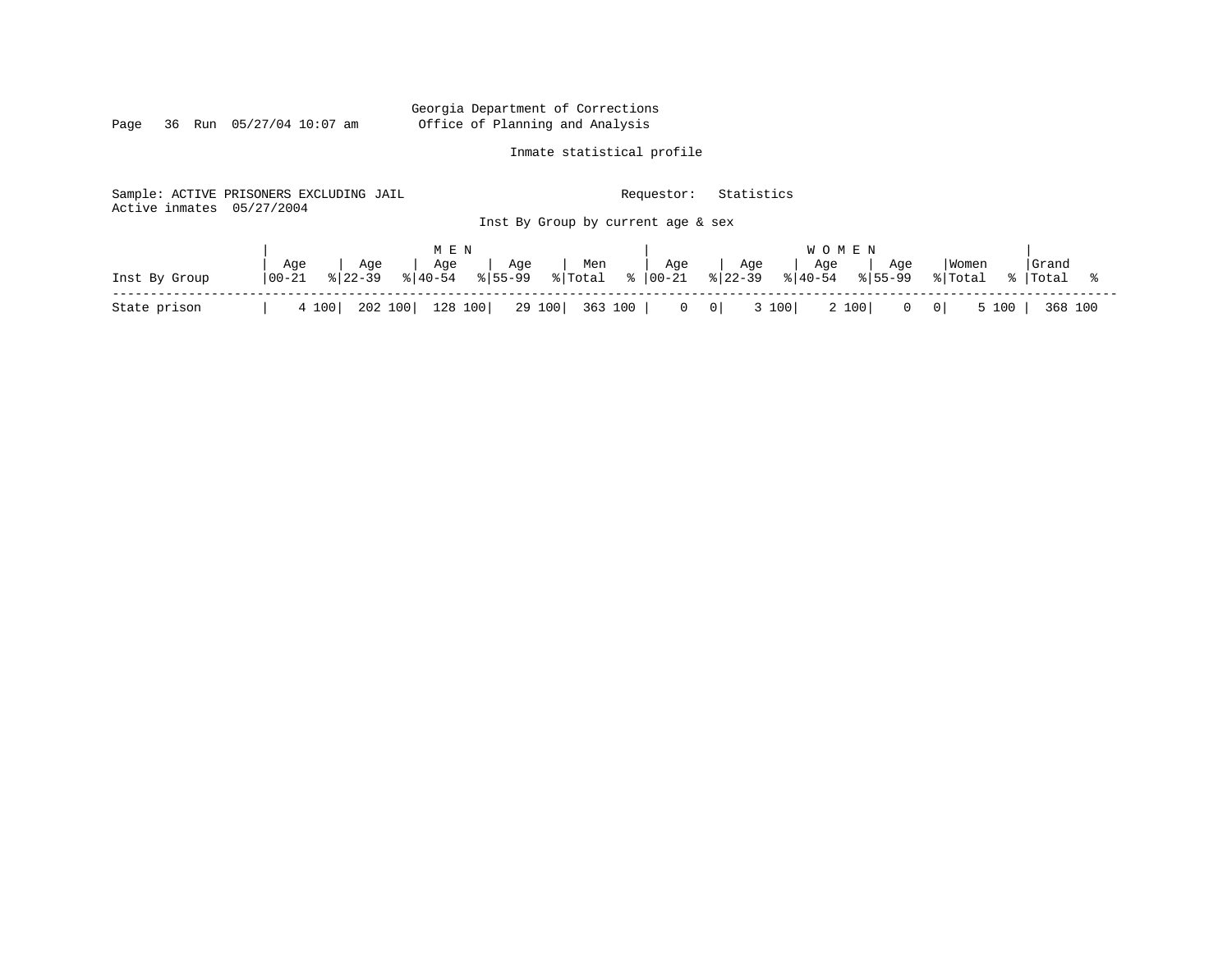Page 37 Run 05/27/04 10:07 am

#### Inmate statistical profile

Sample: ACTIVE PRISONERS EXCLUDING JAIL Requestor: Statistics Active inmates 05/27/2004

Institution by current age & sex

|                      |           |             |              |          | M E N    |              |              |          |                     |              |             |           |                |              | WOMEN          |             |             |           |              |              |          |       |
|----------------------|-----------|-------------|--------------|----------|----------|--------------|--------------|----------|---------------------|--------------|-------------|-----------|----------------|--------------|----------------|-------------|-------------|-----------|--------------|--------------|----------|-------|
|                      | Age       |             | Age          |          | Age      |              | Age          |          | Men                 |              | Age         |           | Age            |              | Age            |             | Age         |           | Women        |              | Grand    |       |
| Institution          | $00 - 21$ |             | $8 22-39$    |          | $ 40-54$ |              | $ 55-99$     |          | $\frac{1}{2}$ Total | ႜၟ           | $00 - 21$   |           | $ 22-39 $      |              | $ 40-54 $      |             | $8155 - 99$ |           | % Total      | °            | Total    |       |
| Ware Prison          |           | $\Omega$    | 15           |          | 14       | 11           | 3            | 10       | 32                  | 9            | $\mathbf 0$ | $\Omega$  |                | $\Omega$     | O              | $\Omega$    |             | $\Omega$  | $\mathbf 0$  |              | 32       |       |
| Phillips Prison      |           |             |              |          | 3        | 2            | $\Omega$     | $\Omega$ | 10                  | 3            | $\Omega$    | $\Omega$  | 0              | $\Omega$     | U              | $\Omega$    | U           | $\Omega$  | $\Omega$     | <sup>n</sup> | 10       |       |
| Arrendale Prison     |           | $\Omega$    | 8            |          | Ę        | 4            | $\Omega$     | $\Omega$ | 13                  | 4            | U           | $\Omega$  |                | $\Omega$     | U              | $\Omega$    |             | $\Omega$  | <sup>0</sup> | 0            | 13       |       |
| Georgia State Prison |           | $\Omega$    | 29           | 14       | 17       | 13           | 6            | 21       | 52                  | 14           |             | $\Omega$  |                | $\cap$       | O              | $\Omega$    |             | $\Omega$  | <sup>0</sup> |              | 52       | 14    |
| Jackson Prison-Diag  |           |             | $\mathbf{3}$ |          |          |              | $\cap$       | $\Omega$ | 4                   | $\mathbf{1}$ |             | $\Omega$  | <sup>0</sup>   | ∩            | U              | $\Omega$    |             | $\Omega$  | $\cap$       |              | 4        |       |
| Jackson Prison-Perm  |           |             |              |          |          |              |              | $\Omega$ |                     | U            |             | $\cap$    |                |              |                | $\Omega$    |             | $\cap$    | $\Omega$     |              |          |       |
| Coastal Prison       |           |             |              |          |          |              |              | $\Omega$ | 8                   |              |             |           | <sup>0</sup>   |              |                | $\Omega$    |             | U         |              |              |          |       |
| Central Prison       |           | $\Omega$    | $\Omega$     |          |          | $\Omega$     |              | 3        | $\mathbf{1}$        | U            |             | $\Omega$  | $\Omega$       | $\cap$       | U              | $\Omega$    |             | $\Omega$  | $\Omega$     |              |          |       |
| Augusta Med Prison   |           | 25          | 9            |          |          | 2            |              | 14       | 17                  | 5            |             | $\Omega$  |                | $\Omega$     | $\cap$         | $\Omega$    |             | $\Omega$  | $\Omega$     |              | 17       |       |
| Valdosta Prison      |           | $\Omega$    | 27           | 13       | 14       | 11           | $\Omega$     | $\Omega$ | 41                  | 11           |             | $\cap$    | U              | $\cap$       | U              | $\Omega$    |             | $\Omega$  | U            | ∩            | 41       | 11    |
| Hays Prison          |           | 25          | 13           | 6        | 11       | 9            | 4            | 14       | 29                  | 8            |             | $\Omega$  |                |              |                | $\Omega$    |             | $\cap$    | $\cap$       |              | 29       |       |
| Hancock Prison       |           | $\Omega$    | 16           | 8        |          | 5            |              | $\Omega$ | 23                  | 6            |             | $\Omega$  |                | <sup>n</sup> | Λ              | $\Omega$    |             | U         | U            |              | 23       |       |
| Telfair Prison       |           | 25          | 23           | 11       | 20       | 16           |              | 3        | 45                  | 12           |             | $\Omega$  | $\Omega$       | $\cap$       |                | $\Omega$    |             | $\Omega$  | <sup>0</sup> |              | 45       | 12    |
| Macon Prison         |           | $\mathbf 0$ | 24           | 12       | 19       | 15           | 5            | 17       | 48                  | 13           | $\Omega$    | $\Omega$  | $\Omega$       | $\Omega$     | $\Omega$       | $\Omega$    |             | $\Omega$  | $\Omega$     | $\Omega$     | 48       | 13    |
| Smith Prison         |           | 25          | 23           | 11       | 10       | 8            |              | 17       | 39                  | 11           | U           | $\Omega$  | 0              | $\Omega$     | U              | $\Omega$    |             | $\Omega$  | U            | <sup>n</sup> | 39       | 11    |
| Washingtn Women Pris |           | $\Omega$    | $\Omega$     | $\Omega$ | ∩        |              | <sup>0</sup> | 0        | U                   | $\Omega$     |             | $\Omega$  |                | $\Omega$     |                | 50          |             | $\cap$    |              | 20           |          |       |
| Metro Womens Prison  |           | $\Omega$    | $\Omega$     | $\Omega$ | $\Omega$ | 0            | $\Omega$     | 0        | $\Omega$            | $\Omega$     |             | $\Omega$  | $\overline{2}$ | 67           |                | 50          |             | U         | $\mathbf{3}$ | 60           | κ        |       |
| Pulaski Womens Pris  | $\Omega$  | 0           | $\Omega$     | $\Omega$ | $\cap$   | <sup>0</sup> | $\Omega$     | 0        | 0                   | 0            | 0           | 0         |                | 33           | O              | $\mathbf 0$ | $\cap$      |           |              | 20           |          |       |
| Total reported       |           | 8 100       | 404 100      |          | 256 100  |              |              | 58 100   | 726 100             |              | $\mathbf 0$ | $\Omega$  |                | 6 100        | 4 100          |             | $\Omega$    | $\Omega$  | 10 100       |              | 736 100  |       |
| Percent reported     |           | 100.0       |              | 100.0    |          | 100.0        |              | 100.0    |                     | 100.0        |             | $\cdot$ 0 |                | 100.0        | 100.0          |             |             | $\cdot$ 0 |              | 100.0        |          | 100.0 |
| Not Reported         |           |             | $\Omega$     |          | $\Omega$ |              | $\Omega$     |          | $\Omega$            |              | $\Omega$    |           | U              |              | $\Omega$       |             | $\Omega$    |           | $\Omega$     |              | $\Omega$ |       |
| Total                | 4         |             | 202          |          | 128      |              | 29           |          | 363                 |              | 0           |           | ζ              |              | $\overline{2}$ |             | $\Omega$    |           | 5            |              | 368      |       |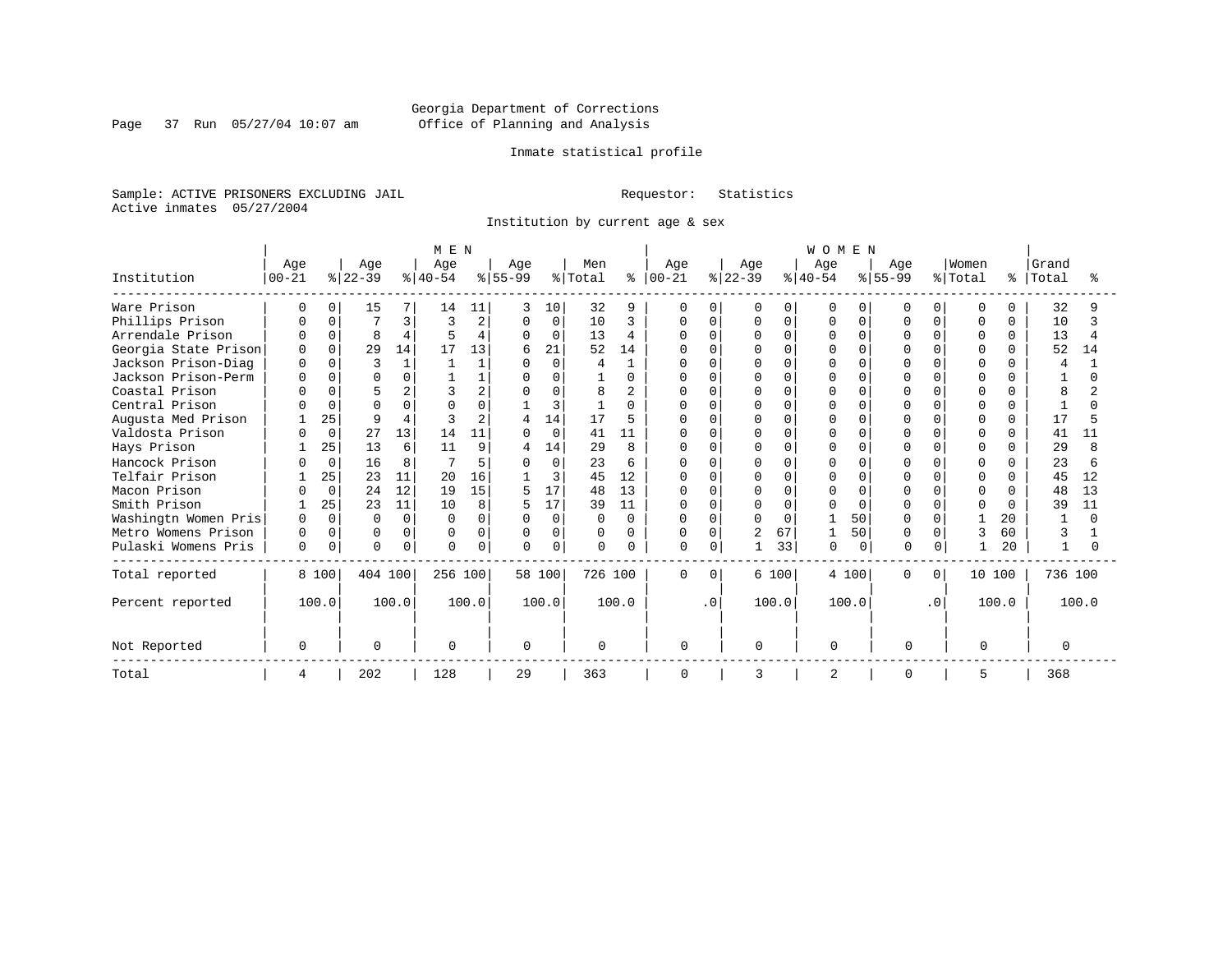Page 38 Run 05/27/04 10:07 am

#### Inmate statistical profile

Sample: ACTIVE PRISONERS EXCLUDING JAIL Requestor: Statistics Active inmates 05/27/2004

Misdemeanors And Felonies by current age & sex

| Crime Type            | Age<br>$ 00-21$         | Age<br>$ 22-39$                       | M E N<br>Age<br>$8 40-54$                 | Age<br>% Total<br>$ 55-99 $                | Men<br>៖          | Aqe<br>$ 00 - 21 $              | Age<br>$8 22-39$                        | <b>WOMEN</b><br>Age<br>Age<br>$8 40-54$<br>$8155 - 99$ | Women<br>% Total<br>- န ၂                                               | Grand<br>Total<br>°≈   |
|-----------------------|-------------------------|---------------------------------------|-------------------------------------------|--------------------------------------------|-------------------|---------------------------------|-----------------------------------------|--------------------------------------------------------|-------------------------------------------------------------------------|------------------------|
| MISDEMEANOR<br>FELONY | $\overline{0}$<br>4 100 | $\Omega$<br>0 <sup>1</sup><br>202 100 | $\mathbf{0}$<br>$\overline{0}$<br>128 100 | $\overline{0}$<br>0 <sup>1</sup><br>29 100 | 0<br>0<br>363 100 | 0<br> 0 <br>0 <sup>1</sup><br>0 | $\overline{0}$<br>$\mathbf{0}$<br>3 100 | 0<br>0<br>0 <sup>1</sup><br>2 100<br>$\mathbf 0$       | $\overline{0}$<br>0 <sup>1</sup><br>$\Omega$<br>$\overline{0}$<br>5 100 | $0 \quad 0$<br>368 100 |
| Total reported        | 4 100                   | 202 100                               | 100<br>128                                | 29 100                                     | 363 100           | 0<br>$\mathbf 0$                | 3 100                                   | 2 100<br>0                                             | 5 100<br>$\overline{0}$                                                 | 368 100                |
| Percent reported      | 100.0                   | 100.0                                 | 100.0                                     | 100.0                                      | 100.0             | $\cdot$ 0                       | 100.0                                   | 100.0                                                  | 100.0<br>.0 <sup>1</sup>                                                | 100.0                  |
| NOT REPORTED          | $\mathbf 0$             | $\mathbf 0$                           | $\mathbf 0$                               | $\mathbf 0$                                | $\mathbf{0}$      | $\mathbf 0$                     | $\mathbf 0$                             | $\mathbf 0$<br>$\Omega$                                | $\mathbf 0$                                                             |                        |
| Total                 | 4                       | 202                                   | 128                                       | 29                                         | 363               | 0                               |                                         | 2<br>$\mathbf 0$                                       | 5                                                                       | 368                    |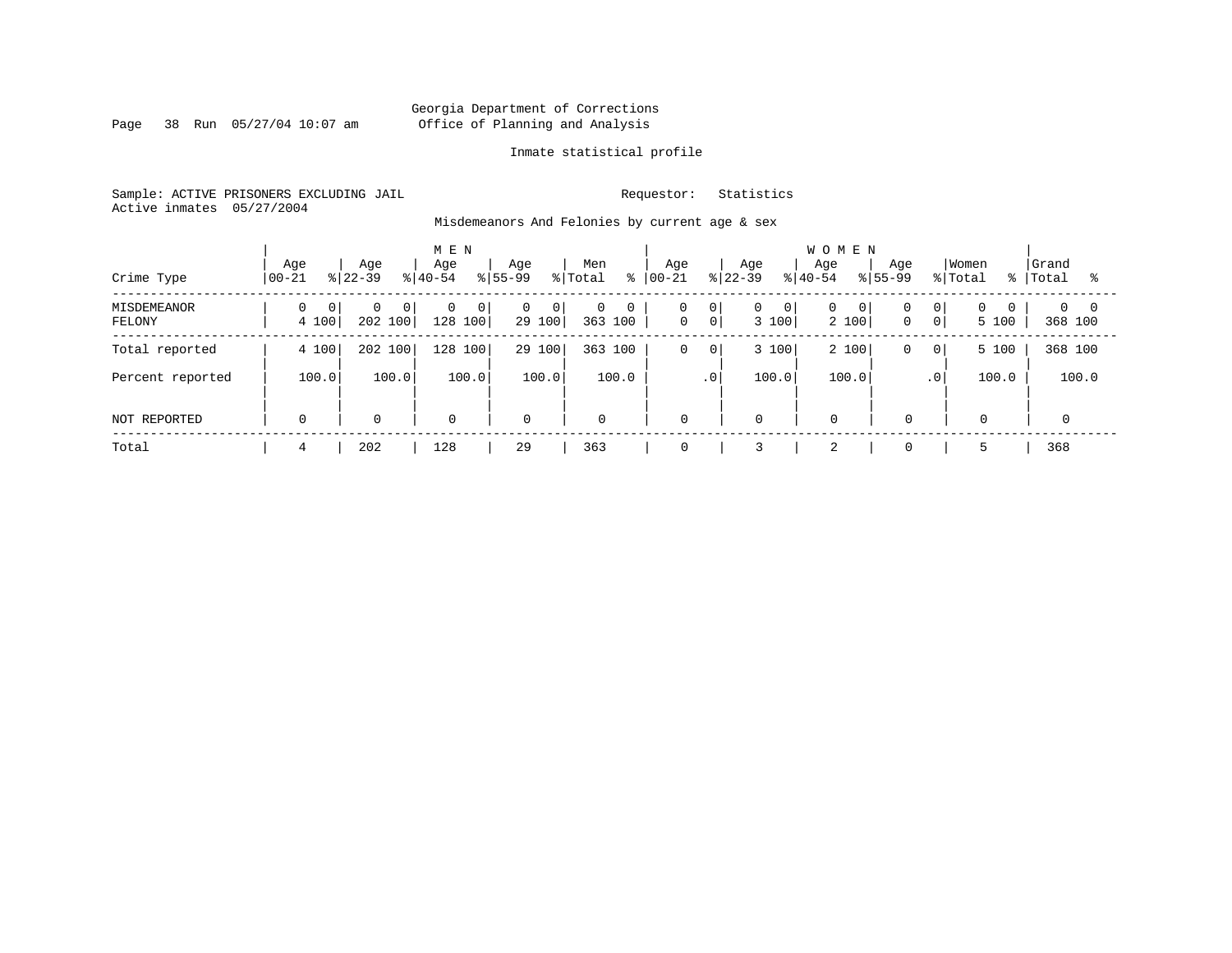Page 39 Run 05/27/04 10:07 am

#### Inmate statistical profile

Sample: ACTIVE PRISONERS EXCLUDING JAIL Requestor: Statistics Active inmates 05/27/2004

Crimes By Group by current age & sex

|                      | M E N            |             |                 |             |                  |             |                  |             |                |                | WOMEN             |             |                 |             |                  |          |                  |                |          |          |          |          |
|----------------------|------------------|-------------|-----------------|-------------|------------------|-------------|------------------|-------------|----------------|----------------|-------------------|-------------|-----------------|-------------|------------------|----------|------------------|----------------|----------|----------|----------|----------|
|                      | Age<br>$00 - 21$ |             | Age<br>$ 22-39$ |             | Age<br>$8 40-54$ |             | Age<br>$8 55-99$ |             | Men<br>% Total |                | Age<br>$ 00 - 21$ |             | Age<br>$ 22-39$ |             | Age<br>$8 40-54$ |          | Age<br>$8 55-99$ |                | Women    | °        | Grand    | °        |
| Crimes By Group      |                  |             |                 |             |                  |             |                  |             |                | ႜ              |                   |             |                 |             |                  |          |                  |                | % Total  |          | Total    |          |
| HOMICIDE             |                  | 4 100       | 134             | 66          | 57               | 45          | 16               | 55          | 211            | 58             | 0                 | 0           |                 | 3 100       | 2                | 100      | 0                | $\overline{0}$ | 5        | 100      | 216      | 59       |
| ABORTION             | 0                | $\mathbf 0$ | 0               | 0           | 0                | $\mathbf 0$ | 0                | $\mathbf 0$ | 0              | $\mathbf 0$    | 0                 | 0           | 0               | 0           | $\mathbf 0$      | 0        | $\Omega$         | 0              | $\Omega$ | 0        | 0        | $\Omega$ |
| BODILY INJRY&REL OFF | C                | $\mathbf 0$ | 17              | 8           | 21               | 16          | 2                | 7           | 40             | 11             | 0                 | $\mathbf 0$ | 0               | $\mathbf 0$ | 0                | 0        | 0                | 0              | $\Omega$ | 0        | 40       | 11       |
| ARSON & REL OFF      |                  | 0           | $\mathbf 0$     | 0           | $\Omega$         | 0           |                  | $\mathbf 0$ | 0              | $\mathbf 0$    | 0                 | 0           | 0               | 0           | 0                | 0        | $\Omega$         | O              | $\Omega$ | 0        | 0        | $\Omega$ |
| DAMAGE OF PROPERTY   |                  | $\Omega$    | $\Omega$        | 0           |                  | $\Omega$    | 0                | $\Omega$    | O              | $\Omega$       | 0                 | $\Omega$    | U               | $\Omega$    | $\Omega$         | $\Omega$ | $\Omega$         | U              | $\Omega$ | $\cap$   | $\Omega$ | $\cap$   |
| BURGLARY & REL OFF   |                  | $\Omega$    | $\Omega$        | 0           |                  | 1           | 0                | $\Omega$    | 1              | $\Omega$       | 0                 | $\Omega$    | 0               | $\Omega$    | 0                | $\Omega$ | $\Omega$         | 0              | $\Omega$ | $\Omega$ | 1        |          |
| FORGERY & REL OFF    |                  | $\Omega$    | $\Omega$        | 0           |                  | $\Omega$    |                  | $\mathbf 0$ | 0              | $\Omega$       | Ω                 | $\mathbf 0$ | 0               | $\Omega$    | 0                | $\Omega$ | $\Omega$         | 0              | $\Omega$ | $\Omega$ | $\Omega$ |          |
| THEFT                |                  | 0           | $\Omega$        | $\Omega$    | $\Omega$         | $\Omega$    | $\Omega$         | $\mathbf 0$ | $\Omega$       | $\Omega$       | 0                 | $\mathbf 0$ | 0               | $\Omega$    | 0                | $\Omega$ | $\Omega$         | 0              | $\Omega$ | $\Omega$ | $\Omega$ | ∩        |
| <b>ROBBERY</b>       |                  | $\Omega$    | 26              | 13          | 22               | 17          | 8                | 28          | 56             | 15             | 0                 | $\mathbf 0$ | 0               | $\Omega$    | 0                | 0        | $\Omega$         | O              | $\Omega$ | $\Omega$ | 56       | 15       |
| SEXUAL OFFENSES      |                  | $\Omega$    | 21              | 10          | 22               | 17          |                  | 10          | 46             | 13             | 0                 | $\Omega$    | 0               | $\Omega$    | $\Omega$         | $\Omega$ | $\Omega$         | O              | $\Omega$ | $\Omega$ | 46       | 13       |
| OBSCENITY CRIMES     |                  | 0           | $\Omega$        | $\mathbf 0$ | $\Omega$         | $\Omega$    | $\Omega$         | $\mathbf 0$ | $\Omega$       | $\Omega$       | U                 | 0           | <sup>0</sup>    | $\Omega$    | $\Omega$         | $\Omega$ | $\Omega$         | $\Omega$       | $\Omega$ | O        | $\Omega$ | $\Omega$ |
| TREASON & REL OFF    |                  | 0           | <sup>0</sup>    | 0           | O                | $\Omega$    | $\Omega$         | 0           | O              | 0              | 0                 | 0           | 0               | $\Omega$    | 0                | 0        | O                | 0              | 0        | U        | ∩        |          |
| CRIMES INVOLVNG GOVT |                  | 0           | $\Omega$        | 0           |                  | 0           |                  | 0           |                | $\Omega$       | Ω                 | $\mathbf 0$ | 0               | $\Omega$    | 0                | $\Omega$ | 0                | 0              | $\Omega$ | O        | $\Omega$ |          |
| FALSIFICATIONS       |                  | $\Omega$    | $\Omega$        | 0           | $\cap$           | $\Omega$    | $\Omega$         | 0           | $\Omega$       | $\Omega$       | O                 | 0           | 0               | $\Omega$    | 0                | $\Omega$ | $\Omega$         | 0              | $\Omega$ | $\Omega$ | $\Omega$ |          |
| OBSTRUCT LAW ENFORCE |                  | 0           | $\Omega$        | 0           | $\cap$           | O           | $\Omega$         | 0           | O              | 0              | 0                 | 0           | 0               | $\Omega$    | 0                | 0        | $\Omega$         | O              | $\Omega$ | $\Omega$ | $\Omega$ |          |
| DISORDERLY CONDUCT   |                  | U           | $\Omega$        | 0           | U                | U           | 0                | 0           | O              | $\Omega$       | O                 | 0           | O               | $\Omega$    | O                | $\Omega$ | $\cap$           | U              | $\Omega$ | $\cap$   | $\cap$   |          |
| GAMBLING & REL OFF   |                  | 0           | $\Omega$        | 0           | O                | $\Omega$    | $\Omega$         | $\Omega$    | O              | $\Omega$       | 0                 | 0           | U               | $\Omega$    | 0                | $\Omega$ | $\Omega$         | 0              | $\Omega$ | U        | $\Omega$ |          |
| CRUELTY TO CHILDREN  |                  | $\Omega$    | 0               | 0           |                  | O           | 0                | $\mathbf 0$ | 0              | 0              | 0                 | 0           | 0               | 0           | 0                | $\Omega$ | $\Omega$         | 0              | $\Omega$ | $\Omega$ | $\Omega$ |          |
| CRIMES WITH GUNS     |                  | 0           | $\Omega$        | 0           |                  | O           | $\Omega$         | 0           | $\Omega$       | $\Omega$       | O                 | 0           | 0               | $\Omega$    | O                | $\Omega$ | $\Omega$         | O              | $\Omega$ | $\cap$   | $\Omega$ |          |
| INVASION PRIVACY     |                  | 0           | $\Omega$        | 0           | U                | 0           | 0                | 0           | O              | $\mathbf 0$    | 0                 | 0           | 0               | $\Omega$    | 0                | 0        | $\Omega$         | O              | $\Omega$ | O        | ∩        |          |
| <b>RACKETEERING</b>  |                  | O           | $\Omega$        | 0           |                  | 0           |                  | $\mathbf 0$ | 0              | $\Omega$       | 0                 | $\mathbf 0$ | 0               | $\Omega$    | 0                | 0        | $\Omega$         | O              | $\Omega$ | O        | C        |          |
| DRUG ABUSE OFFENSES  |                  | O           | 3               | 1           |                  | 4           | $\Omega$         | $\mathbf 0$ | 8              | $\overline{2}$ | 0                 | $\mathbf 0$ | 0               | $\Omega$    | $\mathbf 0$      | $\Omega$ | $\Omega$         | 0              | $\Omega$ | $\cap$   | 8        |          |
| DRUG TRAFFICKING     |                  | 0           | $\mathbf{1}$    | 0           | O                | 0           | 0                | $\Omega$    |                | $\Omega$       | 0                 | $\mathbf 0$ | 0               | $\Omega$    | 0                | $\Omega$ | $\Omega$         | 0              | $\Omega$ | O        |          |          |
| AUTO CRIMES          |                  | 0           | <sup>0</sup>    | 0           | O                | $\Omega$    | 0                | $\mathbf 0$ | O              | 0              | 0                 | 0           | 0               | $\Omega$    | O                | $\Omega$ | O                | 0              | 0        | U        | $\Omega$ |          |
| REVENUE & CONTRABAND |                  | $\Omega$    | $\Omega$        | 0           | O                | 0           | 0                | $\mathbf 0$ | O              | $\Omega$       | O                 | $\mathbf 0$ | 0               | $\Omega$    | 0                | 0        | $\Omega$         | 0              | $\Omega$ | $\Omega$ | $\Omega$ |          |
| CRIMES OF OTH STATES |                  | 0           | $\Omega$        | 0           | O                | 0           | 0                | 0           | O              | 0              | 0                 | 0           | 0               | 0           | 0                | 0        | O                | 0              | 0        | $\Omega$ | $\Omega$ |          |
| MISC. FELONIES       | U                | 0           | $\Omega$        | 0           | 0                | 0           | 0                | 0           | 0              | 0              | 0                 | 0           | 0               | 0           | 0                | 0        | 0                | 0              | $\Omega$ | 0        | $\Omega$ |          |
| MISDEMEANORS         | 0                | 0           | $\Omega$        | 0           | 0                | 0           | 0                | 0           | 0              | 0              | 0                 | 0           | 0               | 0           | O                | 0        | $\Omega$         | 0              | $\Omega$ | O        | $\Omega$ |          |
| Total reported       |                  | 4 100       | 202 100         |             | 128 100          |             |                  | 29 100      | 363 100        |                | 0                 | 0           |                 | 3 100       | 2 100            |          | 0                | 0              |          | 5 100    | 368 100  |          |
| Percent reported     |                  | 100.0       |                 | 100.0       |                  | 100.0       |                  | 100.0       |                | 100.0          |                   | . 0         |                 | 100.0       | 100.0            |          |                  | $\cdot$ 0      |          | 100.0    |          | 100.0    |
| <b>NOT REPORTED</b>  | 0                |             | 0               |             | 0                |             | $\Omega$         |             | 0              |                | 0                 |             | 0               |             | 0                |          | 0                |                | 0        |          | 0        |          |
| Total                | 4                |             | 202             |             | 128              |             | 29               |             | 363            |                | $\mathbf 0$       |             | 3               |             | $\overline{2}$   |          | $\mathbf 0$      |                | 5        |          | 368      |          |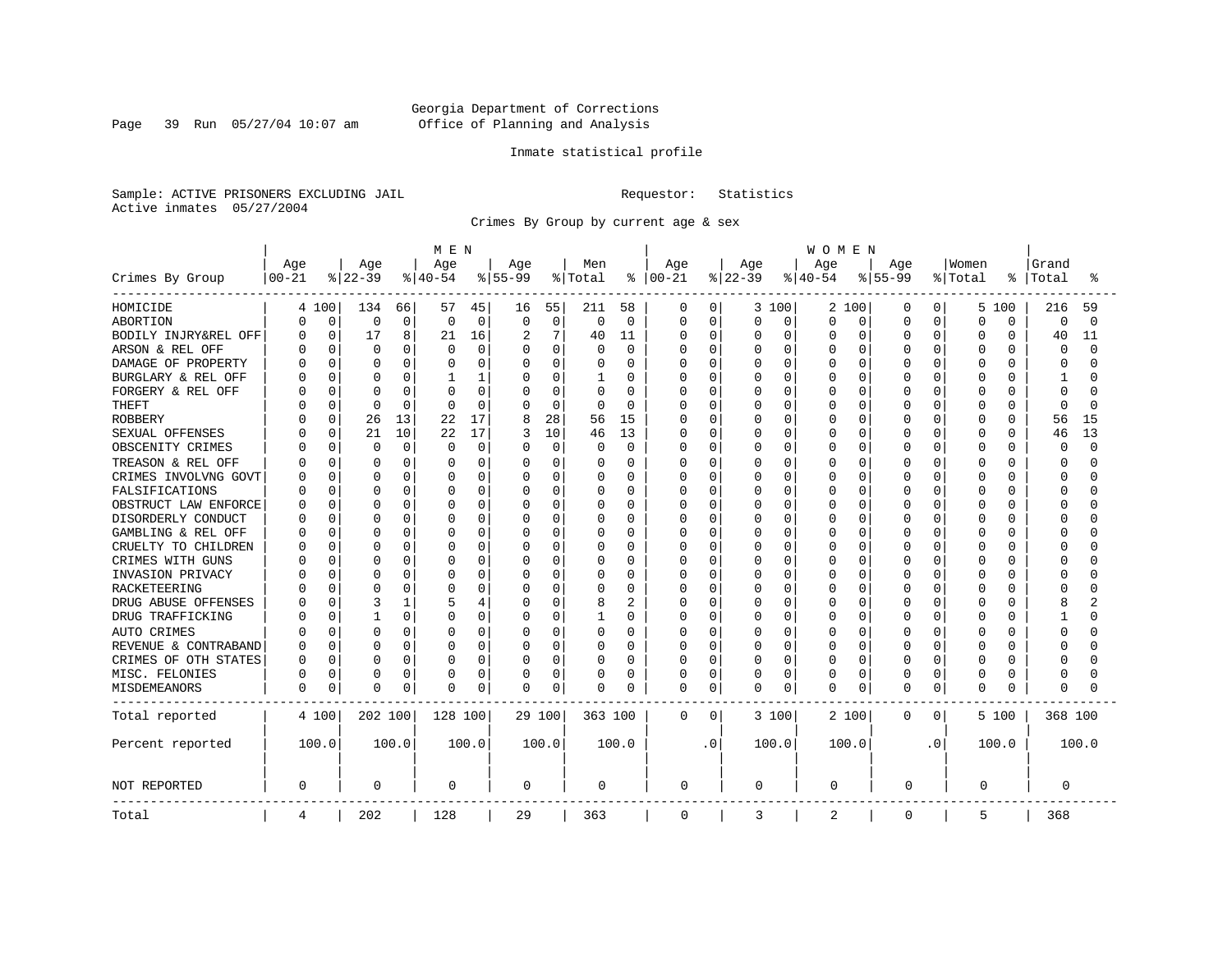Page 40 Run 05/27/04 10:07 am

#### Inmate statistical profile

Sample: ACTIVE PRISONERS EXCLUDING JAIL Requestor: Statistics Active inmates 05/27/2004

Most Serious Offense by current age & sex

| Most Serious Offense 00-21                                                                                                            | Age |          | Age<br>$ 22-39 $ |    | M E N<br>Age<br>% 40-54 |    | Age<br>% 55-99 |          | Men<br>% Total |    | Age<br>$8   00 - 21$ | Age<br>$ 22-39 $ |       | <b>WOMEN</b><br>Age<br>$8140 - 54$ |     | Age<br>$ 55-99 $ | Women<br>% Total | %     | Grand<br>Total | °≈  |
|---------------------------------------------------------------------------------------------------------------------------------------|-----|----------|------------------|----|-------------------------|----|----------------|----------|----------------|----|----------------------|------------------|-------|------------------------------------|-----|------------------|------------------|-------|----------------|-----|
| In the table below, misdemeanors come first, and are in lower-case letters. AFTER THAT COME FELONIES, IN UPPER-CASE LETTERS.<br>NOTE: |     |          |                  |    |                         |    |                |          |                |    |                      |                  |       |                                    |     |                  |                  |       |                |     |
| <b>MURDER</b>                                                                                                                         |     | 4 100    | 134              | 66 | 56                      | 44 | 16             | 55       | 210            | 58 | <sup>0</sup>         |                  | 3 100 | $\overline{2}$                     | 100 |                  |                  | 5 100 | 215            | 58  |
| VOLUNTARY MANSLAUGHT                                                                                                                  |     | $\Omega$ | $\Omega$         | 0  |                         |    |                | $\Omega$ |                |    |                      |                  |       |                                    |     |                  |                  | 0     |                |     |
| KIDNAPPING                                                                                                                            |     |          | 17               | 8  | 21                      | 16 | 2              |          | 40             |    |                      |                  |       |                                    |     |                  |                  |       | 40             | 11  |
| <b>BURGLARY</b>                                                                                                                       |     |          |                  | O  |                         |    |                | $\Omega$ |                |    |                      |                  |       |                                    |     |                  |                  |       |                |     |
| ARMED ROBBERY                                                                                                                         |     |          | 25               | 12 | 22                      | 17 |                | 28       | 55             | 15 |                      |                  |       |                                    |     |                  |                  |       | 55             | 15  |
| HIJACKING MOTOR VEHI                                                                                                                  |     |          |                  | O  |                         |    |                | $\Omega$ |                |    |                      |                  |       |                                    |     |                  |                  |       |                |     |
| <b>RAPE</b>                                                                                                                           |     |          | 16               | 8  | 17                      | 13 |                | 10       | 36             | 10 |                      |                  |       |                                    |     |                  |                  |       | 36             | 1 O |
| AGGRAV SODOMY                                                                                                                         |     |          |                  |    |                         |    |                | $\cap$   |                |    |                      |                  |       |                                    |     |                  |                  |       |                |     |
| AGGRAV SEXUAL BATTER                                                                                                                  |     |          |                  |    |                         |    |                |          |                |    |                      |                  |       |                                    |     |                  |                  |       |                |     |
| CHILD MOLESTATION                                                                                                                     |     |          |                  |    |                         |    |                |          |                |    |                      |                  |       |                                    |     |                  |                  |       |                |     |
| AGGRAV CHILD MOLESTA                                                                                                                  |     |          |                  |    |                         |    |                |          |                |    |                      |                  |       |                                    |     |                  |                  |       |                |     |
| VIOL GA CNTRL SBST A                                                                                                                  |     |          |                  |    |                         |    |                |          |                |    |                      |                  |       |                                    |     |                  |                  |       |                |     |
| S/D CONT SUB SCHOOL                                                                                                                   |     |          |                  |    |                         |    |                |          |                |    |                      |                  |       |                                    |     |                  |                  |       |                |     |
| S/D COCAINE                                                                                                                           |     |          |                  |    |                         |    |                |          |                |    |                      |                  |       |                                    |     |                  |                  |       |                |     |
| POSS OF COCAINE                                                                                                                       |     |          |                  |    |                         |    |                |          |                |    |                      |                  |       |                                    |     |                  |                  |       |                |     |
| ATT/CONSPRCY COMMT C                                                                                                                  |     |          |                  |    |                         |    |                |          |                |    |                      | O                |       |                                    |     |                  |                  |       |                |     |
| Total                                                                                                                                 |     |          | 202              |    | 128                     |    | 29             |          | 363            |    |                      |                  |       |                                    |     |                  |                  |       | 368            |     |